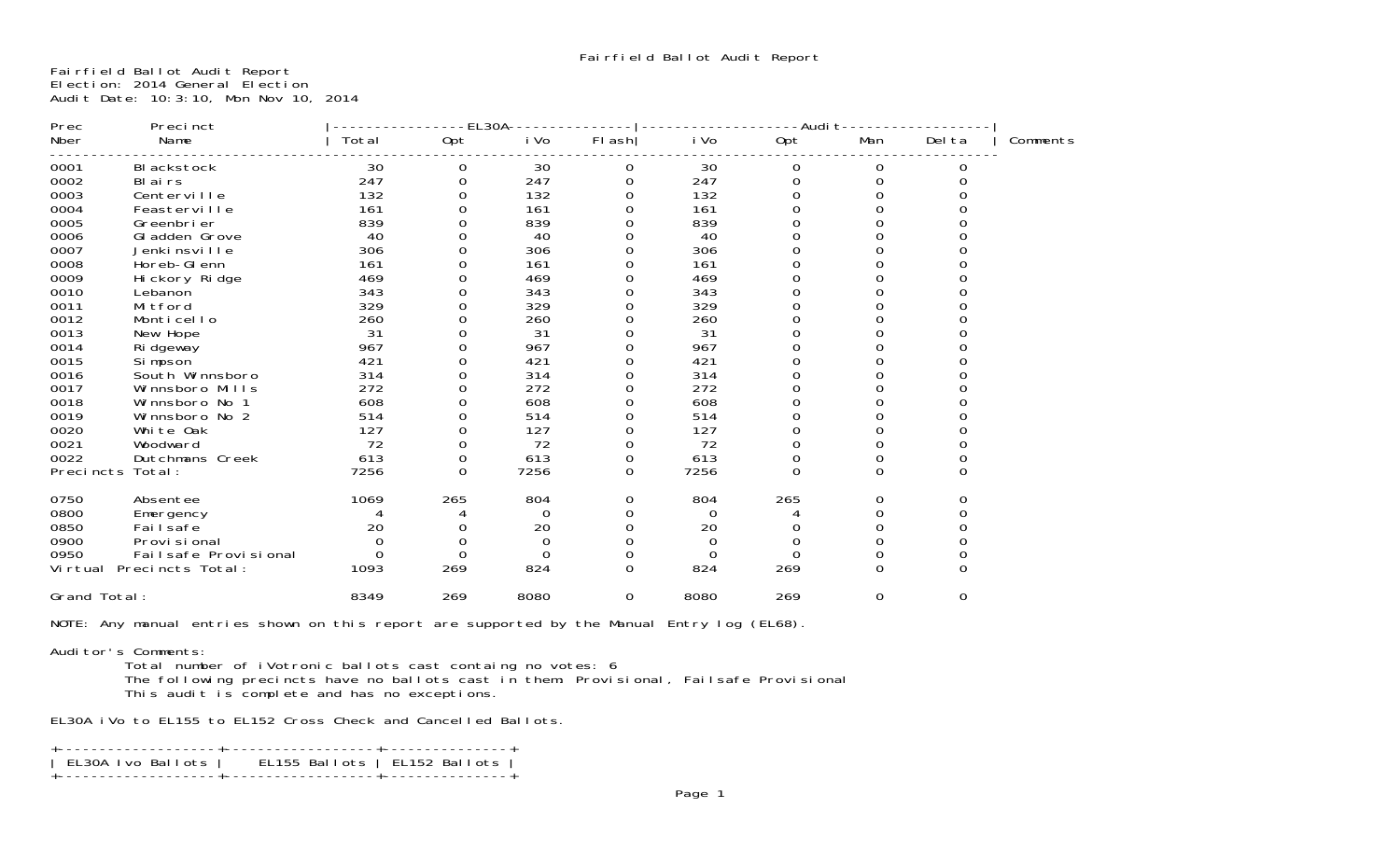| 8080<br>Delta from EL30A                                                                                             | 8080<br>$\Omega$<br>Delta from EL155                                                                                                                                                                                               | 8080<br>$\overline{0}$<br>$\boldsymbol{0}$                           |                                                                                                                                                                                       |
|----------------------------------------------------------------------------------------------------------------------|------------------------------------------------------------------------------------------------------------------------------------------------------------------------------------------------------------------------------------|----------------------------------------------------------------------|---------------------------------------------------------------------------------------------------------------------------------------------------------------------------------------|
|                                                                                                                      | Cast By Voter<br>Cast By Poll Wkr<br>Blank Cast by PW                                                                                                                                                                              | 8075<br>5.<br>$\boldsymbol{0}$                                       |                                                                                                                                                                                       |
|                                                                                                                      | Cancelled Ballots                                                                                                                                                                                                                  | 52                                                                   |                                                                                                                                                                                       |
|                                                                                                                      | Wrong Ballot<br>Voter Left AB<br>Voter Left BB<br>Voter Request<br>Printer Problem<br>Terminal Problem<br>Other Reason                                                                                                             | $- - -$<br>11<br>0<br>$\overline{2}$<br>13<br>1<br>$\mathbf 1$<br>24 | (AB = After ballot selected by poll worker.)<br>$(BB = Before ballot selected by poll worker.)$                                                                                       |
| Number of ADA audio enabled events in this election: 7                                                               | Precinct Number and Name                                                                                                                                                                                                           | Machine Date                                                         | Ti me                                                                                                                                                                                 |
| BI ackstock<br>0001<br>0006<br>0008<br>0014<br>Ri dgeway<br>0015<br>Si mpson<br>0850<br>Failsafe<br>0850<br>Failsafe | Gl adden Grove<br>Horeb-GI enn                                                                                                                                                                                                     | 5121782<br>5135925<br>5136045<br>5122836<br>5122836                  | 5130278 10/27/2014 08:32:03<br>10/27/2014 12:39:59<br>10/27/2014 13: 21: 17<br>10/28/2014 09:03:08<br>5122547 10/28/2014 09: 32: 44<br>10/09/2014 09: 17: 33<br>10/09/2014 09: 15: 57 |
|                                                                                                                      | Election Date: 11/04/2014<br>In all but the Absentee Precicnt events reported before election<br>day are due to testing. Machines reported with precinct unknown<br>had ADA Audio Enabled Events but no ballots were cast on them. |                                                                      |                                                                                                                                                                                       |
| How to read this report.                                                                                             |                                                                                                                                                                                                                                    |                                                                      |                                                                                                                                                                                       |

This is the ballot level report. It compares the number of ballots cast in the tabulation report, the EL30A with the number of ballots cast in the audit data.

The values read from the EL30A report are reported in four categories; Total, Optical (Opt), iVotronic (iVo) and Flash. None of these values on each line are calculated but parsed from the actual report. The total lines are the calculated sums of the individual precince line values.

The Opt totals are the total number of ballots cast on paper ballots that were scanned into the optical scanner and transferred to the tabulation computer via memory stick or ZipDisk (depending on the type of device, M100 or M650 used to scan the ballots.) Optical totals should exist only in some but not all of the Virtual Precincts at the bottom of the table.

The iVo totals are the results gathered from the PEBs (Personal Electronic Ballot) which are used to open and close an iVotronic voting machine and, after the polls have closed, gather the ballots cast for transmission to the tabulation system.

Fairfield Ballot Audit Report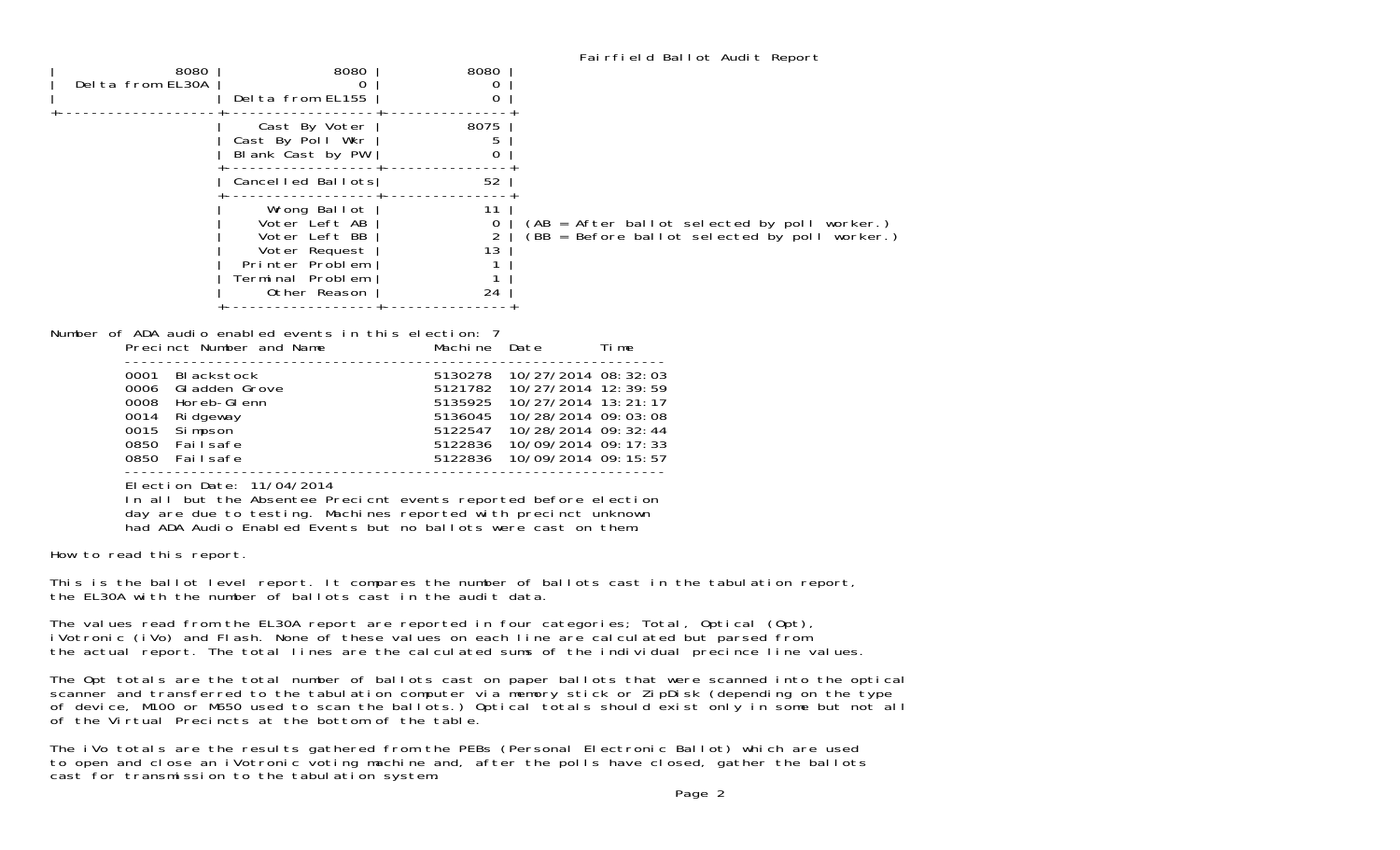The Flash totals are the totals that are read from the flash cards in the rare event that the ballotscannot be copied from the machine to the PEB or from the PEB to the tabulating machine.

The values on the Audit side come from the iVotronic audit data that is read from the flash cards as part of the audit process. That process combines the individual machine data into two master audit files, the EL155 Vote image log and the EL152 iVotronic event log. The EL155 contains a record of all the votes cast on a ballot. The vote images indicate the machine 0counting the number of asterisks in a precint we get the number of ballots cast in that precinct. That number should always match the number in the iVo column on the EL30A side of the report.

Optical ballots do not have electonically readable audit files. So if the audit data iVotronic total does not match the EL30A Total value, the auditor is prompted to read the paper report from the optical scanner and enter the total ballots cast into the auditing program.

If the sum of the audit iVotronic and Optical ballots cast still do not match the EL30A total value, then the audit software reads the EL68 Manual Entry log for any changes made in that precinct to either the iVo or Opt totals by the CEC staff. It displays any manual entries to the auditor for inclusion into the totals. If accepted by the auditor these entries are automatically added to the Man column from the Manual Entry log.

Finally, the audit software calculates the Delta value which should be zero unless the sum of the iVo, the Opt and the Man do not match the EL30A Total column. If the Delta is greater than zero then audit data is missing. A comment will be placed on that line in the report indicating missing audit data. If the Delta value is less than zero then there are more ballots in the audit data than there are in the tabulated data and a comment will be placed on that line in the report.

Wherever possible, the audit system will attempt to indicate where the difference is by displaying the iVotronic machine numbers and the number of ballots cast on that machine that exist in the audit data. In the case of missing tabulated data, it might be possible to identify a machine that has the same number of ballots cast as the delta value and that number and ballot count will be highlited with a < sign. If there is a non zero Delta value there will be an entry by the auditor explaining the variance.

Finally, there is a EL30A iVo to EL155 to EL152 Cross Check and Cancelled Ballots table in the report This table should indicate that the nubmer ballots cast in the EL30A match the numbers in the EL155 and the EL152 report. Then there are some statistics pulled from the EL152 repor that indicate how many ballots were cast by the voter and the number cast by the poll worker. Lastly the number of ballots that were cancelled and the reason they were cancelled. It should be noted that the reason cancelled is chosen from a pull down menu presented to the poll worker when a ballot is cancelled, there is no way to validate the poll worker's choice.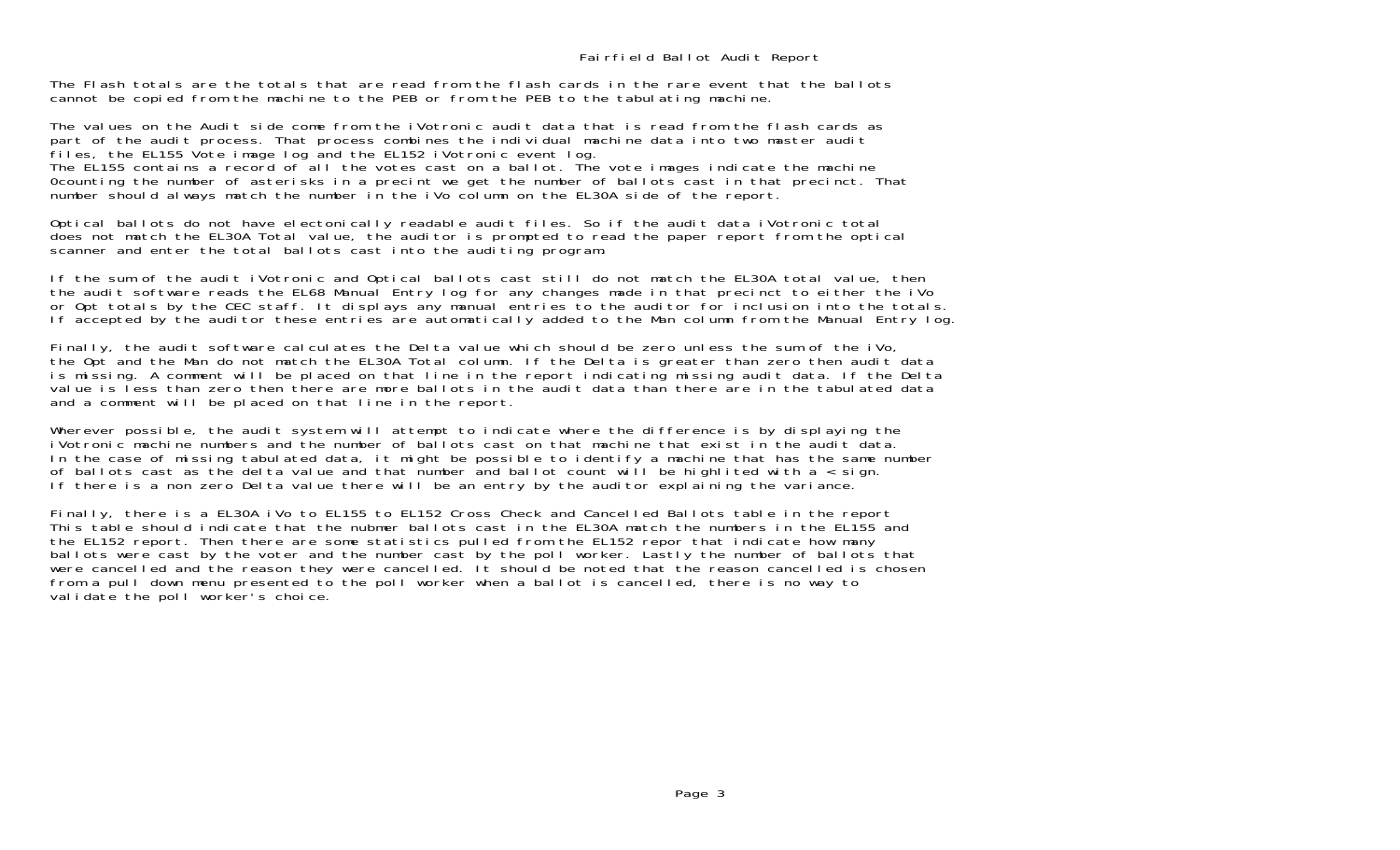## Fairfield Vote Level Audit Report Election: 2014 General Election Audit Date: 10:3:52, Mon Nov 10, 2014

| iVo<br>Flash  <br>Total<br>ivo<br>Delta<br>Office<br>Party<br>Comments<br>0001 Blackstock<br>Libertarian<br>0 * No Audit Data expected or found<br>Straight Party<br>$\Omega$<br>$\Omega$<br>(LIB)<br>0<br>18<br>18<br>(DEM)<br>$\mathbf 0$<br>Democratic<br>Straight Party<br>18<br>Working Families<br>(WFM)<br>Straight Party<br>United Citizens<br>(UNC)<br>Straight Party<br>Republican<br>(REP)<br>Straight Party<br>0 * No Audit Data expected or found<br>American<br>(AMR)<br>Straight Party<br>(LIB)<br>0 * No Audit Data expected or found<br>Governor<br>Steve French<br>(PET)<br>$\Omega$<br>0 * No Audit Data expected or found<br>Governor<br>Tom J Ervin<br>25<br>25<br>Vincent Sheheen<br>(DEM)<br>25<br>0<br>Governor<br>* No Audit Data expected or found<br>Morgan Bruce Reeves<br>(UNC)<br>Governor<br>(REP)<br>Nikki R Haley<br>Governor<br>0 * No Audit Data expected or found<br>Write-In<br>Governor<br>24<br>(DEM)<br>24<br>Bakari Sellers<br>Lieutenant Governor<br>(REP)<br>Lieutenant Governor<br>Henry McMaster<br>0 * No Audit Data expected or found<br>$\Omega$<br>$\Omega$<br>Write-In<br>Lieutenant Governor<br>24<br>24<br>Secretary of State<br>Ginny Deerin<br>(DEM)<br>Secretary of State<br>Mark Hammond<br>(REP)<br>0 * No Audit Data expected or found<br>Secretary of State<br>Write-In<br>Curtis Loftis<br>State Treasurer<br>(REP)<br>0 * No Audit Data expected or found<br>Write-In<br>State Treasurer<br>23<br>Parnell Diggs<br>23<br>(DEM)<br>Attorney General<br>23<br>Alan Wilson<br>(REP)<br>Attorney General<br>* No Audit Data expected or found<br>Write-In<br>$\Omega$<br>Attorney General<br>24<br>24<br>Comptroller General<br>Kyle Herbert<br>(DEM)<br>Comptroller General<br>Richard Eckstrom<br>$($ REP $)$<br>0 * No Audit Data expected or found<br>Comptroller General<br>$\Omega$<br>Write-In<br>24<br>24<br>State Superintendent of Education<br>Tom Thompson<br>(DEM)<br>State Superintendent of Education<br>Molly Mitchell Spearman<br>(REP)<br>State Superintendent of Education<br>0 * No Audit Data expected or found<br>Ed Murray<br>(AMR)<br>State Superintendent of Education<br>* No Audit Data expected or found<br>Write-In<br>Adjutant General<br>Bob Livingston<br>(REP)<br>* No Audit Data expected or found<br>Adjutant General<br>Write-In<br>Commissioner of Agriculture<br>David Edmond<br>(UNC)<br>Commissioner of Agriculture<br>(REP)<br>Hugh E Weathers<br>Commissioner of Agriculture<br>Emile DeFelice<br>(AMR)<br>Commissioner of Agriculture<br>0 * No Audit Data expected or found<br>Write-In<br>0 * No Audit Data expected or found<br>Victor Kocher<br>U.S. Senate<br>(LIB)<br>(PET)<br>0 * No Audit Data expected or found<br>$\mathbf{0}$<br>Thomas Ravenel<br>$\Omega$<br>U.S. Senate<br>24<br>24<br>Brad Hutto<br>(DEM)<br>U.S. Senate<br>24<br>(WFM)<br>Brad Hutto<br>-1<br>U.S. Senate<br>Lindsey Graham<br>(REP)<br>U.S. Senate<br>0 * No Audit Data expected or found<br>Write-In<br>U.S. Senate<br>24<br>(DEM)<br>24<br>24 | Precinct Number / Name       |                 |  | ----------------EL30A----------------- -----Audit------- |  |  |  |  |
|--------------------------------------------------------------------------------------------------------------------------------------------------------------------------------------------------------------------------------------------------------------------------------------------------------------------------------------------------------------------------------------------------------------------------------------------------------------------------------------------------------------------------------------------------------------------------------------------------------------------------------------------------------------------------------------------------------------------------------------------------------------------------------------------------------------------------------------------------------------------------------------------------------------------------------------------------------------------------------------------------------------------------------------------------------------------------------------------------------------------------------------------------------------------------------------------------------------------------------------------------------------------------------------------------------------------------------------------------------------------------------------------------------------------------------------------------------------------------------------------------------------------------------------------------------------------------------------------------------------------------------------------------------------------------------------------------------------------------------------------------------------------------------------------------------------------------------------------------------------------------------------------------------------------------------------------------------------------------------------------------------------------------------------------------------------------------------------------------------------------------------------------------------------------------------------------------------------------------------------------------------------------------------------------------------------------------------------------------------------------------------------------------------------------------------------------------------------------------------------------------------------------------------------------------------------------------------------------------------------------------------------------------------------------------------------------------------------------------------------------------------------------------------------------------------------------------------------------------------------------------------------------------------------------------------------------------------------------------------------------------------------------------------------|------------------------------|-----------------|--|----------------------------------------------------------|--|--|--|--|
|                                                                                                                                                                                                                                                                                                                                                                                                                                                                                                                                                                                                                                                                                                                                                                                                                                                                                                                                                                                                                                                                                                                                                                                                                                                                                                                                                                                                                                                                                                                                                                                                                                                                                                                                                                                                                                                                                                                                                                                                                                                                                                                                                                                                                                                                                                                                                                                                                                                                                                                                                                                                                                                                                                                                                                                                                                                                                                                                                                                                                                      |                              | Candidate       |  | Optical                                                  |  |  |  |  |
|                                                                                                                                                                                                                                                                                                                                                                                                                                                                                                                                                                                                                                                                                                                                                                                                                                                                                                                                                                                                                                                                                                                                                                                                                                                                                                                                                                                                                                                                                                                                                                                                                                                                                                                                                                                                                                                                                                                                                                                                                                                                                                                                                                                                                                                                                                                                                                                                                                                                                                                                                                                                                                                                                                                                                                                                                                                                                                                                                                                                                                      |                              |                 |  |                                                          |  |  |  |  |
|                                                                                                                                                                                                                                                                                                                                                                                                                                                                                                                                                                                                                                                                                                                                                                                                                                                                                                                                                                                                                                                                                                                                                                                                                                                                                                                                                                                                                                                                                                                                                                                                                                                                                                                                                                                                                                                                                                                                                                                                                                                                                                                                                                                                                                                                                                                                                                                                                                                                                                                                                                                                                                                                                                                                                                                                                                                                                                                                                                                                                                      |                              |                 |  |                                                          |  |  |  |  |
|                                                                                                                                                                                                                                                                                                                                                                                                                                                                                                                                                                                                                                                                                                                                                                                                                                                                                                                                                                                                                                                                                                                                                                                                                                                                                                                                                                                                                                                                                                                                                                                                                                                                                                                                                                                                                                                                                                                                                                                                                                                                                                                                                                                                                                                                                                                                                                                                                                                                                                                                                                                                                                                                                                                                                                                                                                                                                                                                                                                                                                      |                              |                 |  |                                                          |  |  |  |  |
|                                                                                                                                                                                                                                                                                                                                                                                                                                                                                                                                                                                                                                                                                                                                                                                                                                                                                                                                                                                                                                                                                                                                                                                                                                                                                                                                                                                                                                                                                                                                                                                                                                                                                                                                                                                                                                                                                                                                                                                                                                                                                                                                                                                                                                                                                                                                                                                                                                                                                                                                                                                                                                                                                                                                                                                                                                                                                                                                                                                                                                      |                              |                 |  |                                                          |  |  |  |  |
|                                                                                                                                                                                                                                                                                                                                                                                                                                                                                                                                                                                                                                                                                                                                                                                                                                                                                                                                                                                                                                                                                                                                                                                                                                                                                                                                                                                                                                                                                                                                                                                                                                                                                                                                                                                                                                                                                                                                                                                                                                                                                                                                                                                                                                                                                                                                                                                                                                                                                                                                                                                                                                                                                                                                                                                                                                                                                                                                                                                                                                      |                              |                 |  |                                                          |  |  |  |  |
|                                                                                                                                                                                                                                                                                                                                                                                                                                                                                                                                                                                                                                                                                                                                                                                                                                                                                                                                                                                                                                                                                                                                                                                                                                                                                                                                                                                                                                                                                                                                                                                                                                                                                                                                                                                                                                                                                                                                                                                                                                                                                                                                                                                                                                                                                                                                                                                                                                                                                                                                                                                                                                                                                                                                                                                                                                                                                                                                                                                                                                      |                              |                 |  |                                                          |  |  |  |  |
|                                                                                                                                                                                                                                                                                                                                                                                                                                                                                                                                                                                                                                                                                                                                                                                                                                                                                                                                                                                                                                                                                                                                                                                                                                                                                                                                                                                                                                                                                                                                                                                                                                                                                                                                                                                                                                                                                                                                                                                                                                                                                                                                                                                                                                                                                                                                                                                                                                                                                                                                                                                                                                                                                                                                                                                                                                                                                                                                                                                                                                      |                              |                 |  |                                                          |  |  |  |  |
|                                                                                                                                                                                                                                                                                                                                                                                                                                                                                                                                                                                                                                                                                                                                                                                                                                                                                                                                                                                                                                                                                                                                                                                                                                                                                                                                                                                                                                                                                                                                                                                                                                                                                                                                                                                                                                                                                                                                                                                                                                                                                                                                                                                                                                                                                                                                                                                                                                                                                                                                                                                                                                                                                                                                                                                                                                                                                                                                                                                                                                      |                              |                 |  |                                                          |  |  |  |  |
|                                                                                                                                                                                                                                                                                                                                                                                                                                                                                                                                                                                                                                                                                                                                                                                                                                                                                                                                                                                                                                                                                                                                                                                                                                                                                                                                                                                                                                                                                                                                                                                                                                                                                                                                                                                                                                                                                                                                                                                                                                                                                                                                                                                                                                                                                                                                                                                                                                                                                                                                                                                                                                                                                                                                                                                                                                                                                                                                                                                                                                      |                              |                 |  |                                                          |  |  |  |  |
|                                                                                                                                                                                                                                                                                                                                                                                                                                                                                                                                                                                                                                                                                                                                                                                                                                                                                                                                                                                                                                                                                                                                                                                                                                                                                                                                                                                                                                                                                                                                                                                                                                                                                                                                                                                                                                                                                                                                                                                                                                                                                                                                                                                                                                                                                                                                                                                                                                                                                                                                                                                                                                                                                                                                                                                                                                                                                                                                                                                                                                      |                              |                 |  |                                                          |  |  |  |  |
|                                                                                                                                                                                                                                                                                                                                                                                                                                                                                                                                                                                                                                                                                                                                                                                                                                                                                                                                                                                                                                                                                                                                                                                                                                                                                                                                                                                                                                                                                                                                                                                                                                                                                                                                                                                                                                                                                                                                                                                                                                                                                                                                                                                                                                                                                                                                                                                                                                                                                                                                                                                                                                                                                                                                                                                                                                                                                                                                                                                                                                      |                              |                 |  |                                                          |  |  |  |  |
|                                                                                                                                                                                                                                                                                                                                                                                                                                                                                                                                                                                                                                                                                                                                                                                                                                                                                                                                                                                                                                                                                                                                                                                                                                                                                                                                                                                                                                                                                                                                                                                                                                                                                                                                                                                                                                                                                                                                                                                                                                                                                                                                                                                                                                                                                                                                                                                                                                                                                                                                                                                                                                                                                                                                                                                                                                                                                                                                                                                                                                      |                              |                 |  |                                                          |  |  |  |  |
|                                                                                                                                                                                                                                                                                                                                                                                                                                                                                                                                                                                                                                                                                                                                                                                                                                                                                                                                                                                                                                                                                                                                                                                                                                                                                                                                                                                                                                                                                                                                                                                                                                                                                                                                                                                                                                                                                                                                                                                                                                                                                                                                                                                                                                                                                                                                                                                                                                                                                                                                                                                                                                                                                                                                                                                                                                                                                                                                                                                                                                      |                              |                 |  |                                                          |  |  |  |  |
|                                                                                                                                                                                                                                                                                                                                                                                                                                                                                                                                                                                                                                                                                                                                                                                                                                                                                                                                                                                                                                                                                                                                                                                                                                                                                                                                                                                                                                                                                                                                                                                                                                                                                                                                                                                                                                                                                                                                                                                                                                                                                                                                                                                                                                                                                                                                                                                                                                                                                                                                                                                                                                                                                                                                                                                                                                                                                                                                                                                                                                      |                              |                 |  |                                                          |  |  |  |  |
|                                                                                                                                                                                                                                                                                                                                                                                                                                                                                                                                                                                                                                                                                                                                                                                                                                                                                                                                                                                                                                                                                                                                                                                                                                                                                                                                                                                                                                                                                                                                                                                                                                                                                                                                                                                                                                                                                                                                                                                                                                                                                                                                                                                                                                                                                                                                                                                                                                                                                                                                                                                                                                                                                                                                                                                                                                                                                                                                                                                                                                      |                              |                 |  |                                                          |  |  |  |  |
|                                                                                                                                                                                                                                                                                                                                                                                                                                                                                                                                                                                                                                                                                                                                                                                                                                                                                                                                                                                                                                                                                                                                                                                                                                                                                                                                                                                                                                                                                                                                                                                                                                                                                                                                                                                                                                                                                                                                                                                                                                                                                                                                                                                                                                                                                                                                                                                                                                                                                                                                                                                                                                                                                                                                                                                                                                                                                                                                                                                                                                      |                              |                 |  |                                                          |  |  |  |  |
|                                                                                                                                                                                                                                                                                                                                                                                                                                                                                                                                                                                                                                                                                                                                                                                                                                                                                                                                                                                                                                                                                                                                                                                                                                                                                                                                                                                                                                                                                                                                                                                                                                                                                                                                                                                                                                                                                                                                                                                                                                                                                                                                                                                                                                                                                                                                                                                                                                                                                                                                                                                                                                                                                                                                                                                                                                                                                                                                                                                                                                      |                              |                 |  |                                                          |  |  |  |  |
|                                                                                                                                                                                                                                                                                                                                                                                                                                                                                                                                                                                                                                                                                                                                                                                                                                                                                                                                                                                                                                                                                                                                                                                                                                                                                                                                                                                                                                                                                                                                                                                                                                                                                                                                                                                                                                                                                                                                                                                                                                                                                                                                                                                                                                                                                                                                                                                                                                                                                                                                                                                                                                                                                                                                                                                                                                                                                                                                                                                                                                      |                              |                 |  |                                                          |  |  |  |  |
|                                                                                                                                                                                                                                                                                                                                                                                                                                                                                                                                                                                                                                                                                                                                                                                                                                                                                                                                                                                                                                                                                                                                                                                                                                                                                                                                                                                                                                                                                                                                                                                                                                                                                                                                                                                                                                                                                                                                                                                                                                                                                                                                                                                                                                                                                                                                                                                                                                                                                                                                                                                                                                                                                                                                                                                                                                                                                                                                                                                                                                      |                              |                 |  |                                                          |  |  |  |  |
|                                                                                                                                                                                                                                                                                                                                                                                                                                                                                                                                                                                                                                                                                                                                                                                                                                                                                                                                                                                                                                                                                                                                                                                                                                                                                                                                                                                                                                                                                                                                                                                                                                                                                                                                                                                                                                                                                                                                                                                                                                                                                                                                                                                                                                                                                                                                                                                                                                                                                                                                                                                                                                                                                                                                                                                                                                                                                                                                                                                                                                      |                              |                 |  |                                                          |  |  |  |  |
|                                                                                                                                                                                                                                                                                                                                                                                                                                                                                                                                                                                                                                                                                                                                                                                                                                                                                                                                                                                                                                                                                                                                                                                                                                                                                                                                                                                                                                                                                                                                                                                                                                                                                                                                                                                                                                                                                                                                                                                                                                                                                                                                                                                                                                                                                                                                                                                                                                                                                                                                                                                                                                                                                                                                                                                                                                                                                                                                                                                                                                      |                              |                 |  |                                                          |  |  |  |  |
|                                                                                                                                                                                                                                                                                                                                                                                                                                                                                                                                                                                                                                                                                                                                                                                                                                                                                                                                                                                                                                                                                                                                                                                                                                                                                                                                                                                                                                                                                                                                                                                                                                                                                                                                                                                                                                                                                                                                                                                                                                                                                                                                                                                                                                                                                                                                                                                                                                                                                                                                                                                                                                                                                                                                                                                                                                                                                                                                                                                                                                      |                              |                 |  |                                                          |  |  |  |  |
|                                                                                                                                                                                                                                                                                                                                                                                                                                                                                                                                                                                                                                                                                                                                                                                                                                                                                                                                                                                                                                                                                                                                                                                                                                                                                                                                                                                                                                                                                                                                                                                                                                                                                                                                                                                                                                                                                                                                                                                                                                                                                                                                                                                                                                                                                                                                                                                                                                                                                                                                                                                                                                                                                                                                                                                                                                                                                                                                                                                                                                      |                              |                 |  |                                                          |  |  |  |  |
|                                                                                                                                                                                                                                                                                                                                                                                                                                                                                                                                                                                                                                                                                                                                                                                                                                                                                                                                                                                                                                                                                                                                                                                                                                                                                                                                                                                                                                                                                                                                                                                                                                                                                                                                                                                                                                                                                                                                                                                                                                                                                                                                                                                                                                                                                                                                                                                                                                                                                                                                                                                                                                                                                                                                                                                                                                                                                                                                                                                                                                      |                              |                 |  |                                                          |  |  |  |  |
|                                                                                                                                                                                                                                                                                                                                                                                                                                                                                                                                                                                                                                                                                                                                                                                                                                                                                                                                                                                                                                                                                                                                                                                                                                                                                                                                                                                                                                                                                                                                                                                                                                                                                                                                                                                                                                                                                                                                                                                                                                                                                                                                                                                                                                                                                                                                                                                                                                                                                                                                                                                                                                                                                                                                                                                                                                                                                                                                                                                                                                      |                              |                 |  |                                                          |  |  |  |  |
|                                                                                                                                                                                                                                                                                                                                                                                                                                                                                                                                                                                                                                                                                                                                                                                                                                                                                                                                                                                                                                                                                                                                                                                                                                                                                                                                                                                                                                                                                                                                                                                                                                                                                                                                                                                                                                                                                                                                                                                                                                                                                                                                                                                                                                                                                                                                                                                                                                                                                                                                                                                                                                                                                                                                                                                                                                                                                                                                                                                                                                      |                              |                 |  |                                                          |  |  |  |  |
|                                                                                                                                                                                                                                                                                                                                                                                                                                                                                                                                                                                                                                                                                                                                                                                                                                                                                                                                                                                                                                                                                                                                                                                                                                                                                                                                                                                                                                                                                                                                                                                                                                                                                                                                                                                                                                                                                                                                                                                                                                                                                                                                                                                                                                                                                                                                                                                                                                                                                                                                                                                                                                                                                                                                                                                                                                                                                                                                                                                                                                      |                              |                 |  |                                                          |  |  |  |  |
|                                                                                                                                                                                                                                                                                                                                                                                                                                                                                                                                                                                                                                                                                                                                                                                                                                                                                                                                                                                                                                                                                                                                                                                                                                                                                                                                                                                                                                                                                                                                                                                                                                                                                                                                                                                                                                                                                                                                                                                                                                                                                                                                                                                                                                                                                                                                                                                                                                                                                                                                                                                                                                                                                                                                                                                                                                                                                                                                                                                                                                      |                              |                 |  |                                                          |  |  |  |  |
|                                                                                                                                                                                                                                                                                                                                                                                                                                                                                                                                                                                                                                                                                                                                                                                                                                                                                                                                                                                                                                                                                                                                                                                                                                                                                                                                                                                                                                                                                                                                                                                                                                                                                                                                                                                                                                                                                                                                                                                                                                                                                                                                                                                                                                                                                                                                                                                                                                                                                                                                                                                                                                                                                                                                                                                                                                                                                                                                                                                                                                      |                              |                 |  |                                                          |  |  |  |  |
|                                                                                                                                                                                                                                                                                                                                                                                                                                                                                                                                                                                                                                                                                                                                                                                                                                                                                                                                                                                                                                                                                                                                                                                                                                                                                                                                                                                                                                                                                                                                                                                                                                                                                                                                                                                                                                                                                                                                                                                                                                                                                                                                                                                                                                                                                                                                                                                                                                                                                                                                                                                                                                                                                                                                                                                                                                                                                                                                                                                                                                      |                              |                 |  |                                                          |  |  |  |  |
|                                                                                                                                                                                                                                                                                                                                                                                                                                                                                                                                                                                                                                                                                                                                                                                                                                                                                                                                                                                                                                                                                                                                                                                                                                                                                                                                                                                                                                                                                                                                                                                                                                                                                                                                                                                                                                                                                                                                                                                                                                                                                                                                                                                                                                                                                                                                                                                                                                                                                                                                                                                                                                                                                                                                                                                                                                                                                                                                                                                                                                      |                              |                 |  |                                                          |  |  |  |  |
|                                                                                                                                                                                                                                                                                                                                                                                                                                                                                                                                                                                                                                                                                                                                                                                                                                                                                                                                                                                                                                                                                                                                                                                                                                                                                                                                                                                                                                                                                                                                                                                                                                                                                                                                                                                                                                                                                                                                                                                                                                                                                                                                                                                                                                                                                                                                                                                                                                                                                                                                                                                                                                                                                                                                                                                                                                                                                                                                                                                                                                      |                              |                 |  |                                                          |  |  |  |  |
|                                                                                                                                                                                                                                                                                                                                                                                                                                                                                                                                                                                                                                                                                                                                                                                                                                                                                                                                                                                                                                                                                                                                                                                                                                                                                                                                                                                                                                                                                                                                                                                                                                                                                                                                                                                                                                                                                                                                                                                                                                                                                                                                                                                                                                                                                                                                                                                                                                                                                                                                                                                                                                                                                                                                                                                                                                                                                                                                                                                                                                      |                              |                 |  |                                                          |  |  |  |  |
|                                                                                                                                                                                                                                                                                                                                                                                                                                                                                                                                                                                                                                                                                                                                                                                                                                                                                                                                                                                                                                                                                                                                                                                                                                                                                                                                                                                                                                                                                                                                                                                                                                                                                                                                                                                                                                                                                                                                                                                                                                                                                                                                                                                                                                                                                                                                                                                                                                                                                                                                                                                                                                                                                                                                                                                                                                                                                                                                                                                                                                      |                              |                 |  |                                                          |  |  |  |  |
|                                                                                                                                                                                                                                                                                                                                                                                                                                                                                                                                                                                                                                                                                                                                                                                                                                                                                                                                                                                                                                                                                                                                                                                                                                                                                                                                                                                                                                                                                                                                                                                                                                                                                                                                                                                                                                                                                                                                                                                                                                                                                                                                                                                                                                                                                                                                                                                                                                                                                                                                                                                                                                                                                                                                                                                                                                                                                                                                                                                                                                      |                              |                 |  |                                                          |  |  |  |  |
|                                                                                                                                                                                                                                                                                                                                                                                                                                                                                                                                                                                                                                                                                                                                                                                                                                                                                                                                                                                                                                                                                                                                                                                                                                                                                                                                                                                                                                                                                                                                                                                                                                                                                                                                                                                                                                                                                                                                                                                                                                                                                                                                                                                                                                                                                                                                                                                                                                                                                                                                                                                                                                                                                                                                                                                                                                                                                                                                                                                                                                      |                              |                 |  |                                                          |  |  |  |  |
|                                                                                                                                                                                                                                                                                                                                                                                                                                                                                                                                                                                                                                                                                                                                                                                                                                                                                                                                                                                                                                                                                                                                                                                                                                                                                                                                                                                                                                                                                                                                                                                                                                                                                                                                                                                                                                                                                                                                                                                                                                                                                                                                                                                                                                                                                                                                                                                                                                                                                                                                                                                                                                                                                                                                                                                                                                                                                                                                                                                                                                      |                              |                 |  |                                                          |  |  |  |  |
|                                                                                                                                                                                                                                                                                                                                                                                                                                                                                                                                                                                                                                                                                                                                                                                                                                                                                                                                                                                                                                                                                                                                                                                                                                                                                                                                                                                                                                                                                                                                                                                                                                                                                                                                                                                                                                                                                                                                                                                                                                                                                                                                                                                                                                                                                                                                                                                                                                                                                                                                                                                                                                                                                                                                                                                                                                                                                                                                                                                                                                      |                              |                 |  |                                                          |  |  |  |  |
|                                                                                                                                                                                                                                                                                                                                                                                                                                                                                                                                                                                                                                                                                                                                                                                                                                                                                                                                                                                                                                                                                                                                                                                                                                                                                                                                                                                                                                                                                                                                                                                                                                                                                                                                                                                                                                                                                                                                                                                                                                                                                                                                                                                                                                                                                                                                                                                                                                                                                                                                                                                                                                                                                                                                                                                                                                                                                                                                                                                                                                      |                              |                 |  |                                                          |  |  |  |  |
|                                                                                                                                                                                                                                                                                                                                                                                                                                                                                                                                                                                                                                                                                                                                                                                                                                                                                                                                                                                                                                                                                                                                                                                                                                                                                                                                                                                                                                                                                                                                                                                                                                                                                                                                                                                                                                                                                                                                                                                                                                                                                                                                                                                                                                                                                                                                                                                                                                                                                                                                                                                                                                                                                                                                                                                                                                                                                                                                                                                                                                      |                              |                 |  |                                                          |  |  |  |  |
|                                                                                                                                                                                                                                                                                                                                                                                                                                                                                                                                                                                                                                                                                                                                                                                                                                                                                                                                                                                                                                                                                                                                                                                                                                                                                                                                                                                                                                                                                                                                                                                                                                                                                                                                                                                                                                                                                                                                                                                                                                                                                                                                                                                                                                                                                                                                                                                                                                                                                                                                                                                                                                                                                                                                                                                                                                                                                                                                                                                                                                      |                              |                 |  |                                                          |  |  |  |  |
|                                                                                                                                                                                                                                                                                                                                                                                                                                                                                                                                                                                                                                                                                                                                                                                                                                                                                                                                                                                                                                                                                                                                                                                                                                                                                                                                                                                                                                                                                                                                                                                                                                                                                                                                                                                                                                                                                                                                                                                                                                                                                                                                                                                                                                                                                                                                                                                                                                                                                                                                                                                                                                                                                                                                                                                                                                                                                                                                                                                                                                      |                              |                 |  |                                                          |  |  |  |  |
|                                                                                                                                                                                                                                                                                                                                                                                                                                                                                                                                                                                                                                                                                                                                                                                                                                                                                                                                                                                                                                                                                                                                                                                                                                                                                                                                                                                                                                                                                                                                                                                                                                                                                                                                                                                                                                                                                                                                                                                                                                                                                                                                                                                                                                                                                                                                                                                                                                                                                                                                                                                                                                                                                                                                                                                                                                                                                                                                                                                                                                      |                              |                 |  |                                                          |  |  |  |  |
|                                                                                                                                                                                                                                                                                                                                                                                                                                                                                                                                                                                                                                                                                                                                                                                                                                                                                                                                                                                                                                                                                                                                                                                                                                                                                                                                                                                                                                                                                                                                                                                                                                                                                                                                                                                                                                                                                                                                                                                                                                                                                                                                                                                                                                                                                                                                                                                                                                                                                                                                                                                                                                                                                                                                                                                                                                                                                                                                                                                                                                      |                              |                 |  |                                                          |  |  |  |  |
|                                                                                                                                                                                                                                                                                                                                                                                                                                                                                                                                                                                                                                                                                                                                                                                                                                                                                                                                                                                                                                                                                                                                                                                                                                                                                                                                                                                                                                                                                                                                                                                                                                                                                                                                                                                                                                                                                                                                                                                                                                                                                                                                                                                                                                                                                                                                                                                                                                                                                                                                                                                                                                                                                                                                                                                                                                                                                                                                                                                                                                      | U.S. Senate (Unexpired Term) | Joyce Dickerson |  |                                                          |  |  |  |  |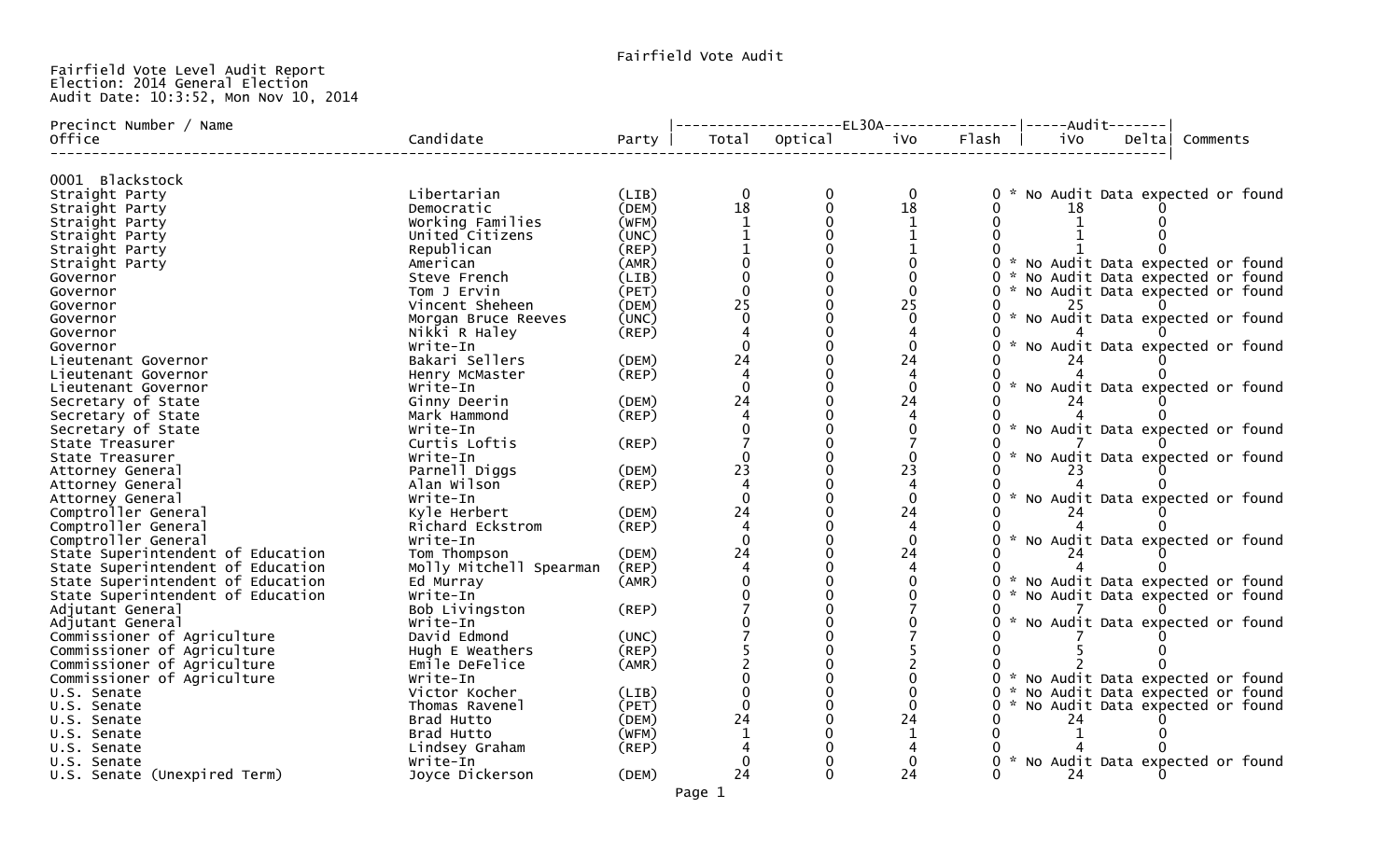|                                    |                      |             | Fairfield Vote Audit |   |              |                                        |
|------------------------------------|----------------------|-------------|----------------------|---|--------------|----------------------------------------|
| U.S. Senate (Unexpired Term)       | Tim Scott            | (REP)       |                      |   |              |                                        |
| U.S. Senate (Unexpired Term)       | Jill Bossi           | (AMR)       |                      |   |              | * No Audit Data expected or found<br>0 |
| U.S. Senate (Unexpired Term)       | Write-In             |             |                      |   |              | * No Audit Data expected or found      |
| U.S. House of Reps District 5      | Tom Adams            | (DEM)       | 24                   |   | 24           | 24                                     |
| U.S. House of Reps District 5      | Tom Adams            | (WFM)       |                      |   |              |                                        |
| U.S. House of Reps District 5      | Mick Mulvaney        | (REP)       |                      |   |              |                                        |
| U.S. House of Reps District 5      | Write-In             |             |                      |   |              | * No Audit Data expected or found      |
| State House of Reps District 41    | MaryGail Douglas     | (DEM)       | 27                   |   | 27           |                                        |
| State House of Reps District 41    | Write-In             |             |                      |   |              | No Audit Data expected or found        |
| Solicitor Circuit 6                | William P Frick      | (DEM)       | 23                   |   | 23           | 23                                     |
| Solicitor Circuit 6                | Randy Newman Jr      | (REP)       |                      |   |              |                                        |
| Solicitor Circuit 6                | Write-In             |             |                      |   |              | * No Audit Data expected or found      |
| Probate Judge                      | Pamela W Renwick     | (DEM)       | 26                   |   | 26           |                                        |
| Probate Judge                      | Write-In             |             |                      |   | $\Omega$     | * No Audit Data expected or found      |
| Auditor                            | Peggy G Hensley      | (DEM)       | 25                   |   | 25           |                                        |
| Auditor                            | Write-In             |             | $\Omega$             |   | $\Omega$     | * No Audit Data expected or found      |
| County Treasurer                   | Norma W Branham      | (DEM)       | 25                   |   | 25           |                                        |
| County Treasurer                   | Write-In             |             | $\Omega$             |   |              | * No Audit Data expected or found      |
| Soil and Water District Commission | Eric F Cathcart      |             | 19                   |   | 19           |                                        |
| Soil and Water District Commission | Write-In             |             |                      |   |              | No Audit Data expected or found        |
| County Council District 3          | Tangee Brice Jacobs  |             |                      |   |              |                                        |
| County Council District 3          | Walter Larry Stewart |             |                      |   |              |                                        |
| County Council District 3          | Mikel Trapp          |             | 19                   |   | 19           |                                        |
| County Council District 3          | Write-In             |             | $\Omega$             |   | $\Omega$     | * No Audit Data expected or found      |
| School Board District 3            | Henry Miller         |             | 21                   |   | 21           |                                        |
| School Board District 3            | Write-In             |             |                      |   |              | * No Audit Data expected or found      |
| Rocky Creek Watershed              | Claudia F Dean       |             |                      |   |              |                                        |
| Rocky Creek Watershed              | William F Wishert    |             |                      |   |              | * No Audit Data expected or found      |
| Rocky Creek Watershed              | Write-In             |             |                      |   |              | * No Audit Data expected or found      |
| Wateree Creek Watershed            | Write-In             |             |                      |   |              | * No Audit Data expected or found      |
| Amendment 1                        | Yes                  |             | 23                   |   | 23           | 23                                     |
| Amendment 1                        | No                   |             |                      |   |              |                                        |
| Amendment 2                        | Yes                  |             | 16                   |   | 16           | 16                                     |
| Amendment 2                        | NO.                  |             | 12                   |   | 12           | 12                                     |
|                                    |                      |             |                      |   |              |                                        |
| 0002 Blairs                        |                      |             |                      |   |              |                                        |
| Straight Party                     | Libertarian          | (LIB)       | $\mathbf{0}$         | 0 | $\mathbf{0}$ | * No Audit Data expected or found      |
| Straight Party                     | Democratic           | (DEM)       | 157                  |   | 157          | 157                                    |
| Straight Party                     | Working Families     | (WFM)       |                      |   |              |                                        |
| Straight Party                     | United Citizens      | (UNC)       |                      |   |              |                                        |
| Straight Party                     | Republican           | (REP)       |                      |   |              |                                        |
| Straight Party                     | American             | (AMR)       |                      |   |              |                                        |
| Governor                           | Steve French         | (LIB)       |                      |   |              | * No Audit Data expected or found      |
| Governor                           | Tom J Ervin          | (PET)       |                      |   |              |                                        |
| Governor                           | Vincent Sheheen      | (DEM)       | 205                  |   | 205          | 205                                    |
| Governor                           | Morgan Bruce Reeves  | (UNC)       |                      |   |              |                                        |
| Governor                           | Nikki R Haley        | $($ REP $)$ | 34                   |   | 34           | 34                                     |
| Governor                           | Write-In             |             | $\Omega$             |   | $\Omega$     | No Audit Data expected or found        |
| Lieutenant Governor                | Bakari Sellers       | (DEM)       | 201                  |   | 201          | 201                                    |
| Lieutenant Governor                | Henry McMaster       | $($ REP $)$ | 38                   |   | 38           | 38                                     |
| Lieutenant Governor                | Write-In             |             | $\Omega$             |   | $\Omega$     | * No Audit Data expected or found      |
| Secretary of State                 | Ginny Deerin         | (DEM)       | 203                  |   | 203          | 203                                    |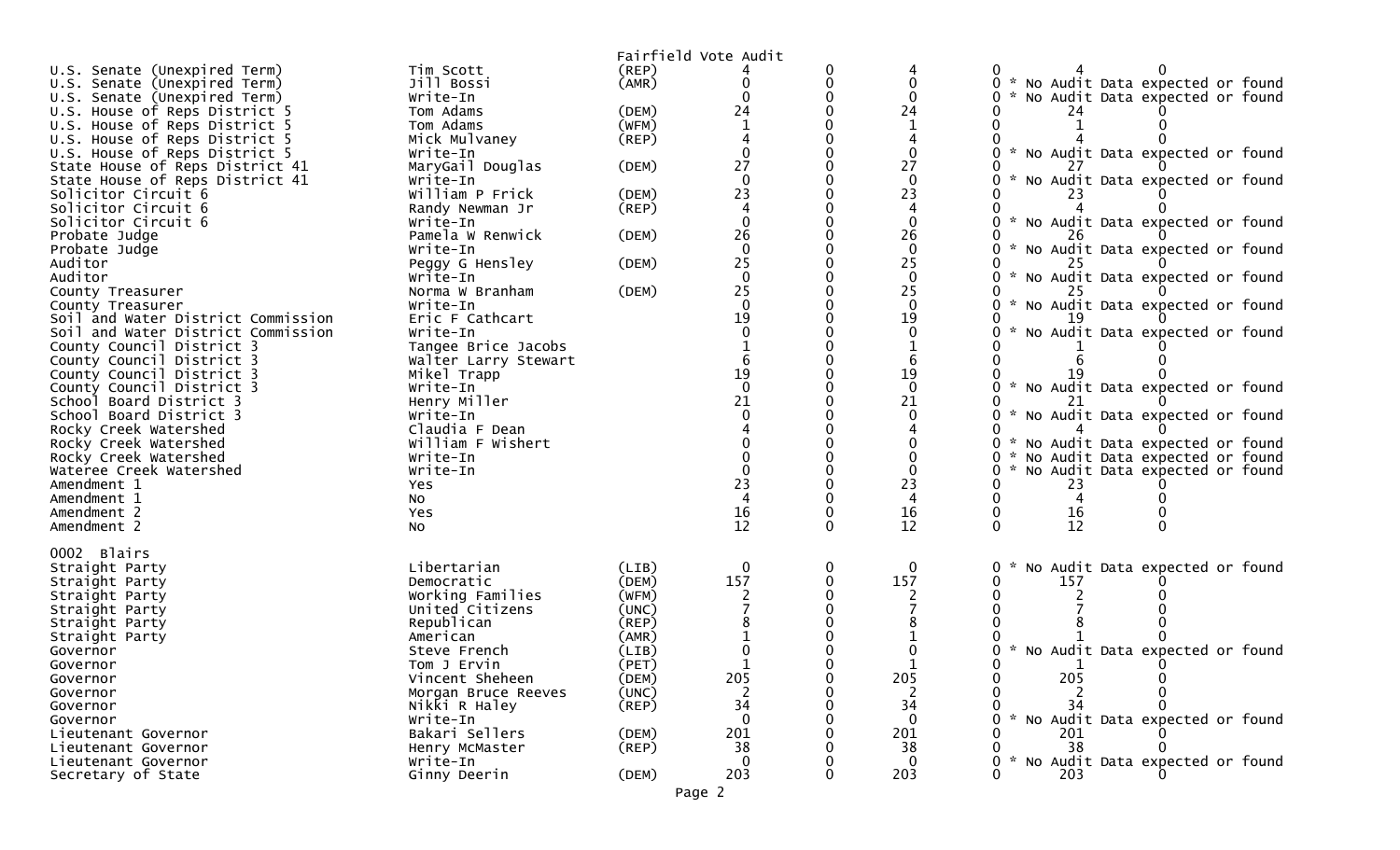|                                                            |                            |             | Fairfield Vote Audit |                   |               |                                     |  |
|------------------------------------------------------------|----------------------------|-------------|----------------------|-------------------|---------------|-------------------------------------|--|
| Secretary of State                                         | Mark Hammond               | $($ REP $)$ | 33                   | 33                |               | 33                                  |  |
| Secretary of State                                         | Write-In                   |             | $\mathbf{0}$         | $\mathbf{0}$      |               | 0 * No Audit Data expected or found |  |
| State Treasurer                                            | Curtis Loftis              | (REP)       | 66                   | 66                |               | 66                                  |  |
| State Treasurer                                            | Write-In                   |             | $\Omega$             | $\Omega$          |               | * No Audit Data expected or found   |  |
| Attorney General                                           | Parnell Diggs              | (DEM)       | 210                  | 210               |               | 210                                 |  |
| Attorney General                                           | Alan Wilson                | (REP)       | 31                   | 31                |               |                                     |  |
| Attorney General                                           | Write-In                   |             | $\Omega$             | $\Omega$          |               | * No Audit Data expected or found   |  |
| Comptroller General                                        | Kyle Herbert               | (DEM)       | 206                  | 206               |               | 206                                 |  |
| Comptroller General                                        | Richard Eckstrom           | $($ REP $)$ | 34                   | 34                |               |                                     |  |
| Comptroller General                                        | Write-In                   |             | $\Omega$             | $\Omega$          |               | * No Audit Data expected or found   |  |
| State Superintendent of Education                          | Tom Thompson               | (DEM)       | 205                  | 205               |               | 205                                 |  |
| State Superintendent of Education                          | Molly Mitchell Spearman    | (REP)       | 34                   | 34                |               | 34                                  |  |
| State Superintendent of Education                          | Ed Murray                  | (AMR)       |                      |                   |               |                                     |  |
| State Superintendent of Education                          | Write-In                   |             |                      | $\mathbf{0}$      |               | * No Audit Data expected or found   |  |
| Adjutant General                                           | Bob Livingston             | (REP)       | 75<br>$\Omega$       | 75                |               |                                     |  |
| Adjutant General                                           | Write-In                   |             |                      | $\mathbf 0$<br>54 |               | * No Audit Data expected or found   |  |
| Commissioner of Agriculture                                | David Edmond               | (UNC)       | 54<br>40             | 40                |               |                                     |  |
| Commissioner of Agriculture                                | Hugh E Weathers            | (REP)       | 16                   | 16                |               | 16                                  |  |
| Commissioner of Agriculture<br>Commissioner of Agriculture | Emile DeFelice<br>Write-In | (AMR)       |                      | $\Omega$          |               | No Audit Data expected or found     |  |
| U.S. Senate                                                | Victor Kocher              | (LIB)       |                      |                   |               |                                     |  |
| U.S. Senate                                                | Thomas Ravenel             | (PET)       |                      |                   |               |                                     |  |
| U.S. Senate                                                | Brad Hutto                 | (DEM)       | 201                  | 201               |               | 201                                 |  |
| U.S. Senate                                                | Brad Hutto                 | (WFM)       | 4                    |                   |               |                                     |  |
| U.S. Senate                                                | Lindsey Graham             | $($ REP $)$ | 32                   | 32                |               | 32                                  |  |
| U.S. Senate                                                | Write-In                   |             | $\Omega$             | $\Omega$          |               | No Audit Data expected or found     |  |
| U.S. Senate (Unexpired Term)                               | Joyce Dickerson            | (DEM)       | 203                  | 203               |               | 203                                 |  |
| U.S. Senate (Unexpired Term)                               | Tim Scott                  | (REP)       | 37                   | 37                |               | -37                                 |  |
| U.S. Senate (Unexpired Term)                               | Jill Bossi                 | (AMR)       |                      |                   |               |                                     |  |
| U.S. Senate (Unexpired Term)                               | Write-In                   |             |                      |                   | $\sim$        | No Audit Data expected or found     |  |
| U.S. House of Reps District 5                              | Tom Adams                  | (DEM)       | 204                  | 204               |               | 204                                 |  |
| U.S. House of Reps District 5                              | Tom Adams                  | (WFM)       | 1                    | 1                 |               |                                     |  |
| U.S. House of Reps District 5                              | Mick Mulvaney              | $($ REP $)$ | 32                   | 32                |               |                                     |  |
| U.S. House of Reps District 5                              | Write-In                   |             | $\Omega$             | $\mathbf{0}$      |               | * No Audit Data expected or found   |  |
| State House of Reps District 41                            | MaryGail Douglas           | (DEM)       | 219                  | 219               |               | 219                                 |  |
| State House of Reps District 41                            | Write-In                   |             |                      |                   |               | * No Audit Data expected or found   |  |
| Solicitor Circuit 6                                        | William P Frick            | (DEM)       | 209                  | 209               |               | 209                                 |  |
| Solicitor Circuit 6                                        | Randy Newman Jr            | $($ REP $)$ | 28                   | 28                |               | 28                                  |  |
| Solicitor Circuit 6                                        | Write-In                   |             | $\Omega$             | $\Omega$          | $\mathcal{H}$ | No Audit Data expected or found     |  |
| Probate Judge                                              | Pamela W Renwick           | (DEM)       | 225                  | 225               |               | 225                                 |  |
| Probate Judge                                              | Write-In                   |             | $\Omega$             | $\Omega$          |               | * No Audit Data expected or found   |  |
| Auditor                                                    | Peggy G Hensley            | (DEM)       | 222                  | 222               |               |                                     |  |
| Auditor                                                    | Write-In                   |             | 0                    | 0                 |               | * No Audit Data expected or found   |  |
| County Treasurer                                           | Norma W Branham            | (DEM)       | 231                  | 231               |               | 231                                 |  |
| County Treasurer                                           | Write-In                   |             | $\Omega$             | $\Omega$          | $\Omega$      | * No Audit Data expected or found   |  |
| Soil and Water District Commission                         | Eric F Cathcart            |             | 121                  | 121               |               | 121                                 |  |
| Soil and Water District Commission                         | Write-In                   |             |                      |                   |               | 7                                   |  |
| County Council District 3                                  | Tangee Brice Jacobs        |             | 46                   | 46                |               | 46                                  |  |
| County Council District 3                                  | Walter Larry Stewart       |             | 38                   | 38                |               | 38                                  |  |
| County Council District 3                                  | Mikel Trapp                |             | 150<br>-1            | 150<br>1          |               | 150                                 |  |
| County Council District 3<br>School Board District 3       | Write-In<br>Henry Miller   |             | 163                  | 163               |               | 163                                 |  |
|                                                            |                            |             |                      |                   |               |                                     |  |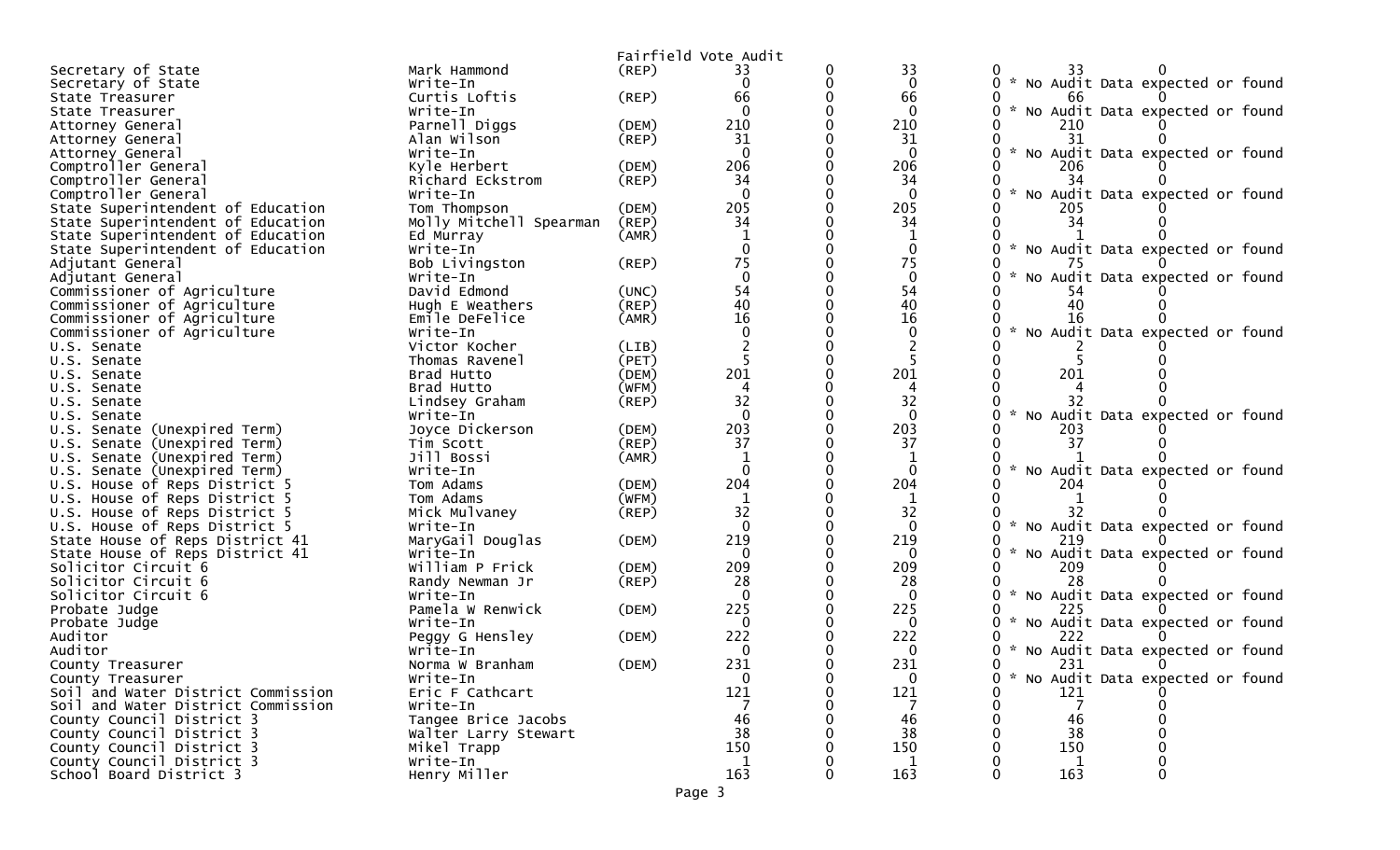|                                            |                          |             | Fairfield Vote Audit    |             |                   |                                                              |
|--------------------------------------------|--------------------------|-------------|-------------------------|-------------|-------------------|--------------------------------------------------------------|
| School Board District 3                    | Write-In                 |             |                         | 0           | 0                 | No Audit Data expected or found<br>$\mathbf{0}$              |
| Amendment 1                                | Yes.                     |             | 156                     | 0           | 156               | 0<br>156                                                     |
| Amendment 1                                | NO.                      |             | 47                      |             | 47                | 0<br>47                                                      |
| Amendment 2                                | Yes                      |             | 123                     | $\Omega$    | 123               | 123<br>$\mathbf 0$                                           |
| Amendment 2                                | No                       |             | 91                      |             | 91                | 91<br>$\Omega$                                               |
|                                            |                          |             |                         |             |                   |                                                              |
| 0003 Centerville                           |                          |             |                         |             |                   |                                                              |
| Straight Party                             | Libertarian              | (LIB)       | $\mathbf 1$             | 0           | $\mathbf 1$       | 0<br>1                                                       |
| Straight Party                             | Democratic               | (DEM)       | 22                      | 0           | 22                | 22<br>$\Omega$                                               |
| Straight Party                             | Working Families         | (WFM)       | $\mathbf{1}$            | $\mathbf 0$ | $\mathbf 1$       |                                                              |
| Straight Party                             | United Citizens          | (UNC)       |                         |             |                   |                                                              |
| Straight Party                             | Republican               | (REP)       | 41                      | $\Omega$    | 41                |                                                              |
| Straight Party                             | American                 | (AMR)       | $\mathbf 0$             |             | $\mathbf 0$       | No Audit Data expected or found                              |
| Governor                                   | Steve French             | (LIB)       |                         |             |                   |                                                              |
| Governor                                   | Tom J Ervin              | (PET)       | $\overline{\mathbf{3}}$ | $\Omega$    | 3                 | ∩                                                            |
| Governor                                   | Vincent Sheheen          | (DEM)       | 43                      | $\mathbf 0$ | 43                | 43                                                           |
| Governor                                   | Morgan Bruce Reeves      | (UNC)       | 6                       |             | 6                 |                                                              |
| Governor                                   | Nikki R Haley            | $($ REP $)$ | 78                      | $\Omega$    | 78                |                                                              |
| Governor                                   | Write-In                 |             | $\mathbf 0$             | $\mathbf 0$ | $\mathbf 0$       | No Audit Data expected or found<br>0                         |
| Lieutenant Governor                        | Bakari Sellers           | (DEM)       | 42                      |             | 42                |                                                              |
| Lieutenant Governor                        | Henry McMaster           | (REP)       | 86                      |             | 86                | 86                                                           |
| Lieutenant Governor                        | Write-In                 |             | $\mathbf 0$             | $\mathbf 0$ | $\mathbf 0$       | * No Audit Data expected or found<br>0                       |
| Secretary of State                         | Ginny Deerin             | (DEM)       | 37                      |             | 37                | 37                                                           |
| Secretary of State                         | Mark Hammond             | $($ REP $)$ | 89                      | $\Omega$    | 89                | 89                                                           |
| Secretary of State                         | Write-In                 |             | $\mathbf 0$             |             | $\mathbf{0}$      | $\mathcal{H}$<br>No Audit Data expected or found<br>$\Omega$ |
| State Treasurer                            | Curtis Loftis            | (REP)       | 106                     |             | 106               | 106                                                          |
| State Treasurer                            | Write-In                 |             | 1                       | $\Omega$    | 1                 |                                                              |
| Attorney General                           | Parnell Diggs            | (DEM)       | 34                      |             | 34                | 34                                                           |
| Attorney General                           | Alan Wilson              | $($ REP $)$ | 94<br>$\mathbf 0$       | $\Omega$    | 94                | $\sim$                                                       |
| Attorney General                           | Write-In                 |             | 39                      | $\mathbf 0$ | $\mathbf 0$<br>39 | No Audit Data expected or found<br>$\Omega$                  |
| Comptroller General                        | Kyle Herbert             | (DEM)       | 86                      |             | 86                |                                                              |
| Comptroller General<br>Comptroller General | Richard Eckstrom         | $($ REP $)$ | $\mathbf 0$             | $\Omega$    | $\mathbf{0}$      | 86<br>No Audit Data expected or found<br>O                   |
| State Superintendent of Education          | Write-In<br>Tom Thompson | (DEM)       | 36                      | 0           | 36                | 36                                                           |
| State Superintendent of Education          |                          | (REP)       | 79                      |             | 79                | 79                                                           |
| State Superintendent of Education          | Molly Mitchell Spearman  | (AMR)       | 10                      | $\Omega$    | 10                | 10                                                           |
| State Superintendent of Education          | Ed Murray<br>Write-In    |             | $\mathbf 0$             |             | $\mathbf 0$       | $\sim$<br>No Audit Data expected or found<br>0               |
| Adjutant General                           | Bob Livingston           | $($ REP $)$ | 100                     |             | 100               | 100                                                          |
| Adjutant General                           | Write-In                 |             | 1                       |             | 1                 | 0<br>1                                                       |
| Commissioner of Agriculture                | David Edmond             | (UNC)       | 11                      |             | 11                | 11                                                           |
| Commissioner of Agriculture                | Hugh E Weathers          | (REP)       | 95                      |             | 95                | 95                                                           |
| Commissioner of Agriculture                | Emile DeFelice           | (AMR)       | 6                       |             | 6                 |                                                              |
| Commissioner of Agriculture                | Write-In                 |             |                         |             |                   | * No Audit Data expected or found<br>0                       |
| U.S. Senate                                | Victor Kocher            | (LIB)       |                         |             |                   | <sup>n</sup>                                                 |
| U.S. Senate                                | Thomas Ravenel           | (PET)       | 12                      |             | 12                | 12                                                           |
| U.S. Senate                                | Brad Hutto               | (DEM)       | 36                      |             | 36                | 36                                                           |
| U.S. Senate                                | Brad Hutto               | (WFM)       |                         |             | 2                 |                                                              |
| U.S. Senate                                | Lindsey Graham           | (REP)       | 80                      |             | 80                | 80                                                           |
| U.S. Senate                                | Write-In                 |             | $\Omega$                |             | $\mathbf 0$       | $\sim$<br>No Audit Data expected or found                    |
| U.S. Senate (Unexpired Term)               | Joyce Dickerson          | (DEM)       | 35                      |             | 35                | 35                                                           |
| U.S. Senate (Unexpired Term)               | Tim Scott                | (REP)       | 89                      |             | 89                | 89                                                           |
| U.S. Senate (Unexpired Term)               | Jill Bossi               | (AMR)       |                         |             |                   |                                                              |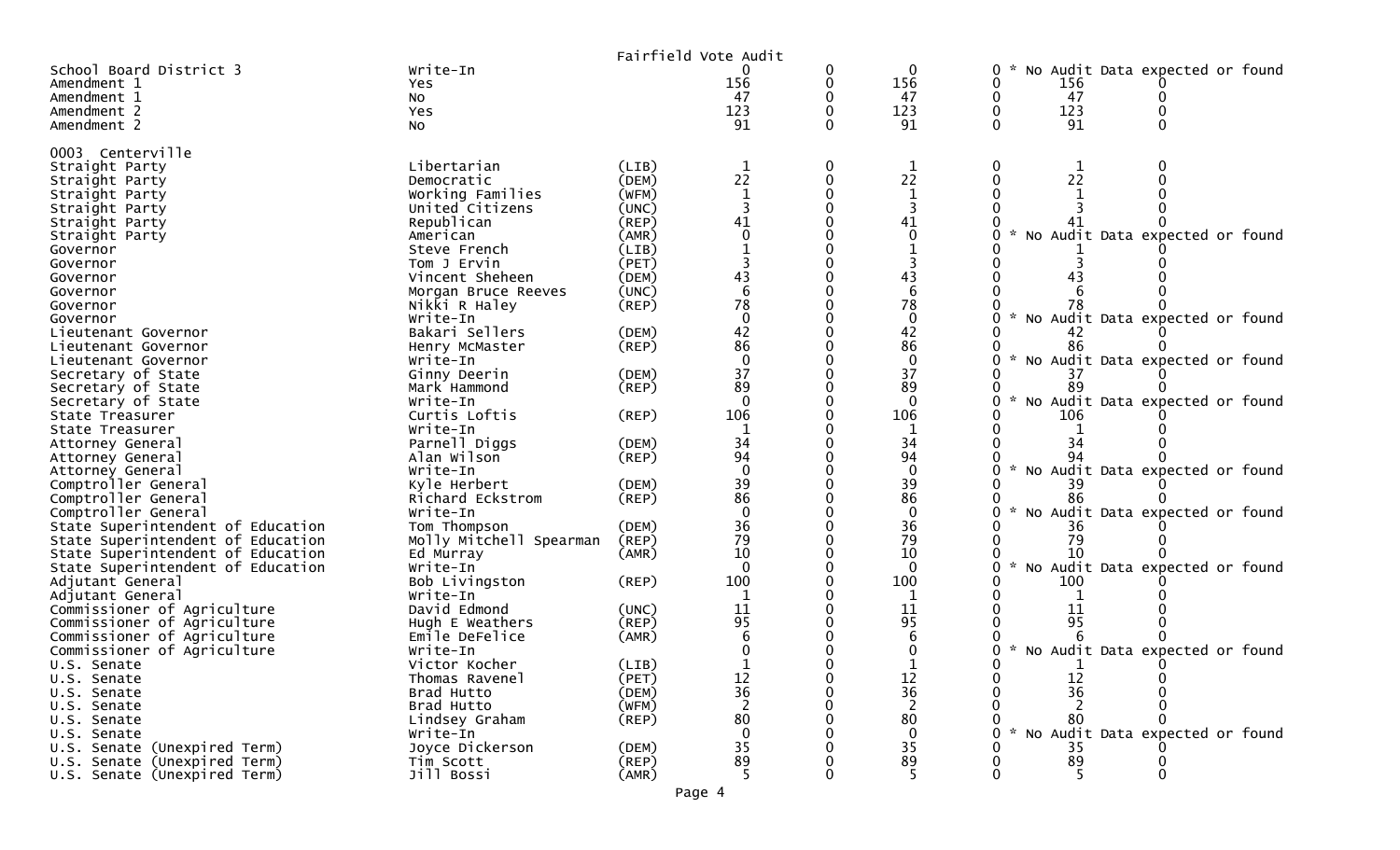|                                    |                      |             | Fairfield Vote Audit |   |              |                                                  |
|------------------------------------|----------------------|-------------|----------------------|---|--------------|--------------------------------------------------|
| U.S. Senate (Unexpired Term)       | Write-In             |             |                      | 0 | 0            | No Audit Data expected or found<br>0             |
| U.S. House of Reps District 5      | Tom Adams            | (DEM)       | 35                   | 0 | 35           | 35                                               |
| U.S. House of Reps District 5      | Tom Adams            | (WFM)       | 3                    |   | 3            |                                                  |
| U.S. House of Reps District 5      | Mick Mulvaney        | $($ REP $)$ | 91                   |   | 91           |                                                  |
| U.S. House of Reps District 5      | Write-In             |             |                      |   | $\Omega$     | No Audit Data expected or found                  |
| State House of Reps District 41    | MaryGail Douglas     | (DEM)       | 88                   |   | 88           |                                                  |
| State House of Reps District 41    | Write-In             |             | $\Omega$             |   | $\mathbf{0}$ | No Audit Data expected or found                  |
| Solicitor Circuit 6                | William P Frick      | (DEM)       | 41                   |   | 41           |                                                  |
| Solicitor Circuit 6                | Randy Newman Jr      | (REP)       | 86                   |   | 86           | 86                                               |
| Solicitor Circuit 6                | Write-In             |             | $\Omega$             |   | $\mathbf{0}$ | $\sim$<br>No Audit Data expected or found        |
| Probate Judge                      | Pamela W Renwick     | (DEM)       | 90                   |   | 90           |                                                  |
| Probate Judge                      | Write-In             |             | $\mathbf 0$          |   | $\mathbf{0}$ | No Audit Data expected or found                  |
| Auditor                            | Peggy G Hensley      | (DEM)       | 91                   |   | 91           |                                                  |
| Auditor                            | Write-In             |             | $\Omega$             |   | $\Omega$     | No Audit Data expected or found                  |
| County Treasurer                   | Norma W Branham      | (DEM)       | 105                  |   | 105          | 105                                              |
| County Treasurer                   | Write-In             |             | $\Omega$             |   | $\Omega$     | No Audit Data expected or found                  |
| Soil and Water District Commission | Eric F Cathcart      |             | 84                   |   | 84           | 84                                               |
| Soil and Water District Commission | Write-In             |             |                      |   |              |                                                  |
| County Council District 1          | Dwayne Perry         |             | 15                   |   | 15           | 15                                               |
| County Council District 1          | Dan Ruff             |             | 74                   |   | 74           | 74                                               |
| County Council District 1          | Michael Squirewell   |             | 27                   |   | 27           |                                                  |
| County Council District 1          | Write-In             |             | $\Omega$             |   | $\Omega$     | No Audit Data expected or found<br>$\mathcal{H}$ |
| School Board District 1            | Andrea Resa Harrison |             | 55                   |   | 55           | 55                                               |
| School Board District 1            | Marvin Robertson     |             | 40<br>$\Omega$       |   | 40           | 40                                               |
| School Board District 1            | Write-In             |             |                      |   | $\mathbf{0}$ | No Audit Data expected or found                  |
| Amendment 1<br>Amendment 1         | Yes                  |             | 84<br>37             |   | 84<br>37     | 84<br>37                                         |
|                                    | No                   |             | 60                   |   |              |                                                  |
| Amendment 2<br>Amendment 2         | Yes                  |             | 62                   |   | 60<br>62     | 60<br>$\Omega$<br>62                             |
|                                    | No                   |             |                      |   |              |                                                  |
| 0004 Feasterville                  |                      |             |                      |   |              |                                                  |
| Straight Party                     | Libertarian          | (LIB)       | $\mathbf 0$          | 0 | $\mathbf 0$  | No Audit Data expected or found<br>0             |
| Straight Party                     | Democratic           | (DEM)       | 62                   | 0 | 62           | 62                                               |
| Straight Party                     | Working Families     | (WFM)       | $\mathbf{0}$         |   | $\mathbf{0}$ | No Audit Data expected or found<br>0             |
| Straight Party                     | United Citizens      | (UNC)       |                      |   |              |                                                  |
| Straight Party                     | Republican           | (REP)       | 13                   |   | 13           | 13                                               |
| Straight Party                     | American             | (AMR)       |                      |   |              |                                                  |
| Governor                           | Steve French         | (LIB)       | $\Omega$             |   | $\mathbf{0}$ | No Audit Data expected or found                  |
| Governor                           | Tom J Ervin          | (PET)       |                      |   |              |                                                  |
| Governor                           | Vincent Sheheen      | (DEM)       | 102                  |   | 102          | 102                                              |
| Governor                           | Morgan Bruce Reeves  | (UNC)       |                      |   |              |                                                  |
| Governor                           | Nikki R Haley        | (REP)       | 46                   |   | 46           | 46                                               |
| Governor                           | Write-In             |             |                      |   |              | No Audit Data expected or found                  |
| Lieutenant Governor                | Bakari Sellers       | (DEM)       | 101                  |   | 101          | 101                                              |
| Lieutenant Governor                | Henry McMaster       | $($ REP $)$ | 50                   | 0 | 50           | 50<br>0<br>0                                     |
| Lieutenant Governor                | Write-In             |             | $\Omega$             |   | $\mathbf{0}$ | No Audit Data expected or found                  |
| Secretary of State                 | Ginny Deerin         | (DEM)       | 98                   |   | 98           | 98                                               |
| Secretary of State                 | Mark Hammond         | $($ REP $)$ | 47                   |   | 47           | 47                                               |
| Secretary of State                 | Write-In             |             | $\mathbf 0$          |   | $\mathbf 0$  | No Audit Data expected or found                  |
| State Treasurer                    | Curtis Loftis        | $($ REP $)$ | 83                   |   | 83           | 83                                               |
| State Treasurer                    | Write-In             |             | $\mathbf 0$          |   | $\mathbf 0$  | No Audit Data expected or found                  |
| Attorney General                   | Parnell Diggs        | (DEM)       | 100                  | 0 | 100          | 0<br>100                                         |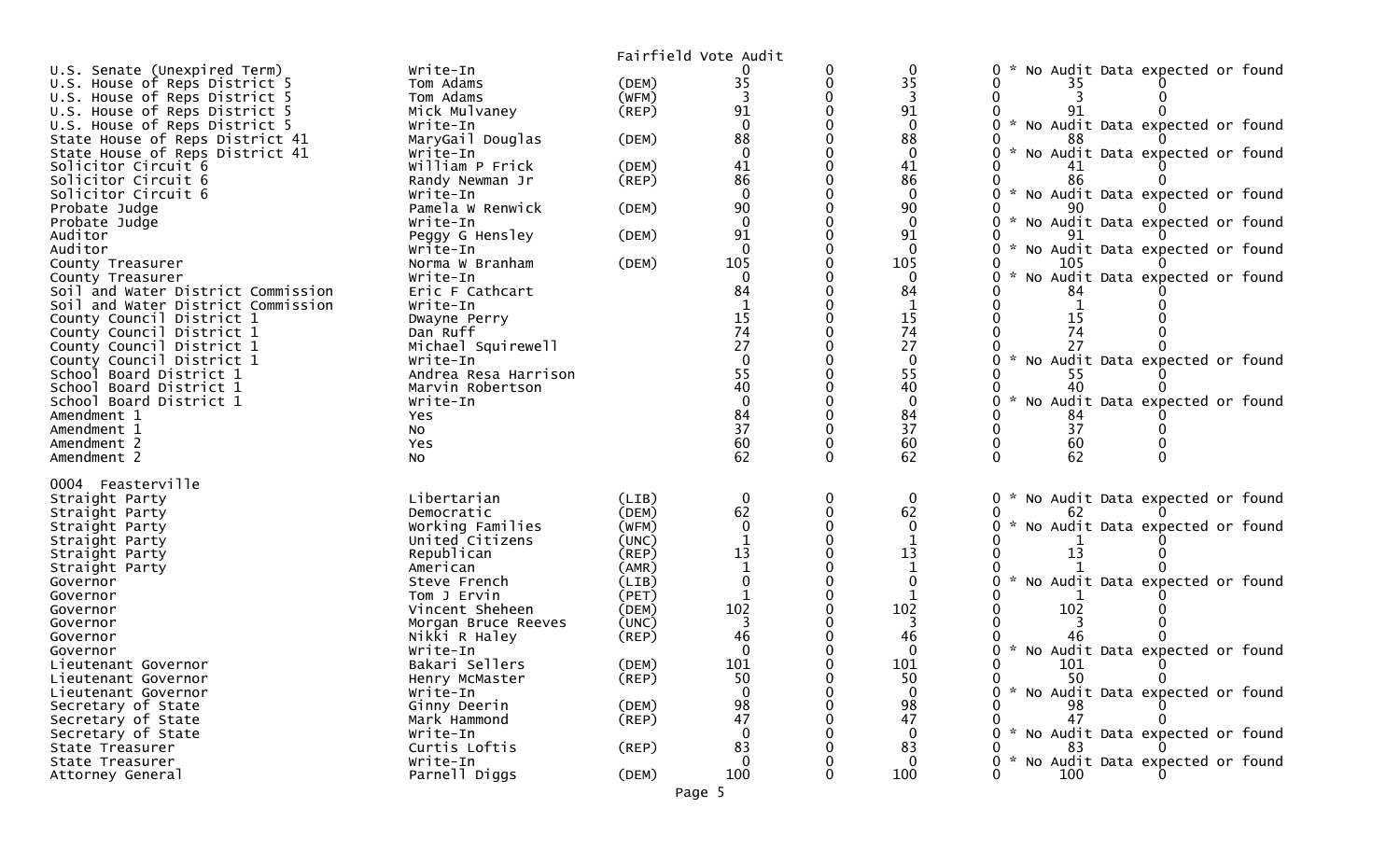|                                                                    |                              |             | Fairfield Vote Audit |                      |                                           |
|--------------------------------------------------------------------|------------------------------|-------------|----------------------|----------------------|-------------------------------------------|
| Attorney General                                                   | Alan Wilson                  | (REP)       | 50                   | 50                   | 50                                        |
| Attorney General                                                   | Write-In                     |             | $\Omega$             | $\mathbf{0}$         | * No Audit Data expected or found         |
| Comptroller General                                                | Kyle Herbert                 | (DEM)       | 95                   | 95                   |                                           |
| Comptroller General                                                | Richard Eckstrom             | (REP)       | 52                   | 52                   | 52                                        |
| Comptroller General                                                | Write-In                     |             |                      |                      | $\sim$<br>No Audit Data expected or found |
| State Superintendent of Education                                  | Tom Thompson                 | (DEM)       | 99                   | 99                   |                                           |
| State Superintendent of Education                                  | Molly Mitchell Spearman      | (REP)       | 48                   | 48                   | 48                                        |
| State Superintendent of Education                                  | Ed Murray                    | (AMR)       |                      |                      |                                           |
| State Superintendent of Education                                  | Write-In                     |             | $\Omega$             | $\mathbf 0$          | * No Audit Data expected or found         |
| Adjutant General                                                   | Bob Livingston               | (REP)       | 78                   | 78                   |                                           |
| Adjutant General                                                   | Write-In                     |             | $\Omega$             | $\Omega$             | No Audit Data expected or found           |
| Commissioner of Agriculture                                        | David Edmond                 | (UNC)       | 29                   | 29                   |                                           |
| Commissioner of Agriculture                                        | Hugh E Weathers              | (REP)       | 58                   | 58                   | 58                                        |
| Commissioner of Agriculture                                        | Emile DeFelice               | (AMR)       | 11                   | 11                   |                                           |
| Commissioner of Agriculture                                        | Write-In                     |             |                      | $\mathbf{0}$         | * No Audit Data expected or found         |
| U.S. Senate                                                        | Victor Kocher                | (LIB)       |                      |                      |                                           |
| U.S. Senate                                                        | Thomas Ravenel               | (PET)       |                      |                      |                                           |
| U.S. Senate                                                        | Brad Hutto                   | (DEM)       | 99                   | 99                   |                                           |
| U.S. Senate                                                        | Brad Hutto                   | (WFM)       |                      |                      |                                           |
| U.S. Senate                                                        | Lindsey Graham               | $($ REP $)$ | 44                   | 44                   |                                           |
| U.S. Senate                                                        | Write-In                     |             | $\mathbf{0}$         | $\mathbf{0}$         | * No Audit Data expected or found         |
| U.S. Senate (Unexpired Term)                                       | Joyce Dickerson              | (DEM)       | 96                   | 96                   |                                           |
| U.S. Senate (Unexpired Term)                                       | Tim Scott                    | (REP)       | 52                   | 52                   | 52                                        |
| U.S. Senate (Unexpired Term)                                       | Jill Bossi                   | (AMR)       |                      | 1                    |                                           |
| U.S. Senate (Unexpired Term)                                       | Write-In                     |             |                      | $\mathbf{0}$         | No Audit Data expected or found           |
| U.S. House of Reps District 5                                      | Tom Adams                    | (DEM)       | 98<br>$\overline{2}$ | 98<br>$\overline{2}$ |                                           |
| U.S. House of Reps District 5                                      | Tom Adams                    | (WFM)       | 49                   | 49                   |                                           |
| U.S. House of Reps District 5                                      | Mick Mulvaney                | $($ REP $)$ | $\Omega$             | $\Omega$             | * No Audit Data expected or found         |
| U.S. House of Reps District 5                                      | Write-In                     |             | 144                  | 144                  | 144                                       |
| State House of Reps District 41<br>State House of Reps District 41 | MaryGail Douglas<br>Write-In | (DEM)       | $\Omega$             | $\Omega$             | $\sim$<br>No Audit Data expected or found |
| Solicitor Circuit 6                                                | William P Frick              | (DEM)       | 106                  | 106                  | 106                                       |
| Solicitor Circuit 6                                                | Randy Newman Jr              | (REP)       | 44                   | 44                   | 44                                        |
| Solicitor Circuit 6                                                | Write-In                     |             | $\Omega$             | $\mathbf{0}$         | * No Audit Data expected or found         |
| Probate Judge                                                      | Pamela W Renwick             | (DEM)       | 142                  | 142                  | 142                                       |
| Probate Judge                                                      | Write-In                     |             | $\Omega$             | 0                    | * No Audit Data expected or found         |
| Auditor                                                            | Peggy G Hensley              | (DEM)       | 139                  | 139                  | 139                                       |
| Auditor                                                            | Write-In                     |             | 0                    | $\Omega$             | No Audit Data expected or found           |
| County Treasurer                                                   | Norma W Branham              | (DEM)       | 145                  | 145                  | 145                                       |
| County Treasurer                                                   | Write-In                     |             |                      |                      | No Audit Data expected or found<br>$\sim$ |
| Soil and Water District Commission                                 | Eric F Cathcart              |             | 95                   | 95                   | 95                                        |
| Soil and Water District Commission                                 | Write-In                     |             |                      |                      |                                           |
| County Council District 3                                          | Tangee Brice Jacobs          |             | 38                   | 38                   | 38                                        |
| County Council District 3                                          | Walter Larry Stewart         |             | 60                   | 60                   | 60                                        |
| County Council District 3                                          | Mikel Trapp                  |             | 58                   | 58                   | 58<br>$\Omega$                            |
| County Council District 3                                          | Write-In                     |             | $\Omega$             |                      | No Audit Data expected or found           |
| School Board District 3                                            | Henry Miller                 |             | 110                  | 110                  | 110                                       |
| School Board District 3                                            | Write-In                     |             | $\overline{2}$       | 2                    | $\overline{2}$                            |
| Amendment 1                                                        | Yes                          |             | 111                  | 111                  | 111                                       |
| Amendment 1                                                        | No                           |             | 31                   | 31                   | 31                                        |
| Amendment 2                                                        | Yes                          |             | 78                   | 78                   | 78                                        |
| Amendment 2                                                        | No                           |             | 70                   | 70                   | 70                                        |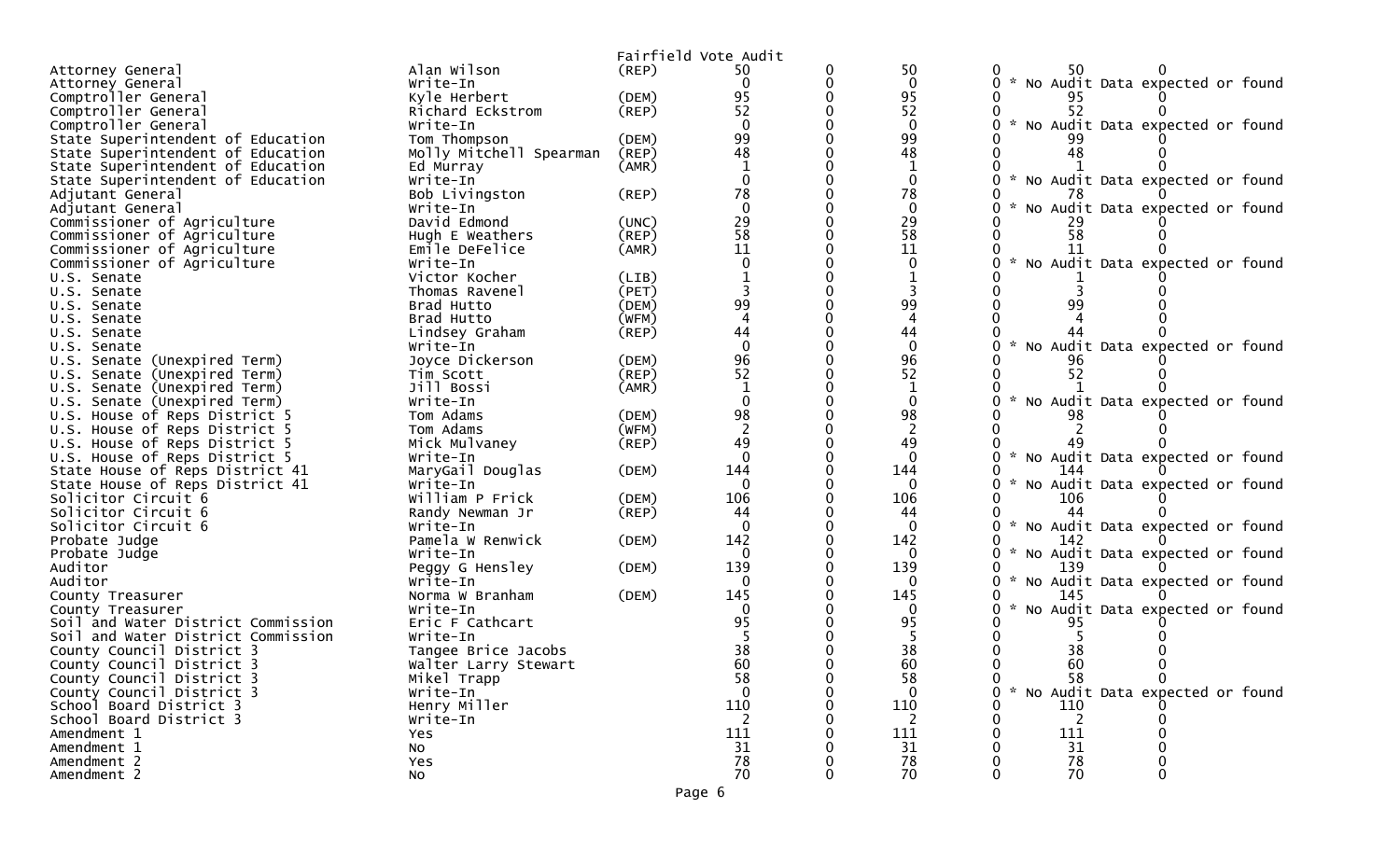| 0005 Greenbrier                                               |                         |       |              |              |              |                                                       |
|---------------------------------------------------------------|-------------------------|-------|--------------|--------------|--------------|-------------------------------------------------------|
| Straight Party                                                | Libertarian             | (LIB) | 4            | 0            | 4            | 0<br>$\Omega$<br>4                                    |
| Straight Party                                                | Democratic              | (DEM) | 375          | 0            | 375          | 375<br>$\mathbf{0}$<br>$\Omega$                       |
| Straight Party                                                | Working Families        | (WFM) | q            |              | 9            |                                                       |
| Straight Party                                                | United Citizens         | (UNC) | 5            | $\mathbf 0$  | 5            | $\mathbf{0}$<br>O<br>5                                |
| Straight Party                                                | Republican              | (REP) | 57           | 0            | 57           | 57<br>O                                               |
| Straight Party                                                | American                | (AMR) | 5            |              | 5            |                                                       |
| Governor                                                      | Steve French            | (LIB) |              | 0            |              | O                                                     |
| Governor                                                      | Tom J Ervin             | (PET) | 3            | $\Omega$     | 3            | З                                                     |
| Governor                                                      | Vincent Sheheen         | (DEM) | 566          | 0            | 566          | 566                                                   |
| Governor                                                      | Morgan Bruce Reeves     | (UNC) | 11           |              | 11           | 11                                                    |
| Governor                                                      | Nikki R Haley           | (REP) | 238          | 0            | 238          | 238<br>0<br>0                                         |
| Governor                                                      | Write-In                |       | $\Omega$     |              | $\Omega$     | 0<br>No Audit Data expected or found                  |
| Lieutenant Governor                                           | Bakari Sellers          | (DEM) | 568          | 0            | 568          | 568<br>0                                              |
| Lieutenant Governor                                           | Henry McMaster          | (REP) | 252          |              | 252          | 252<br>0                                              |
| Lieutenant Governor                                           | Write-In                |       | 1            | $\Omega$     | 1            | 0<br>1                                                |
| Secretary of State                                            | Ginny Deerin            | (DEM) | 549          | 0            | 549          | 549<br>$\Omega$                                       |
| Secretary of State                                            | Mark Hammond            | (REP) | 264          |              | 264          | 264<br>$\Omega$                                       |
| Secretary of State                                            | Write-In                |       | 1            | 0            | 1            | 1<br>0                                                |
| State Treasurer                                               | Curtis Loftis           | (REP) | 400          |              | 400          | 400                                                   |
| State Treasurer                                               | Write-In                |       | 2            |              | 2            | $\mathcal{L}$                                         |
| Attorney General                                              | Parnell Diggs           | (DEM) | 543          |              | 543          | 543                                                   |
| Attorney General                                              | Alan Wilson             | (REP) | 269          |              | 269          | 269<br>0                                              |
| Attorney General                                              | Write-In                |       | $\mathbf 0$  |              | $\Omega$     | 0<br>No Audit Data expected or found                  |
| Comptroller General                                           | Kyle Herbert            | (DEM) | 546          |              | 546          | 546<br>0                                              |
| Comptroller General                                           | Richard Eckstrom        | (REP) | 263          |              | 263          | 0<br>263                                              |
| Comptroller General                                           | Write-In                |       | $\mathbf 0$  | $\mathbf 0$  | $\mathbf 0$  | 0<br>$\sim$<br>No Audit Data expected or found        |
| State Superintendent of Education                             | Tom Thompson            | (DEM) | 552          | 0            | 552          | 552<br>0                                              |
| State Superintendent of Education                             | Molly Mitchell Spearman | (REP) | 237          |              | 237          | 237<br>0                                              |
| State Superintendent of Education                             | Ed Murray               | (AMR) | 30           | 0            | 30           | 30<br>0                                               |
| State Superintendent of Education                             | Write-In                |       | -2           |              | 2            | $\Omega$<br>2                                         |
| Adjutant General                                              | Bob Livingston          | (REP) | 406          |              | 406          | 406<br>$\Omega$                                       |
| Adjutant General                                              | Write-In                |       |              |              | 4            | 4                                                     |
| Commissioner of Agriculture                                   | David Edmond            | (UNC) | 171          | 0            | 171          | 171<br>0                                              |
| Commissioner of Agriculture                                   | Hugh E Weathers         | (REP) | 287          |              | 287          | 287                                                   |
| Commissioner of Agriculture                                   | Emile DeFelice          | (AMR) | 73           | $\mathbf{0}$ | 73           | 73<br>$\Omega$                                        |
| Commissioner of Agriculture                                   | Write-In                |       | $\mathbf{1}$ | $\Omega$     | 1            | 0<br>$\mathbf{1}$                                     |
| U.S. Senate                                                   | Victor Kocher           | (LIB) | 13           | $\Omega$     | 13           | 13<br>$\Omega$                                        |
| U.S. Senate                                                   | Thomas Ravenel          | (PET) | 24           | $\Omega$     | 24           | 24<br>0                                               |
| U.S. Senate                                                   | Brad Hutto              | (DEM) | 528          | $\Omega$     | 528          | 528                                                   |
| U.S. Senate                                                   | Brad Hutto              | (WFM) | 11           | $\mathbf 0$  | -11          | -11<br>0                                              |
| U.S. Senate                                                   | Lindsey Graham          | (REP) | 245          |              | 245          | 245<br>0                                              |
| U.S. Senate                                                   | Write-In                |       | $\mathbf 0$  | $\Omega$     | $\mathbf{0}$ | $\mathcal{H}$<br>No Audit Data expected or found<br>0 |
| U.S. Senate (Unexpired Term)                                  | Joyce Dickerson         | (DEM) | 550          |              | 550          | 550                                                   |
| U.S. Senate (Unexpired Term)                                  |                         | (REP) | 258          | 0            | 258          | 258<br>0                                              |
| U.S. Senate (Unexpired Term)                                  | Tim Scott<br>Jill Bossi | (AMR) | 12           |              | 12           | 12                                                    |
|                                                               | Write-In                |       | $\mathbf 0$  | 0            | $\Omega$     | 0<br>$\sim$<br>No Audit Data expected or found        |
| U.S. Senate (Unexpired Term)<br>U.S. House of Reps District 5 | Tom Adams               | (DEM) | 543          |              | 543          | 543                                                   |
| U.S. House of Reps District 5                                 | Tom Adams               | (WFM) | 21           |              | 21           | 21<br>0                                               |
| U.S. House of Reps District 5                                 | Mick Mulvaney           | (REP) | 249          |              | 249          | 249<br>0                                              |
|                                                               | Write-In                |       | $\Omega$     | ∩            | $\Omega$     | ი ∗<br>No Audit Data expected or found                |
| U.S. House of Reps District 5                                 |                         |       |              |              |              |                                                       |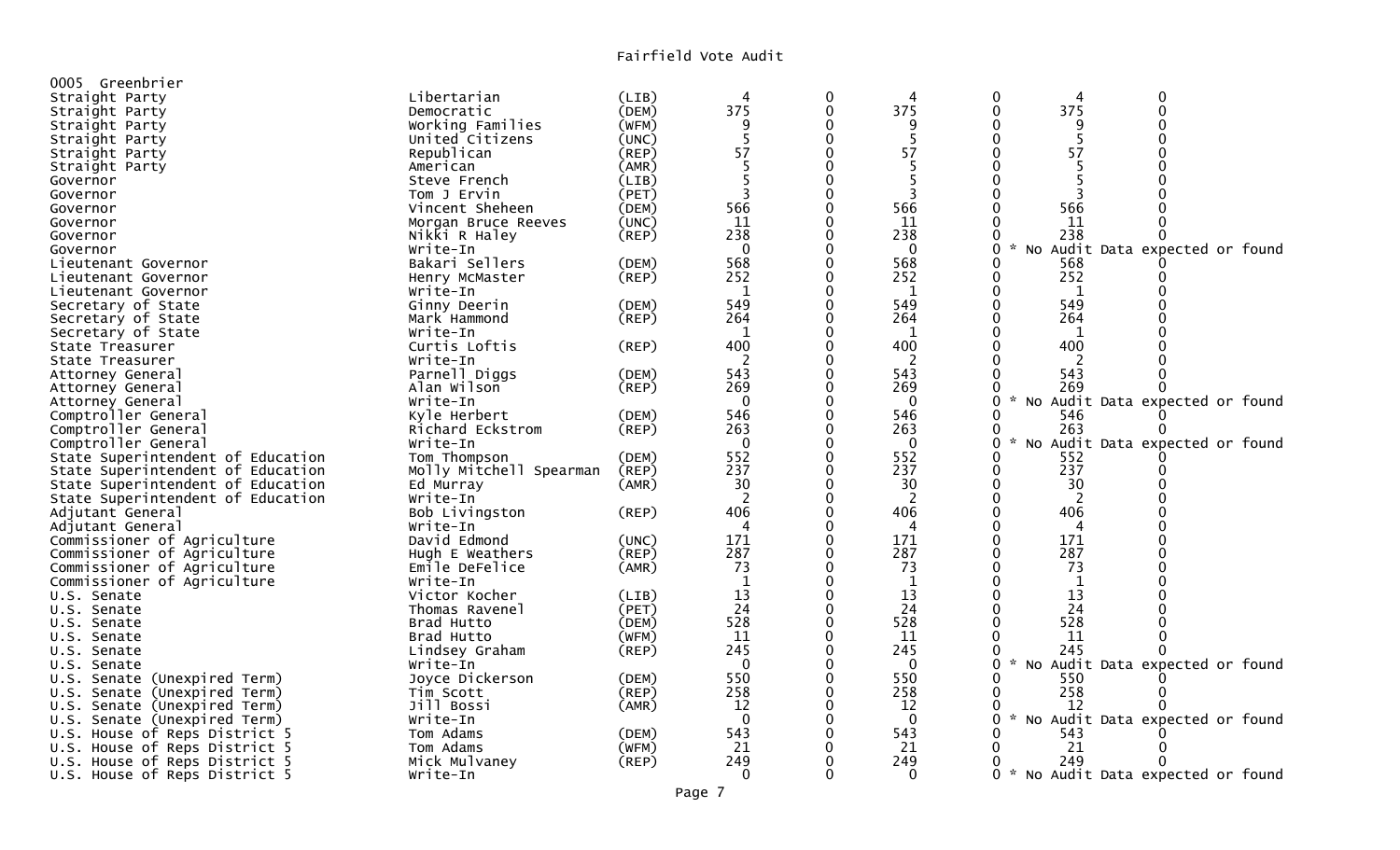|                                                                          |                             | Fairfield Vote Audit |              |          |                    |                                                  |
|--------------------------------------------------------------------------|-----------------------------|----------------------|--------------|----------|--------------------|--------------------------------------------------|
| State House of Reps District 41                                          | MaryGail Douglas            | (DEM)                | 736          | 0        | 736                | 736<br>0                                         |
| State House of Reps District 41                                          | Write-In                    |                      | 6            |          | 6                  | 6                                                |
| Solicitor Circuit 6                                                      | William P Frick             | (DEM)                | 637          |          | 637                | 637                                              |
| Solicitor Circuit 6                                                      | Randy Newman Jr             | (REP)                | 178          |          | 178                | 178                                              |
| Solicitor Circuit 6                                                      | Write-In                    |                      | $\Omega$     |          | $\Omega$           | $\sim$<br>No Audit Data expected or found        |
| Probate Judge                                                            | Pamela W Renwick            | (DEM)                | 750          |          | 750                | 750                                              |
| Probate Judge                                                            | Write-In                    |                      |              |          | 3                  |                                                  |
| Auditor                                                                  | Peggy G Hensley             | (DEM)                | 740          |          | 740                | 740                                              |
| Auditor                                                                  | Write-In                    |                      |              |          |                    |                                                  |
| County Treasurer                                                         | Norma W Branham             | (DEM)                | 769          |          | 769                | 769                                              |
| County Treasurer                                                         | Write-In                    |                      | 495          |          | 495                | 495                                              |
| Soil and Water District Commission<br>Soil and Water District Commission | Eric F Cathcart<br>Write-In |                      | 17           |          | 17                 | 17                                               |
| County Council District 5                                                | David L Ferguson Sr         |                      | 99           |          | 99                 | 99                                               |
| County Council District 5                                                | Eugene Holmes               |                      | 50           |          | 50                 | 50                                               |
| County Council District 5                                                | Marion Robinson             |                      | 163          |          | 163                | 163                                              |
| County Council District 5                                                | Write-In                    |                      | $\Omega$     |          | $\Omega$           | $\mathcal{H}$<br>No Audit Data expected or found |
| School Board District 5                                                  | Carl E Jackson Jr           |                      | 265          |          | 265                | 265                                              |
| School Board District 5                                                  | Write-In                    |                      | 2            |          | 2                  | 2                                                |
| Amendment 1                                                              | Yes                         |                      | 607          |          | 607                | 607                                              |
| Amendment 1                                                              | NO.                         |                      | 179          |          | 179                | 179                                              |
| Amendment 2                                                              | Yes                         |                      | 371          |          | 371                | 371                                              |
| Amendment 2                                                              | <b>NO</b>                   |                      | 419          |          | 419                | 419                                              |
| 0006 Gladden Grove                                                       |                             |                      |              |          |                    |                                                  |
| Straight Party                                                           | Libertarian                 | (LIB)                | 0            | 0        |                    | * No Audit Data expected or found<br>0           |
| Straight Party                                                           | Democratic                  | (DEM)                |              | $\Omega$ |                    |                                                  |
| Straight Party                                                           | Working Families            | (WFM)                |              |          |                    | * No Audit Data expected or found                |
| Straight Party                                                           | United Citizens             | (UNC)                |              |          |                    |                                                  |
| Straight Party                                                           | Republican                  | (REP)                |              |          |                    |                                                  |
| Straight Party                                                           | American                    | (AMR)                |              |          |                    | * No Audit Data expected or found                |
| Governor                                                                 | Steve French                | (LIB)                |              |          |                    | * No Audit Data expected or found                |
| Governor                                                                 | Tom J Ervin                 | (PET)                |              |          |                    |                                                  |
| Governor                                                                 | Vincent Sheheen             | (DEM)                | 13           |          | 13                 | 13                                               |
| Governor                                                                 | Morgan Bruce Reeves         | (UNC)                | $\Omega$     |          | $\Omega$           | * No Audit Data expected or found                |
| Governor                                                                 | Nikki R Haley               | (REP)                | 25           |          | 25                 |                                                  |
| Governor                                                                 | Write-In                    |                      | $\Omega$     |          | $\mathbf 0$        | * No Audit Data expected or found                |
| Lieutenant Governor                                                      | Bakari Sellers              | (DEM)                | 16<br>21     |          | 16                 |                                                  |
| Lieutenant Governor                                                      | Henry McMaster<br>Write-In  | $($ REP $)$          | $\Omega$     |          | 21<br>$\mathbf{0}$ | * No Audit Data expected or found                |
| Lieutenant Governor<br>Secretary of State                                | Ginny Deerin                | (DEM)                | <u>11</u>    |          | 11                 | 11                                               |
| Secretary of State                                                       | Mark Hammond                | (REP)                | 24           |          | 24                 | 24                                               |
| Secretary of State                                                       | Write-In                    |                      | $\Omega$     |          | $\mathbf{0}$       | * No Audit Data expected or found                |
| State Treasurer                                                          | Curtis Loftis               | (REP)                | 27           |          | 27                 | 27                                               |
| State Treasurer                                                          | Write-In                    |                      | $\mathbf{0}$ |          | $\mathbf{0}$       | * No Audit Data expected or found<br>0           |
| Attorney General                                                         | Parnell Diggs               | (DEM)                | <u>11</u>    |          | 11                 | 11                                               |
| Attorney General                                                         | Alan Wilson                 | $($ REP $)$          | 24           |          | 24                 | 24                                               |
| Attorney General                                                         | Write-In                    |                      | $\Omega$     |          | $\Omega$           | * No Audit Data expected or found                |
| Comptroller General                                                      | Kyle Herbert                | (DEM)                | 14           |          | 14                 |                                                  |
| Comptroller General                                                      | Richard Eckstrom            | $($ REP $)$          | 22           |          | 22                 | 22                                               |
| Comptroller General                                                      | Write-In                    |                      | $\mathbf{0}$ |          | $\mathbf 0$        | * No Audit Data expected or found                |
| State Superintendent of Education                                        | Tom Thompson                | (DEM)                | 12           |          | 12                 | 12                                               |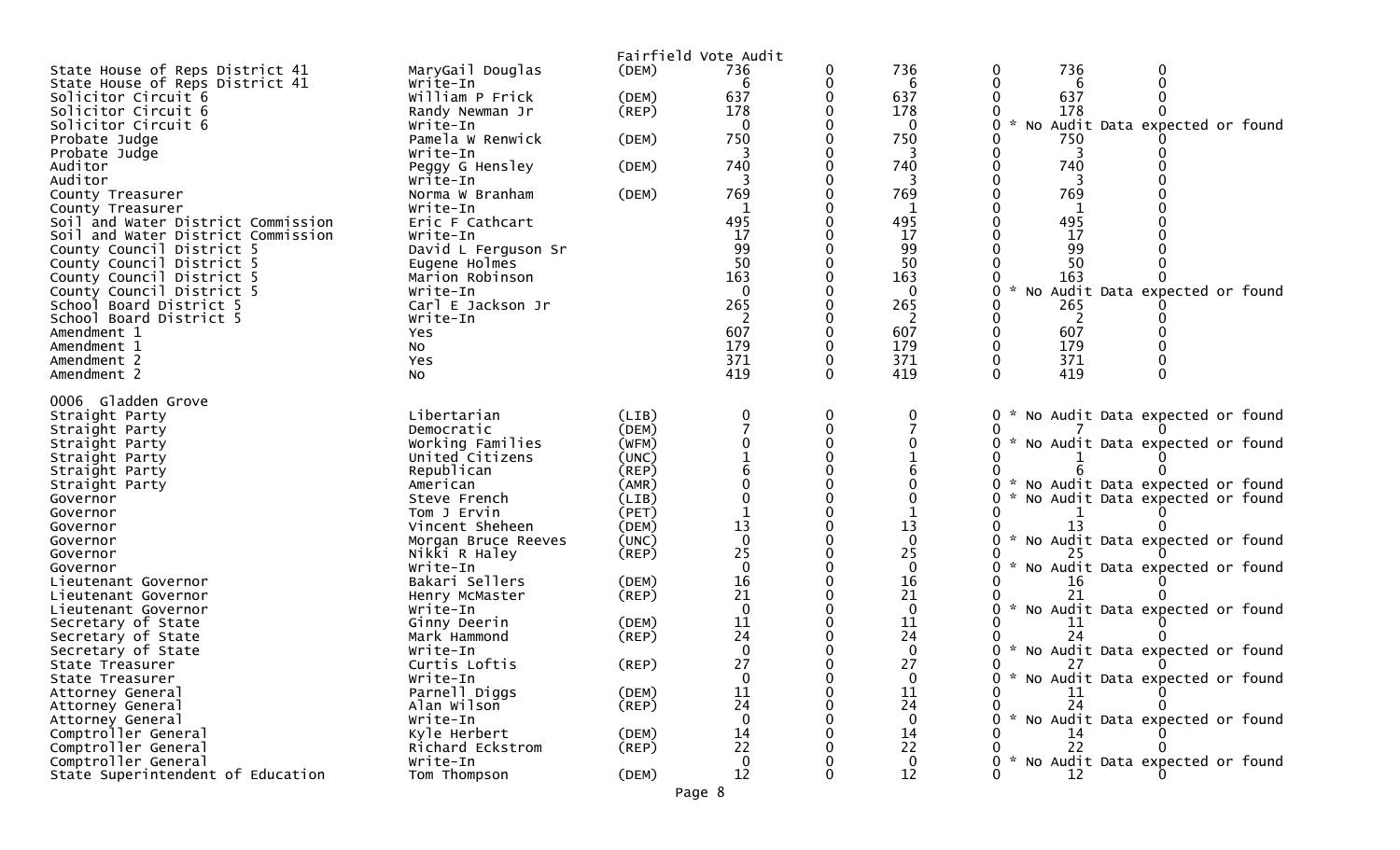|                                        |                         |       | Fairfield Vote Audit |          |                 |                                                  |
|----------------------------------------|-------------------------|-------|----------------------|----------|-----------------|--------------------------------------------------|
| State Superintendent of Education      | Molly Mitchell Spearman | (REP) | 25                   | 0        | 25              | 25<br>0                                          |
| State Superintendent of Education      | Ed Murray               | (AMR) | $\mathbf{1}$         | 0        | $\mathbf{1}$    |                                                  |
| State Superintendent of Education      | Write-In                |       | 0                    |          | $\Omega$        | 0 * No Audit Data expected or found              |
| Adjutant General                       | Bob Livingston          | (REP) | 31                   | 0        | 31              |                                                  |
| Adjutant General                       | Write-In                |       |                      | $\Omega$ | $\mathbf{0}$    | * No Audit Data expected or found                |
| Commissioner of Agriculture            | David Edmond            | (UNC) |                      | $\Omega$ | 5               |                                                  |
| Commissioner of Agriculture            | Hugh E Weathers         | (REP) | 25                   | $\Omega$ | 25              | 25                                               |
| Commissioner of Agriculture            | Emile DeFelice          | (AMR) |                      |          | 3               |                                                  |
| Commissioner of Agriculture            | Write-In                |       |                      | $\Omega$ | $\Omega$        | No Audit Data expected or found<br>0             |
| U.S. Senate                            | Victor Kocher           | (LIB) |                      |          | $\mathbf{0}$    | 0<br>No Audit Data expected or found             |
| U.S. Senate                            | Thomas Ravenel          | (PET) | $\Omega$             | $\Omega$ | $\mathbf{0}$    | No Audit Data expected or found<br>0             |
| U.S. Senate                            | Brad Hutto              | (DEM) | 10                   |          | 10              | 10                                               |
| U.S. Senate                            | Brad Hutto              | (WFM) | $\overline{2}$       | $\Omega$ | $\overline{2}$  |                                                  |
| U.S. Senate                            | Lindsey Graham          | (REP) | 26                   |          | 26              | 26                                               |
| U.S. Senate                            | Write-In                |       | $\Omega$             | $\Omega$ | $\mathbf{0}$    | * No Audit Data expected or found<br>0           |
| U.S. Senate (Unexpired Term)           | Joyce Dickerson         | (DEM) | 12                   | $\Omega$ |                 | 12                                               |
| U.S. Senate (Unexpired Term)           | Tim Scott               | (REP) | $\overline{25}$      | $\Omega$ | $\frac{12}{25}$ | 25                                               |
| U.S. Senate (Unexpired Term)           | Jill Bossi              | (AMR) | $\mathbf{1}$         | $\Omega$ | 1               |                                                  |
| U.S. Senate (Unexpired Term)           | Write-In                |       | $\Omega$             | $\Omega$ | $\Omega$        | $\mathcal{H}$<br>No Audit Data expected or found |
| U.S. House of Reps District 5          | Tom Adams               | (DEM) | 12                   | $\Omega$ | 12              |                                                  |
| U.S. House of Reps District 5          | Tom Adams               | (WFM) | $\mathbf{1}$         |          | $\mathbf{1}$    |                                                  |
| U.S. House of Reps District 5          | Mick Mulvaney           | (REP) | 24                   | $\Omega$ | 24              | 24                                               |
| U.S. House of Reps District 5          | Write-In                |       | $\Omega$             |          | $\Omega$        | $\mathcal{H}$<br>No Audit Data expected or found |
| State House of Reps District 41        | MaryGail Douglas        | (DEM) | 32                   | $\Omega$ | 32              | 32                                               |
| State House of Reps District 41        | Write-In                |       | $\Omega$             | $\Omega$ | $\Omega$        | $\sim$<br>No Audit Data expected or found        |
| Solicitor Circuit 6                    | William P Frick         | (DEM) | 18                   | 0        | 18              | 18                                               |
| Solicitor Circuit 6                    | Randy Newman Jr         | (REP) | 18                   | $\Omega$ | 18              | 18                                               |
| Solicitor Circuit 6                    | Write-In                |       | $\Omega$             |          | $\Omega$        | 0 * No Audit Data expected or found              |
| Probate Judge                          | Pamela W Renwick        | (DEM) | 28                   | $\Omega$ | 28              |                                                  |
| Probate Judge                          | Write-In                |       | $\Omega$             |          | $\Omega$        | * No Audit Data expected or found                |
| Auditor                                | Peggy G Hensley         | (DEM) | 29                   | $\Omega$ | 29              |                                                  |
| Auditor                                | Write-In                |       | $\Omega$             |          | $\mathbf 0$     | $\sim$<br>No Audit Data expected or found        |
| County Treasurer                       | Norma W Branham         | (DEM) | 32                   | $\Omega$ | 32              |                                                  |
| County Treasurer                       | Write-In                |       | $\Omega$             |          | $\Omega$        | No Audit Data expected or found                  |
| Soil and Water District Commission     | Eric F Cathcart         |       | 27                   |          | 27              | 27                                               |
| Soil and Water District Commission     | Write-In                |       |                      |          | 3               |                                                  |
| County Council District 3              | Tangee Brice Jacobs     |       |                      | $\Omega$ | $\mathbf 0$     | * No Audit Data expected or found                |
| County Council District 3              | Walter Larry Stewart    |       | 29                   | $\Omega$ | 29              |                                                  |
| County Council District 3              | Mikel Trapp             |       | 8                    |          | 8               |                                                  |
| County Council District 3              | Write-In                |       | $\mathbf{1}$         | 0        | $\mathbf{1}$    |                                                  |
| School Board District 3                | Henry Miller            |       | 28                   |          | 28              |                                                  |
| School Board District 3                | Write-In                |       | $\Omega$             |          | $\mathbf{0}$    | * No Audit Data expected or found                |
| Rocky Creek Watershed                  | Claudia F Dean          |       | 13                   |          | 13              | 13                                               |
| Rocky Creek Watershed                  | William F Wishert       |       | 16                   |          | 16              | 16                                               |
| Rocky Creek Watershed                  |                         |       | $\Omega$             |          | $\mathbf{0}$    | No Audit Data expected or found                  |
|                                        | Write-In                |       | $\Omega$             |          | $\Omega$        |                                                  |
| Wateree Creek Watershed<br>Amendment 1 | Write-In<br><b>Yes</b>  |       | 32                   |          | 32              | No Audit Data expected or found<br>32            |
| Amendment 1                            |                         |       | 6                    |          | 6               | 6                                                |
| Amendment 2                            | NO.                     |       | 24                   |          | 24              | 24                                               |
| Amendment 2                            | Yes                     |       | 15                   | 0        | 15              | 15                                               |
|                                        | NO.                     |       |                      |          |                 |                                                  |

0007 Jenkinsville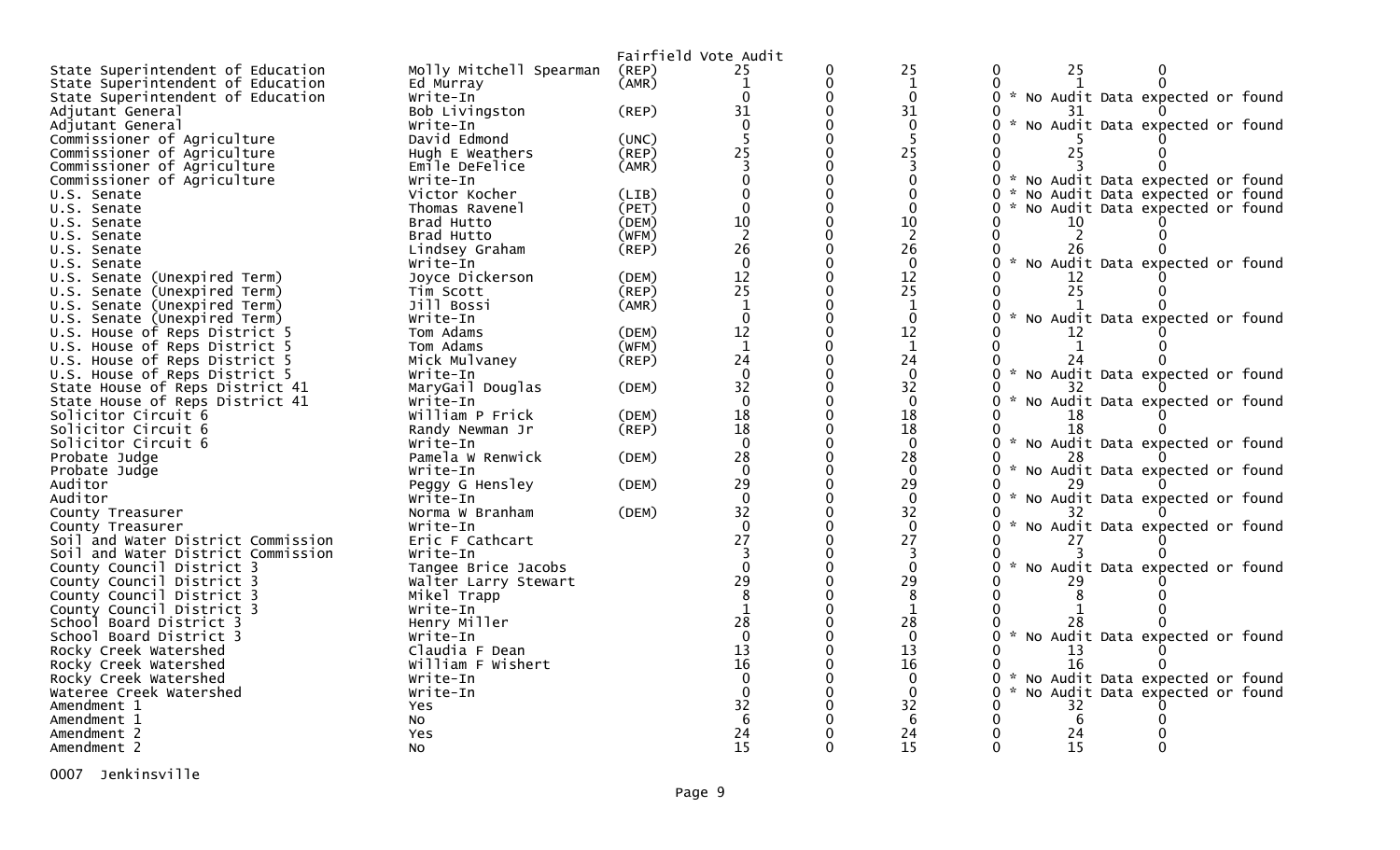|                                                              |                             |                      | Fairfield Vote Audit |   |                |                                   |
|--------------------------------------------------------------|-----------------------------|----------------------|----------------------|---|----------------|-----------------------------------|
| Straight Party                                               | Libertarian                 | (LIB)                |                      | 0 |                | 0                                 |
| Straight Party                                               | Democratic                  | (DEM)                | 208                  | 0 | 208            | 208                               |
| Straight Party                                               | Working Families            | (WFM)                | 0                    |   | 0              | No Audit Data expected or found   |
| Straight Party                                               | United Citizens             | (UNC)                |                      |   |                |                                   |
| Straight Party                                               | Republican                  | (REP)                | 15                   |   | 15             | 15                                |
| Straight Party                                               | American                    | (AMR)                |                      |   |                |                                   |
| Governor                                                     | Steve French                | (LIB)                |                      |   |                |                                   |
| Governor                                                     | Tom J Ervin                 | (PET)                |                      |   |                |                                   |
| Governor                                                     | Vincent Sheheen             | (DEM)                | 258                  |   | 258            | 258                               |
| Governor                                                     | Morgan Bruce Reeves         | (UNC)                | $\mathbf{0}$         |   | $\Omega$       | No Audit Data expected or found   |
| Governor                                                     | Nikki R Haley               | $($ REP $)$          | 36                   |   | 36             | 36                                |
| Governor                                                     | Write-In                    |                      | $\Omega$             |   | $\mathbf{0}$   | No Audit Data expected or found   |
| Lieutenant Governor                                          | Bakari Sellers              | (DEM)                | 262                  |   | 262            | 262                               |
| Lieutenant Governor                                          | Henry McMaster              | (REP)                | 40                   |   | 40             | 40                                |
| Lieutenant Governor                                          | Write-In                    |                      | $\Omega$             |   | $\mathbf{0}$   | No Audit Data expected or found   |
| Secretary of State                                           | Ginny Deerin                | (DEM)                | 262                  |   | 262            | 262                               |
| Secretary of State                                           | Mark Hammond                | (REP)                | 39                   |   | 39             | 39                                |
| Secretary of State                                           | Write-In                    |                      | $\Omega$             |   | $\mathbf{0}$   | No Audit Data expected or found   |
| State Treasurer                                              | Curtis Loftis               | (REP)                | 91                   |   | 91             | 91                                |
| State Treasurer                                              | Write-In                    |                      |                      |   |                |                                   |
| Attorney General                                             | Parnell Diggs               | (DEM)                | 258                  |   | 258            | 258                               |
| Attorney General                                             | Alan Wilson                 | (REP)                | 45                   |   | 45             | 45                                |
| Attorney General                                             | Write-In                    |                      | $\Omega$             |   | $\mathbf{0}$   | No Audit Data expected or found   |
| Comptroller General                                          | Kyle Herbert                | (DEM)                | 255                  |   | 255            | 255                               |
| Comptroller General                                          | Richard Eckstrom            | $($ REP $)$          | 46                   |   | 46             | 46                                |
| Comptroller General                                          | Write-In                    |                      | $\Omega$             |   | $\mathbf{0}$   | No Audit Data expected or found   |
| State Superintendent of Education                            | Tom Thompson                | (DEM)                | 256                  |   | 256            | 256                               |
| State Superintendent of Education                            | Molly Mitchell Spearman     | $($ REP $)$          | 42                   |   | 42             | 42                                |
| State Superintendent of Education                            | Ed Murray                   | (AMR)                |                      |   |                |                                   |
| State Superintendent of Education                            | Write-In                    |                      |                      |   | $\Omega$       | No Audit Data expected or found   |
| Adjutant General                                             | Bob Livingston              | (REP)                | 96                   |   | 96             | 96                                |
| Adjutant General                                             | Write-In                    |                      |                      |   |                |                                   |
| Commissioner of Agriculture                                  | David Edmond                | (UNC)                | 61                   |   | 61             | 61                                |
| Commissioner of Agriculture                                  | Hugh E Weathers             | (REP)                | 56                   |   | 56             | 56                                |
| Commissioner of Agriculture                                  | Emile DeFelice              | (AMR)                | 26                   |   | 26             | 26                                |
| Commissioner of Agriculture                                  | Write-In                    |                      |                      |   |                |                                   |
| U.S. Senate                                                  | Victor Kocher               | (LIB)                |                      |   |                |                                   |
| U.S. Senate                                                  | Thomas Ravenel              | (PET)                |                      |   |                |                                   |
| U.S. Senate                                                  | Brad Hutto                  | (DEM)                | 250                  |   | 250            | 250                               |
| U.S. Senate                                                  | Brad Hutto                  | (WFM)                |                      |   |                |                                   |
| U.S. Senate                                                  | Lindsey Graham              | (REF)                | 39<br>$\Omega$       |   | 39<br>$\Omega$ | No Audit Data expected or found   |
| U.S. Senate                                                  | Write-In<br>Joyce Dickerson |                      | 250                  |   | 250            | 250                               |
| U.S. Senate (Unexpired Term)                                 |                             | (DEM)                | 50                   |   | 50             | 50                                |
| U.S. Senate (Unexpired Term)<br>U.S. Senate (Unexpired Term) | Tim Scott<br>Jill Bossi     | $($ REP $)$<br>(AMR) | $\mathbf{1}$         |   |                | 0<br>$\Omega$<br>1                |
| U.S. Senate (Unexpired Term)                                 | Write-In                    |                      |                      |   | $\mathbf 0$    | * No Audit Data expected or found |
| U.S. House of Reps District 5                                | Tom Adams                   | (DEM)                | 259                  |   | 259            | 259                               |
| U.S. House of Reps District 5                                | Tom Adams                   | (WFM)                | 3                    |   | 3              |                                   |
| U.S. House of Reps District 5                                | Mick Mulvaney               | $($ REP $)$          | 40                   |   | 40             | 40                                |
| U.S. House of Reps District 5                                | Write-In                    |                      |                      |   | $\Omega$       | No Audit Data expected or found   |
| State House of Reps District 41                              | MaryGail Douglas            | (DEM)                | 279                  |   | 279            | 279                               |
| State House of Reps District 41                              | Write-In                    |                      | 2                    |   | 2              | 2                                 |
|                                                              |                             |                      |                      |   |                |                                   |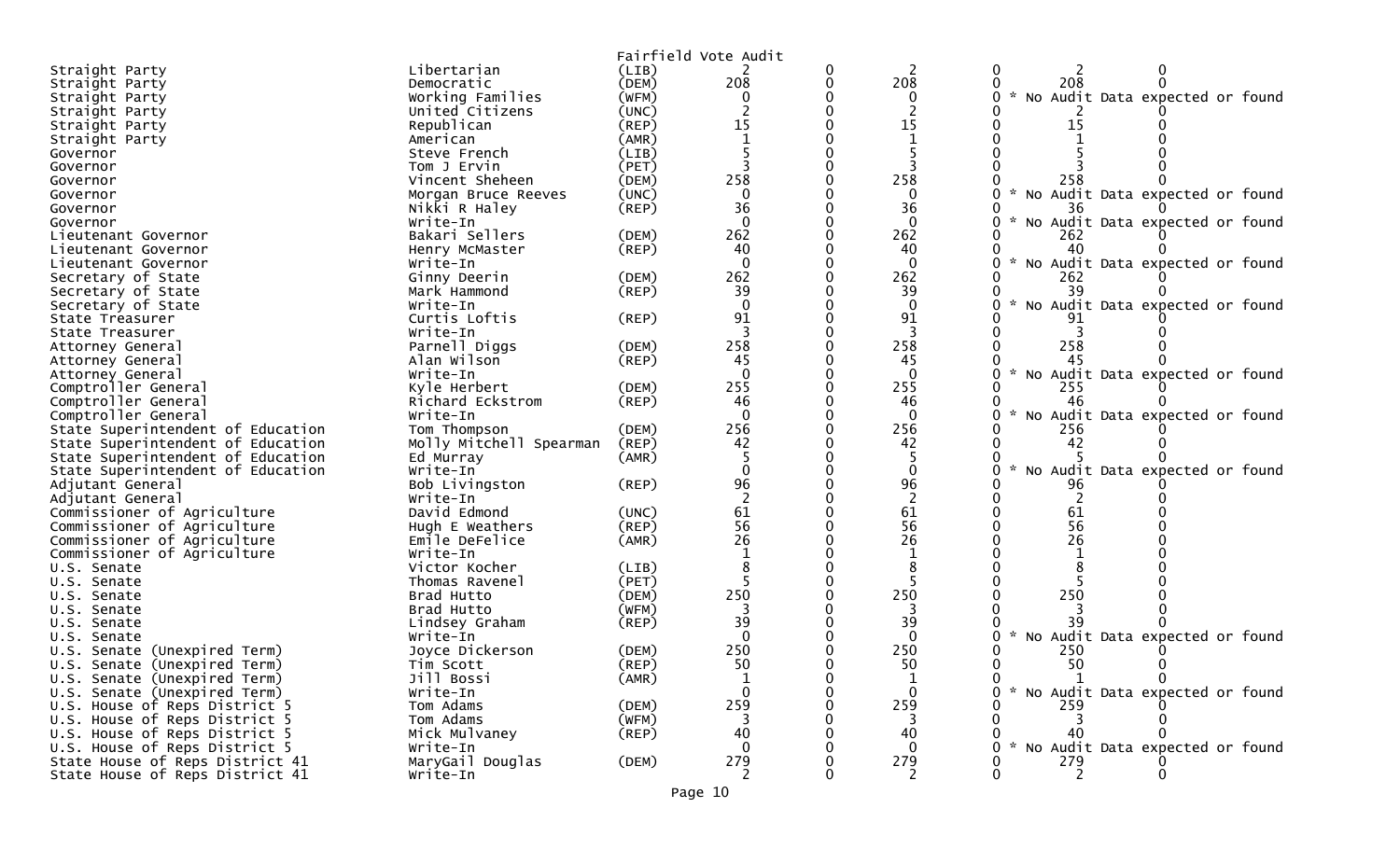|                                          |                              |             | Fairfield Vote Audit |          |                                         |                                                  |
|------------------------------------------|------------------------------|-------------|----------------------|----------|-----------------------------------------|--------------------------------------------------|
| Solicitor Circuit 6                      | William P Frick              | (DEM)       | 261                  |          | 261                                     | 261<br>0                                         |
| Solicitor Circuit 6                      | Randy Newman Jr              | $($ REP $)$ | 38                   |          | 38                                      | 38                                               |
| Solicitor Circuit 6                      | Write-In                     |             |                      |          | $\Omega$                                | No Audit Data expected or found<br>$\mathcal{H}$ |
| Probate Judge                            | Pamela W Renwick             | (DEM)       | 279                  |          | 279                                     | 279                                              |
| Probate Judge                            | Write-In                     |             |                      |          |                                         | 1                                                |
| Auditor                                  | Peggy G Hensley              | (DEM)       | 279                  |          | 279                                     | 279                                              |
| Auditor                                  | Write-In                     |             |                      |          | 1                                       | 1                                                |
| County Treasurer                         | Norma W Branham              | (DEM)       | 285                  |          | 285                                     | 285                                              |
| County Treasurer                         | Write-In                     |             |                      |          |                                         |                                                  |
| Soil and Water District Commission       | Eric F Cathcart              |             | 117                  |          | 117                                     | 117                                              |
| Soil and Water District Commission       | Write-In                     |             | 1                    |          | 1                                       | 1                                                |
| Amendment 1                              | Yes                          |             | 217                  |          | 217                                     | 217                                              |
| Amendment 1                              | <b>NO</b>                    |             | 71                   |          | 71                                      | 71                                               |
| Amendment 2                              | Yes                          |             | 138                  |          | 138                                     | 138                                              |
| Amendment 2                              | NO.                          |             | 150                  | $\Omega$ | 150                                     | 150<br>$\Omega$                                  |
| 0008 Horeb-Glenn                         |                              |             |                      |          |                                         |                                                  |
| Straight Party                           | Libertarian                  | (LIB)       | $\Omega$             |          | $\Omega$                                | No Audit Data expected or found<br>0             |
| Straight Party                           | Democratic                   | (DEM)       | 102                  |          | 102                                     | 102                                              |
| Straight Party                           | Working Families             | (WFM)       |                      |          |                                         |                                                  |
| Straight Party                           | United Citizens              | (UNC)       |                      |          |                                         |                                                  |
| Straight Party                           | Republican                   | (REP)       |                      |          |                                         |                                                  |
| Straight Party                           | American                     | (AMR)       |                      |          |                                         | $\mathcal{H}$<br>No Audit Data expected or found |
| Governor                                 | Steve French                 | (LIB)       |                      |          |                                         |                                                  |
| Governor                                 | Tom J Ervin                  | (PET)       |                      |          | 0                                       | No Audit Data expected or found                  |
| Governor                                 | Vincent Sheheen              | (DEM)       | 131                  |          | 131                                     | 131                                              |
| Governor                                 | Morgan Bruce Reeves          | (UNC)       |                      |          |                                         |                                                  |
| Governor                                 | Nikki R Haley                | (REP)       | 24                   |          | 24                                      |                                                  |
| Governor                                 | Write-In                     |             | $\Omega$             |          | $\Omega$                                | $\mathcal{H}$<br>No Audit Data expected or found |
| Lieutenant Governor                      | Bakari Sellers               | (DEM)       | 132                  |          | 132                                     | 132                                              |
| Lieutenant Governor                      | Henry McMaster               | $($ REP $)$ | 26                   |          | 26                                      | 26<br>$\sim$                                     |
| Lieutenant Governor                      | Write-In                     | (DEM)       | 132                  |          | $\Omega$<br>132                         | No Audit Data expected or found<br>132           |
| Secretary of State<br>Secretary of State | Ginny Deerin<br>Mark Hammond | $($ REP $)$ | 25                   |          | 25                                      | 25                                               |
| Secretary of State                       | Write-In                     |             |                      |          |                                         | $\mathcal{R}$<br>No Audit Data expected or found |
| State Treasurer                          | Curtis Loftis                | $($ REP $)$ | 49                   |          | 49                                      | 49                                               |
| State Treasurer                          | Write-In                     |             |                      |          |                                         |                                                  |
| Attorney General                         | Parnell Diggs                | (DEM)       | 130                  |          | 130                                     | 130                                              |
| Attorney General                         | Alan Wilson                  | $($ REP $)$ | 28                   |          | 28                                      | 28                                               |
| Attorney General                         | Write-In                     |             | $\Omega$             |          | $\Omega$                                | * No Audit Data expected or found                |
| Comptroller General                      | Kyle Herbert                 | (DEM)       | 131                  |          | 131                                     | 131                                              |
| Comptroller General                      | Richard Eckstrom             | (REP)       | 25                   |          | 25                                      | 25                                               |
| Comptroller General                      | Write-In                     |             |                      |          | $\Omega$                                | * No Audit Data expected or found                |
| State Superintendent of Education        | Tom Thompson                 | (DEM)       | 128                  |          | 128                                     | 128                                              |
| State Superintendent of Education        | Molly Mitchell Spearman      | (REP)       | 23                   |          | 23                                      | 23                                               |
| State Superintendent of Education        | Ed Murray                    | (AMR)       |                      |          |                                         |                                                  |
| State Superintendent of Education        | $Write-In$                   |             |                      |          | 55                                      | 55                                               |
| Adjutant General<br>Adjutant General     | Bob Livingston<br>Write-In   | (REP)       | 55<br>$\Omega$       |          | $\mathbf{0}$                            | * No Audit Data expected or found                |
| Commissioner of Agriculture              | David Edmond                 | (UNC)       | 29                   |          | 29                                      | 29                                               |
| Commissioner of Agriculture              | Hugh E Weathers              | (REP)       |                      |          |                                         |                                                  |
| Commissioner of Agriculture              | Emile DeFelice               | (AMR)       | $^{29}_{15}$         |          | $\begin{array}{c} 29 \\ 15 \end{array}$ | $\begin{array}{c} 29 \\ 15 \end{array}$          |
|                                          |                              |             |                      |          |                                         |                                                  |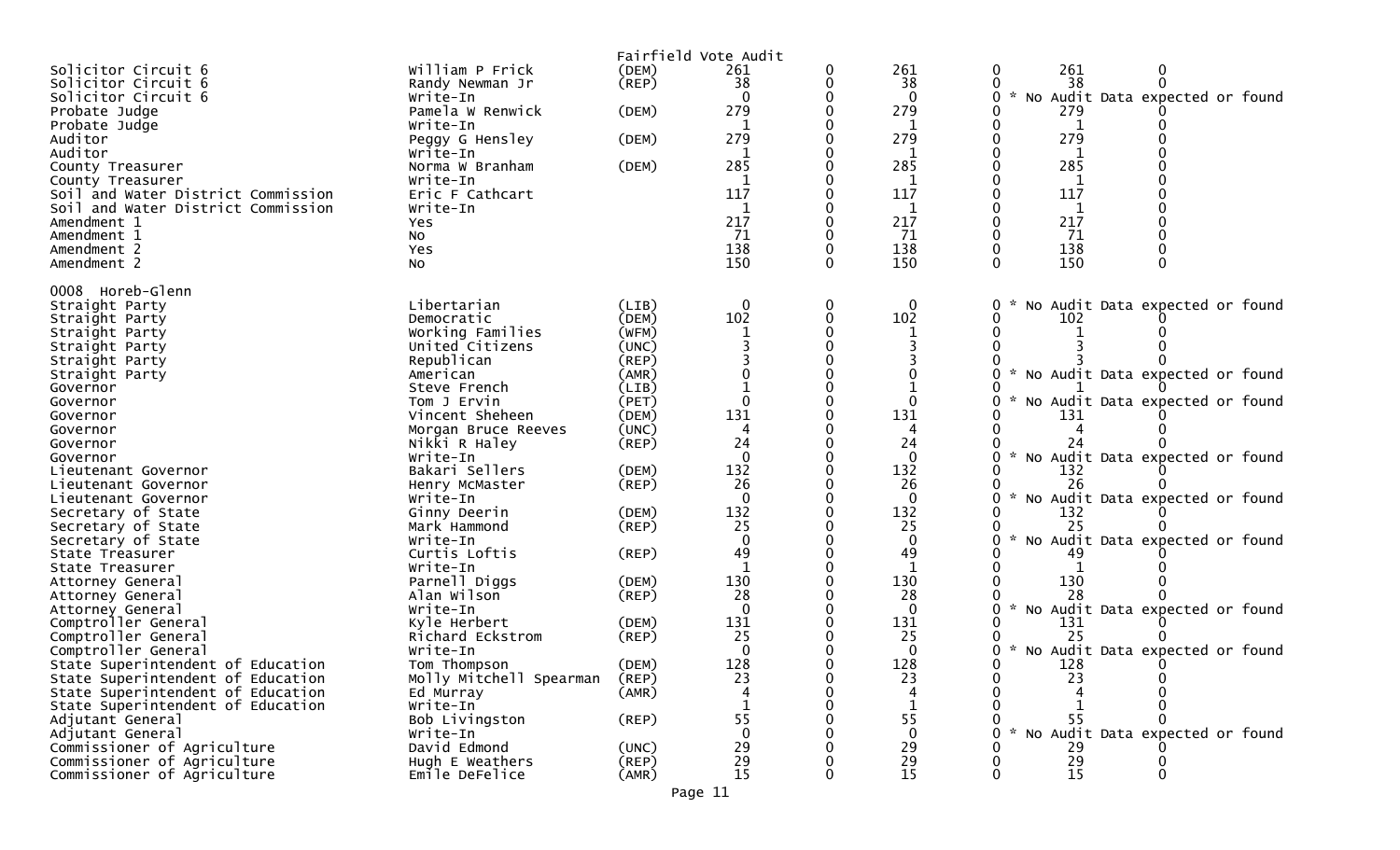|                                                      |                          |             | Fairfield Vote Audit                    |   |                 |               |     |                                   |  |
|------------------------------------------------------|--------------------------|-------------|-----------------------------------------|---|-----------------|---------------|-----|-----------------------------------|--|
| Commissioner of Agriculture                          | Write-In                 |             |                                         |   |                 |               |     |                                   |  |
| U.S. Senate                                          | Victor Kocher            | (LIB)       |                                         | 0 |                 |               |     |                                   |  |
| U.S. Senate                                          | Thomas Ravenel           | (PET)       |                                         |   |                 |               |     |                                   |  |
| U.S. Senate                                          | Brad Hutto               | (DEM)       | 123                                     |   | 123             |               | 123 |                                   |  |
| U.S. Senate                                          | Brad Hutto               | (WFM)       |                                         |   |                 |               |     |                                   |  |
| U.S. Senate                                          | Lindsey Graham           | $($ REP $)$ | 24                                      |   | 24              |               | 24  |                                   |  |
| U.S. Senate                                          | Write-In                 |             | $\Omega$                                |   | $\Omega$        |               |     | No Audit Data expected or found   |  |
| U.S. Senate (Unexpired Term)                         | Joyce Dickerson          | (DEM)       | 128                                     |   | 128             |               | 128 |                                   |  |
| (Unexpired Term)<br>U.S. Senate                      | Tim Scott                | (REP)       | 25                                      |   | 25              |               | 25  |                                   |  |
| U.S. Senate (Unexpired Term)                         | Jill Bossi               | (AMR)       |                                         |   |                 |               |     |                                   |  |
| U.S. Senate (Unexpired Term)                         | Write-In                 |             | $\Omega$                                |   |                 |               |     | No Audit Data expected or found   |  |
| U.S. House of Reps District 5                        | Tom Adams                | (DEM)       | 129                                     |   | 129             |               | 129 |                                   |  |
| U.S. House of Reps District 5                        | Tom Adams                | (WFM)       | 4                                       |   | 4               |               |     |                                   |  |
| U.S. House of Reps District 5                        | Mick Mulvaney            | $($ REP $)$ | 22                                      |   | 22              |               |     |                                   |  |
| U.S. House of Reps District 5                        | Write-In                 |             | $\mathbf 0$                             |   | $\mathbf{0}$    |               |     | * No Audit Data expected or found |  |
| State House of Reps District 41                      | MaryGail Douglas         | (DEM)       | 148                                     |   | 148             |               | 148 |                                   |  |
| State House of Reps District 41                      | Write-In                 |             | $\Omega$                                |   |                 |               |     | * No Audit Data expected or found |  |
| Solicitor Circuit 6                                  | William P Frick          | (DEM)       | 140                                     |   | 140             |               | 140 |                                   |  |
| Solicitor Circuit 6                                  | Randy Newman Jr          | $($ REP $)$ | 16                                      |   | 16              |               | 16  |                                   |  |
| Solicitor Circuit 6                                  | Write-In                 |             | $\mathbf 0$                             |   | $\mathbf{0}$    |               |     | * No Audit Data expected or found |  |
| Probate Judge                                        | Pamela W Renwick         | (DEM)       | 151                                     |   | 151             |               | 151 |                                   |  |
| Probate Judge                                        | Write-In                 |             | $\Omega$                                |   | 0               |               |     | * No Audit Data expected or found |  |
| Auditor                                              | Peggy G Hensley          | (DEM)       | 148                                     |   | 148             |               | 148 |                                   |  |
| Auditor                                              | Write-In                 |             | $\Omega$                                |   | 0               |               |     | * No Audit Data expected or found |  |
| County Treasurer                                     | Norma W Branham          | (DEM)       | 150                                     |   | 150             |               | 150 |                                   |  |
| County Treasurer                                     | Write-In                 |             |                                         |   | 0               |               |     | No Audit Data expected or found   |  |
| Soil and Water District Commission                   | Eric F Cathcart          |             | 74                                      |   | 74              |               | 74  |                                   |  |
| Soil and Water District Commission                   | Write-In                 |             |                                         |   | $\mathbf{0}$    |               |     | * No Audit Data expected or found |  |
| County Council District 3                            | Tangee Brice Jacobs      |             |                                         |   | 8               |               |     |                                   |  |
| County Council District 3                            | Walter Larry Stewart     |             | $\begin{array}{c} 24 \\ 32 \end{array}$ |   | $\frac{24}{32}$ |               | 24  |                                   |  |
| County Council District 3                            | Mikel Trapp              |             | $\Omega$                                |   | $\Omega$        | $\mathcal{H}$ |     | No Audit Data expected or found   |  |
| County Council District 3<br>School Board District 3 | Write-In<br>Henry Miller |             | 47                                      |   | 47              |               |     |                                   |  |
| School Board District 3                              | Write-In                 |             |                                         |   |                 |               |     |                                   |  |
| Jackson Mill Creek Watershed                         | Write-In                 |             |                                         |   |                 |               |     |                                   |  |
| Amendment 1                                          | Yes                      |             | 96                                      |   | 96              |               | 96  |                                   |  |
| Amendment 1                                          | No                       |             | 41                                      |   | 41              |               | 41  |                                   |  |
| Amendment 2                                          | Yes                      |             | 76                                      |   | 76              |               | 76  |                                   |  |
| Amendment 2                                          | NO.                      |             | 66                                      | 0 | 66              |               | 66  |                                   |  |
|                                                      |                          |             |                                         |   |                 |               |     |                                   |  |
| 0009 Hickory Ridge                                   |                          |             |                                         |   |                 |               |     |                                   |  |
| Straight Party                                       | Libertarian              | (LIB)       |                                         | 0 |                 |               |     |                                   |  |
| Straight Party                                       | Democratic               | (DEM)       | 218                                     | 0 | 218             |               | 218 |                                   |  |
| Straight Party                                       | Working Families         | (WFM)       |                                         |   |                 |               |     |                                   |  |
| Straight Party                                       | United Citizens          | (UNC)       | $\overline{4}$                          |   | 4               |               |     |                                   |  |
| Straight Party                                       | Republican               | (REP)       | 16                                      |   | 16              |               | 16  |                                   |  |
| Straight Party                                       | American                 | (AMR)       |                                         |   | 4               |               |     |                                   |  |
| Governor                                             | Steve French             | (LIB)       |                                         |   |                 |               |     |                                   |  |
| Governor                                             | Tom J Ervin              | (PET)       |                                         |   |                 |               |     |                                   |  |
| Governor                                             | Vincent Sheheen          | (DEM)       | 304                                     |   | 304             |               | 304 |                                   |  |
| Governor                                             | Morgan Bruce Reeves      | (UNC)       | 9                                       |   | 9               |               | 9   |                                   |  |
| Governor                                             | Nikki R Haley            | (REP)       | 149                                     | 0 | 149             |               | 149 |                                   |  |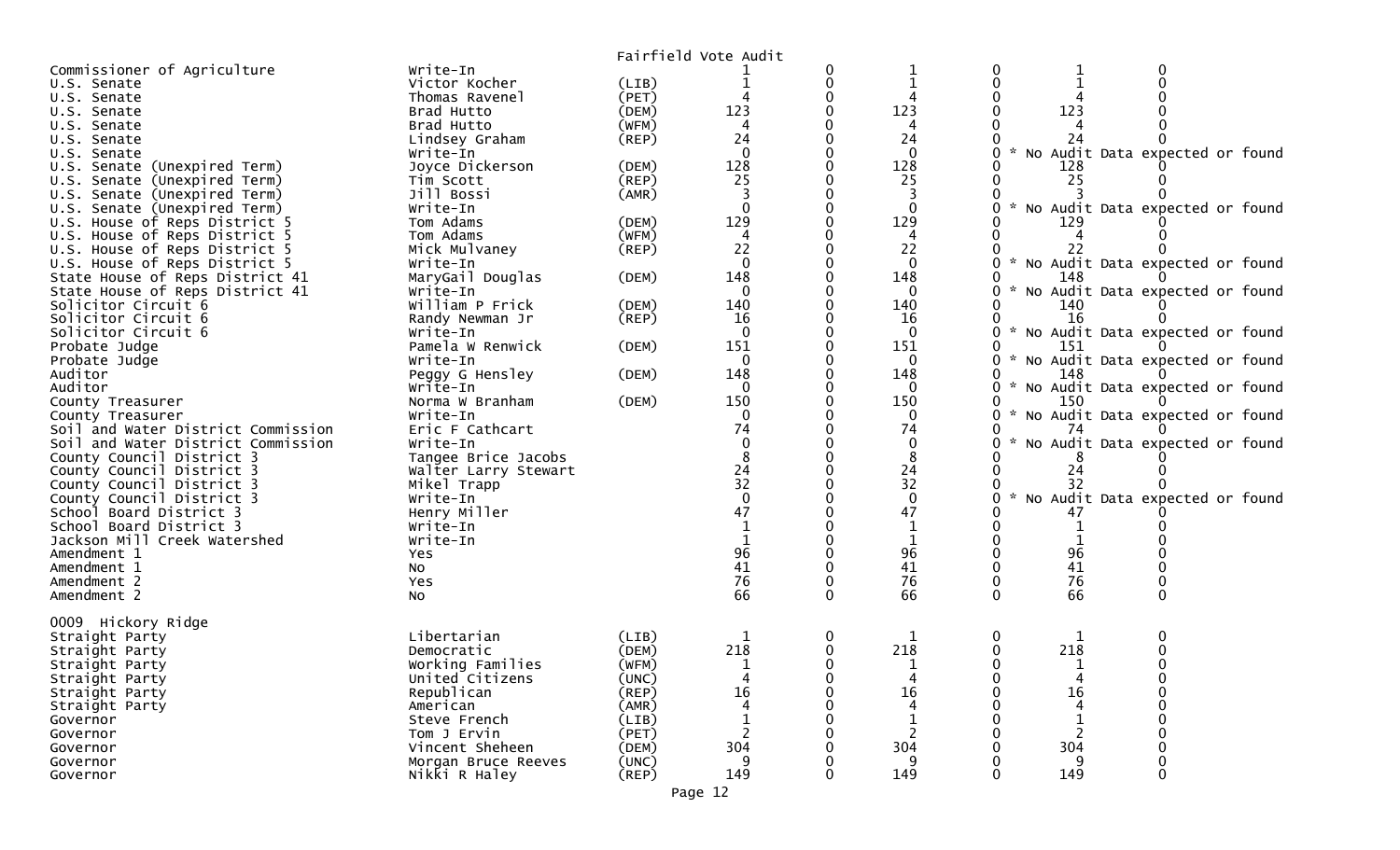|                                                                                        |                                  | Fairfield Vote Audit |              |                     |                    |                                     |
|----------------------------------------------------------------------------------------|----------------------------------|----------------------|--------------|---------------------|--------------------|-------------------------------------|
| Write-In<br>Governor                                                                   |                                  |                      | 0            | 1                   | 0                  | 0                                   |
| Bakari Sellers<br>Lieutenant Governor                                                  | (DEM)                            | 312                  | $\mathbf{0}$ | 312                 | $\Omega$           | 312                                 |
| Henry McMaster<br>Lieutenant Governor                                                  | (REP)                            | 147                  |              | 147                 |                    | 147                                 |
| Write-In<br>Lieutenant Governor                                                        |                                  | $\mathbf{0}$         |              | $\mathbf{0}$        |                    | 0 * No Audit Data expected or found |
| Secretary of State<br>Ginny Deerin                                                     | (DEM)                            | 310                  |              | 310                 |                    | 310                                 |
| Secretary of State<br>Mark Hammond                                                     | $($ REP $)$                      | 138                  | 0            | 138                 |                    | 138                                 |
| Write-In<br>Secretary of State                                                         |                                  | $\mathbf{0}$         |              | $\mathbf{0}$        | 0                  | No Audit Data expected or found     |
| Curtis Loftis<br>State Treasurer                                                       | $($ REP $)$                      | 206                  |              | 206                 |                    | 206                                 |
| Write-In<br>State Treasurer                                                            |                                  | 0                    |              | $\mathbf{0}$        | O                  | No Audit Data expected or found     |
| Parnell Diggs<br>Attorney General                                                      | (DEM)                            | 303                  |              | 303                 | 0                  | 303                                 |
| Alan Wilson<br>Attorney General                                                        | (REP)                            | 145                  |              | 145                 |                    | 145                                 |
| Write-In<br>Attorney General                                                           |                                  | $\mathbf 0$          |              | $\mathbf{0}$        | $\mathcal{H}$<br>0 | No Audit Data expected or found     |
| Comptroller General<br>Kyle Herbert                                                    | (DEM)                            | 307                  |              | 307                 |                    | 307                                 |
| Comptroller General<br>Richard Eckstrom                                                | (REP)                            | 147                  |              | 147                 |                    | 147                                 |
| Comptroller General<br>Write-In                                                        |                                  | $\mathbf 0$          |              | $\mathbf{0}$        |                    | No Audit Data expected or found     |
| Tom Thompson<br>State Superintendent of Education                                      | (DEM)                            | 302                  |              | 302                 |                    | 302                                 |
| State Superintendent of Education                                                      | Molly Mitchell Spearman<br>(REP) | 143                  |              | 143                 |                    | 143                                 |
| State Superintendent of Education<br>Ed Murray                                         | (AMR)                            | 10                   |              | 10                  |                    | 10                                  |
| State Superintendent of Education<br>Write-In                                          |                                  | $\Omega$             |              | $\Omega$            | $\sim$<br>0        | No Audit Data expected or found     |
| Bob Livingston<br>Adjutant General                                                     | $($ REP $)$                      | 212                  |              | 212                 | 0                  | 212                                 |
| Write-In<br>Adjutant General                                                           |                                  | $\mathbf 0$          |              | $\mathbf{0}$        |                    | No Audit Data expected or found     |
| Commissioner of Agriculture<br>David Edmond                                            | (UNC)                            | 77                   | 0            | 77                  |                    | 77                                  |
| Commissioner of Agriculture<br>Hugh E Weathers                                         | (REP)                            | 158                  |              | 158                 |                    | 158                                 |
| Commissioner of Agriculture<br>Emile DeFelice                                          | (AMR)                            | 32                   |              | 32                  |                    | 32                                  |
| Commissioner of Agriculture<br>Write-In                                                |                                  |                      |              | $\mathbf{0}$        |                    | No Audit Data expected or found     |
| Victor Kocher<br>U.S. Senate                                                           | (LIB)                            |                      |              |                     |                    |                                     |
| Thomas Ravenel<br>U.S. Senate                                                          | (PET)                            | q                    |              | q                   |                    |                                     |
| Brad Hutto<br>U.S. Senate                                                              | (DEM)                            | 297                  |              | 297                 |                    | 297                                 |
| Brad Hutto<br>U.S. Senate                                                              | (WFM)                            | 8                    |              | 8                   |                    |                                     |
| Lindsey Graham<br>U.S. Senate                                                          | (REP)                            | 140<br>$\Omega$      |              | 140                 | $\sim$             | 140                                 |
| Write-In<br>U.S. Senate                                                                |                                  | 303                  |              | $\mathbf{0}$<br>303 | 0                  | No Audit Data expected or found     |
| U.S. Senate (Unexpired Term)<br>Joyce Dickerson                                        | (DEM)<br>(REP)                   | 143                  |              | 143                 |                    | 303<br>143                          |
| U.S. Senate (Unexpired Term)<br>Tim Scott<br>Jill Bossi                                | (AMR)                            | 8                    |              | 8                   |                    |                                     |
| U.S. Senate (Unexpired Term)                                                           |                                  | $\Omega$             |              | 0                   | 0                  | No Audit Data expected or found     |
| U.S. Senate (Unexpired Term)<br>Write-In<br>U.S. House of Reps District 5<br>Tom Adams | (DEM)                            | 306                  |              | 306                 |                    | 306                                 |
| U.S. House of Reps District 5<br>Tom Adams                                             | (WFM)                            |                      |              |                     |                    |                                     |
| U.S. House of Reps District 5<br>Mick Mulvaney                                         | (REP)                            | 139                  |              | 139                 |                    | 139                                 |
| U.S. House of Reps District 5<br>Write-In                                              |                                  | $\Omega$             |              | $\Omega$            | 0                  | No Audit Data expected or found     |
| MaryGail Douglas<br>State House of Reps District 41                                    | (DEM)                            | 440                  |              | 440                 |                    | 440                                 |
| State House of Reps District 41<br>Write-In                                            |                                  |                      |              |                     |                    |                                     |
| William P Frick<br>Solicitor Circuit 6                                                 | (DEM)                            | 368                  |              | 368                 |                    | 368                                 |
| Solicitor Circuit 6<br>Randy Newman Jr                                                 | $($ REP $)$                      | 85                   |              | 85                  |                    | 85                                  |
| Solicitor Circuit 6<br>Write-In                                                        |                                  | 0                    |              | 0                   |                    | 0 * No Audit Data expected or found |
| Pamela W Renwick<br>Probate Judge                                                      | (DEM)                            | 441                  | 0            | 441                 | 0                  | 441<br>$\Omega$                     |
| Probate Judge<br>Write-In                                                              |                                  | $\mathbf 0$          |              | $\mathbf 0$         |                    | 0 * No Audit Data expected or found |
| Auditor<br>Peggy G Hensley                                                             | (DEM)                            | 439                  |              | 439                 | 0                  | 439                                 |
| Auditor<br>Write-In                                                                    |                                  | $\mathbf{0}$         |              | $\Omega$            |                    | 0 * No Audit Data expected or found |
| County Treasurer<br>Norma W Branham                                                    | (DEM)                            | 448                  |              | 448                 |                    | 448                                 |
| Write-In<br>County Treasurer                                                           |                                  | 0                    |              | $\bf{0}$            | 0                  | * No Audit Data expected or found   |
| Soil and Water District Commission<br>Eric F Cathcart                                  |                                  | 274                  |              | 274                 |                    | 274                                 |
| Soil and Water District Commission<br>Write-In                                         |                                  | 8                    |              | 8                   | 0                  | 8<br>$\Omega$                       |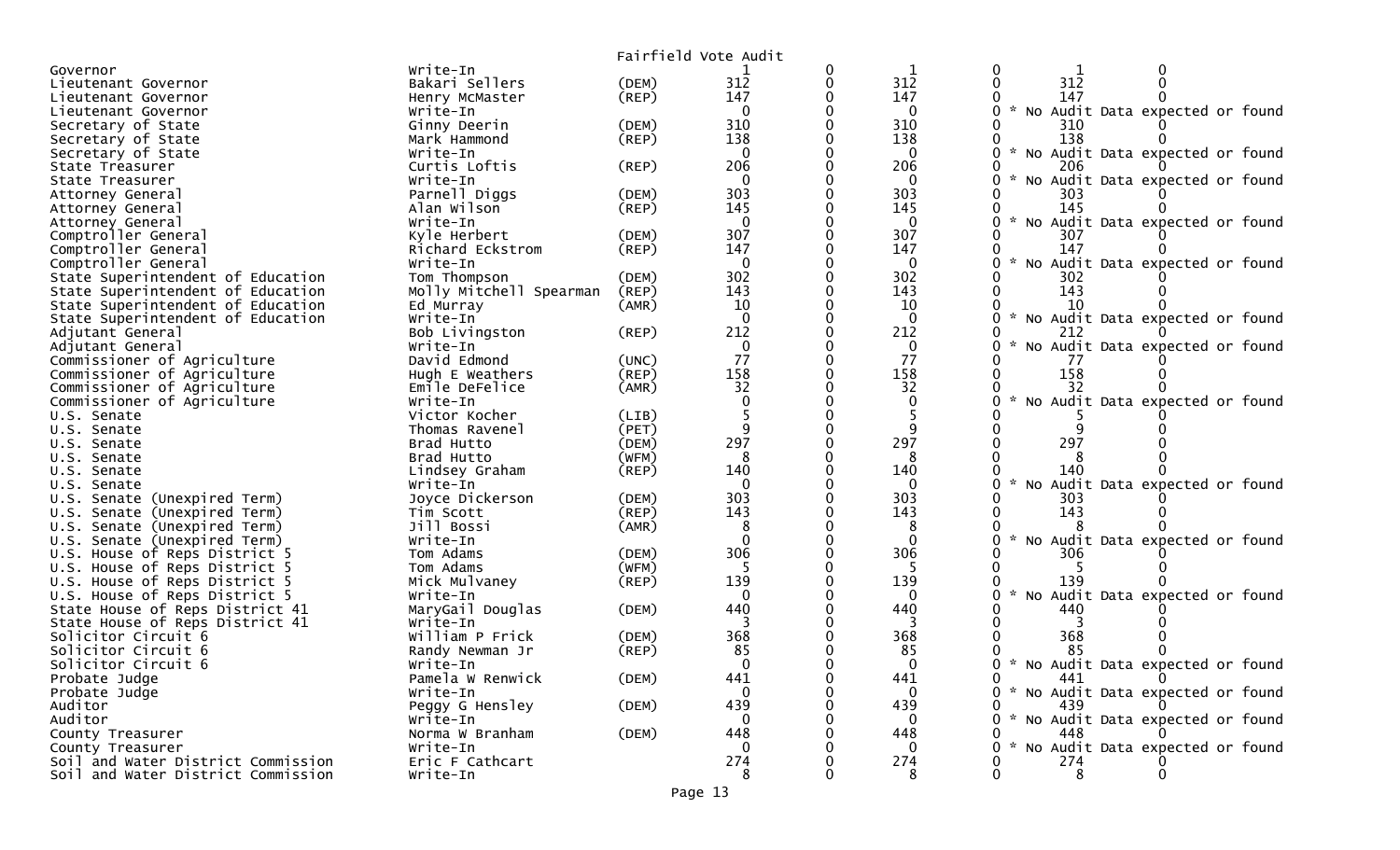|                                                                                                                                                                                                                                                                                                                                                                                                                                                                                                                                                                                                                        |                                                                                                                                                                                                                                                                                                                                                    |                                                                      | Fairfield Vote Audit                                                                                                                                                                      |                           |                                                                                                                                                                    |                                                                                                                                                                                                                                                                                                                                 |
|------------------------------------------------------------------------------------------------------------------------------------------------------------------------------------------------------------------------------------------------------------------------------------------------------------------------------------------------------------------------------------------------------------------------------------------------------------------------------------------------------------------------------------------------------------------------------------------------------------------------|----------------------------------------------------------------------------------------------------------------------------------------------------------------------------------------------------------------------------------------------------------------------------------------------------------------------------------------------------|----------------------------------------------------------------------|-------------------------------------------------------------------------------------------------------------------------------------------------------------------------------------------|---------------------------|--------------------------------------------------------------------------------------------------------------------------------------------------------------------|---------------------------------------------------------------------------------------------------------------------------------------------------------------------------------------------------------------------------------------------------------------------------------------------------------------------------------|
| County Council District 3<br>County Council District 3<br>County Council District 3<br>County Council District 3<br>County Council District 5<br>County Council District 5<br>County Council District 5<br>County Council District 5<br>County Council District 7<br>County Council District 7<br>County Council District 7<br>County Council District 7<br>School Board District 3<br>School Board District 3<br>School Board District 5<br>School Board District 5<br>School Board District 7<br>School Board District 7<br>Jackson Mill Creek Watershed<br>Amendment 1<br>Amendment 1<br>Amendment 2<br>Amendment 2 | Tangee Brice Jacobs<br>Walter Larry Stewart<br>Mikel Trapp<br>Write-In<br>David L Ferguson Sr<br>Eugene Holmes<br>Marion Robinson<br>Write-In<br>David Brandenburg<br>Clyde Sanders<br>Billy Smith<br>Write-In<br>Henry Miller<br>Write-In<br>Carl E Jackson Jr<br>Write-In<br>Elizabeth R Reid<br>Write-In<br>Write-In<br>Yes<br>NO.<br>Yes<br>No |                                                                      | 11<br>40<br>10<br>$\Omega$<br>33<br>$\overline{36}$<br>61<br>$\Omega$<br>15<br>18<br>117<br>$\mathbf{0}$<br>40<br>$\Omega$<br>116<br>118<br>$\mathbf{0}$<br>18<br>329<br>82<br>213<br>207 | 0<br>$\Omega$<br>$\Omega$ | 11<br>40<br>10<br>$\mathbf 0$<br>33<br>36<br>61<br>0<br>15<br>18<br>117<br>$\mathbf{0}$<br>40<br>$\Omega$<br>116<br>1<br>118<br>0<br>18<br>329<br>82<br>213<br>207 | 0<br>11<br>0<br>40<br>10<br>* No Audit Data expected or found<br>36<br>61<br>No Audit Data expected or found<br>15<br>18<br>117<br>No Audit Data expected or found<br>$\mathcal{H}$<br>40<br>No Audit Data expected or found<br>116<br>118<br>No Audit Data expected or found<br>$\mathcal{H}$<br>18<br>329<br>82<br>213<br>207 |
| 0010 Lebanon<br>Straight Party<br>Straight Party<br>Straight Party<br>Straight Party<br>Straight Party<br>Straight Party<br>Governor<br>Governor                                                                                                                                                                                                                                                                                                                                                                                                                                                                       | Libertarian<br>Democratic<br>Working Families<br>United Citizens<br>Republican<br>American<br>Steve French<br>Tom J Ervin                                                                                                                                                                                                                          | (LIB)<br>(DEM)<br>(WFM)<br>(UNC)<br>(REP)<br>(AMR)<br>(LIB)<br>(PET) | $\mathbf 0$<br>113<br>1<br>25<br>$\mathbf{0}$                                                                                                                                             | $\mathbf 0$<br>0          | 0<br>113<br>25<br>$\mathbf{0}$                                                                                                                                     | No Audit Data expected or found<br>113<br>25<br>No Audit Data expected or found<br>$\mathcal{H}$                                                                                                                                                                                                                                |
| Governor<br>Governor<br>Governor<br>Governor<br>Lieutenant Governor<br>Lieutenant Governor<br>Lieutenant Governor                                                                                                                                                                                                                                                                                                                                                                                                                                                                                                      | Vincent Sheheen<br>Morgan Bruce Reeves<br>Nikki R Haley<br>Write-In<br>Bakari Sellers<br>Henry McMaster<br>Write-In                                                                                                                                                                                                                                | (DEM)<br>(UNC)<br>(REP)<br>(DEM)<br>(REP)                            | 174<br>157<br>$\Omega$<br>178<br>158<br>$\Omega$                                                                                                                                          |                           | 174<br>157<br>0<br>178<br>158<br>$\Omega$                                                                                                                          | 174<br>157<br>No Audit Data expected or found<br>178<br>158<br>* No Audit Data expected or found                                                                                                                                                                                                                                |
| Secretary of State<br>Secretary of State<br>Secretary of State<br>State Treasurer<br>State Treasurer<br>Attorney General                                                                                                                                                                                                                                                                                                                                                                                                                                                                                               | Ginny Deerin<br>Mark Hammond<br>Write-In<br>Curtis Loftis<br>Write-In<br>Parnell Diggs                                                                                                                                                                                                                                                             | (DEM)<br>(REP)<br>(REP)<br>(DEM)                                     | 171<br>162<br>0<br>193<br>$\overline{2}$<br>168                                                                                                                                           | 0                         | 171<br>162<br>0<br>193<br>$\overline{2}$<br>168                                                                                                                    | 171<br>162<br>No Audit Data expected or found<br>193<br>$\overline{2}$<br>168                                                                                                                                                                                                                                                   |
| Attorney General<br>Attorney General<br>Comptroller General<br>Comptroller General<br>Comptroller General<br>State Superintendent of Education                                                                                                                                                                                                                                                                                                                                                                                                                                                                         | Alan Wilson<br>Write-In<br>Kyle Herbert<br>Richard Eckstrom<br>Write-In<br>Tom Thompson                                                                                                                                                                                                                                                            | (REP)<br>(DEM)<br>(REP)<br>(DEM)                                     | 164<br>$\mathbf 0$<br>169<br>159<br>$\mathbf{0}$<br>176                                                                                                                                   | 0                         | 164<br>$\mathbf{0}$<br>169<br>159<br>$\mathbf{0}$<br>176                                                                                                           | 164<br>* No Audit Data expected or found<br>169<br>159<br>No Audit Data expected or found<br>176                                                                                                                                                                                                                                |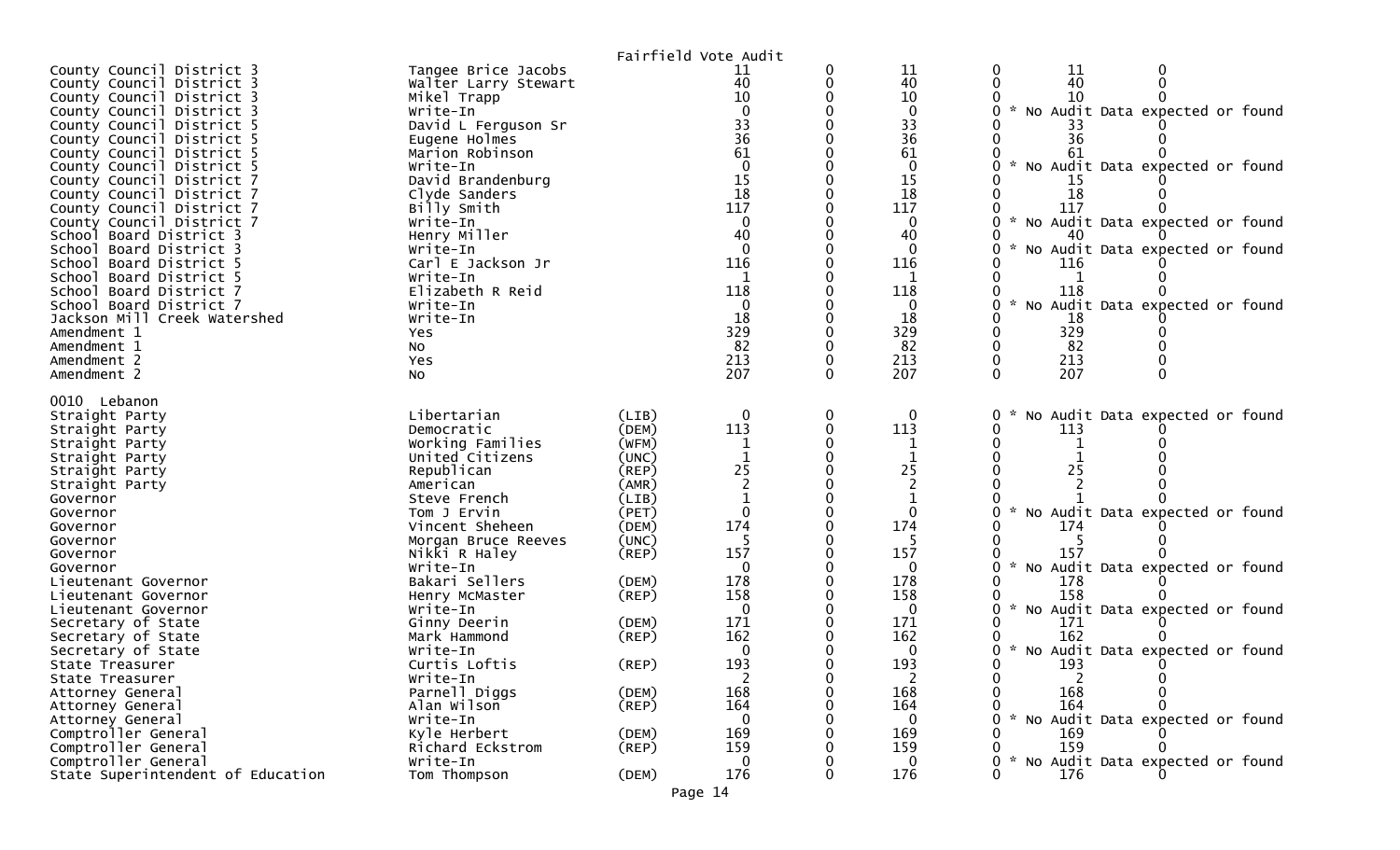|                                    |                         |             | Fairfield Vote Audit |   |          |        |                                   |  |
|------------------------------------|-------------------------|-------------|----------------------|---|----------|--------|-----------------------------------|--|
| State Superintendent of Education  | Molly Mitchell Spearman | (REP)       | 154                  | 0 | 154      | 154    |                                   |  |
| State Superintendent of Education  | Ed Murray               | (AMR)       |                      |   | 5        | -5     |                                   |  |
| State Superintendent of Education  | Write-In                |             |                      |   |          |        |                                   |  |
| Adjutant General                   | Bob Livingston          | (REP)       | 202                  |   | 202      | 202    |                                   |  |
| Adjutant General                   | Write-In                |             |                      |   | 2        | 2      |                                   |  |
| Commissioner of Agriculture        | David Edmond            | (UNC)       | 31                   |   | 31       | 31     |                                   |  |
| Commissioner of Agriculture        | Hugh E Weathers         | (REP)       | 170                  |   | 170      | 170    |                                   |  |
| Commissioner of Agriculture        | Emile DeFelice          | (AMR)       | 22                   |   | 22       | 22     |                                   |  |
| Commissioner of Agriculture        | Write-In                |             |                      |   |          |        |                                   |  |
| U.S. Senate                        | Victor Kocher           | (LIB)       |                      |   |          |        |                                   |  |
| U.S. Senate                        | Thomas Ravenel          | (PET)       | 7                    |   |          |        |                                   |  |
| U.S. Senate                        | Brad Hutto              | (DEM)       | 164                  |   | 164      | 164    |                                   |  |
| U.S. Senate                        | Brad Hutto              | (WFM)       | 4                    |   | 4        |        |                                   |  |
| U.S. Senate                        | Lindsey Graham          | (REP)       | 153                  |   | 153      | 153    |                                   |  |
| U.S. Senate                        | Write-In                |             | $\Omega$             |   | $\Omega$ |        | * No Audit Data expected or found |  |
|                                    | Joyce Dickerson         | (DEM)       | 166                  |   | 166      | 166    |                                   |  |
| U.S. Senate (Unexpired Term)       |                         | (REP)       | 162                  |   | 162      | 162    |                                   |  |
| U.S. Senate (Unexpired Term)       | Tim Scott<br>Jill Bossi |             |                      |   |          |        |                                   |  |
| U.S. Senate (Unexpired Term)       |                         | (AMR)       |                      |   | 3        |        |                                   |  |
| U.S. Senate (Unexpired Term)       | Write-In                |             | $\Omega$             |   | $\Omega$ |        | No Audit Data expected or found   |  |
| U.S. House of Reps District 5      | Tom Adams               | (DEM)       | 168                  |   | 168      | 168    |                                   |  |
| U.S. House of Reps District 5      | Tom Adams               | (WFM)       | 13                   |   | 13       | -13    |                                   |  |
| U.S. House of Reps District 5      | Mick Mulvaney           | (REP)       | 150                  |   | 150      | 150    |                                   |  |
| U.S. House of Reps District 5      | Write-In                |             | $\mathbf{0}$         |   | 0        |        | * No Audit Data expected or found |  |
| State House of Reps District 41    | MaryGail Douglas        | (DEM)       | 306                  |   | 306      | 306    |                                   |  |
| State House of Reps District 41    | Write-In                |             | 2                    |   | 2        | 2      |                                   |  |
| Solicitor Circuit 6                | William P Frick         | (DEM)       | 251                  |   | 251      | 251    |                                   |  |
| Solicitor Circuit 6                | Randy Newman Jr         | $($ REP $)$ | 82                   |   | 82       | 82     |                                   |  |
| Solicitor Circuit 6                | Write-In                |             | $\mathbf{0}$         |   | $\Omega$ |        | * No Audit Data expected or found |  |
| Probate Judge                      | Pamela W Renwick        | (DEM)       | 314                  |   | 314      | 314    |                                   |  |
| Probate Judge                      | Write-In                |             | 0                    |   | $\Omega$ |        | * No Audit Data expected or found |  |
| Auditor                            | Peggy G Hensley         | (DEM)       | 310                  |   | 310      | 310    |                                   |  |
| Auditor                            | Write-In                |             | 0                    |   | 0        |        | * No Audit Data expected or found |  |
| County Treasurer                   | Norma W Branham         | (DEM)       | 322                  |   | 322      | 322    |                                   |  |
| County Treasurer                   | Write-In                |             | $\Omega$             |   | 0        |        | * No Audit Data expected or found |  |
| Soil and Water District Commission | Eric F Cathcart         |             | 203                  |   | 203      | 203    |                                   |  |
| Soil and Water District Commission | Write-In                |             |                      |   |          |        |                                   |  |
| County Council District 3          | Tangee Brice Jacobs     |             | 10                   |   | 10       | 10     |                                   |  |
| County Council District 3          | Walter Larry Stewart    |             |                      |   | 6        |        |                                   |  |
| County Council District 3          | Mikel Trapp             |             | 25                   |   | 25       | 25     |                                   |  |
| County Council District 3          | Write-In                |             |                      |   |          |        | * No Audit Data expected or found |  |
| County Council District 7          | David Brandenburg       |             |                      |   |          |        | * No Audit Data expected or found |  |
| County Council District 7          | Clyde Sanders           |             |                      |   |          |        |                                   |  |
| County Council District 7          | Billy Smith             |             |                      |   |          |        |                                   |  |
| County Council District 7          | Write-In                |             |                      |   |          |        | * No Audit Data expected or found |  |
| School Board District 3            | Henry Miller            |             | 28                   |   | 28       | 28     |                                   |  |
| School Board District 3            | Write-In                |             |                      |   |          |        |                                   |  |
| School Board District 7            | Elizabeth R Reid        |             |                      |   |          |        |                                   |  |
| School Board District 7            | Write-In                |             |                      |   |          | $\sim$ | No Audit Data expected or found   |  |
| Jackson Mill Creek Watershed       | Write-In                |             |                      |   |          |        |                                   |  |
| Amendment 1                        | Yes                     |             | 231                  |   | 231      | 231    |                                   |  |
| Amendment 1                        | NO.                     |             | 71                   |   | 71       | 71     |                                   |  |
| Amendment 2                        | Yes                     |             | 168                  | 0 | 168      | 168    |                                   |  |
|                                    |                         |             |                      |   |          |        |                                   |  |
|                                    |                         |             | Page 15              |   |          |        |                                   |  |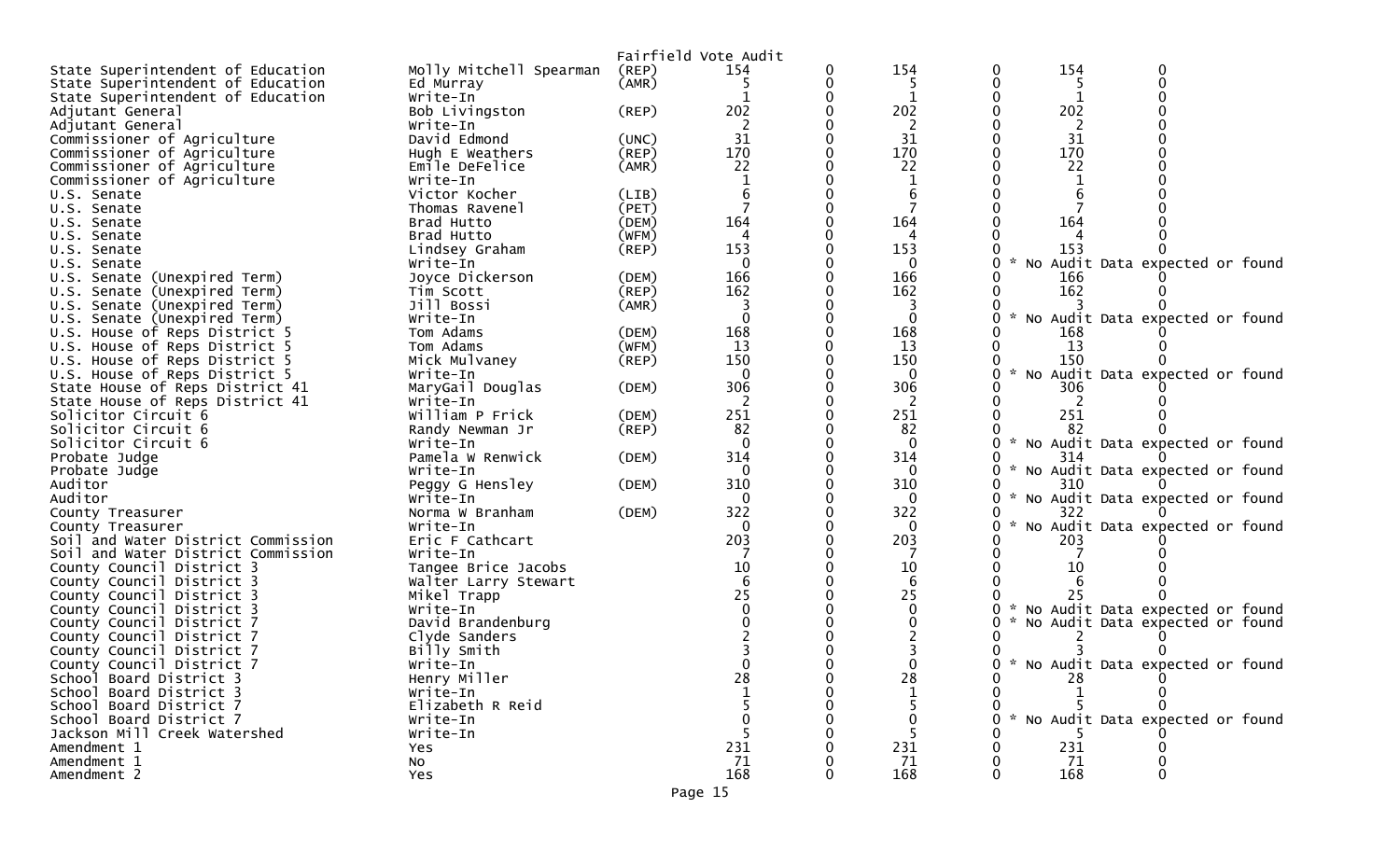|                                   |                           |             | Fairfield Vote Audit |              |              |             |            |                                     |  |
|-----------------------------------|---------------------------|-------------|----------------------|--------------|--------------|-------------|------------|-------------------------------------|--|
| Amendment 2                       | <b>NO</b>                 |             | 130                  | $\mathbf{0}$ | 130          | $\mathbf 0$ | 130        | $\mathbf 0$                         |  |
| 0011 Mitford                      |                           |             |                      |              |              |             |            |                                     |  |
| Straight Party                    | Libertarian               | (LIB)       |                      |              | 3            | 0           |            |                                     |  |
| Straight Party                    | Democratic                | (DEM)       | 144                  |              | 144          |             | 144        |                                     |  |
| Straight Party                    | Working Families          | (WFM)       |                      |              |              |             |            |                                     |  |
| Straight Party                    | United Citizens           | (UNC)       |                      |              | 4            |             |            |                                     |  |
| Straight Party                    | Republican                | (REF)       | 62                   |              | 62           |             |            |                                     |  |
| Straight Party                    | American                  | (AMR)       |                      |              | 0            |             |            | No Audit Data expected or found     |  |
| Governor                          | Steve French              | (LIB)       |                      |              |              |             |            |                                     |  |
| Governor                          | Tom J Ervin               | (PET)       |                      |              |              |             |            |                                     |  |
| Governor                          | Vincent Sheheen           | (DEM)       | 173                  |              | 173          |             | 173        |                                     |  |
|                                   | Morgan Bruce Reeves       | (UNC)       | 3                    |              | 3            |             |            |                                     |  |
| Governor                          |                           |             | 145                  |              | 145          |             | 145        |                                     |  |
| Governor                          | Nikki R Haley<br>Write-In | (REP)       | 0                    |              | 0            | O           |            | No Audit Data expected or found     |  |
| Governor                          |                           |             | 176                  |              | 176          |             |            |                                     |  |
| Lieutenant Governor               | Bakari Sellers            | (DEM)       | 146                  |              | 146          |             | 176<br>146 |                                     |  |
| Lieutenant Governor               | Henry McMaster            | (REP)       |                      |              |              | U           |            |                                     |  |
| Lieutenant Governor               | Write-In                  |             | $\Omega$             |              | 0            |             |            | No Audit Data expected or found     |  |
| Secretary of State                | Ginny Deerin              | (DEM)       | 176                  |              | 176          |             | 176        |                                     |  |
| Secretary of State                | Mark Hammond              | (REP)       | 144                  |              | 144          |             | 144        |                                     |  |
| Secretary of State                | Write-In                  |             | $\Omega$             |              | 0            | U           |            | No Audit Data expected or found     |  |
| State Treasurer                   | Curtis Loftis             | (REP)       | 185                  |              | 185          |             | 185        |                                     |  |
| State Treasurer                   | Write-In                  |             |                      |              | 2            |             |            |                                     |  |
| Attorney General                  | Parnell Diggs             | (DEM)       | 174                  |              | 174          |             | 174        |                                     |  |
| Attorney General                  | Alan Wilson               | $($ REP $)$ | 143                  |              | 143          |             | 143        |                                     |  |
| Attorney General                  | Write-In                  |             | $\Omega$             |              | $\mathbf{0}$ |             |            | No Audit Data expected or found     |  |
| Comptroller General               | Kyle Herbert              | (DEM)       | 175                  |              | 175          |             | 175        |                                     |  |
| Comptroller General               | Richard Eckstrom          | $($ REP $)$ | 143                  |              | 143          |             | 143        |                                     |  |
| Comptroller General               | Write-In                  |             | $\Omega$             |              | 0            |             |            | No Audit Data expected or found     |  |
| State Superintendent of Education | Tom Thompson              | (DEM)       | 174                  |              | 174          |             | 174        |                                     |  |
| State Superintendent of Education | Molly Mitchell Spearman   | (REP)       | 131                  |              | 131          |             | 131        |                                     |  |
| State Superintendent of Education | Ed Murray                 | (AMR)       | 12                   |              | 12           |             | 12         |                                     |  |
| State Superintendent of Education | Write-In                  |             | $\Omega$             |              | $\Omega$     | $\sim$<br>U |            | No Audit Data expected or found     |  |
| Adjutant General                  | Bob Livingston            | (REP)       | 181                  |              | 181          |             | 181        |                                     |  |
| Adjutant General                  | Write-In                  |             |                      |              | 2            |             | 2          |                                     |  |
| Commissioner of Agriculture       | David Edmond              | (UNC)       | 39                   |              | 39           |             | 39         |                                     |  |
| Commissioner of Agriculture       | Hugh E Weathers           | (REP)       | 150                  |              | 150          |             | 150        |                                     |  |
| Commissioner of Agriculture       | Emile DeFelice            | (AMR)       | 19                   |              | 19           |             | 19         |                                     |  |
| Commissioner of Agriculture       | Write-In                  |             |                      |              |              |             |            |                                     |  |
| U.S. Senate                       | Victor Kocher             | (LIB)       |                      |              |              |             |            |                                     |  |
| U.S. Senate                       | Thomas Ravenel            | (PET)       |                      |              | 6            |             | 6          |                                     |  |
| U.S. Senate                       | Brad Hutto                | (DEM)       | 167                  |              | 167          |             | 167        |                                     |  |
| U.S. Senate                       | Brad Hutto                | (WFM)       | 5                    |              | 5            |             | 5          |                                     |  |
| U.S. Senate                       | Lindsey Graham            | $($ REP $)$ | 137                  |              | 137          |             | 137        |                                     |  |
| U.S. Senate                       | Write-In                  |             | $\mathbf{0}$         |              | $\Omega$     |             |            | 0 * No Audit Data expected or found |  |
| U.S. Senate (Unexpired Term)      | Joyce Dickerson           | (DEM)       | 172                  |              | 172          |             | 172        |                                     |  |
| U.S. Senate (Unexpired Term)      | Tim Scott                 | (REP)       | 144                  |              | 144          |             | 144        |                                     |  |
| U.S. Senate (Unexpired Term)      | Jill Bossi                | (AMR)       |                      |              |              |             |            |                                     |  |
| U.S. Senate (Unexpired Term)      | Write-In                  |             | $\Omega$             |              | 0            |             |            | No Audit Data expected or found     |  |
| U.S. House of Reps District 5     | Tom Adams                 | (DEM)       | 169                  |              | 169          |             | 169        |                                     |  |
| U.S. House of Reps District 5     | Tom Adams                 | (WFM)       | 13                   |              | 13           |             | 13         |                                     |  |
| U.S. House of Reps District 5     | Mick Mulvaney             | $($ REP $)$ | 135                  |              | 135          |             | 135        | $\Omega$                            |  |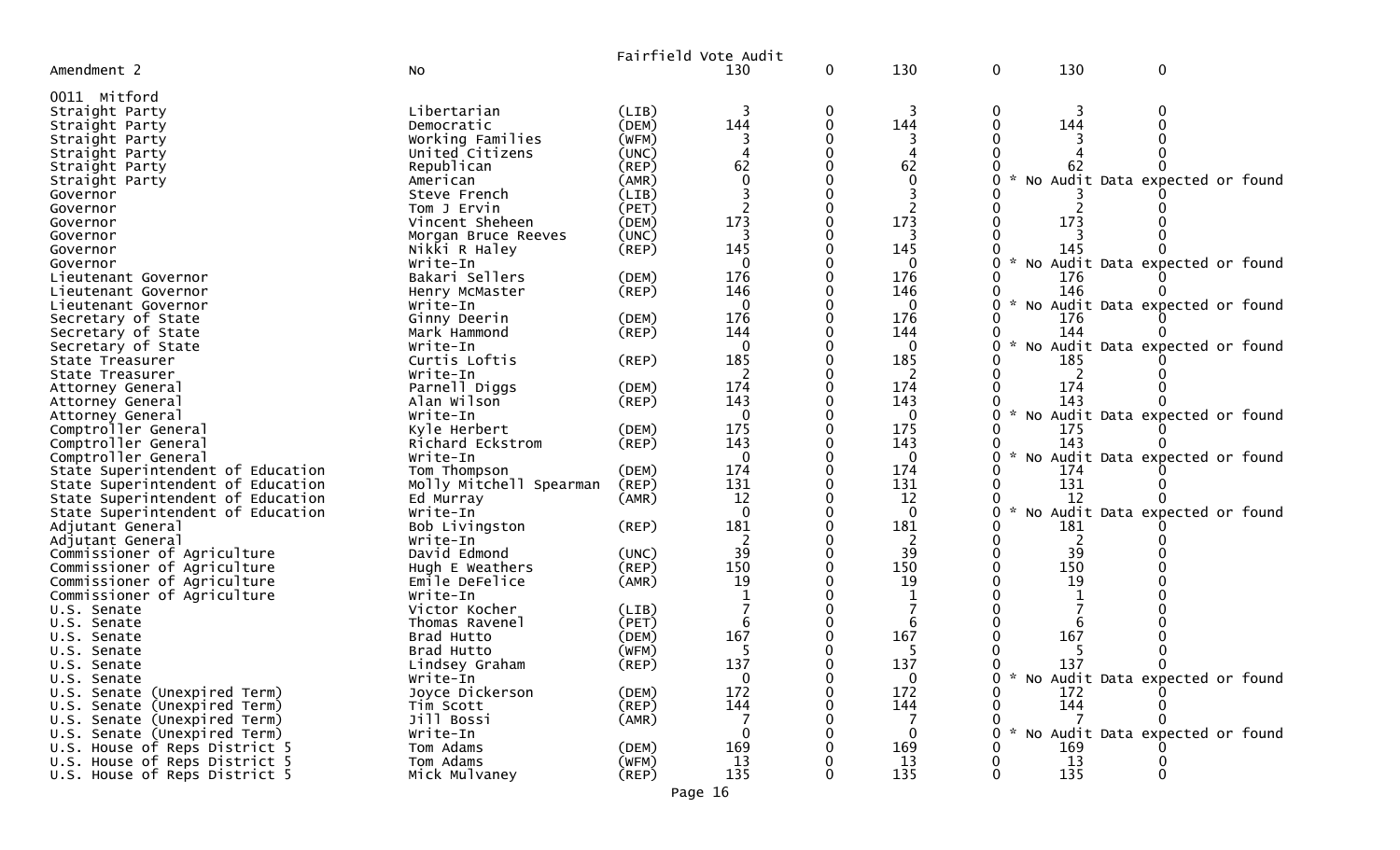| Fairfield Vote Audit                                                                                                                                 |  |
|------------------------------------------------------------------------------------------------------------------------------------------------------|--|
| Write-In<br>No Audit Data expected or found<br>U.S. House of Reps District 5<br>0<br>0<br>0                                                          |  |
| 261<br>261<br>MaryGail Douglas<br>(DEM)<br>261<br>State House of Reps District 41                                                                    |  |
| State House of Reps District 41<br>3<br>Write-In                                                                                                     |  |
| 187<br>187<br>187<br>Solicitor Circuit 6<br>William P Frick<br>(DEM)<br>132<br>132<br>132<br>Solicitor Circuit 6                                     |  |
| $($ REP $)$<br>Randy Newman Jr<br>Solicitor Circuit 6<br>$\Omega$<br>$\mathcal{H}$<br>No Audit Data expected or found<br>Write-In<br>$\Omega$        |  |
| 265<br>265<br>Probate Judge<br>Pamela W Renwick<br>265<br>(DEM)                                                                                      |  |
| Probate Judge<br>Write-In<br>2<br>2<br>2                                                                                                             |  |
| 266<br>Auditor<br>266<br>266<br>Peggy G Hensley<br>(DEM)                                                                                             |  |
| Auditor<br>2<br>2<br>Write-In<br>2                                                                                                                   |  |
| 274<br>274<br>274<br>Norma W Branham<br>(DEM)<br>County Treasurer                                                                                    |  |
| Write-In<br>County Treasurer                                                                                                                         |  |
| 166<br>166<br>166<br>Soil and Water District Commission<br>Eric F Cathcart                                                                           |  |
| 12<br>12<br>Soil and Water District Commission<br>12<br>Write-In<br>County Council District 3<br>Tangee Brice Jacobs<br>4<br>4                       |  |
| 122<br>County Council District 3<br>122<br>122<br>Walter Larry Stewart                                                                               |  |
| 16<br>16<br>County Council District 3<br>16<br>Mikel Trapp                                                                                           |  |
| $\Omega$<br>No Audit Data expected or found<br>County Council District 3<br>Write-In<br>$\mathbf 0$                                                  |  |
| Henry Miller<br>94<br>94<br>School Board District 3<br>94                                                                                            |  |
| 2<br>School Board District 3<br>Write-In                                                                                                             |  |
| $\begin{array}{c} 22 \\ 25 \end{array}$<br>$\begin{array}{c} 22 \\ 25 \end{array}$<br>Claudia F Dean<br>22<br>Rocky Creek Watershed                  |  |
| 25<br>Rocky Creek Watershed<br>William F Wishert<br>$\sim$<br>Write-In                                                                               |  |
| No Audit Data expected or found<br>Rocky Creek Watershed<br>Wateree Creek Watershed<br>Write-In                                                      |  |
| 230<br>230<br>230<br>Amendment 1<br>Yes                                                                                                              |  |
| 71<br>71<br>71<br>Amendment 1<br>No                                                                                                                  |  |
| 148<br>Amendment 2<br>148<br>148<br>Yes                                                                                                              |  |
| 157<br>157<br>157<br>Amendment 2<br>$\Omega$<br>NO.                                                                                                  |  |
|                                                                                                                                                      |  |
| 0012 Monticello<br>Libertarian<br>(LIB)<br>0<br>Straight Party                                                                                       |  |
| 154<br>154<br>(DEM)<br>Straight Party<br>Democratic<br>154                                                                                           |  |
| * No Audit Data expected or found<br>Working Families<br>(WFM)<br>0<br>Straight Party<br>$\Omega$                                                    |  |
| United Citizens<br>(UNC)<br>Straight Party                                                                                                           |  |
| 16<br>16<br>Republican<br>(REP)<br>Straight Party<br>16                                                                                              |  |
| $\Omega$<br>* No Audit Data expected or found<br>$\Omega$<br>(AMR)<br>Straight Party<br>American                                                     |  |
| (LIB)<br>2<br>Steve French<br>Governor                                                                                                               |  |
| (PET)<br>Tom J Ervin<br>Governor<br>193<br>193                                                                                                       |  |
| 193<br>Vincent Sheheen<br>(DEM)<br>Governor<br>(UNC)<br>Morgan Bruce Reeves<br>Governor                                                              |  |
| 57<br>Nikki R Haley<br>$($ REP $)$<br>57<br>57<br>Governor                                                                                           |  |
| $\Omega$<br>No Audit Data expected or found<br>$\Omega$<br>W.<br>Write-In<br>Governor                                                                |  |
| 200<br>Bakari Sellers<br>200<br>(DEM)<br>200<br>Lieutenant Governor                                                                                  |  |
| 57<br>(REP)<br>57<br>Henry McMaster<br>57<br>Lieutenant Governor<br>0                                                                                |  |
| * No Audit Data expected or found<br>$\mathbf{0}$<br>$\mathbf{0}$<br>$\Omega$<br>Lieutenant Governor<br>Write-In                                     |  |
| 199<br>199<br>199<br>(DEM)<br>Secretary of State<br>Ginny Deerin                                                                                     |  |
| $($ REP $)$<br>54<br>Secretary of State<br>Mark Hammond<br>54<br>54<br>$\Omega$                                                                      |  |
| * No Audit Data expected or found<br>$\Omega$<br>Secretary of State<br>Write-In<br>88<br>88<br>Curtis Loftis<br>$($ REP $)$<br>State Treasurer<br>88 |  |
| Write-In<br>State Treasurer                                                                                                                          |  |
| 193<br>193<br>193<br>Parnell Diggs<br>(DEM)<br>Attorney General                                                                                      |  |
| 59<br>$($ REP $)$<br>59<br>59<br>Alan Wilson<br>Attorney General                                                                                     |  |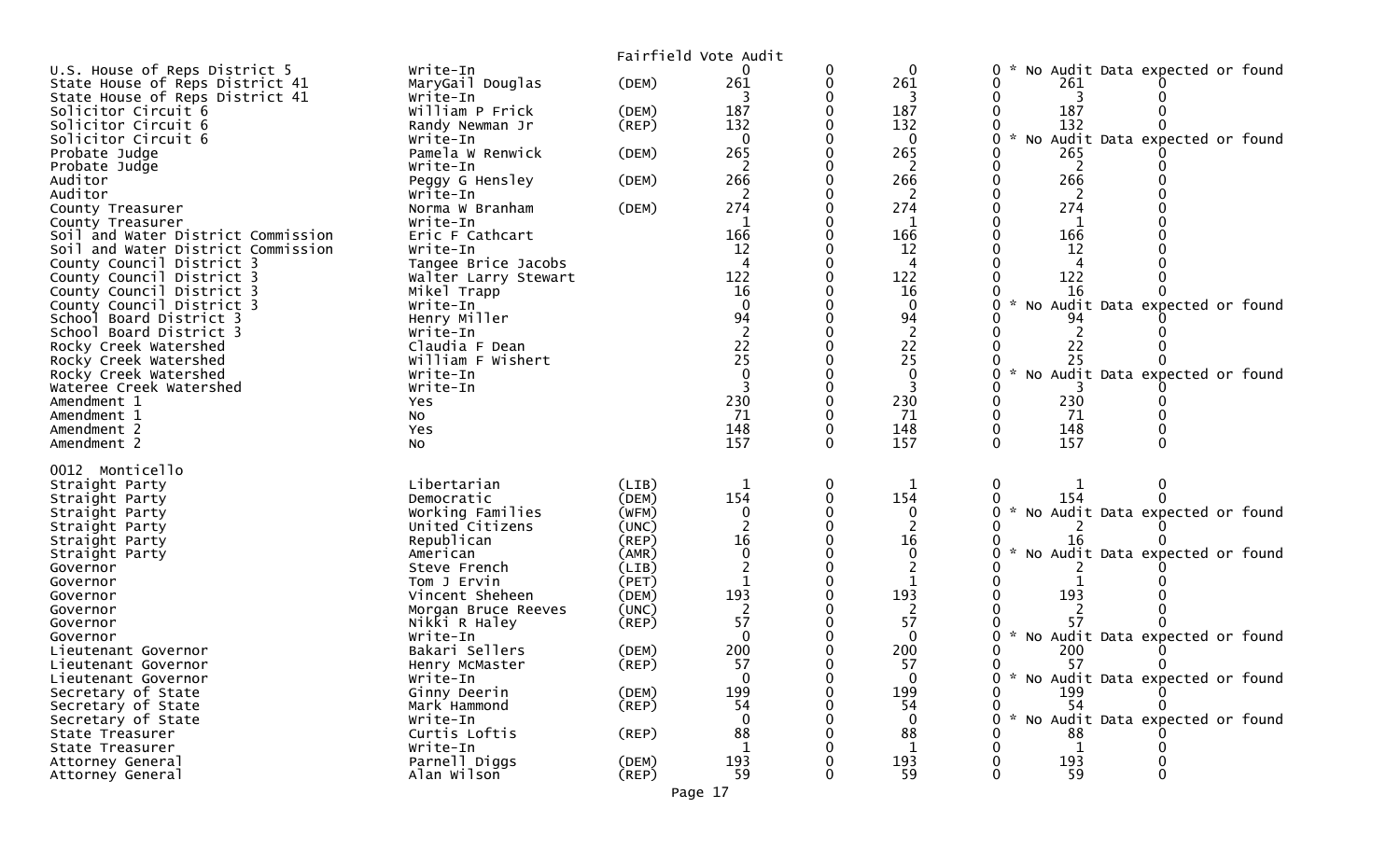| Fairfield Vote Audit<br>$\Omega$<br>Attorney General<br>Write-In<br>0<br>0<br>No Audit Data expected or found<br>Comptroller General<br>193<br>193<br>Kyle Herbert<br>(DEM)<br>0<br>0<br>193<br>Comptroller General<br>Richard Eckstrom<br>(REP)<br>59<br>0<br>59<br>59<br>No Audit Data expected or found<br>Comptroller General<br>Write-In<br>$\Omega$<br>$\Omega$<br>$\Omega$<br>0<br>187<br>187<br>$\Omega$<br>State Superintendent of Education<br>Tom Thompson<br>(DEM)<br>187<br>State Superintendent of Education<br>Molly Mitchell Spearman<br>58<br>58<br>$\Omega$<br>58<br>(REP)<br>State Superintendent of Education<br>9<br>0<br>(AMR)<br>9<br>Ed Murray<br>$\Omega$<br>$\Omega$<br>$\mathbf 0$<br>State Superintendent of Education<br>No Audit Data expected or found<br>Write-In<br>92<br>$\Omega$<br>92<br>Adjutant General<br>Bob Livingston<br>(REP)<br>92<br>$\Omega$<br>Adjutant General<br>$\Omega$<br>No Audit Data expected or found<br>Write-In<br>45<br>45<br>Commissioner of Agriculture<br>David Edmond<br>(UNC)<br>62<br>$\Omega$<br>62<br>62<br>Commissioner of Agriculture<br>(REP)<br>Hugh E Weathers<br>0<br>17<br>17<br>Commissioner of Agriculture<br>17<br>Emile DeFelice<br>(AMR)<br>0<br>$\Omega$<br>0<br>$\mathbf{0}$<br>No Audit Data expected or found<br>Commissioner of Agriculture<br>Write-In<br>0<br>6<br>6<br>Victor Kocher<br>0<br>U.S. Senate<br>(LIB) |
|----------------------------------------------------------------------------------------------------------------------------------------------------------------------------------------------------------------------------------------------------------------------------------------------------------------------------------------------------------------------------------------------------------------------------------------------------------------------------------------------------------------------------------------------------------------------------------------------------------------------------------------------------------------------------------------------------------------------------------------------------------------------------------------------------------------------------------------------------------------------------------------------------------------------------------------------------------------------------------------------------------------------------------------------------------------------------------------------------------------------------------------------------------------------------------------------------------------------------------------------------------------------------------------------------------------------------------------------------------------------------------------------------------|
|                                                                                                                                                                                                                                                                                                                                                                                                                                                                                                                                                                                                                                                                                                                                                                                                                                                                                                                                                                                                                                                                                                                                                                                                                                                                                                                                                                                                          |
|                                                                                                                                                                                                                                                                                                                                                                                                                                                                                                                                                                                                                                                                                                                                                                                                                                                                                                                                                                                                                                                                                                                                                                                                                                                                                                                                                                                                          |
|                                                                                                                                                                                                                                                                                                                                                                                                                                                                                                                                                                                                                                                                                                                                                                                                                                                                                                                                                                                                                                                                                                                                                                                                                                                                                                                                                                                                          |
|                                                                                                                                                                                                                                                                                                                                                                                                                                                                                                                                                                                                                                                                                                                                                                                                                                                                                                                                                                                                                                                                                                                                                                                                                                                                                                                                                                                                          |
|                                                                                                                                                                                                                                                                                                                                                                                                                                                                                                                                                                                                                                                                                                                                                                                                                                                                                                                                                                                                                                                                                                                                                                                                                                                                                                                                                                                                          |
|                                                                                                                                                                                                                                                                                                                                                                                                                                                                                                                                                                                                                                                                                                                                                                                                                                                                                                                                                                                                                                                                                                                                                                                                                                                                                                                                                                                                          |
|                                                                                                                                                                                                                                                                                                                                                                                                                                                                                                                                                                                                                                                                                                                                                                                                                                                                                                                                                                                                                                                                                                                                                                                                                                                                                                                                                                                                          |
|                                                                                                                                                                                                                                                                                                                                                                                                                                                                                                                                                                                                                                                                                                                                                                                                                                                                                                                                                                                                                                                                                                                                                                                                                                                                                                                                                                                                          |
|                                                                                                                                                                                                                                                                                                                                                                                                                                                                                                                                                                                                                                                                                                                                                                                                                                                                                                                                                                                                                                                                                                                                                                                                                                                                                                                                                                                                          |
|                                                                                                                                                                                                                                                                                                                                                                                                                                                                                                                                                                                                                                                                                                                                                                                                                                                                                                                                                                                                                                                                                                                                                                                                                                                                                                                                                                                                          |
|                                                                                                                                                                                                                                                                                                                                                                                                                                                                                                                                                                                                                                                                                                                                                                                                                                                                                                                                                                                                                                                                                                                                                                                                                                                                                                                                                                                                          |
|                                                                                                                                                                                                                                                                                                                                                                                                                                                                                                                                                                                                                                                                                                                                                                                                                                                                                                                                                                                                                                                                                                                                                                                                                                                                                                                                                                                                          |
|                                                                                                                                                                                                                                                                                                                                                                                                                                                                                                                                                                                                                                                                                                                                                                                                                                                                                                                                                                                                                                                                                                                                                                                                                                                                                                                                                                                                          |
|                                                                                                                                                                                                                                                                                                                                                                                                                                                                                                                                                                                                                                                                                                                                                                                                                                                                                                                                                                                                                                                                                                                                                                                                                                                                                                                                                                                                          |
|                                                                                                                                                                                                                                                                                                                                                                                                                                                                                                                                                                                                                                                                                                                                                                                                                                                                                                                                                                                                                                                                                                                                                                                                                                                                                                                                                                                                          |
| $\overline{2}$<br>(PET)<br>0<br>2<br>Thomas Ravenel<br>U.S. Senate                                                                                                                                                                                                                                                                                                                                                                                                                                                                                                                                                                                                                                                                                                                                                                                                                                                                                                                                                                                                                                                                                                                                                                                                                                                                                                                                       |
| 189<br>$\Omega$<br>189<br>189<br>Brad Hutto<br>(DEM)<br>0<br>U.S. Senate                                                                                                                                                                                                                                                                                                                                                                                                                                                                                                                                                                                                                                                                                                                                                                                                                                                                                                                                                                                                                                                                                                                                                                                                                                                                                                                                 |
| Brad Hutto<br>(WFM)<br>-5<br>-5                                                                                                                                                                                                                                                                                                                                                                                                                                                                                                                                                                                                                                                                                                                                                                                                                                                                                                                                                                                                                                                                                                                                                                                                                                                                                                                                                                          |
| U.S. Senate<br>55<br>55<br>55<br>0                                                                                                                                                                                                                                                                                                                                                                                                                                                                                                                                                                                                                                                                                                                                                                                                                                                                                                                                                                                                                                                                                                                                                                                                                                                                                                                                                                       |
| Lindsey Graham<br>(REP)<br>U.S. Senate<br>$\Omega$<br>$\Omega$<br>0<br>$\mathcal{H}$                                                                                                                                                                                                                                                                                                                                                                                                                                                                                                                                                                                                                                                                                                                                                                                                                                                                                                                                                                                                                                                                                                                                                                                                                                                                                                                     |
| No Audit Data expected or found<br>Write-In<br>U.S. Senate<br>$\Omega$                                                                                                                                                                                                                                                                                                                                                                                                                                                                                                                                                                                                                                                                                                                                                                                                                                                                                                                                                                                                                                                                                                                                                                                                                                                                                                                                   |
| 187<br>187<br>U.S. Senate (Unexpired Term)<br>(DEM)<br>187<br>Joyce Dickerson                                                                                                                                                                                                                                                                                                                                                                                                                                                                                                                                                                                                                                                                                                                                                                                                                                                                                                                                                                                                                                                                                                                                                                                                                                                                                                                            |
| 65<br>65<br>U.S. Senate (Unexpired Term)<br>Tim Scott<br>(REP)<br>65<br>0                                                                                                                                                                                                                                                                                                                                                                                                                                                                                                                                                                                                                                                                                                                                                                                                                                                                                                                                                                                                                                                                                                                                                                                                                                                                                                                                |
| 3<br>U.S. Senate (Unexpired Term)<br>Jill Bossi<br>(AMR)<br>3<br>$\sim$                                                                                                                                                                                                                                                                                                                                                                                                                                                                                                                                                                                                                                                                                                                                                                                                                                                                                                                                                                                                                                                                                                                                                                                                                                                                                                                                  |
| $\Omega$<br>$\Omega$<br>U.S. Senate (Unexpired Term)<br>0<br>$\Omega$<br>No Audit Data expected or found<br>Write-In                                                                                                                                                                                                                                                                                                                                                                                                                                                                                                                                                                                                                                                                                                                                                                                                                                                                                                                                                                                                                                                                                                                                                                                                                                                                                     |
| U.S. House of Reps District 5<br>Tom Adams<br>195<br>195<br>195<br>(DEM)                                                                                                                                                                                                                                                                                                                                                                                                                                                                                                                                                                                                                                                                                                                                                                                                                                                                                                                                                                                                                                                                                                                                                                                                                                                                                                                                 |
| 0<br>U.S. House of Reps District 5<br>Tom Adams<br>(WFM)<br>4<br>0<br>4<br>4                                                                                                                                                                                                                                                                                                                                                                                                                                                                                                                                                                                                                                                                                                                                                                                                                                                                                                                                                                                                                                                                                                                                                                                                                                                                                                                             |
| 55<br>55<br>Mick Mulvaney<br>(REP)<br>55<br>U.S. House of Reps District 5                                                                                                                                                                                                                                                                                                                                                                                                                                                                                                                                                                                                                                                                                                                                                                                                                                                                                                                                                                                                                                                                                                                                                                                                                                                                                                                                |
| $\Omega$<br>$\Omega$<br>No Audit Data expected or found<br>$\Omega$<br>U.S. House of Reps District 5<br>0<br>Write-In                                                                                                                                                                                                                                                                                                                                                                                                                                                                                                                                                                                                                                                                                                                                                                                                                                                                                                                                                                                                                                                                                                                                                                                                                                                                                    |
| $\Omega$<br>State House of Reps District 41<br>233<br>233<br>MaryGail Douglas<br>233<br>(DEM)                                                                                                                                                                                                                                                                                                                                                                                                                                                                                                                                                                                                                                                                                                                                                                                                                                                                                                                                                                                                                                                                                                                                                                                                                                                                                                            |
| State House of Reps District 41<br>1<br>0<br>1<br>1<br>Write-In                                                                                                                                                                                                                                                                                                                                                                                                                                                                                                                                                                                                                                                                                                                                                                                                                                                                                                                                                                                                                                                                                                                                                                                                                                                                                                                                          |
| 202<br>202<br>202<br>Solicitor Circuit 6<br>William P Frick<br>(DEM)<br>$\Omega$<br>$\Omega$                                                                                                                                                                                                                                                                                                                                                                                                                                                                                                                                                                                                                                                                                                                                                                                                                                                                                                                                                                                                                                                                                                                                                                                                                                                                                                             |
| Solicitor Circuit 6<br>51<br>51<br>(REP)<br>0<br>51<br>Randy Newman Jr                                                                                                                                                                                                                                                                                                                                                                                                                                                                                                                                                                                                                                                                                                                                                                                                                                                                                                                                                                                                                                                                                                                                                                                                                                                                                                                                   |
| No Audit Data expected or found<br>$\Omega$<br>0<br>$\overline{0}$<br>0<br>Solicitor Circuit 6<br>Write-In                                                                                                                                                                                                                                                                                                                                                                                                                                                                                                                                                                                                                                                                                                                                                                                                                                                                                                                                                                                                                                                                                                                                                                                                                                                                                               |
| 235<br>235<br>Pamela W Renwick<br>$\Omega$<br>Probate Judge<br>(DEM)<br>235                                                                                                                                                                                                                                                                                                                                                                                                                                                                                                                                                                                                                                                                                                                                                                                                                                                                                                                                                                                                                                                                                                                                                                                                                                                                                                                              |
| $\Omega$<br>0<br>$\Omega$<br>$\Omega$<br>No Audit Data expected or found<br>Probate Judge<br>Write-In<br>$\mathcal{H}$                                                                                                                                                                                                                                                                                                                                                                                                                                                                                                                                                                                                                                                                                                                                                                                                                                                                                                                                                                                                                                                                                                                                                                                                                                                                                   |
| 235<br>Auditor<br>235<br>0<br>235<br>Peggy G Hensley<br>(DEM)                                                                                                                                                                                                                                                                                                                                                                                                                                                                                                                                                                                                                                                                                                                                                                                                                                                                                                                                                                                                                                                                                                                                                                                                                                                                                                                                            |
| No Audit Data expected or found<br>Auditor<br>$\mathbf{0}$<br>$\mathbf{0}$<br>$\Omega$<br>$\sim$<br>Write-In                                                                                                                                                                                                                                                                                                                                                                                                                                                                                                                                                                                                                                                                                                                                                                                                                                                                                                                                                                                                                                                                                                                                                                                                                                                                                             |
| 236<br>$\Omega$<br>236<br>Norma W Branham<br>(DEM)<br>236<br>County Treasurer<br>0                                                                                                                                                                                                                                                                                                                                                                                                                                                                                                                                                                                                                                                                                                                                                                                                                                                                                                                                                                                                                                                                                                                                                                                                                                                                                                                       |
| Write-In<br>$\Omega$<br>$\Omega$<br>0<br>$\mathcal{H}$<br>No Audit Data expected or found<br>County Treasurer                                                                                                                                                                                                                                                                                                                                                                                                                                                                                                                                                                                                                                                                                                                                                                                                                                                                                                                                                                                                                                                                                                                                                                                                                                                                                            |
| 100<br>100<br>Soil and Water District Commission<br>Eric F Cathcart<br>0<br>100                                                                                                                                                                                                                                                                                                                                                                                                                                                                                                                                                                                                                                                                                                                                                                                                                                                                                                                                                                                                                                                                                                                                                                                                                                                                                                                          |
| No Audit Data expected or found<br>Soil and Water District Commission<br>0<br>$\mathbf{0}$<br>0<br>$\mathcal{H}$<br>Write-In                                                                                                                                                                                                                                                                                                                                                                                                                                                                                                                                                                                                                                                                                                                                                                                                                                                                                                                                                                                                                                                                                                                                                                                                                                                                             |
| 0<br>0<br>$\Omega$<br>No Audit Data expected or found<br>County Council District 3<br>Tangee Brice Jacobs<br>0                                                                                                                                                                                                                                                                                                                                                                                                                                                                                                                                                                                                                                                                                                                                                                                                                                                                                                                                                                                                                                                                                                                                                                                                                                                                                           |
| County Council District 3<br>$\Omega$<br>No Audit Data expected or found<br>Walter Larry Stewart<br>0<br>*                                                                                                                                                                                                                                                                                                                                                                                                                                                                                                                                                                                                                                                                                                                                                                                                                                                                                                                                                                                                                                                                                                                                                                                                                                                                                               |
| No Audit Data expected or found<br>County Council District 3<br>Mikel Trapp<br>$\mathbf{0}$<br>0                                                                                                                                                                                                                                                                                                                                                                                                                                                                                                                                                                                                                                                                                                                                                                                                                                                                                                                                                                                                                                                                                                                                                                                                                                                                                                         |
| County Council District 3<br>$\Omega$<br>0 * No Audit Data expected or found<br>Write-In<br>$\Omega$                                                                                                                                                                                                                                                                                                                                                                                                                                                                                                                                                                                                                                                                                                                                                                                                                                                                                                                                                                                                                                                                                                                                                                                                                                                                                                     |
| $\Omega$<br>0 * No Audit Data expected or found<br>School Board District 3<br>Henry Miller<br>$\Omega$                                                                                                                                                                                                                                                                                                                                                                                                                                                                                                                                                                                                                                                                                                                                                                                                                                                                                                                                                                                                                                                                                                                                                                                                                                                                                                   |
| $\Omega$<br>$\mathbf 0$<br>$\mathbf{0}$<br>No Audit Data expected or found<br>School Board District 3<br>Write-In<br>0<br>$\mathcal{H}$                                                                                                                                                                                                                                                                                                                                                                                                                                                                                                                                                                                                                                                                                                                                                                                                                                                                                                                                                                                                                                                                                                                                                                                                                                                                  |
| 180<br>180<br>Amendment 1<br>180<br>Yes                                                                                                                                                                                                                                                                                                                                                                                                                                                                                                                                                                                                                                                                                                                                                                                                                                                                                                                                                                                                                                                                                                                                                                                                                                                                                                                                                                  |
| 62<br>62<br>62<br>Amendment 1<br>No                                                                                                                                                                                                                                                                                                                                                                                                                                                                                                                                                                                                                                                                                                                                                                                                                                                                                                                                                                                                                                                                                                                                                                                                                                                                                                                                                                      |
| 105<br>105<br>105<br>Amendment 2<br>Yes                                                                                                                                                                                                                                                                                                                                                                                                                                                                                                                                                                                                                                                                                                                                                                                                                                                                                                                                                                                                                                                                                                                                                                                                                                                                                                                                                                  |
| 135<br>135<br>135<br>Amendment 2<br><b>NO</b><br>0<br>$\Omega$<br>0                                                                                                                                                                                                                                                                                                                                                                                                                                                                                                                                                                                                                                                                                                                                                                                                                                                                                                                                                                                                                                                                                                                                                                                                                                                                                                                                      |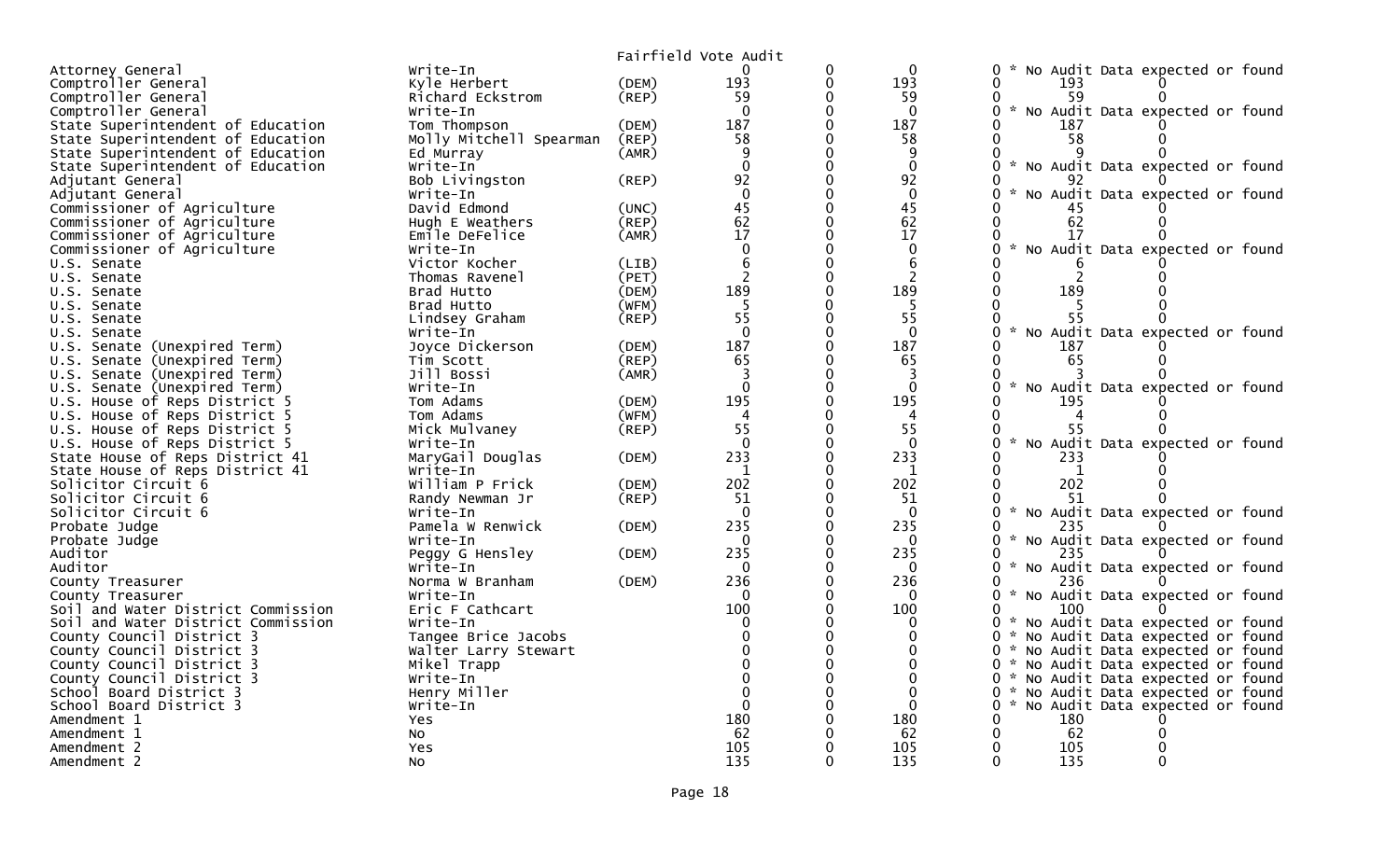| 0013 New Hope                     |                         |             |                                    |          |                     |                                                                        |
|-----------------------------------|-------------------------|-------------|------------------------------------|----------|---------------------|------------------------------------------------------------------------|
| Straight Party                    | Libertarian             | (LIB)       | 1                                  | 0        | 1<br>$\overline{7}$ | 0                                                                      |
| Straight Party                    | Democratic              | (DEM)       |                                    | 0        |                     | $\mathbf{0}$                                                           |
| Straight Party                    | Working Families        | (WFM)       |                                    | 0        |                     |                                                                        |
| Straight Party                    | United Citizens         | (UNC)       |                                    |          |                     | No Audit Data expected or found<br>$\sim$                              |
| Straight Party                    | Republican              | (REP)       |                                    |          |                     |                                                                        |
| Straight Party                    | American                | (AMR)       |                                    |          |                     | 0<br>No Audit Data expected or found                                   |
| Governor                          | Steve French            | (LIB)       |                                    |          | $\Omega$            | No Audit Data expected or found                                        |
| Governor                          | Tom J Ervin             | (PET)       |                                    | $\Omega$ | $\mathbf 1$         |                                                                        |
| Governor                          | Vincent Sheheen         | (DEM)       | 13                                 | 0        | 13                  | 13<br>0                                                                |
| Governor                          | Morgan Bruce Reeves     | (UNC)       | $\mathbf{1}$                       | 0        | 1                   | $\mathbf{1}$<br>0                                                      |
| Governor                          | Nikki R Haley           | (REP)       | 14                                 |          | 14                  | 14                                                                     |
| Governor                          | Write-In                |             | $\mathbf{1}$                       |          | $\mathbf{1}$        | $\mathbf{1}$                                                           |
| Lieutenant Governor               | Bakari Sellers          | (DEM)       | 15                                 |          | 15                  | 15                                                                     |
| Lieutenant Governor               | Henry McMaster          | (REP)       | 15                                 |          | 15                  | 15<br>$\mathcal{H}$                                                    |
| Lieutenant Governor               | Write-In                |             | $\Omega$                           | ∩        | $\Omega$            | 0<br>No Audit Data expected or found                                   |
| Secretary of State                | Ginny Deerin            | (DEM)       | 13                                 | ∩        | 13                  | 13                                                                     |
| Secretary of State                | Mark Hammond            | (REP)       | 16                                 | 0        | 16                  | 16                                                                     |
| Secretary of State                | Write-In                |             | $\Omega$                           |          | $\Omega$            | $\mathcal{H}$<br>No Audit Data expected or found                       |
| State Treasurer                   | Curtis Loftis           | (REP)       | 20                                 |          | 20                  | 20                                                                     |
| State Treasurer                   | Write-In                |             | $\Omega$                           |          | $\Omega$            | $\sim$<br>No Audit Data expected or found                              |
| Attorney General                  | Parnell Diggs           | (DEM)       | 12                                 | 0        | 12                  |                                                                        |
| Attorney General                  | Alan Wilson             | (REP)       | 17                                 | 0        | 17                  | 17                                                                     |
| Attorney General                  | Write-In                |             | $\Omega$                           |          | $\Omega$            | $\sim$<br>No Audit Data expected or found                              |
| Comptroller General               | Kyle Herbert            | (DEM)       | 12                                 | 0        | 12                  |                                                                        |
| Comptroller General               | Richard Eckstrom        | (REP)       | 17                                 |          | 17                  | 17                                                                     |
| Comptroller General               | Write-In                |             | $\Omega$                           |          | $\mathbf{0}$        | No Audit Data expected or found<br>0                                   |
| State Superintendent of Education | Tom Thompson            | (DEM)       | 14                                 |          | 14                  | 14                                                                     |
| State Superintendent of Education | Molly Mitchell Spearman | (REP)       | 15                                 | 0        | 15                  | 15                                                                     |
| State Superintendent of Education | Ed Murray               | (AMR)       | $\Omega$                           | $\Omega$ | $\Omega$            | $\mathcal{H}$<br>No Audit Data expected or found<br>0<br>$\mathcal{H}$ |
| State Superintendent of Education | Write-In                |             | $\Omega$                           |          | $\mathbf{0}$        | 0<br>No Audit Data expected or found                                   |
| Adjutant General                  | Bob Livingston          | (REP)       | 21                                 |          | 21                  |                                                                        |
| Adjutant General                  | Write-In                |             | $\Omega$<br>$\boldsymbol{\Lambda}$ |          | $\Omega$            | No Audit Data expected or found                                        |
| Commissioner of Agriculture       | David Edmond            | (UNC)       |                                    |          | 4                   |                                                                        |
| Commissioner of Agriculture       | Hugh E Weathers         | (REP)       | 18                                 |          | 18                  | 18                                                                     |
| Commissioner of Agriculture       | Emile DeFelice          | (AMR)       |                                    |          | 2                   | $\sim$                                                                 |
| Commissioner of Agriculture       | Write-In                |             |                                    |          | $\Omega$            | No Audit Data expected or found                                        |
| U.S. Senate                       | Victor Kocher           | (LIB)       | $\Omega$                           |          | 1<br>$\Omega$       |                                                                        |
| U.S. Senate                       | Thomas Ravenel          | (PET)       |                                    |          |                     | 0<br>No Audit Data expected or found                                   |
| U.S. Senate                       | Brad Hutto              | (DEM)       | 13<br>$\mathbf 0$                  |          | 13                  |                                                                        |
| U.S. Senate                       | Brad Hutto              | (WFM)       | 16                                 | 0<br>∩   | $\mathbf{0}$        | No Audit Data expected or found<br>0                                   |
| U.S. Senate                       | Lindsey Graham          | $($ REP $)$ | $\Omega$                           |          | 16<br>$\Omega$      | 0<br>$\sim$                                                            |
| U.S. Senate                       | Write-In                |             |                                    |          |                     | No Audit Data expected or found                                        |
| U.S. Senate (Unexpired Term)      | Joyce Dickerson         | (DEM)       | 12<br>15                           | 0        | 12<br>15            | 15                                                                     |
| U.S. Senate (Unexpired Term)      | Tim Scott               | (REP)       |                                    |          |                     |                                                                        |
| U.S. Senate (Unexpired Term)      | Jill Bossi              | (AMR)       | 3<br>$\Omega$                      |          | 3<br>$\Omega$       | $\sim$                                                                 |
| U.S. Senate (Unexpired Term)      | Write-In                |             |                                    |          |                     | No Audit Data expected or found                                        |
| U.S. House of Reps District 5     | Tom Adams               | (DEM)       | 13<br>3                            | 0        | 13<br>3             | 13                                                                     |
| U.S. House of Reps District 5     | Tom Adams               | (WFM)       | 14                                 |          |                     | 14                                                                     |
| U.S. House of Reps District 5     | Mick Mulvaney           | (REP)       | $\Omega$                           |          | 14<br>$\mathbf{0}$  | 0                                                                      |
| U.S. House of Reps District 5     | Write-In                |             | 28                                 | 0        | 28                  | No Audit Data expected or found                                        |
| State House of Reps District 41   | MaryGail Douglas        | (DEM)       |                                    |          |                     | 28                                                                     |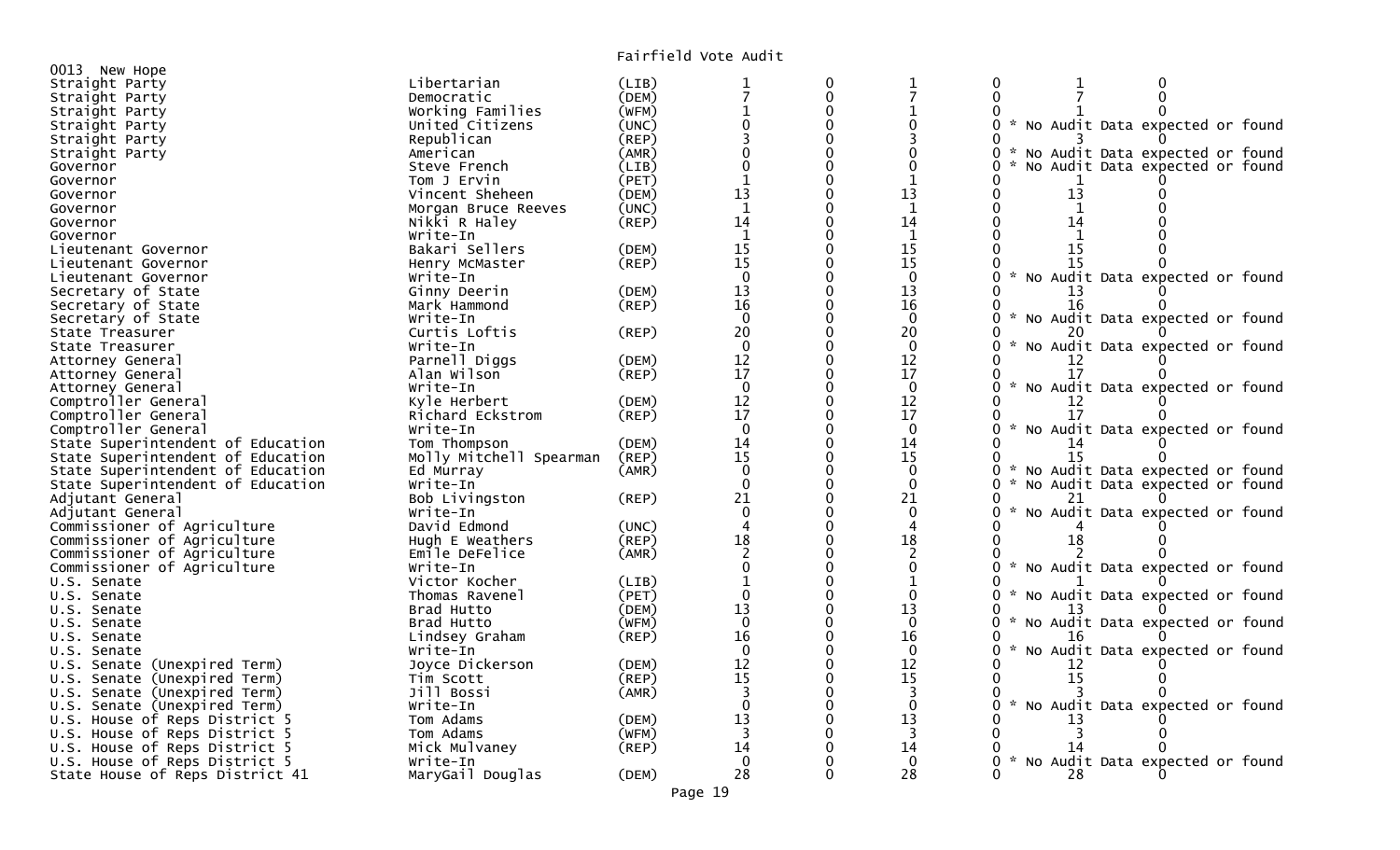|                                                        |                             |             | Fairfield Vote Audit                    |                    |                                           |
|--------------------------------------------------------|-----------------------------|-------------|-----------------------------------------|--------------------|-------------------------------------------|
| State House of Reps District 41                        | Write-In                    |             |                                         | $\mathbf 0$        | No Audit Data expected or found<br>0      |
| Solicitor Circuit 6                                    | William P Frick             | (DEM)       | 21                                      | 21                 | 21                                        |
| Solicitor Circuit 6                                    | Randy Newman Jr             | $($ REP $)$ | 10                                      | 10                 | 10                                        |
| Solicitor Circuit 6                                    | Write-In                    |             | $\Omega$                                | $\mathbf 0$        | * No Audit Data expected or found<br>0    |
| Probate Judge                                          | Pamela W Renwick            | (DEM)       | 27                                      | 27                 |                                           |
| Probate Judge                                          | Write-In                    |             |                                         | $\mathbf{0}$       | * No Audit Data expected or found         |
| Auditor                                                | Peggy G Hensley             | (DEM)       | 27                                      | 27                 |                                           |
| Auditor                                                | Write-In                    |             | $\Omega$                                | $\Omega$           | * No Audit Data expected or found         |
| County Treasurer                                       | Norma W Branham             | (DEM)       | 27                                      | 27                 |                                           |
| County Treasurer<br>Soil and Water District Commission | Write-In                    |             | $\Omega$<br>24                          | $\mathbf{0}$<br>24 | * No Audit Data expected or found         |
| Soil and Water District Commission                     | Eric F Cathcart<br>Write-In |             |                                         | $\mathbf{0}$       | No Audit Data expected or found           |
| County Council District 3                              | Tangee Brice Jacobs         |             |                                         | 3                  |                                           |
| County Council District 3                              | Walter Larry Stewart        |             |                                         | 15                 | 15                                        |
| County Council District 3                              | Mikel Trapp                 |             | $\begin{array}{c} 15 \\ 11 \end{array}$ | 11                 | 11                                        |
| County Council District 3                              | Write-In                    |             | $\mathbf 0$                             | $\mathbf{0}$       | * No Audit Data expected or found         |
| School Board District 3                                | Henry Miller                |             | 25                                      | 25                 | 25                                        |
| School Board District 3                                | Write-In                    |             | $\Omega$                                | $\mathbf{0}$       | No Audit Data expected or found           |
| Amendment 1                                            | Yes                         |             | 21                                      | 21                 | 21                                        |
| Amendment 1                                            | No                          |             |                                         |                    | 7                                         |
| Amendment 2                                            | Yes                         |             | 15                                      | 15                 | 15                                        |
| Amendment 2                                            | No                          |             | 14                                      | 14                 | 14<br>$\mathbf{0}$                        |
|                                                        |                             |             |                                         |                    |                                           |
| 0014 Ridgeway                                          | Libertarian                 | (LIB)       | 2                                       | 2                  | 0<br>2                                    |
| Straight Party<br>Straight Party                       | Democratic                  | (DEM)       | 417                                     | 417                | 417                                       |
| Straight Party                                         | Working Families            | (WFM)       |                                         | 6                  | 6                                         |
| Straight Party                                         | United Citizens             | (UNC)       |                                         | 8                  | 8                                         |
| Straight Party                                         | Republican                  | $($ REP $)$ | 85                                      | 85                 | 85                                        |
| Straight Party                                         | American                    | (AMR)       |                                         |                    |                                           |
| Governor                                               | Steve French                | (LIB)       |                                         |                    |                                           |
| Governor                                               | Tom J Ervin                 | (PET)       |                                         |                    |                                           |
| Governor                                               | Vincent Sheheen             | (DEM)       | 629                                     | 629                | 629                                       |
| Governor                                               | Morgan Bruce Reeves         | (UNC)       | 15                                      | 15                 | 15                                        |
| Governor                                               | Nikki R Haley               | (REP)       | 286                                     | 286                | 286                                       |
| Governor                                               | Write-In                    |             | $\Omega$                                | $\Omega$           | $\sim$<br>No Audit Data expected or found |
| Lieutenant Governor                                    | Bakari Sellers              | (DEM)       | 614                                     | 614                | 614                                       |
| Lieutenant Governor                                    | Henry McMaster              | (REP)       | 314                                     | 314                | 314                                       |
| Lieutenant Governor                                    | Write-In                    |             | 1                                       | 1                  | 1                                         |
| Secretary of State                                     | Ginny Deerin                | (DEM)       | 602                                     | 602                | 602                                       |
| Secretary of State                                     | Mark Hammond                | $($ REP $)$ | 320                                     | 320                | 320<br>$\mathcal{H}$                      |
| Secretary of State                                     | Write-In                    |             | $\Omega$                                | $\mathbf{0}$       | No Audit Data expected or found           |
| State Treasurer                                        | Curtis Loftis               | (REP)       | 457                                     | 457                | 457<br>0<br>4<br>$\Omega$                 |
| State Treasurer                                        | Write-In<br>Parnell Diggs   | (DEM)       | 591                                     | 591                | 591<br>0                                  |
| Attorney General<br>Attorney General                   | Alan Wilson                 | $($ REP $)$ | 326                                     | 326                | 326                                       |
| Attorney General                                       | Write-In                    |             |                                         |                    | 1                                         |
| Comptroller General                                    | Kyle Herbert                | (DEM)       | 598                                     | 598                | 598                                       |
| Comptroller General                                    | Richard Eckstrom            | (REP)       | 320                                     | 320                | 320                                       |
| Comptroller General                                    | Write-In                    |             | 1                                       | 1                  | 1                                         |
| State Superintendent of Education                      | Tom Thompson                | (DEM)       | 592                                     | 592                | 592                                       |
| State Superintendent of Education                      | Molly Mitchell Spearman     | (REP)       | 302                                     | 302                | 302                                       |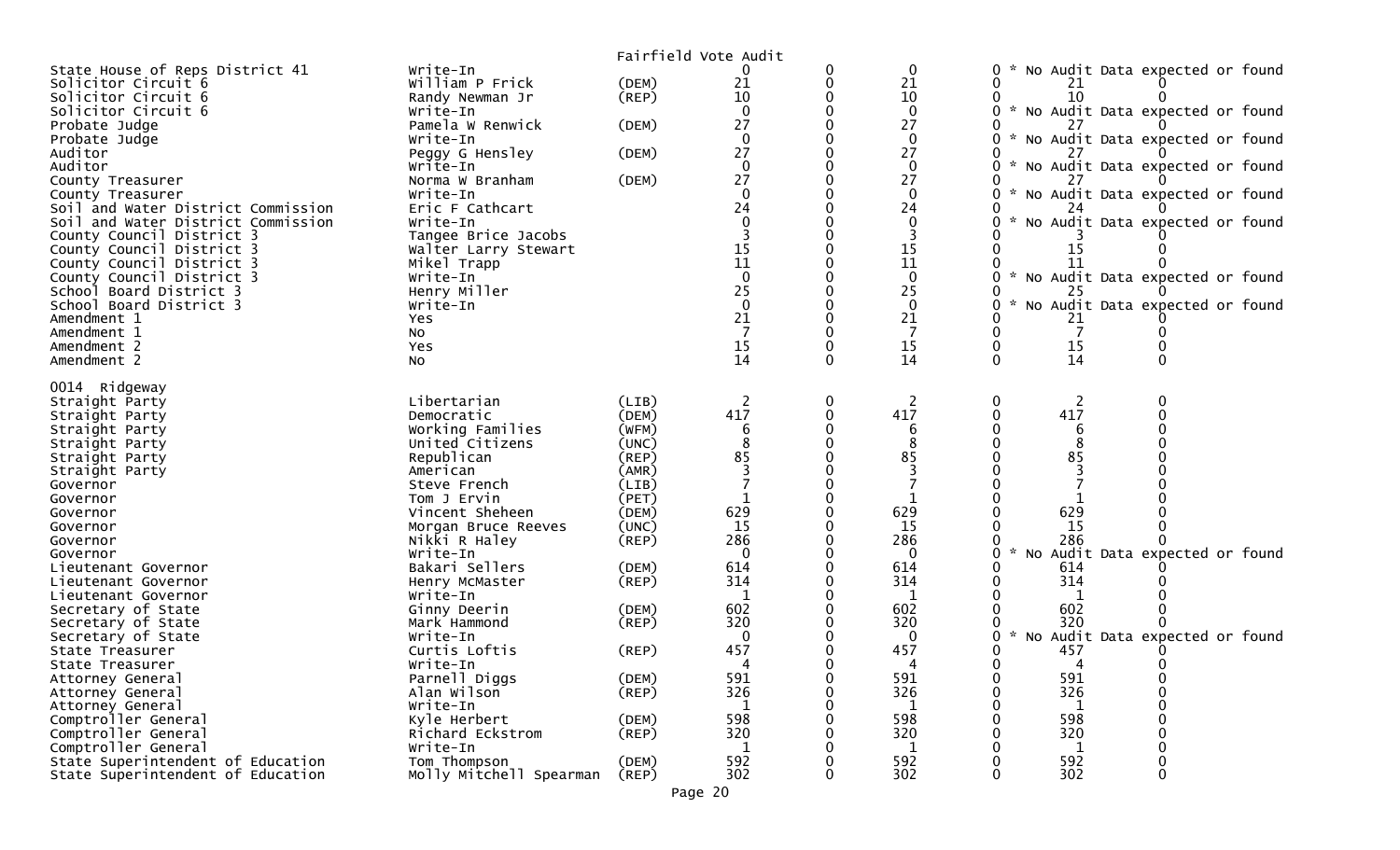|                                                               |                               |                | Fairfield Vote Audit |                |                                        |
|---------------------------------------------------------------|-------------------------------|----------------|----------------------|----------------|----------------------------------------|
| State Superintendent of Education                             | Ed Murray                     | (AMR)          | 26                   | 26             | 26<br>0<br>0                           |
| State Superintendent of Education                             | Write-In                      |                |                      | 3              | 3                                      |
| Adjutant General                                              | Bob Livingston                | (REP)          | 473                  | 473            | 473                                    |
| Adjutant General                                              | Write-In                      |                |                      | 4              | 4                                      |
| Commissioner of Agriculture                                   | David Edmond                  | (UNC)          | 163                  | 163            | 163                                    |
| Commissioner of Agriculture                                   | Hugh E Weathers               | (REP)          | 346                  | 346            | 346                                    |
| Commissioner of Agriculture                                   | Emile DeFelice                | (AMR)          | 79                   | 79             | 79                                     |
| Commissioner of Agriculture                                   | Write-In                      |                |                      | $\Omega$       | No Audit Data expected or found<br>o   |
| U.S. Senate                                                   | Victor Kocher                 | (LIB)          | 19                   | 19             | 19                                     |
| U.S. Senate                                                   | Thomas Ravenel                | (PET)          | 34                   | 34             | 34                                     |
| U.S. Senate                                                   | Brad Hutto                    | (DEM)          | 579                  | 579            | 579                                    |
| U.S. Senate                                                   | Brad Hutto                    | (WFM)          | 21                   | 21             | 21                                     |
| U.S. Senate                                                   | Lindsey Graham                | $($ REP $)$    | 280                  | 280            | 280                                    |
| U.S. Senate                                                   | Write-In                      |                |                      | 2              |                                        |
| U.S. Senate (Unexpired Term)                                  | Joyce Dickerson               | (DEM)          | 586<br>340           | 586<br>340     | 586<br>340                             |
| U.S. Senate (Unexpired Term)                                  | Tim Scott<br>Jill Bossi       | (REP)<br>(AMR) |                      |                |                                        |
| U.S. Senate (Unexpired Term)                                  | Write-In                      |                |                      | 0              | 0                                      |
| U.S. Senate (Unexpired Term)<br>U.S. House of Reps District 5 | Tom Adams                     | (DEM)          | 610                  | 610            | No Audit Data expected or found<br>610 |
| U.S. House of Reps District 5                                 | Tom Adams                     | (WFM)          | 15                   | 15             | 15                                     |
| U.S. House of Reps District 5                                 | Mick Mulvaney                 | $($ REP $)$    | 299                  | 299            | 299                                    |
| U.S. House of Reps District 5                                 | Write-In                      |                | 2                    | 2              | 2                                      |
| State House of Reps District 41                               | MaryGail Douglas              | (DEM)          | 784                  | 784            | 784                                    |
| State House of Reps District 41                               | Write-In                      |                | 8                    | 8              | 8                                      |
| Solicitor Circuit 6                                           | William P Frick               | (DEM)          | 671                  | 671            | 671                                    |
| Solicitor Circuit 6                                           | Randy Newman Jr               | $($ REP $)$    | 251                  | 251            | 251                                    |
| Solicitor Circuit 6                                           | Write-In                      |                | 2                    | 2              | 2                                      |
| Probate Judge                                                 | Pamela W Renwick              | (DEM)          | 801                  | 801            | 801                                    |
| Probate Judge                                                 | Write-In                      |                |                      |                |                                        |
| Auditor                                                       | Peggy G Hensley               | (DEM)          | 795                  | 795            | 795                                    |
| Auditor                                                       | Write-In                      |                |                      | 2              | 2                                      |
| County Treasurer                                              | Norma W Branham               | (DEM)          | 836                  | 836            | 836                                    |
| County Treasurer                                              | Write-In                      |                | 3                    | 3              | 3                                      |
| Soil and Water District Commission                            | Eric F Cathcart               |                | 561                  | 561            | 561                                    |
| Soil and Water District Commission                            | Write-In                      |                | 12                   | 12             | 12                                     |
| County Council District 1                                     | Dwayne Perry                  |                | 283                  | 283            | 283                                    |
| County Council District 1                                     | Dan Ruff                      |                | 309                  | 309            | 309                                    |
| County Council District 1                                     | Michael Squirewell            |                | 221                  | 221            | 221<br>$\mathcal{H}$<br>O.             |
| County Council District 1                                     | Write-In<br>David Brandenburg |                | 21                   | $\Omega$<br>21 | No Audit Data expected or found<br>21  |
| County Council District 7<br>County Council District 7        | Clyde Sanders                 |                | 19                   | 19             | 19                                     |
| County Council District 7                                     | Billy Smith                   |                | 27                   | 27             | 27                                     |
| County Council District 7                                     | Write-In                      |                | 0                    | 0              | * No Audit Data expected or found      |
| School Board District 1                                       | Andrea Resa Harrison          |                | 383                  | 383            | 383<br>O.                              |
| School Board District 1                                       | Marvin Robertson              |                | 338                  | 338            | 338<br>0                               |
| School Board District 1                                       | Write-In                      |                |                      |                |                                        |
| School Board District 7                                       | Elizabeth R Reid              |                | 50                   | 50             | -50                                    |
| School Board District 7                                       | Write-In                      |                | $\Omega$             | $\mathbf{0}$   | * No Audit Data expected or found<br>0 |
| Amendment 1                                                   | <b>Yes</b>                    |                | 708                  | 708            | 708                                    |
| Amendment 1                                                   | No                            |                | 172                  | 172            | 172                                    |
| Amendment 2                                                   | Yes                           |                | 487                  | 487            | 487                                    |
| Amendment 2                                                   | No                            |                | 417                  | 417            | 417                                    |
|                                                               |                               |                | Page 21              |                |                                        |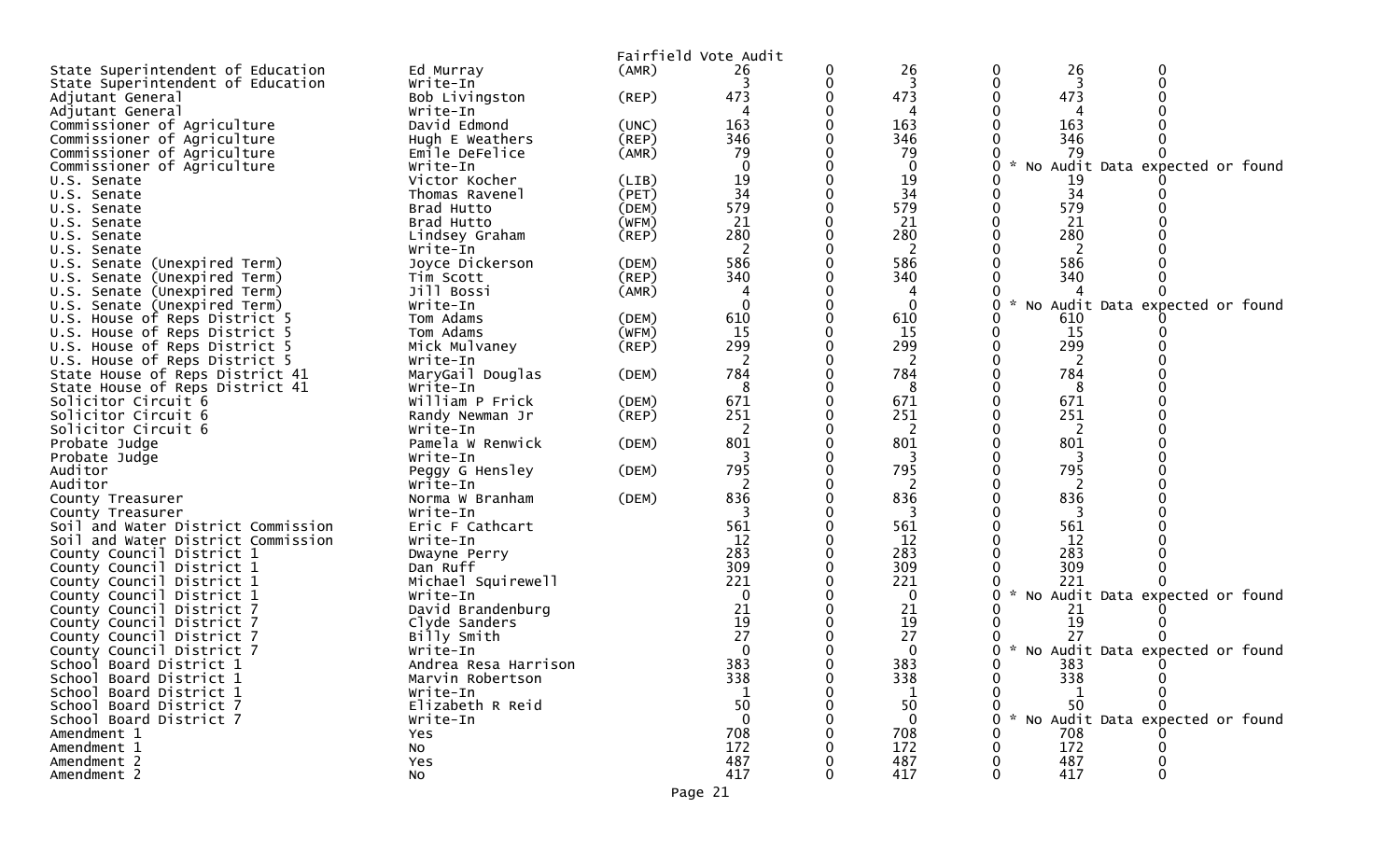| 0015 Simpson                      |                         |             |                |                  |              |                           |     |                                 |  |
|-----------------------------------|-------------------------|-------------|----------------|------------------|--------------|---------------------------|-----|---------------------------------|--|
| Straight Party                    | Libertarian             | (LIB)       |                | $\boldsymbol{0}$ |              | $\boldsymbol{0}$          | 1   | 0                               |  |
| Straight Party                    | Democratic              | (DEM)       | 162            | $\mathbf 0$      | 162          | $\mathbf 0$               | 162 | $\Omega$                        |  |
| Straight Party                    | Working Families        | (WFM)       |                | $\Omega$         |              | $\Omega$                  |     | $\Omega$                        |  |
| Straight Party                    | United Citizens         | (UNC)       | $\overline{4}$ | $\Omega$         | 4            | 0                         | 4   |                                 |  |
| Straight Party                    | Republican              | (REP)       | 38             | $\Omega$         | 38           | 0                         | 38  |                                 |  |
| Straight Party                    | American                | (AMR)       |                | $\Omega$         | 4            |                           |     |                                 |  |
| Governor                          | Steve French            | (LIB)       |                | $\Omega$         | 5            | $\Omega$                  |     |                                 |  |
| Governor                          | Tom J Ervin             | (PET)       |                | $\mathbf 0$      |              | 0                         |     |                                 |  |
| Governor                          | Vincent Sheheen         | (DEM)       | 228            | $\mathbf 0$      | 228          | $\Omega$                  | 228 |                                 |  |
| Governor                          | Morgan Bruce Reeves     | (UNC)       | q              |                  | q            |                           |     |                                 |  |
| Governor                          | Nikki R Haley           | $($ REP $)$ | 172            | $\overline{0}$   | 172          | 0                         | 172 |                                 |  |
| Governor                          | Write-In                |             | $\mathbf 0$    | $\mathbf 0$      | $\mathbf 0$  | $\Omega$                  |     | No Audit Data expected or found |  |
| Lieutenant Governor               | Bakari Sellers          | (DEM)       | 224            | $\overline{0}$   | 224          | ∩                         | 224 |                                 |  |
| Lieutenant Governor               | Henry McMaster          | (REP)       | 188            | $\Omega$         | 188          |                           | 188 |                                 |  |
| Lieutenant Governor               | Write-In                |             | $\overline{0}$ | $\mathbf 0$      | $\Omega$     | 0                         |     | No Audit Data expected or found |  |
| Secretary of State                | Ginny Deerin            | (DEM)       | 220            | $\Omega$         | 220          | $\Omega$                  | 220 |                                 |  |
| Secretary of State                | Mark Hammond            | (REP)       | 185            | $\overline{0}$   | 185          | $\Omega$                  | 185 |                                 |  |
| Secretary of State                | Write-In                |             | $\overline{0}$ | $\mathbf 0$      | $\mathbf{0}$ | $\mathcal{R}$<br>0        |     | No Audit Data expected or found |  |
| State Treasurer                   | Curtis Loftis           | $($ REP $)$ | 226            | $\Omega$         | 226          |                           | 226 |                                 |  |
| State Treasurer                   | Write-In                |             | 4              | $\mathbf 0$      | 4            | $\Omega$                  | 4   |                                 |  |
| Attorney General                  | Parnell Diggs           | (DEM)       | 218            | $\overline{0}$   | 218          | $\Omega$                  | 218 |                                 |  |
| Attorney General                  | Alan Wilson             | $($ REP $)$ | 191            | $\mathbf 0$      | 191          | $\Omega$                  | 191 |                                 |  |
| Attorney General                  | Write-In                |             | $\mathbf 0$    | $\overline{0}$   | $\mathbf{0}$ | $\Omega$                  |     | No Audit Data expected or found |  |
| Comptroller General               | Kyle Herbert            | (DEM)       | 210            | $\overline{0}$   | 210          | $\Omega$                  | 210 |                                 |  |
| Comptroller General               | Richard Eckstrom        | $($ REP $)$ | 196            | $\Omega$         | 196          | $\Omega$                  | 196 |                                 |  |
| Comptroller General               | Write-In                |             | $\overline{0}$ | $\overline{0}$   | $\Omega$     | 0                         |     | No Audit Data expected or found |  |
| State Superintendent of Education | Tom Thompson            | (DEM)       | 225            | $\mathbf 0$      | 225          | 0                         | 225 |                                 |  |
| State Superintendent of Education | Molly Mitchell Spearman | (REP)       | 175            |                  | 175          | $\Omega$                  | 175 |                                 |  |
| State Superintendent of Education | Ed Murray               | (AMR)       | 9              | $\mathbf 0$      | 9            | 0                         |     |                                 |  |
| State Superintendent of Education | Write-In                |             | $\Omega$       | $\mathbf 0$      | $\Omega$     | $\Omega$                  |     | No Audit Data expected or found |  |
| Adjutant General                  | Bob Livingston          | $($ REP $)$ | 242            | $\mathbf 0$      | 242          | 0                         | 242 |                                 |  |
| Adjutant General                  | Write-In                |             |                | $\mathbf 0$      | 3            | $\Omega$                  |     |                                 |  |
| Commissioner of Agriculture       | David Edmond            | (UNC)       | 54             | $\mathbf 0$      | 54           | $\Omega$                  | 54  |                                 |  |
| Commissioner of Agriculture       | Hugh E Weathers         | (REP)       | 204            | $\Omega$         | 204          | $\Omega$                  | 204 |                                 |  |
| Commissioner of Agriculture       | Emile DeFelice          | (AMR)       | 27             | $\Omega$         | 27           |                           | 27  |                                 |  |
| Commissioner of Agriculture       | Write-In                |             | $\Omega$       | $\overline{0}$   | $\Omega$     | $\Omega$<br>NO.           |     | Audit Data expected or found    |  |
| U.S. Senate                       | Victor Kocher           | (LIB)       | 3              | $\Omega$         | 3            |                           |     |                                 |  |
| U.S. Senate                       | Thomas Ravenel          | (PET)       | 9              | $\mathbf 0$      | 9            | $\Omega$                  | q   |                                 |  |
| U.S. Senate                       | Brad Hutto              | (DEM)       | 211            |                  | 211          |                           | 211 |                                 |  |
| U.S. Senate                       | Brad Hutto              | (WFM)       | 6              | $\Omega$         | 6            | $\Omega$                  | 6   |                                 |  |
| U.S. Senate                       | Lindsey Graham          | $($ REP $)$ | 184            | $\mathbf 0$      | 184          | $\mathbf 0$               | 184 |                                 |  |
| U.S. Senate                       | Write-In                |             | $\overline{0}$ | $\mathbf 0$      | $\mathbf{0}$ | 0                         |     | No Audit Data expected or found |  |
| U.S. Senate (Unexpired Term)      | Joyce Dickerson         | (DEM)       | 218            | $\mathbf 0$      | 218          | $\Omega$                  | 218 |                                 |  |
| U.S. Senate (Unexpired Term)      | Tim Scott               | (REP)       | 183            | $\overline{0}$   | 183          | $\Omega$                  | 183 |                                 |  |
| U.S. Senate (Unexpired Term)      | Jill Bossi              | (AMR)       | 8              | $\Omega$         | 8            | ∩                         |     |                                 |  |
| U.S. Senate (Unexpired Term)      | Write-In                |             | $\Omega$       | $\Omega$         | $\Omega$     | $\Omega$<br>$\mathcal{H}$ |     | No Audit Data expected or found |  |
| U.S. House of Reps District 5     | Tom Adams               | (DEM)       | 222            | $\mathbf 0$      | 222          | 0                         | 222 |                                 |  |
| U.S. House of Reps District 5     | Tom Adams               | (WFM)       | 12             | 0                | 12           | $\Omega$                  | 12  |                                 |  |
| U.S. House of Reps District 5     | Mick Mulvaney           | (REP)       | 179            | $\Omega$         | 179          | 0                         | 179 |                                 |  |
| U.S. House of Reps District 5     | Write-In                |             | $\mathbf 0$    | ∩                | $\mathbf{0}$ | $0 *$                     |     | No Audit Data expected or found |  |
|                                   |                         |             |                |                  |              |                           |     |                                 |  |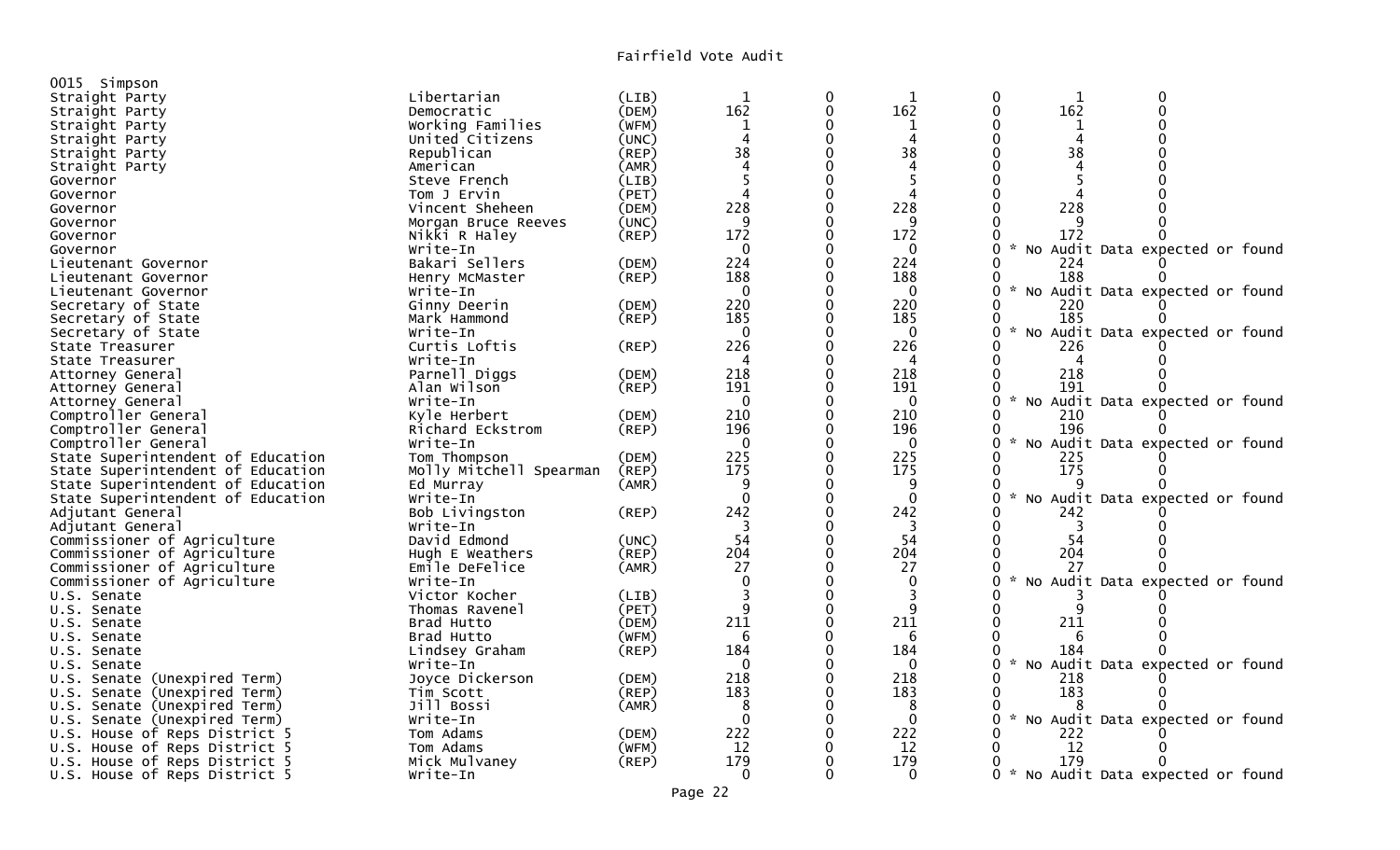|                                                        |                                        | Fairfield Vote Audit |                |   |                    |        |           |                                   |  |
|--------------------------------------------------------|----------------------------------------|----------------------|----------------|---|--------------------|--------|-----------|-----------------------------------|--|
| State House of Reps District 41                        | MaryGail Douglas                       | (DEM)                | 365            |   | 365                | 0      | 365       | 0                                 |  |
| State House of Reps District 41<br>Solicitor Circuit 6 | Write-In<br>William P Frick            | (DEM)                | 4<br>272       |   | 4<br>272           |        | 4<br>272  |                                   |  |
| Solicitor Circuit 6                                    | Randy Newman Jr                        | (REP)                | 136            |   | 136                |        | 136       |                                   |  |
| Solicitor Circuit 6                                    | Write-In                               |                      | $\Omega$       |   | $\Omega$           | $\sim$ |           | No Audit Data expected or found   |  |
| Probate Judge                                          | Pamela W Renwick                       | (DEM)                | 364            |   | 364                |        | 364       |                                   |  |
| Probate Judge                                          | Write-In                               |                      |                |   | 3                  |        |           |                                   |  |
| Auditor<br>Auditor                                     | Peggy G Hensley<br>Write-In            | (DEM)                | 364            |   | 364                |        | 364       |                                   |  |
| County Treasurer                                       | Norma W Branham                        | (DEM)                | 375            |   | 375                |        | 375       |                                   |  |
| County Treasurer                                       | Write-In                               |                      |                |   |                    |        |           |                                   |  |
| Soil and Water District Commission                     | Eric F Cathcart                        |                      | 267            |   | 267                |        | 267       |                                   |  |
| Soil and Water District Commission                     | Write-In                               |                      | 9              |   | 9                  |        | 9         |                                   |  |
| County Council District 5<br>County Council District 5 | David L Ferguson Sr<br>Eugene Holmes   |                      | 115<br>-69     |   | 115<br>69          |        | 115<br>69 |                                   |  |
| County Council District 5                              | Marion Robinson                        |                      | 148            |   | 148                |        | 148       |                                   |  |
| County Council District 5                              | Write-In                               |                      |                |   | 2                  |        |           |                                   |  |
| County Council District 7                              | David Brandenburg                      |                      | 17             |   | 17                 |        | 17        |                                   |  |
| County Council District 7                              | Clyde Sanders                          |                      |                |   |                    |        |           |                                   |  |
| County Council District 7<br>County Council District 7 | Billy Smith<br>Write-In                |                      | 18<br>$\Omega$ |   | 18<br>$\mathbf{0}$ | 0      | 18        | No Audit Data expected or found   |  |
| School Board District 5                                | Carl E Jackson Jr                      |                      | 278            |   | 278                |        | 278       |                                   |  |
| School Board District 5                                | Write-In                               |                      |                |   |                    |        |           |                                   |  |
| School Board District 7                                | Elizabeth R Reid                       |                      | 23             |   | 23                 |        | 23        |                                   |  |
| School Board District 7                                | Write-In                               |                      | 2              |   | 2                  |        | 2         |                                   |  |
| Amendment 1<br>Amendment 1                             | Yes<br>No                              |                      | 306<br>80      |   | 306<br>80          |        | 306<br>80 |                                   |  |
| Amendment 2                                            | Yes                                    |                      | 201            |   | 201                |        | 201       |                                   |  |
| Amendment 2                                            | No                                     |                      | 192            |   | 192                |        | 192       |                                   |  |
| 0016 South Winnsboro                                   |                                        |                      |                |   |                    |        |           |                                   |  |
| Straight Party                                         | Libertarian                            | (LIB)                | 1              | 0 | 1                  | 0      | 1         | 0                                 |  |
| Straight Party                                         | Democratic                             | (DEM)                | 163            |   | 163                |        | 163       |                                   |  |
| Straight Party                                         | Working Families                       | (WFM)                |                |   |                    |        |           |                                   |  |
| Straight Party<br>Straight Party                       | United Citizens<br>Republican          | (UNC)<br>(REP)       | 13             |   | 13                 |        | 13        |                                   |  |
| Straight Party                                         | American                               | (AMR)                |                |   |                    |        |           |                                   |  |
| Governor                                               | Steve French                           | (LIB)                |                |   |                    |        |           |                                   |  |
| Governor                                               | Tom J Ervin                            | (PET)                | $\Omega$       |   | $\Omega$           |        |           | No Audit Data expected or found   |  |
| Governor<br>Governor                                   | Vincent Sheheen<br>Morgan Bruce Reeves | (DEM)<br>(UNC)       | 242<br>12      |   | 242<br>12          |        | 242<br>12 |                                   |  |
| Governor                                               | Nikki R Haley                          | (REP)                | 48             |   | 48                 |        | 48        |                                   |  |
| Governor                                               | Write-In                               |                      |                |   | 0                  |        |           | * No Audit Data expected or found |  |
| Lieutenant Governor                                    | Bakari Sellers                         | (DEM)                | 249            |   | 249                | ∩      | 249       |                                   |  |
| Lieutenant Governor                                    | Henry McMaster                         | $($ REP $)$          | 50             |   | 50<br>$\Omega$     | 0      | 50        | $\mathbf{0}$                      |  |
| Lieutenant Governor<br>Secretary of State              | Write-In<br>Ginny Deerin               | (DEM)                | 239            |   | 239                |        | 239       | * No Audit Data expected or found |  |
| Secretary of State                                     | Mark Hammond                           | (REP)                | 52             |   | 52                 |        | 52        |                                   |  |
| Secretary of State                                     | Write-In                               |                      |                |   |                    |        |           |                                   |  |
| State Treasurer                                        | Curtis Loftis                          | $($ REP $)$          | 105            |   | 105                |        | 105       |                                   |  |
| State Treasurer                                        | Write-In<br>Parnell Diggs              | (DEM)                | 4<br>231       |   | 4<br>231           |        | 4<br>231  |                                   |  |
| Attorney General                                       |                                        |                      |                |   |                    |        |           |                                   |  |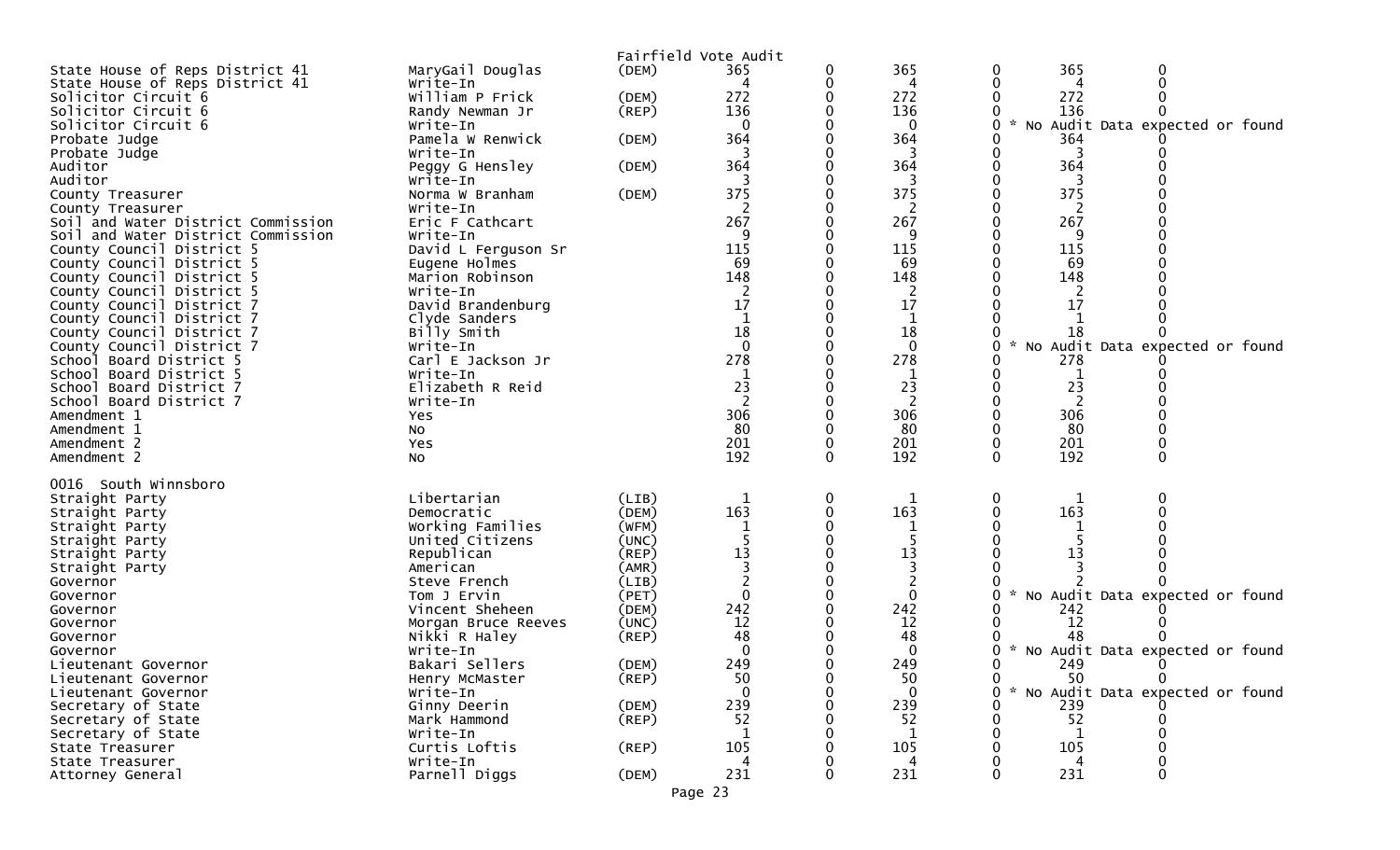|                                                        |                              |             | Fairfield Vote Audit |              |                                                  |
|--------------------------------------------------------|------------------------------|-------------|----------------------|--------------|--------------------------------------------------|
| Attorney General                                       | Alan Wilson                  | (REP)       | 61                   | 61           | 61                                               |
| Attorney General                                       | Write-In                     |             | $\Omega$             | $\mathbf 0$  | * No Audit Data expected or found<br>0           |
| Comptroller General                                    | Kyle Herbert                 | (DEM)       | 237                  | 237          | 237                                              |
| Comptroller General                                    | Richard Eckstrom             | (REP)       | 57                   | 57           | 57                                               |
| Comptroller General                                    | Write-In                     |             | $\Omega$             | $\mathbf{0}$ | $\sim$<br>No Audit Data expected or found        |
| State Superintendent of Education                      | Tom Thompson                 | (DEM)       | 242                  | 242          | 242                                              |
| State Superintendent of Education                      | Molly Mitchell Spearman      | (REP)       | 46                   | 46           | 46                                               |
| State Superintendent of Education                      | Ed Murray                    | (AMR)       | 10                   | 10           | 10                                               |
| State Superintendent of Education                      | Write-In                     |             | $\Omega$             | $\mathbf{0}$ | No Audit Data expected or found<br>0             |
| Adjutant General                                       | Bob Livingston               | $($ REP $)$ | 111                  | 111          | 111                                              |
| Adjutant General                                       | Write-In                     |             |                      | 2            | 2                                                |
| Commissioner of Agriculture                            | David Edmond                 | (UNC)       | 61                   | 61           | 61                                               |
| Commissioner of Agriculture                            | Hugh E Weathers              | (REP)       | 67                   | 67           | 67                                               |
| Commissioner of Agriculture                            | Emile DeFelice               | (AMR)       | 29                   | 29           | 29                                               |
| Commissioner of Agriculture                            | Write-In                     |             |                      |              |                                                  |
| U.S. Senate                                            | Victor Kocher                | (LIB)       |                      |              |                                                  |
| U.S. Senate                                            | Thomas Ravenel               | (PET)       |                      | 9            |                                                  |
| U.S. Senate                                            | Brad Hutto                   | (DEM)       | 227                  | 227          | 227                                              |
| U.S. Senate                                            | Brad Hutto                   | (WFM)       | 9                    | 9            |                                                  |
| U.S. Senate                                            | Lindsey Graham               | $($ REP $)$ | 50                   | 50           | 50                                               |
| U.S. Senate                                            | Write-In                     |             | $\Omega$             | $\Omega$     | No Audit Data expected or found<br>U             |
| U.S. Senate (Unexpired Term)                           | Joyce Dickerson              | (DEM)       | 229                  | 229          | 229                                              |
| U.S. Senate (Unexpired Term)                           | Tim Scott                    | (REP)       | 61                   | 61           | 61                                               |
| U.S. Senate (Unexpired Term)                           | Jill Bossi                   | (AMR)       |                      |              |                                                  |
| U.S. Senate (Unexpired Term)                           | Write-In                     |             |                      | $\mathbf 0$  | No Audit Data expected or found                  |
| U.S. House of Reps District 5                          | Tom Adams                    | (DEM)       | 234                  | 234          | 234                                              |
| U.S. House of Reps District 5                          | Tom Adams                    | (WFM)       | 13                   | 13           | 13<br>43                                         |
| U.S. House of Reps District 5                          | Mick Mulvaney                | $($ REP $)$ | 43                   | 43           | * No Audit Data expected or found                |
| U.S. House of Reps District 5                          | Write-In                     |             | 279                  | 0<br>279     | 279                                              |
| State House of Reps District 41                        | MaryGail Douglas<br>Write-In | (DEM)       | $\Omega$             | 0            |                                                  |
| State House of Reps District 41<br>Solicitor Circuit 6 | William P Frick              | (DEM)       | 254                  | 254          | No Audit Data expected or found<br>254           |
| Solicitor Circuit 6                                    | Randy Newman Jr              | (REP)       | 35                   | 35           | 35                                               |
| Solicitor Circuit 6                                    | Write-In                     |             | $\Omega$             | $\mathbf 0$  | * No Audit Data expected or found<br>U           |
| Probate Judge                                          | Pamela W Renwick             | (DEM)       | 281                  | 281          | 281                                              |
| Probate Judge                                          | Write-In                     |             | 0                    | $\mathbf 0$  | * No Audit Data expected or found<br>0           |
| Auditor                                                | Peggy G Hensley              | (DEM)       | 277                  | 277          | 277                                              |
| Auditor                                                | Write-In                     |             |                      | 0            | No Audit Data expected or found<br>0             |
| County Treasurer                                       | Norma W Branham              | (DEM)       | 285                  | 285          | 285                                              |
| County Treasurer                                       | Write-In                     |             | $\Omega$             | 0            | $\mathcal{H}$<br>No Audit Data expected or found |
| Soil and Water District Commission                     | Eric F Cathcart              |             | 166                  | 166          | 166                                              |
| Soil and Water District Commission                     | Write-In                     |             | 2                    | 2            | 2                                                |
| County Council District 7                              | David Brandenburg            |             | 66                   | 66           | 66                                               |
| County Council District 7                              | Clyde Sanders                |             | 53                   | 53           | 53                                               |
| County Council District 7                              | Billy Smith                  |             | 99                   | 99           | 99<br>0                                          |
| County Council District 7                              | Write-In                     |             |                      |              |                                                  |
| School Board District 7                                | Elizabeth R Reid             |             | 161                  | 161          | 161                                              |
| School Board District 7                                | Write-In                     |             | 2                    | 2            | 2                                                |
| Amendment 1                                            | Yes                          |             | 211                  | 211          | 211                                              |
| Amendment 1                                            | <b>NO</b>                    |             | 61                   | 61           | 61                                               |
| Amendment 2                                            | Yes                          |             | 152                  | 152          | 152                                              |
| Amendment 2                                            | <b>NO</b>                    |             | 125                  | 125          | 125                                              |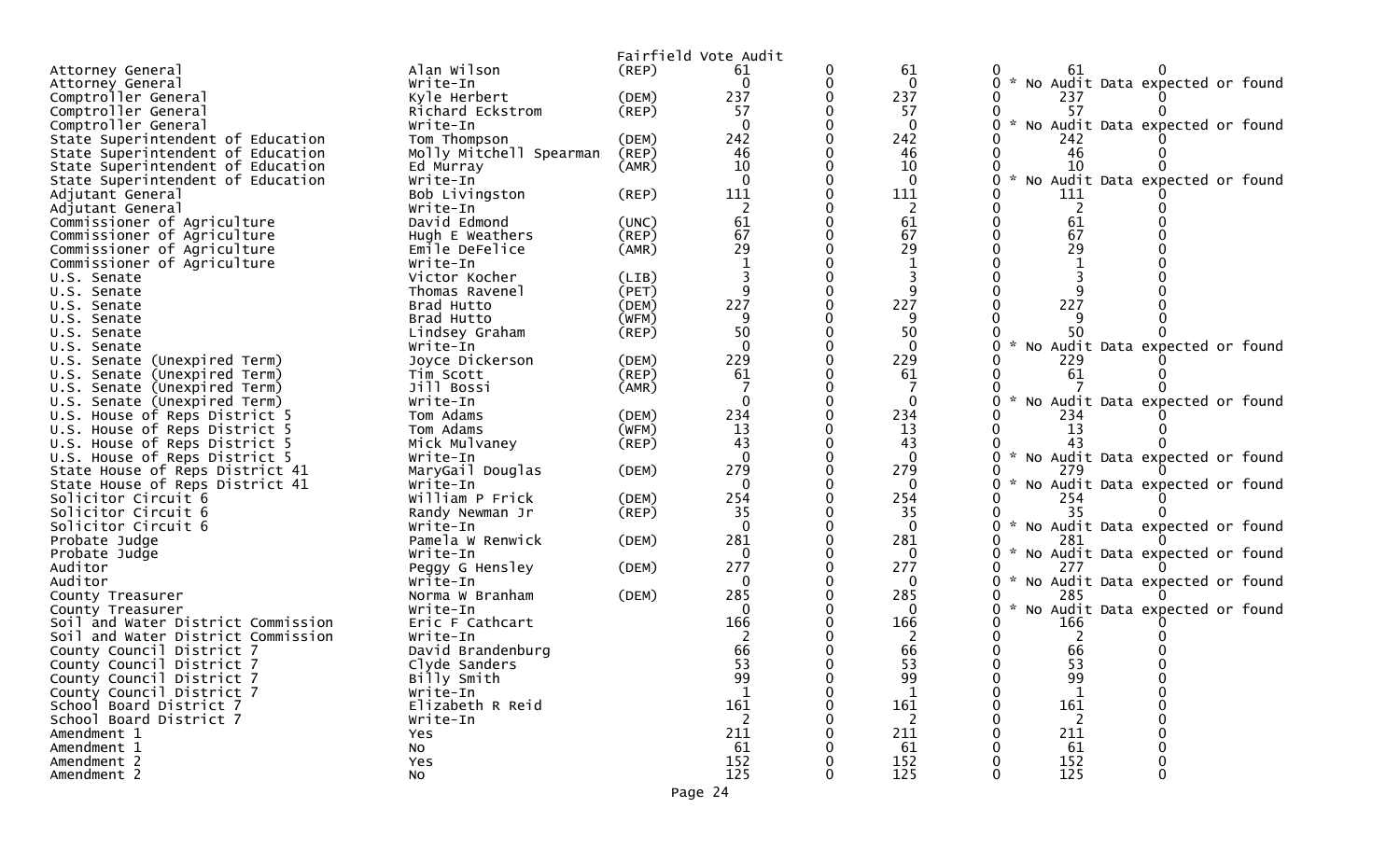| 0017 Winnsboro Mills              |                         |       |                |          |                |                                                       |  |
|-----------------------------------|-------------------------|-------|----------------|----------|----------------|-------------------------------------------------------|--|
| Straight Party                    | Libertarian             | (LIB) |                | $\Omega$ | $\mathbf 1$    | $\Omega$<br>$\mathbf 0$<br>$\mathbf 1$                |  |
| Straight Party                    | Democratic              | (DEM) | $\frac{1}{72}$ | 0        | 72             | 72<br>$\mathbf 0$<br>$\mathbf 0$                      |  |
| Straight Party                    | Working Families        | (WFM) | 5              | 0        | 5              |                                                       |  |
| Straight Party                    | United Citizens         | (UNC) | $\overline{c}$ | $\Omega$ | $\overline{2}$ | $\overline{c}$<br>$\Omega$                            |  |
| Straight Party                    | Republican              | (REP) | 38             |          | 38             | 38                                                    |  |
| Straight Party                    | American                | (AMR) | $\overline{3}$ | $\Omega$ | 3              | 0<br>3                                                |  |
| Governor                          | Steve French            | (LIB) | $\mathbf 1$    | $\Omega$ |                |                                                       |  |
| Governor                          | Tom J Ervin             | (PET) | 4              | $\Omega$ | 4              |                                                       |  |
| Governor                          | Vincent Sheheen         | (DEM) | 114            | $\Omega$ | 114            | 114                                                   |  |
| Governor                          | Morgan Bruce Reeves     | (UNC) | 5              | O        | 5              |                                                       |  |
| Governor                          | Nikki R Haley           | (REP) | 140            | $\Omega$ | 140            | 140<br>0                                              |  |
| Governor                          | Write-In                |       | $\Omega$       |          | $\Omega$       | No Audit Data expected or found<br>0                  |  |
| Lieutenant Governor               | Bakari Sellers          | (DEM) | 106            | 0        | 106            | 106                                                   |  |
| Lieutenant Governor               | Henry McMaster          | (REP) | 157            |          | 157            | 157<br>0                                              |  |
| Lieutenant Governor               | Write-In                |       | $\Omega$       |          | $\Omega$       | No Audit Data expected or found<br>0                  |  |
| Secretary of State                | Ginny Deerin            | (DEM) | 105            |          | 105            | 105                                                   |  |
| Secretary of State                | Mark Hammond            | (REP) | 154            | 0        | 154            | 154<br>0                                              |  |
| Secretary of State                | Write-In                |       | $\Omega$       | $\Omega$ | $\mathbf 0$    | $\mathcal{R}$<br>No Audit Data expected or found      |  |
| State Treasurer                   | Curtis Loftis           | (REP) | 181            | 0        | 181            | 181<br>0                                              |  |
| State Treasurer                   | Write-In                |       | $\Omega$       | $\Omega$ | $\Omega$       | No Audit Data expected or found                       |  |
| Attorney General                  | Parnell Diggs           | (DEM) | 102            |          | 102            | 102                                                   |  |
| Attorney General                  | Alan Wilson             | (REP) | 156            | $\Omega$ | 156            | 156                                                   |  |
| Attorney General                  | Write-In                |       | $\Omega$       |          | $\Omega$       | No Audit Data expected or found                       |  |
| Comptroller General               | Kyle Herbert            | (DEM) | 102            |          | 102            | 102<br>0                                              |  |
| Comptroller General               | Richard Eckstrom        | (REP) | 159            |          | 159            | 159<br>0                                              |  |
| Comptroller General               | Write-In                |       | $\Omega$       |          | $\Omega$       | No Audit Data expected or found<br>0                  |  |
| State Superintendent of Education | Tom Thompson            | (DEM) | 109            | $\Omega$ | 109            | 109                                                   |  |
| State Superintendent of Education | Molly Mitchell Spearman | (REP) | 143            | $\Omega$ | 143            | 143<br>0                                              |  |
| State Superintendent of Education | Ed Murray               | (AMR) | 8              | $\Omega$ | 8              |                                                       |  |
| State Superintendent of Education | Write-In                |       | $\Omega$       | 0        | $\Omega$       | 0<br>$\mathcal{H}$<br>No Audit Data expected or found |  |
| Adjutant General                  | Bob Livingston          | (REP) | 182            | $\Omega$ | 182            | 182                                                   |  |
| Adjutant General                  | Write-In                |       | 1              |          | 1              | 1                                                     |  |
| Commissioner of Agriculture       | David Edmond            | (UNC) | 43             | $\Omega$ | 43             | 43<br>0                                               |  |
| Commissioner of Agriculture       | Hugh E Weathers         | (REP) | 142            |          | 142            | 142                                                   |  |
| Commissioner of Agriculture       | Emile DeFelice          | (AMR) | 19             |          | 19             | 19                                                    |  |
| Commissioner of Agriculture       | Write-In                |       | $\Omega$       |          | $\mathbf 0$    | $\mathcal{R}$<br>No Audit Data expected or found      |  |
| U.S. Senate                       | Victor Kocher           | (LIB) | $\overline{2}$ | 0        | $\overline{2}$ |                                                       |  |
| U.S. Senate                       | Thomas Ravenel          | (PET) | 13             | $\Omega$ | 13             | 13                                                    |  |
| U.S. Senate                       | Brad Hutto              | (DEM) | 94             | $\Omega$ | 94             | 94                                                    |  |
| U.S. Senate                       | Brad Hutto              | (WFM) | 10             | 0        | 10             | 10                                                    |  |
| U.S. Senate                       | Lindsey Graham          | (REP) | 140            | 0        | 140            | 140                                                   |  |
| U.S. Senate                       | Write-In                |       | $\mathbf{1}$   | $\Omega$ | $\mathbf{1}$   | 1                                                     |  |
| U.S. Senate (Unexpired Term)      | Joyce Dickerson         | (DEM) | 111            |          | 111            | 111                                                   |  |
| U.S. Senate (Unexpired Term)      | Tim Scott               | (REP) | 147            |          | 147            | 147                                                   |  |
| U.S. Senate (Unexpired Term)      | Jill Bossi              | (AMR) | 8              |          | 8              |                                                       |  |
| U.S. Senate (Unexpired Term)      | Write-In                |       | $\Omega$       | $\Omega$ | $\Omega$       | No Audit Data expected or found<br>0                  |  |
| U.S. House of Reps District 5     | Tom Adams               | (DEM) | 107            | $\Omega$ | 107            | 107                                                   |  |
| U.S. House of Reps District 5     | Tom Adams               | (WFM) | 17             | 0        | 17             | 17                                                    |  |
| U.S. House of Reps District 5     | Mick Mulvaney           | (REP) | 140            | $\Omega$ | 140            | 140                                                   |  |
| U.S. House of Reps District 5     | Write-In                |       | $\Omega$       | 0        | $\Omega$       | 0 * No Audit Data expected or found                   |  |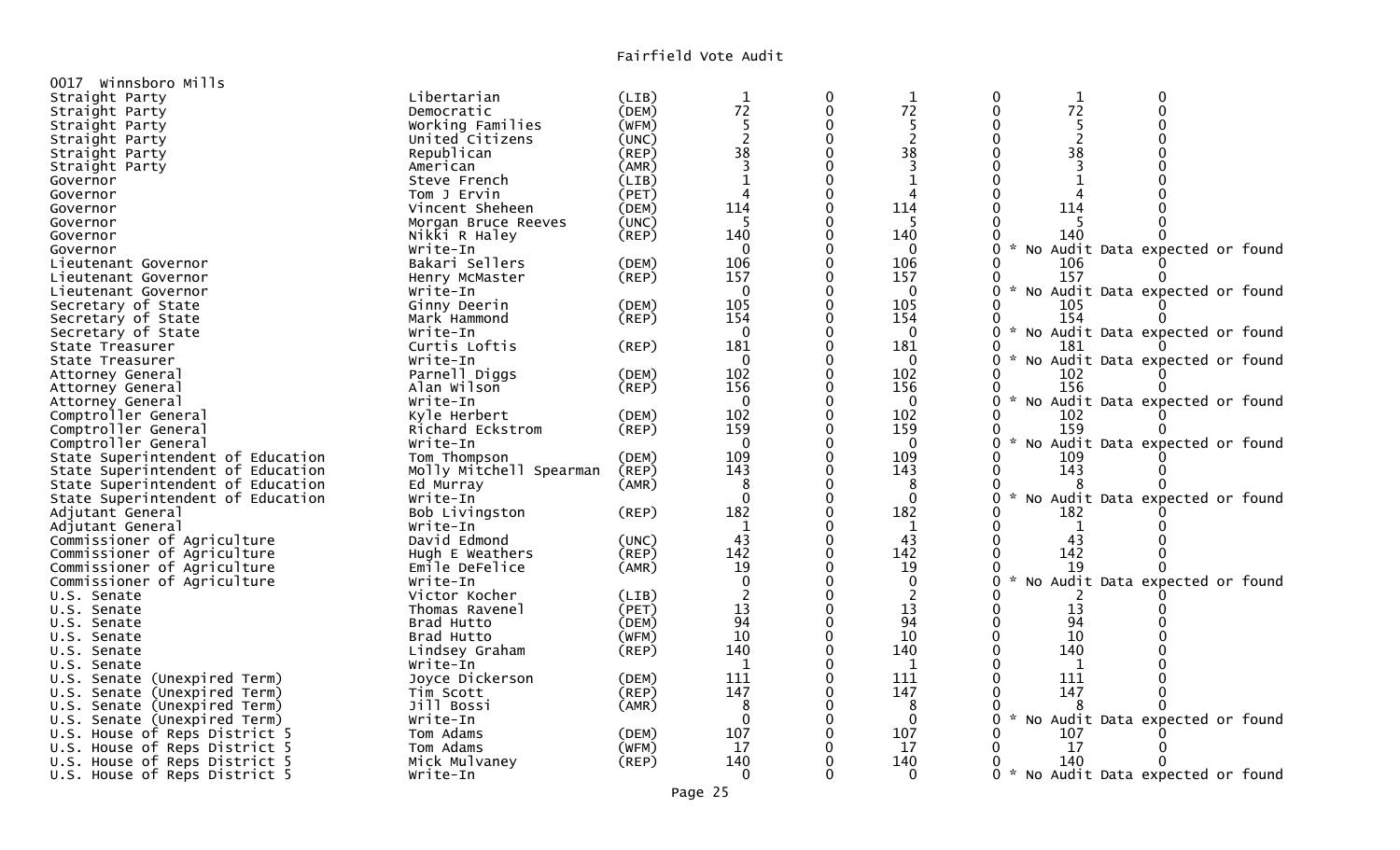|                                                        |                              |                | Fairfield Vote Audit |   |                 |                                          |
|--------------------------------------------------------|------------------------------|----------------|----------------------|---|-----------------|------------------------------------------|
| State House of Reps District 41                        | MaryGail Douglas             | (DEM)          | 230                  |   | 230             | 230                                      |
| State House of Reps District 41                        | Write-In                     |                | 0                    |   | 0               | 0<br>No Audit Data expected or found     |
| Solicitor Circuit 6                                    | William P Frick              | (DEM)          | 173                  |   | 173             | 173                                      |
| Solicitor Circuit 6                                    | Randy Newman Jr              | $($ REP $)$    | 90                   |   | 90              | 90                                       |
| Solicitor Circuit 6                                    | Write-In                     |                |                      |   | 1               |                                          |
| Probate Judge                                          | Pamela W Renwick             | (DEM)          | 243                  |   | 243             | 243                                      |
| Probate Judge                                          | Write-In                     |                | 1                    |   | 1               |                                          |
| Auditor                                                | Peggy G Hensley              | (DEM)          | 235                  |   | 235             | 235                                      |
| Auditor                                                | Write-In                     |                | 0                    |   | 0               | * No Audit Data expected or found<br>0   |
| County Treasurer                                       | Norma W Branham              | (DEM)          | 241                  |   | 241             | 241<br>0.                                |
| County Treasurer<br>Soil and Water District Commission | Write-In<br>Eric F Cathcart  |                | $\Omega$<br>166      |   | 0<br>166        | * No Audit Data expected or found<br>166 |
| Soil and Water District Commission                     | Write-In                     |                |                      |   |                 |                                          |
| County Council District 5                              | David L Ferguson Sr          |                |                      |   |                 | * No Audit Data expected or found        |
| County Council District 5                              | Eugene Holmes                |                |                      |   |                 | 0<br>* No Audit Data expected or found   |
| County Council District 5                              | Marion Robinson              |                |                      |   |                 | * No Audit Data expected or found        |
| County Council District 5                              | Write-In                     |                |                      |   |                 | 0 * No Audit Data expected or found      |
| School Board District 5                                | Carl E Jackson Jr            |                |                      |   |                 | * No Audit Data expected or found<br>0   |
| School Board District 5                                | Write-In                     |                |                      |   |                 | * No Audit Data expected or found<br>0   |
| Jackson Mill Creek Watershed                           | Write-In                     |                |                      |   |                 |                                          |
| Amendment 1                                            | Yes                          |                | 198                  |   | 198             | 198                                      |
| Amendment 1                                            | NO.                          |                | 52                   |   | 52              | 52                                       |
| Amendment 2                                            | Yes                          |                | 157                  |   | 157             | 157                                      |
| Amendment 2                                            | NO.                          |                | 94                   |   | 94              | $\Omega$<br>94<br>$\Omega$               |
| 0018 Winnsboro No 1                                    |                              |                |                      |   |                 |                                          |
|                                                        |                              |                |                      |   |                 |                                          |
|                                                        |                              |                |                      |   |                 |                                          |
| Straight Party                                         | Libertarian                  | (LIB)          | $\mathbf b$          | 0 |                 | 0<br>0                                   |
| Straight Party                                         | Democratic                   | (DEM)          | 298                  |   | 298             | 298                                      |
| Straight Party                                         | Working Families             | (WFM)          |                      |   |                 |                                          |
| Straight Party                                         | United Citizens              | (UNC)<br>(REP) | 27                   |   | 27              | 27                                       |
| Straight Party                                         | Republican<br>American       | (AMR)          |                      |   |                 |                                          |
| Straight Party<br>Governor                             | Steve French                 | (LIB)          |                      |   |                 |                                          |
| Governor                                               | Tom J Ervin                  | (PET)          |                      |   |                 |                                          |
| Governor                                               | Vincent Sheheen              | (DEM)          | 440                  |   | 440             | 440                                      |
| Governor                                               | Morgan Bruce Reeves          | (UNC)          | 10                   |   | 10              | 10                                       |
| Governor                                               | Nikki R Haley                | $($ REP $)$    | 136                  |   | 136             | 136                                      |
| Governor                                               | Write-In                     |                |                      |   | 0               | * No Audit Data expected or found        |
| Lieutenant Governor                                    | Bakari Sellers               | (DEM)          | 431                  |   | 431             | 431                                      |
| Lieutenant Governor                                    | Henry McMaster               | $($ REP $)$    | 154                  |   | 154             | 154                                      |
| Lieutenant Governor                                    | Write-In                     |                | $\Omega$             |   | 0               | * No Audit Data expected or found        |
| Secretary of State                                     | Ginny Deerin                 | (DEM)          | 431                  |   | 431             | 431                                      |
| Secretary of State                                     | Mark Hammond                 | (REP)          | 148                  |   | 148             | 148                                      |
| Secretary of State                                     | Write-In                     |                | $\Omega$             |   | $\Omega$        | * No Audit Data expected or found        |
| State Treasurer                                        | Curtis Loftis                | $($ REP $)$    | 230                  |   | 230             | 0<br>230                                 |
| State Treasurer                                        | Write-In                     |                |                      |   | -6              | -6                                       |
| Attorney General                                       | Parnell Diggs                | (DEM)          | 423                  |   | 423             | 423                                      |
| Attorney General                                       | Alan Wilson                  | (REP)          | 157                  |   | 157             | 157                                      |
| Attorney General                                       | Write-In                     |                | $\Omega$             |   | $\bf{0}$        | * No Audit Data expected or found        |
| Comptroller General                                    | Kyle Herbert                 | (DEM)          | 430                  |   | 430             | 430                                      |
| Comptroller General<br>Comptroller General             | Richard Eckstrom<br>Write-In | (REP)          | 149<br>$\Omega$      |   | 149<br>$\Omega$ | 149<br>* No Audit Data expected or found |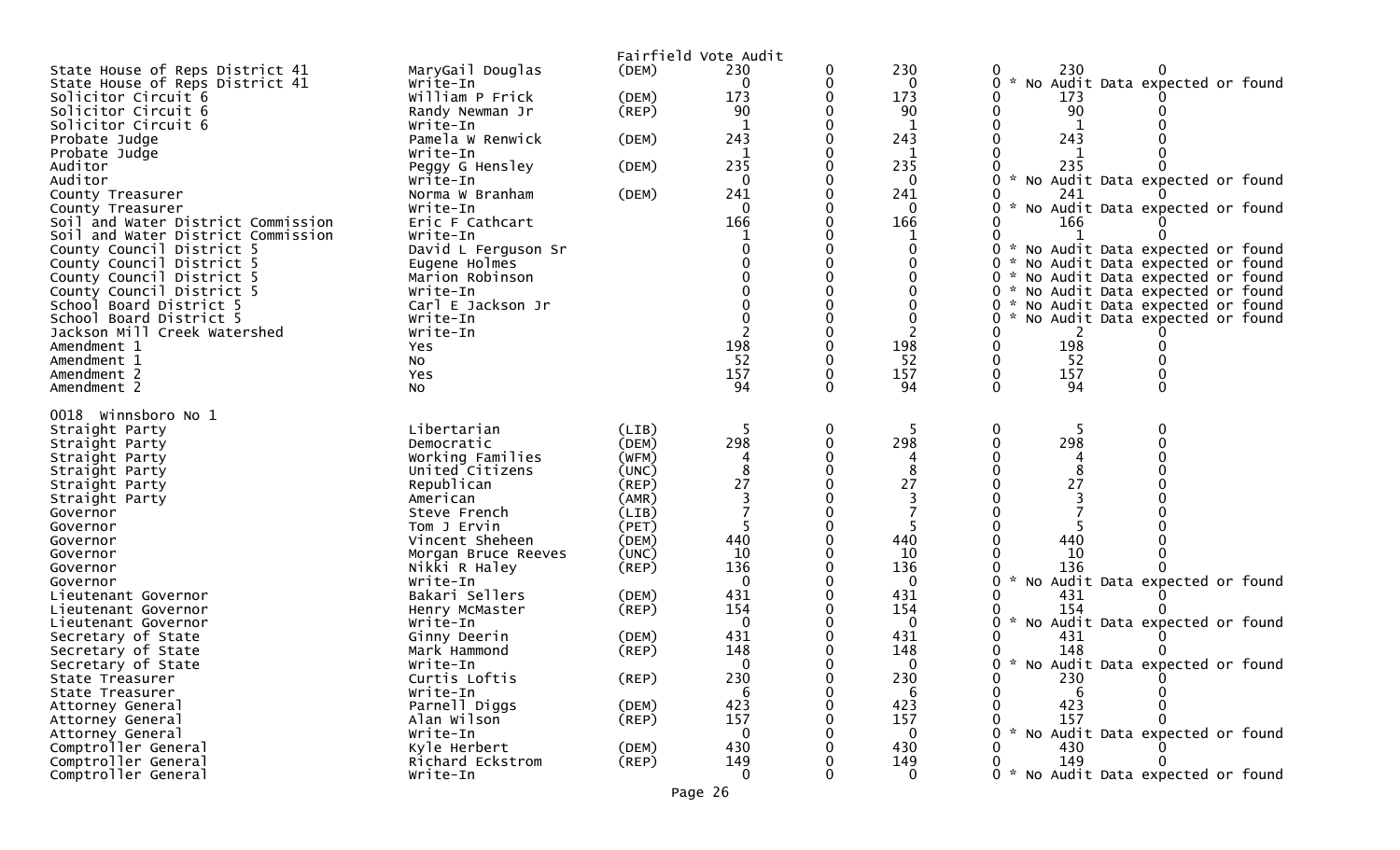|                                                        |                             |             | Fairfield Vote Audit |          |             |   |          |                                     |  |
|--------------------------------------------------------|-----------------------------|-------------|----------------------|----------|-------------|---|----------|-------------------------------------|--|
| State Superintendent of Education                      | Tom Thompson                | (DEM)       | 416                  | 0        | 416         | 0 | 416      | 0                                   |  |
| State Superintendent of Education                      | Molly Mitchell Spearman     | (REP)       | 150                  | 0        | 150         |   | 150      |                                     |  |
| State Superintendent of Education                      | Ed Murray                   | (AMR)       | 16                   |          | 16          |   | 16       |                                     |  |
| State Superintendent of Education                      | Write-In                    |             | $\Omega$             |          | $\mathbf 0$ |   | $*$ No   | Audit Data expected or found        |  |
| Adjutant General                                       | Bob Livingston              | $($ REP $)$ | 238                  |          | 238         |   | 238      |                                     |  |
| Adjutant General                                       | Write-In                    |             |                      |          |             |   |          |                                     |  |
| Commissioner of Agriculture                            | David Edmond                | (UNC)       | 104                  |          | 104         |   | 104      |                                     |  |
| Commissioner of Agriculture                            | Hugh E Weathers             | $($ REP $)$ | 173                  |          | 173         |   | 173      |                                     |  |
| Commissioner of Agriculture                            | Emile DeFelice              | (AMR)       | 34                   |          | 34          |   | 34       |                                     |  |
| Commissioner of Agriculture                            | Write-In                    |             |                      |          |             |   |          |                                     |  |
| U.S. Senate                                            | Victor Kocher               | (LIB)       |                      |          |             |   |          |                                     |  |
| U.S. Senate                                            | Thomas Ravenel              | (PET)       | 11                   | $\Omega$ | 11          |   | 11       |                                     |  |
| U.S. Senate                                            | Brad Hutto                  | (DEM)       | 410                  |          | 410         |   | 410      |                                     |  |
| U.S. Senate                                            | Brad Hutto                  | (WFM)       | 15                   |          | 15          |   | 15       |                                     |  |
| U.S. Senate                                            | Lindsey Graham              | (REP)       | 148                  |          | 148         |   | 148      |                                     |  |
| U.S. Senate                                            | Write-In                    |             | 1                    |          | 1           |   | 1        |                                     |  |
| U.S. Senate (Unexpired Term)                           | Joyce Dickerson             | (DEM)       | 416                  |          | 416         |   | 416      |                                     |  |
| U.S. Senate (Unexpired Term)                           | Tim Scott                   | (REP)       | 159                  |          | 159         |   | 159      |                                     |  |
| U.S. Senate (Unexpired Term)                           | Jill Bossi                  | (AMR)       | 10                   |          | 10          |   | 10       |                                     |  |
| U.S. Senate (Unexpired Term)                           | Write-In                    |             | $\Omega$             |          | $\Omega$    |   |          | No Audit Data expected or found     |  |
| U.S. House of Reps District 5                          | Tom Adams                   | (DEM)       | 414                  |          | 414         |   | 414      |                                     |  |
| U.S. House of Reps District 5                          | Tom Adams                   | (WFM)       | 26                   |          | 26          |   | 26       |                                     |  |
| U.S. House of Reps District 5                          | Mick Mulvaney               | (REP)       | 144                  |          | 144         |   | 144      |                                     |  |
| U.S. House of Reps District 5                          | Write-In                    |             | $\Omega$             |          | $\Omega$    |   |          | No Audit Data expected or found     |  |
| State House of Reps District 41                        | MaryGail Douglas            | (DEM)       | 556                  | 0        | 556         |   | 556      |                                     |  |
| State House of Reps District 41                        | Write-In                    |             |                      |          | -5          |   |          |                                     |  |
| Solicitor Circuit 6                                    | William P Frick             | (DEM)       | 520                  |          | 520         |   | 520      |                                     |  |
| Solicitor Circuit 6                                    | Randy Newman Jr             | $($ REP $)$ | 65                   |          | 65          |   | 65       |                                     |  |
| Solicitor Circuit 6                                    | Write-In                    |             | $\Omega$             |          | $\Omega$    |   |          | No Audit Data expected or found     |  |
| Probate Judge                                          | Pamela W Renwick            | (DEM)       | 560                  |          | 560         |   | 560      |                                     |  |
| Probate Judge                                          | Write-In                    |             | 1                    |          | 1           |   | 1        |                                     |  |
| Auditor<br>Auditor                                     | Peggy G Hensley             | (DEM)       | 551                  |          | 551         |   | 551      |                                     |  |
|                                                        | Write-In<br>Norma W Branham | (DEM)       | 1<br>561             |          | 1<br>561    |   | 1<br>561 |                                     |  |
| County Treasurer                                       | Write-In                    |             | 1                    |          | 1           |   | 1        |                                     |  |
| County Treasurer<br>Soil and Water District Commission | Eric F Cathcart             |             | 292                  |          | 292         |   | 292      |                                     |  |
| Soil and Water District Commission                     | Write-In                    |             | 15                   |          | 15          |   | 15       |                                     |  |
| County Council District 5                              | David L Ferguson Sr         |             | 24                   |          | 24          |   | 24       |                                     |  |
| County Council District 5                              | Eugene Holmes               |             | 26                   |          | 26          |   | 26       |                                     |  |
| County Council District 5                              | Marion Robinson             |             | 22                   |          | 22          |   | 22       |                                     |  |
| County Council District 5                              | Write-In                    |             |                      |          | $\mathbf 0$ |   |          | No Audit Data expected or found     |  |
| County Council District 7                              | David Brandenburg           |             |                      |          |             |   |          |                                     |  |
| County Council District 7                              | Clyde Sanders               |             | 14                   |          | 14          |   | 14       |                                     |  |
| County Council District 7                              | Billy Smith                 |             | 31                   |          | 31          |   | 31       |                                     |  |
| County Council District 7                              | Write-In                    |             | $\mathbf{0}$         |          | $\Omega$    |   |          | 0 * No Audit Data expected or found |  |
| School Board District 5                                | Carl E Jackson Jr           |             | 68                   |          | 68          |   | 68       | $\Omega$                            |  |
| School Board District 5                                | Write-In                    |             |                      |          | $\Omega$    |   |          | * No Audit Data expected or found   |  |
| School Board District 7                                | Elizabeth R Reid            |             | 44                   |          | 44          |   | 44       |                                     |  |
| School Board District 7                                | Write-In                    |             |                      |          | $\Omega$    |   |          | No Audit Data expected or found     |  |
| Jackson Mill Creek Watershed                           | Write-In                    |             |                      |          |             |   |          |                                     |  |
| Amendment 1                                            | <b>Yes</b>                  |             | 385                  |          | 385         |   | 385      |                                     |  |
| Amendment 1                                            | NO.                         |             | 118                  |          | 118         |   | 118      |                                     |  |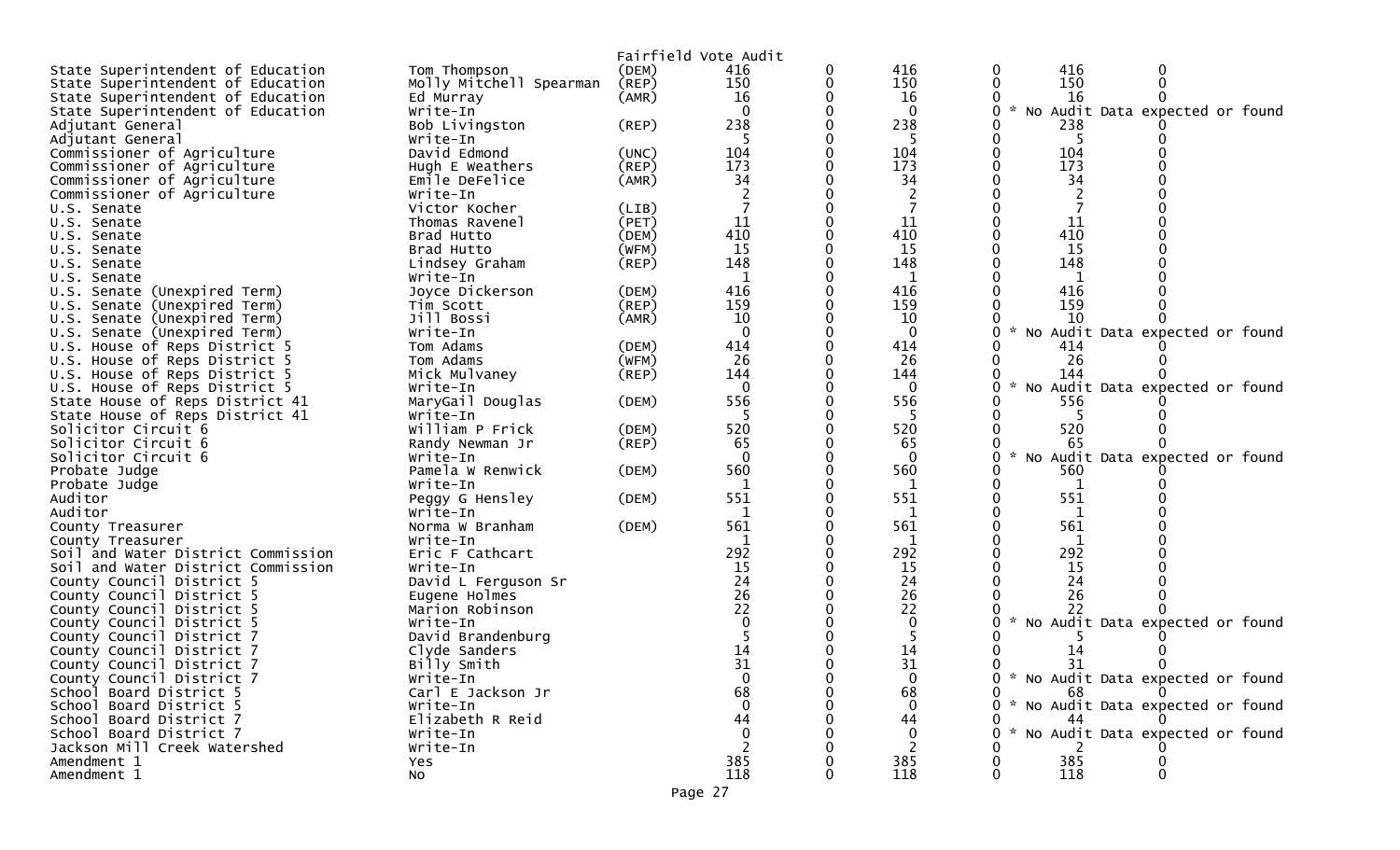|                                   |                         |             | Fairfield Vote Audit |   |              |   |             |                                   |  |
|-----------------------------------|-------------------------|-------------|----------------------|---|--------------|---|-------------|-----------------------------------|--|
| Amendment 2                       | Yes                     |             | 261                  | 0 | 261          | 0 | 261         | 0                                 |  |
| Amendment 2                       | No                      |             | 243                  | 0 | 243          | 0 | 243         | $\mathbf 0$                       |  |
|                                   |                         |             |                      |   |              |   |             |                                   |  |
| 0019 Winnsboro No 2               |                         |             |                      |   |              |   |             |                                   |  |
| Straight Party                    | Libertarian             | (LIB)       | 6                    | 0 | 6            | 0 | 6           | 0                                 |  |
| Straight Party                    | Democratic              | (DEM)       | 158                  | 0 | 158          |   | 158         |                                   |  |
| Straight Party                    | Working Families        | (WFM)       |                      |   |              |   |             |                                   |  |
| Straight Party                    | United Citizens         | (UNC)       |                      |   |              |   |             |                                   |  |
| Straight Party                    | Republican              | $($ REP $)$ | 44                   |   | 44           |   | 44          |                                   |  |
| Straight Party                    | American                | (AMR)       |                      |   |              |   |             |                                   |  |
| Governor                          | Steve French            | (LIB)       |                      |   |              |   |             |                                   |  |
| Governor                          | Tom J Ervin             | (PET)       |                      |   |              |   |             |                                   |  |
| Governor                          | Vincent Sheheen         | (DEM)       | 277                  |   | 277          |   | 277         |                                   |  |
| Governor                          | Morgan Bruce Reeves     | (UNC)       |                      |   |              |   |             |                                   |  |
| Governor                          | Nikki R Haley           | $($ REP $)$ | 213                  |   | 213          |   | 213         |                                   |  |
| Governor                          | Write-In                |             | $\Omega$             |   | $\Omega$     |   | NO          | Audit Data expected or found      |  |
| Lieutenant Governor               | Bakari Sellers          | (DEM)       | 259                  |   | 259          |   | 259         |                                   |  |
| Lieutenant Governor               | Henry McMaster          | (REP)       | 237                  |   | 237          |   | 237         |                                   |  |
| Lieutenant Governor               | Write-In                |             | $\Omega$             |   | $\Omega$     |   |             | No Audit Data expected or found   |  |
| Secretary of State                | Ginny Deerin            | (DEM)       | 258                  |   | 258          |   | 258         |                                   |  |
| Secretary of State                | Mark Hammond            | $($ REP $)$ | 234                  |   | 234          |   | 234         |                                   |  |
| Secretary of State                | Write-In                |             | $\mathbf{1}$         |   | -1           |   | 1           |                                   |  |
| State Treasurer                   | Curtis Loftis           | $($ REP $)$ | 303                  |   | 303          |   | 303         |                                   |  |
| State Treasurer                   | Write-In                |             |                      |   | 3            |   |             |                                   |  |
| Attorney General                  | Parnell Diggs           | (DEM)       | 247                  |   | 247          |   | 247         |                                   |  |
| Attorney General                  | Alan Wilson             | (REP)       | 246                  |   | 246          |   | 246         |                                   |  |
| Attorney General                  | Write-In                |             |                      |   |              |   |             |                                   |  |
| Comptroller General               | Kyle Herbert            | (DEM)       | 250                  |   | 250          |   | 250         |                                   |  |
| Comptroller General               | Richard Eckstrom        | (REP)       | 243                  |   | 243          |   | 243         |                                   |  |
| Comptroller General               | Write-In                |             | $\Omega$             |   | $\Omega$     |   | No          | Audit Data expected or found      |  |
| State Superintendent of Education | Tom Thompson            | (DEM)       | 248                  |   | 248          |   | 248         |                                   |  |
| State Superintendent of Education | Molly Mitchell Spearman | (REP)       | 228                  |   | 228          |   | 228         |                                   |  |
| State Superintendent of Education | Ed Murray               | (AMR)       | 17                   |   | 17           |   | 17          |                                   |  |
| State Superintendent of Education | Write-In                |             | $\Omega$             |   | $\Omega$     |   | <b>NO</b>   | Audit Data expected or found      |  |
| Adjutant General                  | Bob Livingston          | (REP)       | 305                  |   | 305          |   | 305         |                                   |  |
| Adjutant General                  | Write-In                |             |                      |   | 2            |   | 2           |                                   |  |
| Commissioner of Agriculture       | David Edmond            | (UNC)       | 82                   |   | 82           |   | 82          |                                   |  |
| Commissioner of Agriculture       | Hugh E Weathers         | (REP)       | 242                  |   | 242          |   | 242         |                                   |  |
| Commissioner of Agriculture       | Emile DeFelice          | (AMR)       | 28                   |   | 28           |   | 28          |                                   |  |
| Commissioner of Agriculture       | Write-In                |             |                      |   |              |   |             |                                   |  |
| U.S. Senate                       | Victor Kocher           | (LIB)       | 10                   |   | 10           |   | 10          |                                   |  |
| U.S. Senate                       | Thomas Ravenel          | (PET)       | 17                   |   | 17           |   | 17          |                                   |  |
| U.S. Senate                       | Brad Hutto              | (DEM)       | 237                  |   | 237          |   | 237         |                                   |  |
| U.S. Senate                       | Brad Hutto              | (WFM)       | 10                   |   | 10           |   | 10          |                                   |  |
| U.S. Senate                       | Lindsey Graham          | (REP)       | 228                  | 0 | 228          | 0 | 228         | $\mathbf{0}$                      |  |
| U.S. Senate                       | Write-In                |             | $\mathbf{0}$         |   | $\mathbf{0}$ |   |             | * No Audit Data expected or found |  |
| U.S. Senate (Unexpired Term)      | Joyce Dickerson         | (DEM)       | 244                  |   | 244          |   | 244         |                                   |  |
| U.S. Senate (Unexpired Term)      | Tim Scott               | (REP)       | 235                  |   | 235          |   | 235         |                                   |  |
| U.S. Senate (Unexpired Term)      | Jill Bossi              | (AMR)       | 14                   |   | 14           |   | 14          |                                   |  |
| U.S. Senate (Unexpired Term)      | Write-In                |             | 1                    |   | $\mathbf{1}$ |   | $\mathbf 1$ |                                   |  |
| U.S. House of Reps District 5     | Tom Adams               | (DEM)       | 257                  |   | 257          |   | 257         |                                   |  |
| U.S. House of Reps District 5     | Tom Adams               | (WFM)       | 17                   | 0 | 17           |   | 17          |                                   |  |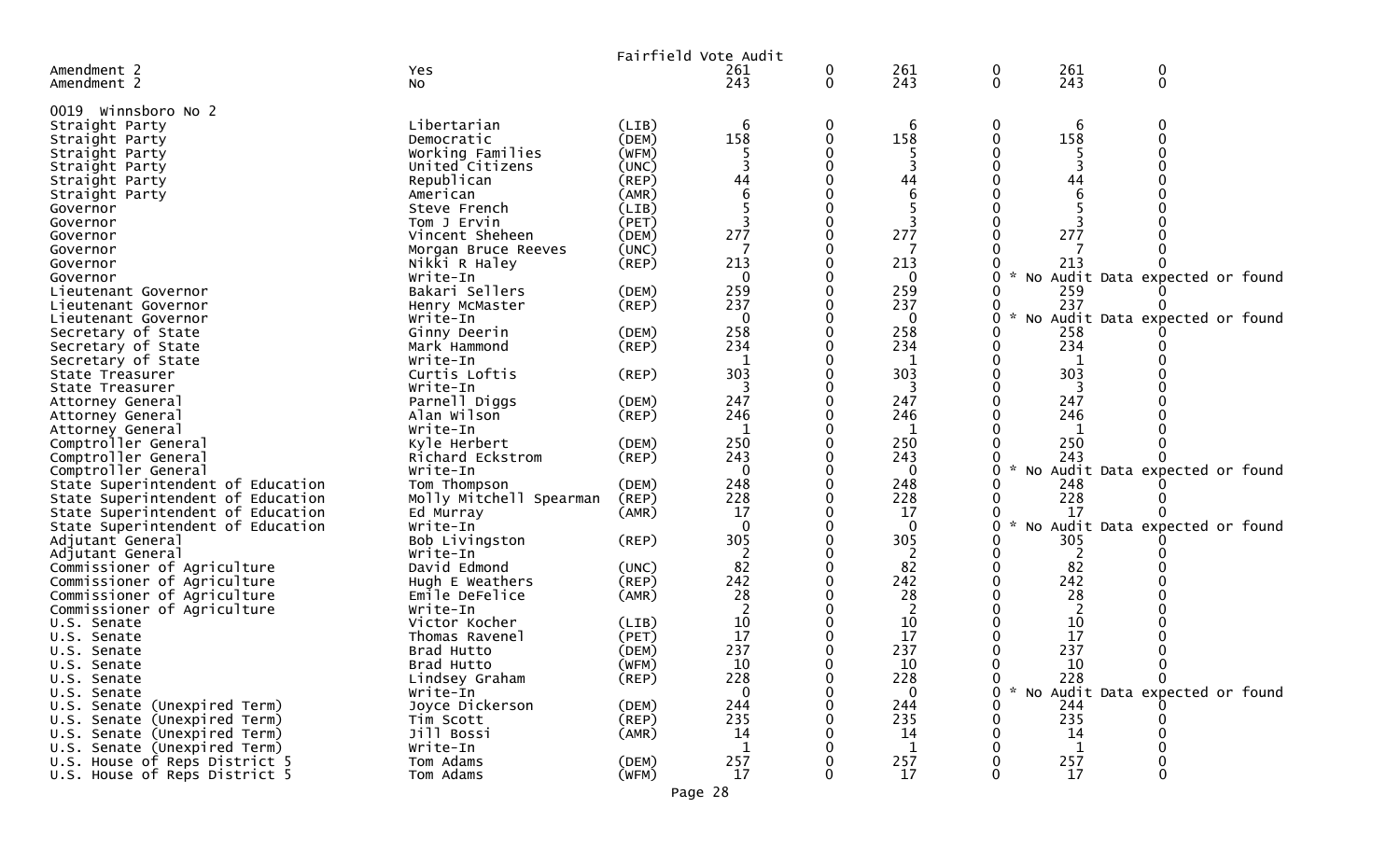|                                    |                                     |                | Fairfield Vote Audit |                 |                                                       |
|------------------------------------|-------------------------------------|----------------|----------------------|-----------------|-------------------------------------------------------|
| U.S. House of Reps District 5      | Mick Mulvaney                       | (REP)          | 220                  | 220             | 220                                                   |
| U.S. House of Reps District 5      | Write-In                            |                |                      | 0               | * No Audit Data expected or found                     |
| State House of Reps District 41    | MaryGail Douglas                    | (DEM)          | 470                  | 470             | 470                                                   |
| State House of Reps District 41    | Write-In                            |                | 0                    | $\mathbf{0}$    | * No Audit Data expected or found<br>0                |
| Solicitor Circuit 6                | William P Frick                     | (DEM)          | 361                  | 361             | 361                                                   |
| Solicitor Circuit 6                | Randy Newman Jr                     | (REP)          | 130                  | 130             | 130                                                   |
| Solicitor Circuit 6                | Write-In                            |                | $\Omega$             | $\mathbf{0}$    | * No Audit Data expected or found                     |
| Probate Judge                      | Pamela W Renwick                    | (DEM)          | 473                  | 473             | 473<br>$\mathcal{H}^{\pm}$                            |
| Probate Judge<br>Auditor           | Write-In                            |                | 0<br>464             | $\Omega$<br>464 | No Audit Data expected or found<br>464                |
| Auditor                            | Peggy G Hensley<br>Write-In         | (DEM)          |                      | $\Omega$        | * No Audit Data expected or found                     |
| County Treasurer                   | Norma W Branham                     | (DEM)          | 481                  | 481             | 481                                                   |
| County Treasurer                   | Write-In                            |                | $\mathbf{0}$         | $\mathbf{0}$    | No Audit Data expected or found<br>0<br>$\mathcal{H}$ |
| Soil and Water District Commission | Eric F Cathcart                     |                | 368                  | 368             | 368                                                   |
| Soil and Water District Commission | Write-In                            |                | 20                   | 20              | 20                                                    |
| County Council District 3          | Tangee Brice Jacobs                 |                |                      | 6               | 6                                                     |
| County Council District 3          | Walter Larry Stewart                |                | 17                   | 17              | 17                                                    |
| County Council District 3          | Mikel Trapp                         |                | $\overline{30}$      | 30              | 30                                                    |
| County Council District 3          | Write-In                            |                | $\overline{0}$       | $\mathbf 0$     | * No Audit Data expected or found                     |
| County Council District 7          | David Brandenburg                   |                | 34                   | 34              | 34                                                    |
| County Council District 7          | Clyde Sanders                       |                | 58                   | 58              | 58                                                    |
| County Council District 7          | Billy Smith                         |                | 196                  | 196             | 196                                                   |
| County Council District 7          | Write-In                            |                |                      |                 |                                                       |
| School Board District 3            | Henry Miller                        |                | 42                   | 42              | 42                                                    |
| School Board District 3            | Write-In                            |                | $\mathbf 0$          | $\mathbf{0}$    | No Audit Data expected or found                       |
| School Board District 7            | Elizabeth R Reid                    |                | 260                  | 260             | 260                                                   |
| School Board District 7            | Write-In                            |                |                      | 2               |                                                       |
| Jackson Mill Creek Watershed       | Write-In                            |                |                      |                 |                                                       |
| Amendment 1<br>Amendment 1         | Yes                                 |                | 384<br>79            | 384<br>79       | 384<br>79                                             |
| Amendment 2                        | No<br>Yes                           |                | 286                  | 286             | 286                                                   |
| Amendment 2                        | NO.                                 |                | 184                  | 184             | 184<br>0<br>O                                         |
|                                    |                                     |                |                      |                 |                                                       |
| 0020 white Oak                     |                                     |                |                      |                 |                                                       |
| Straight Party                     | Libertarian                         | (LIB)          |                      | 1<br>53         | 0<br>53                                               |
| Straight Party                     | Democratic                          | (DEM)<br>(WFM) | 53                   |                 |                                                       |
| Straight Party                     | Working Families<br>United Citizens | (UNC)          |                      |                 | * No Audit Data expected or found                     |
| Straight Party<br>Straight Party   | Republican                          | (REP)          |                      |                 |                                                       |
| Straight Party                     | American                            | (AMR)          |                      |                 | No Audit Data expected or found                       |
| Governor                           | Steve French                        | (LIB)          |                      |                 |                                                       |
| Governor                           | Tom J Ervin                         | (PET)          |                      |                 |                                                       |
| Governor                           | Vincent Sheheen                     | (DEM)          | 78                   | 78              | 78                                                    |
| Governor                           | Morgan Bruce Reeves                 | (UNC)          |                      |                 |                                                       |
| Governor                           | Nikki R Haley                       | $($ REP $)$    | 39                   | 39              | 39<br>$\Omega$<br>0                                   |
| Governor                           | Write-In                            |                |                      |                 | * No Audit Data expected or found                     |
| Lieutenant Governor                | Bakari Sellers                      | (DEM)          | 84                   | 84              | 84                                                    |
| Lieutenant Governor                | Henry McMaster                      | (REP)          | 36                   | 36              | 36                                                    |
| Lieutenant Governor                | Write-In                            |                |                      |                 |                                                       |
| Secretary of State                 | Ginny Deerin                        | (DEM)          | 77                   | 77              | 77                                                    |
| Secretary of State                 | Mark Hammond                        | $($ REP $)$    | 42                   | 42              | 42                                                    |
| Secretary of State                 | Write-In                            |                | $\mathbf{0}$         | $\Omega$        | * No Audit Data expected or found                     |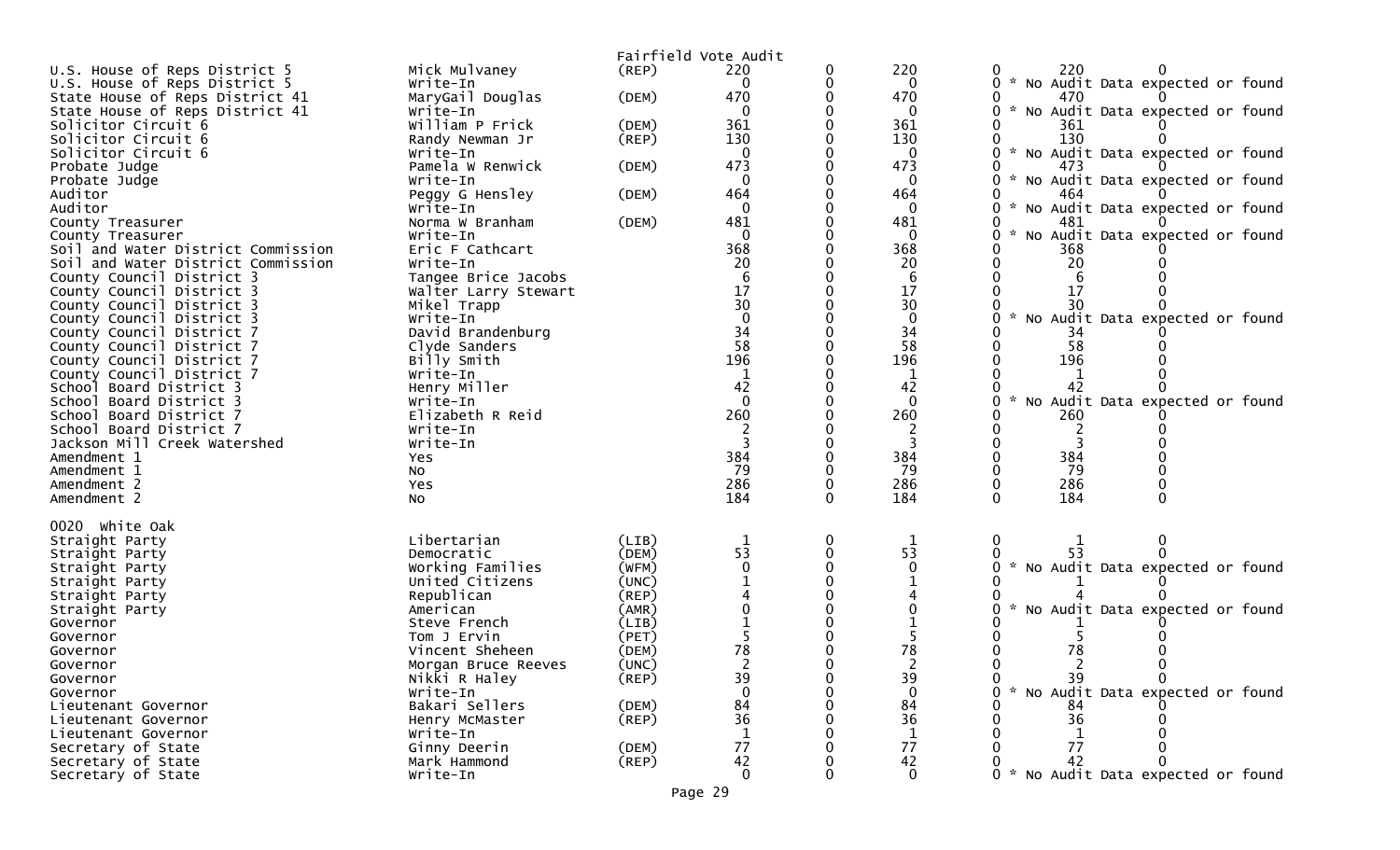|                                                                          |                             | Fairfield Vote Audit |                          |   |                 |               |     |                                     |  |
|--------------------------------------------------------------------------|-----------------------------|----------------------|--------------------------|---|-----------------|---------------|-----|-------------------------------------|--|
| State Treasurer                                                          | Curtis Loftis               | (REP)                | 62                       | 0 | 62              | 0             | 62  |                                     |  |
| State Treasurer                                                          | Write-In                    |                      | 2                        |   | $\overline{2}$  |               | 2   |                                     |  |
| Attorney General                                                         | Parnell Diggs               | (DEM)                | 80                       |   | 80              |               | 80  |                                     |  |
| Attorney General                                                         | Alan Wilson                 | (REP)                | 42                       |   | 42              |               | 42  |                                     |  |
| Attorney General                                                         | Write-In                    |                      | $\Omega$                 |   | $\Omega$        | $\sim$        |     | No Audit Data expected or found     |  |
| Comptroller General                                                      | Kyle Herbert                | (DEM)                | 80                       |   | 80              |               |     |                                     |  |
| Comptroller General                                                      | Richard Eckstrom            | (REP)                | 37                       |   | 37              |               | 37  |                                     |  |
| Comptroller General                                                      | Write-In                    |                      | $\Omega$                 |   | $\mathbf{0}$    |               |     | No Audit Data expected or found     |  |
| State Superintendent of Education                                        | Tom Thompson                | (DEM)                | 83                       |   | 83              |               |     |                                     |  |
| State Superintendent of Education                                        | Molly Mitchell Spearman     | (REP)                | 37                       |   | 37              |               | 37  |                                     |  |
| State Superintendent of Education                                        | Ed Murray                   | (AMR)                | 2                        |   | 2               |               |     |                                     |  |
| State Superintendent of Education                                        | Write-In                    |                      |                          |   | $\mathbf{0}$    | $\sim$        |     | No Audit Data expected or found     |  |
| Adjutant General                                                         | Bob Livingston              | (REP)                | 59                       |   | 59              |               |     |                                     |  |
| Adjutant General                                                         | Write-In                    |                      | $\Omega$                 |   | $\Omega$        |               |     | No Audit Data expected or found     |  |
| Commissioner of Agriculture                                              | David Edmond                | (UNC)                | 19                       |   | 19              |               |     |                                     |  |
| Commissioner of Agriculture                                              | Hugh E Weathers             | (REP)                | 45                       |   | 45              |               | 45  |                                     |  |
| Commissioner of Agriculture                                              | Emile DeFelice              | (AMR)                |                          |   |                 |               |     |                                     |  |
| Commissioner of Agriculture                                              | Write-In                    |                      |                          |   |                 |               |     | No Audit Data expected or found     |  |
| U.S. Senate                                                              | Victor Kocher               | (LIB)                |                          |   |                 |               |     |                                     |  |
| U.S. Senate                                                              | Thomas Ravenel              | (PET)                |                          |   |                 |               |     |                                     |  |
| U.S. Senate                                                              | Brad Hutto                  | (DEM)                | 74                       |   | 74              |               | 74  |                                     |  |
| U.S. Senate                                                              | Brad Hutto                  | (WFM)                | 6                        |   | 6               |               |     |                                     |  |
| U.S. Senate                                                              | Lindsey Graham              | $($ REP $)$          | 37                       |   | 37              |               |     |                                     |  |
| U.S. Senate                                                              | Write-In                    |                      | $\Omega$                 |   | $\Omega$        |               |     | No Audit Data expected or found     |  |
| U.S. Senate (Unexpired Term)                                             | Joyce Dickerson             | (DEM)                | 74                       |   | 74              |               | 74  |                                     |  |
| U.S. Senate (Unexpired Term)                                             | Tim Scott                   | $($ REP $)$          | 43                       |   | 43              |               | 43  |                                     |  |
| U.S. Senate (Unexpired Term)                                             | Jill Bossi                  | (AMR)                | $\overline{\phantom{a}}$ |   |                 |               |     |                                     |  |
| U.S. Senate (Unexpired Term)                                             | Write-In                    |                      | $\Omega$                 |   | $\mathbf{0}$    | $\sim$        |     | No Audit Data expected or found     |  |
| U.S. House of Reps District 5                                            | Tom Adams                   | (DEM)                | 77                       |   | 77              |               |     |                                     |  |
| U.S. House of Reps District 5                                            | Tom Adams                   | (WFM)                | 3                        |   | 3               |               |     |                                     |  |
| U.S. House of Reps District 5                                            | Mick Mulvaney               | $($ REP $)$          | 38                       |   | 38              | $\sim$        | 38  |                                     |  |
| U.S. House of Reps District 5                                            | Write-In                    |                      |                          |   | 0               |               |     | No Audit Data expected or found     |  |
| State House of Reps District 41                                          | MaryGail Douglas            | (DEM)                | 116                      |   | 116             | $\mathcal{H}$ | 116 |                                     |  |
| State House of Reps District 41                                          | Write-In                    |                      | $\mathbf{0}$             |   | $\mathbf{0}$    |               |     | No Audit Data expected or found     |  |
| Solicitor Circuit 6                                                      | William P Frick             | (DEM)                | 89                       |   | 89              |               | 89  |                                     |  |
| Solicitor Circuit 6                                                      | Randy Newman Jr             | $($ REP $)$          | 29                       |   | 29              | $\mathcal{H}$ |     |                                     |  |
| Solicitor Circuit 6                                                      | Write-In                    |                      | $\Omega$<br>113          |   | $\mathbf{0}$    |               |     | No Audit Data expected or found     |  |
| Probate Judge                                                            | Pamela W Renwick            | (DEM)                |                          |   | 113             |               | 113 |                                     |  |
| Probate Judge                                                            | Write-In                    |                      | $\Omega$<br>112          |   | $\Omega$<br>112 |               | 112 | No Audit Data expected or found     |  |
| Auditor<br>Auditor                                                       | Peggy G Hensley             | (DEM)                | $\Omega$                 |   | $\Omega$        | 0<br>$\sim$   |     |                                     |  |
|                                                                          | Write-In<br>Norma W Branham | (DEM)                | 118                      |   | 118             |               | 118 | No Audit Data expected or found     |  |
| County Treasurer                                                         | Write-In                    |                      | 0                        |   | 0               |               |     | 0 * No Audit Data expected or found |  |
| County Treasurer                                                         |                             |                      | 78                       |   | 78              |               | 78  |                                     |  |
| Soil and Water District Commission<br>Soil and Water District Commission | Eric F Cathcart<br>Write-In |                      | 11                       |   | 11              |               | 11  |                                     |  |
| County Council District 3                                                | Tangee Brice Jacobs         |                      |                          |   |                 |               |     |                                     |  |
| County Council District 3                                                | Walter Larry Stewart        |                      | 59                       |   | 59              |               | 59  |                                     |  |
| County Council District 3                                                | Mikel Trapp                 |                      | 45                       |   | 45              |               | 45  |                                     |  |
| County Council District 3                                                | Write-In                    |                      |                          |   | $\Omega$        |               |     | 0 * No Audit Data expected or found |  |
| School Board District 3                                                  | Henry Miller                |                      | 81                       |   | 81              |               | 81  |                                     |  |
| School Board District 3                                                  |                             |                      |                          |   |                 |               |     |                                     |  |
|                                                                          | Write-In                    |                      | $\Omega$                 |   | $\mathbf{0}$    |               |     | 0 * No Audit Data expected or found |  |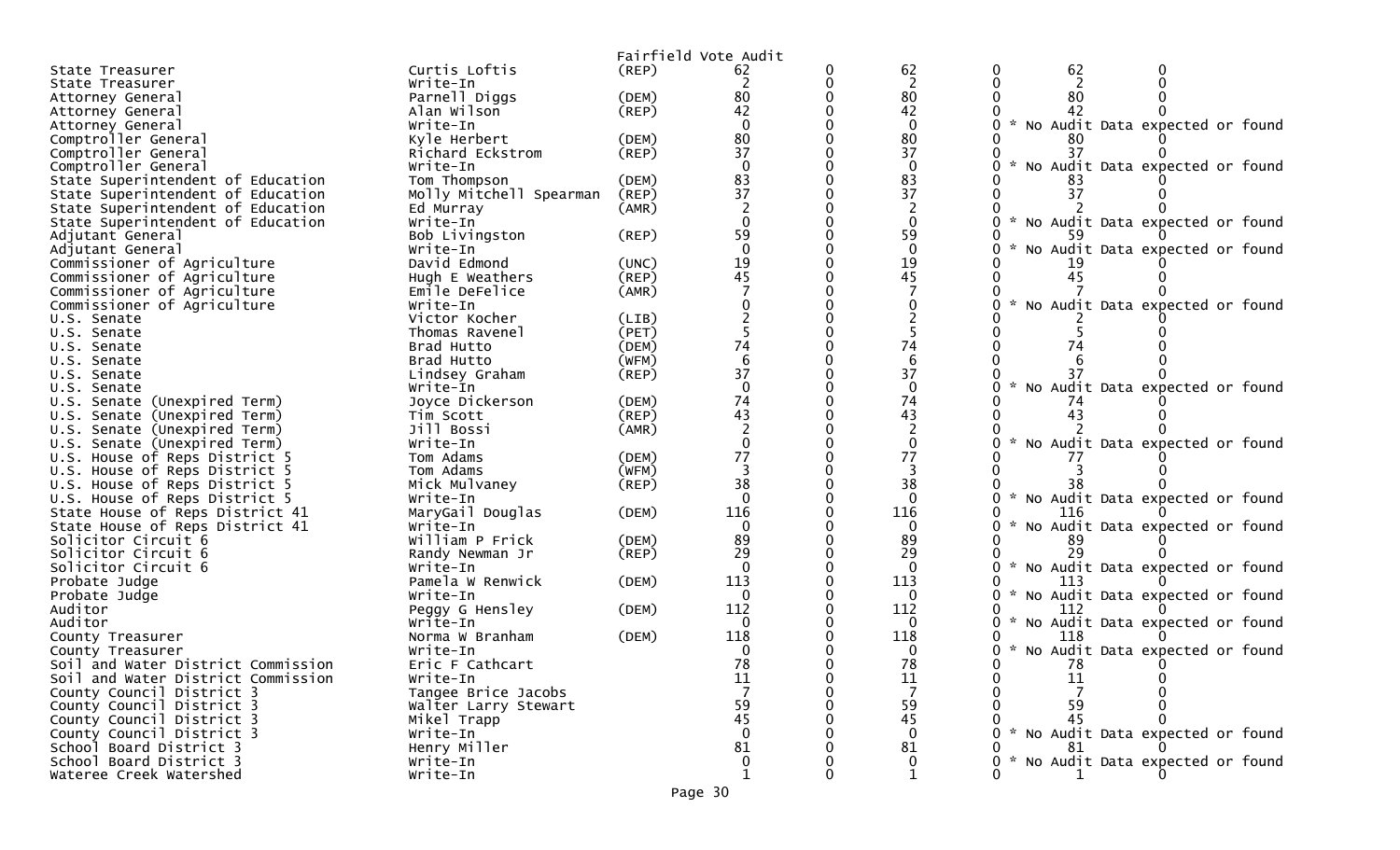|                                                                        |                              |                | Fairfield Vote Audit                    |              |                                         |               |    |                                   |  |
|------------------------------------------------------------------------|------------------------------|----------------|-----------------------------------------|--------------|-----------------------------------------|---------------|----|-----------------------------------|--|
| Amendment 1                                                            | Yes                          |                | 70                                      | 0            | 70                                      |               | 70 |                                   |  |
| Amendment 1                                                            | No                           |                | 36                                      | 0            | 36                                      |               | 36 |                                   |  |
| Amendment 2                                                            | Yes                          |                | 60                                      |              | 60                                      |               | 60 |                                   |  |
| Amendment 2                                                            | No                           |                | 51                                      | $\Omega$     | 51                                      |               | 51 |                                   |  |
|                                                                        |                              |                |                                         |              |                                         |               |    |                                   |  |
| 0021 Woodward                                                          |                              |                |                                         |              |                                         |               |    |                                   |  |
| Straight Party                                                         | Libertarian                  | (LIB)          | $\mathbf 0$                             | 0            | 0                                       |               |    | * No Audit Data expected or found |  |
| Straight Party                                                         | Democratic                   | (DEM)          | 52                                      | $\mathbf{0}$ | 52                                      |               | 52 |                                   |  |
| Straight Party                                                         | Working Families             | (WFM)          | $\Omega$                                | 0            | $\mathbf{0}$                            |               |    | No Audit Data expected or found   |  |
| Straight Party                                                         | United Citizens              | (UNC)          |                                         |              |                                         |               |    | * No Audit Data expected or found |  |
| Straight Party                                                         | Republican                   | $($ REP $)$    |                                         |              |                                         |               |    |                                   |  |
| Straight Party                                                         | American                     | (AMR)          |                                         |              |                                         |               |    |                                   |  |
| Governor                                                               | Steve French                 | (LIB)          |                                         |              |                                         |               |    | * No Audit Data expected or found |  |
| Governor                                                               | Tom J Ervin                  | (PET)          |                                         |              |                                         |               |    | * No Audit Data expected or found |  |
| Governor                                                               | Vincent Sheheen              | (DEM)          | 59                                      |              | 59                                      |               |    |                                   |  |
| Governor                                                               | Morgan Bruce Reeves          | (UNC)          | $\mathbf{0}$                            |              | $\mathbf 0$                             |               |    | * No Audit Data expected or found |  |
| Governor                                                               | Nikki R Haley                | (REP)          | 12                                      |              | 12                                      |               |    |                                   |  |
| Governor                                                               | Write-In                     |                | $\overline{0}$                          |              | $\mathbf{0}$                            |               |    | No Audit Data expected or found   |  |
| Lieutenant Governor                                                    | Bakari Sellers               | (DEM)          | 59                                      |              | 59                                      |               |    |                                   |  |
| Lieutenant Governor                                                    | Henry McMaster               | (REP)          | 12                                      |              | 12                                      |               | 12 |                                   |  |
| Lieutenant Governor                                                    | Write-In                     |                | $\Omega$                                |              | $\mathbf{0}$                            | $\mathcal{R}$ |    | No Audit Data expected or found   |  |
| Secretary of State                                                     | Ginny Deerin                 | (DEM)          | 61                                      |              | 61                                      |               | 61 |                                   |  |
| Secretary of State                                                     | Mark Hammond                 | (REP)          | $\Omega$                                |              |                                         |               |    |                                   |  |
| Secretary of State                                                     | Write-In                     |                |                                         |              | $\Omega$                                |               |    | No Audit Data expected or found   |  |
| State Treasurer                                                        | Curtis Loftis                | (REP)          | 16                                      |              | 16                                      |               |    |                                   |  |
| State Treasurer                                                        | Write-In                     |                | $\Omega$                                |              | $\Omega$                                |               |    | No Audit Data expected or found   |  |
| Attorney General                                                       | Parnell Diggs                | (DEM)          | 61                                      |              | 61                                      |               |    |                                   |  |
| Attorney General                                                       | Alan Wilson                  | (REP)          | 10<br>$\mathbf{0}$                      |              | 10                                      |               | 10 |                                   |  |
| Attorney General                                                       | Write-In                     |                |                                         |              | $\mathbf{0}$<br>60                      |               |    | * No Audit Data expected or found |  |
| Comptroller General                                                    | Kyle Herbert                 | (DEM)<br>(REP) | 60                                      |              |                                         |               |    |                                   |  |
| Comptroller General                                                    | Richard Eckstrom<br>Write-In |                | 9<br>$\Omega$                           |              | 9                                       |               |    | No Audit Data expected or found   |  |
| Comptroller General                                                    |                              | (DEM)          | 59                                      |              | 59                                      |               |    |                                   |  |
| State Superintendent of Education<br>State Superintendent of Education | Tom Thompson                 | (REP)          | 10                                      |              | 10                                      |               | 10 |                                   |  |
| State Superintendent of Education                                      | Molly Mitchell Spearman      |                |                                         |              |                                         |               |    |                                   |  |
| State Superintendent of Education                                      | Ed Murray<br>Write-In        | (AMR)          |                                         |              | $\Omega$                                |               |    | * No Audit Data expected or found |  |
| Adjutant General                                                       | Bob Livingston               | (REP)          | 17                                      |              | 17                                      |               |    |                                   |  |
| Adjutant General                                                       | Write-In                     |                |                                         |              | $\Omega$                                |               |    | No Audit Data expected or found   |  |
| Commissioner of Agriculture                                            | David Edmond                 | (UNC)          |                                         |              |                                         |               |    |                                   |  |
| Commissioner of Agriculture                                            | Hugh E Weathers              | (REP)          | $\begin{array}{c} 13 \\ 12 \end{array}$ |              | $\begin{array}{c} 13 \\ 12 \end{array}$ |               | 12 |                                   |  |
| Commissioner of Agriculture                                            | Emile DeFelice               | (AMR)          |                                         |              |                                         |               |    |                                   |  |
| Commissioner of Agriculture                                            | Write-In                     |                |                                         |              |                                         |               |    | No Audit Data expected or found   |  |
| U.S. Senate                                                            | Victor Kocher                | (LIB)          |                                         |              |                                         |               |    | * No Audit Data expected or found |  |
| U.S. Senate                                                            | Thomas Ravenel               | (PET)          |                                         |              |                                         |               |    |                                   |  |
| U.S. Senate                                                            | Brad Hutto                   | (DEM)          | 58                                      |              | 58                                      |               | 58 |                                   |  |
| U.S. Senate                                                            | Brad Hutto                   | (WFM)          |                                         |              |                                         |               |    |                                   |  |
| U.S. Senate                                                            | Lindsey Graham               | $($ REP $)$    |                                         |              | 8                                       |               |    |                                   |  |
| U.S. Senate                                                            | Write-In                     |                |                                         |              | 0                                       |               |    | * No Audit Data expected or found |  |
| U.S. Senate (Unexpired Term)                                           | Joyce Dickerson              | (DEM)          | 59                                      |              | 59                                      |               | 59 |                                   |  |
| U.S. Senate (Unexpired Term)                                           | Tim Scott                    | (REP)          | 10                                      |              | 10                                      |               | 10 |                                   |  |
| U.S. Senate (Unexpired Term)                                           | Jill Bossi                   | (AMR)          | 1                                       |              | 1                                       |               |    |                                   |  |
| U.S. Senate (Unexpired Term)                                           | Write-In                     |                | $\mathbf{0}$                            |              | 0                                       |               |    | * No Audit Data expected or found |  |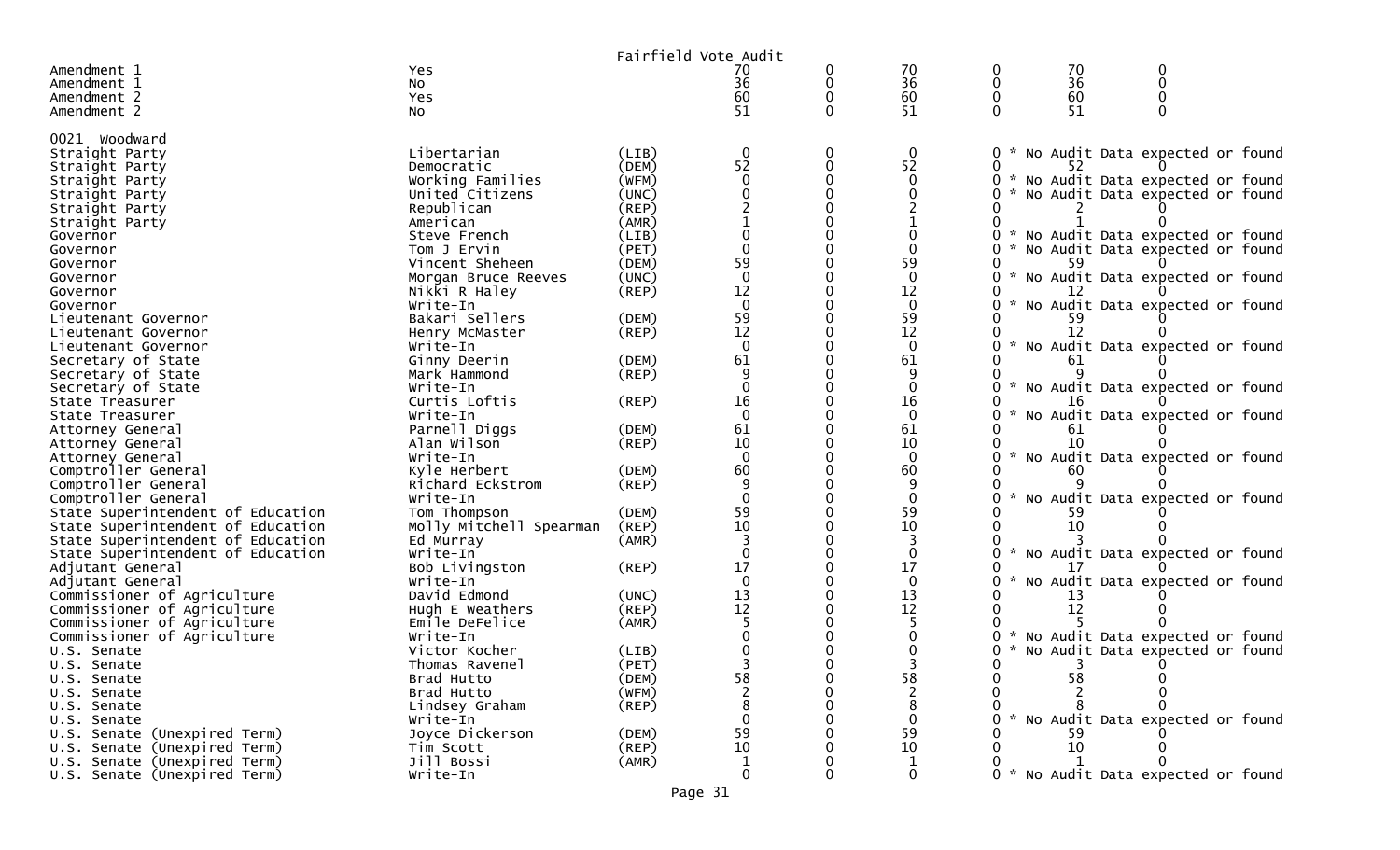|                                    |                             | Fairfield Vote Audit |                 |          |                    |                                                              |
|------------------------------------|-----------------------------|----------------------|-----------------|----------|--------------------|--------------------------------------------------------------|
| U.S. House of Reps District 5      | Tom Adams                   | (DEM)                | 58              |          | 58                 | 58<br>0<br>0                                                 |
| U.S. House of Reps District 5      | Tom Adams                   | (WFM)                | 1               |          | $\mathbf{1}$       |                                                              |
| U.S. House of Reps District 5      | Mick Mulvaney               | (REP)                | 10              |          | 10                 |                                                              |
| U.S. House of Reps District 5      | Write-In                    |                      | $\Omega$        |          | $\mathbf 0$        | * No Audit Data expected or found                            |
| State House of Reps District 41    | MaryGail Douglas            | (DEM)                | 70              |          | 70                 |                                                              |
| State House of Reps District 41    | Write-In                    |                      |                 |          | $\mathbf{0}$       | * No Audit Data expected or found                            |
| Solicitor Circuit 6                | William P Frick             | (DEM)                | 64              |          | 64                 |                                                              |
| Solicitor Circuit 6                | Randy Newman Jr             | $($ REP $)$          |                 |          |                    |                                                              |
| Solicitor Circuit 6                | Write-In                    |                      |                 |          | $\mathbf 0$        | * No Audit Data expected or found                            |
| Probate Judge                      | Pamela W Renwick            | (DEM)                | 68<br>$\Omega$  |          | 68                 | 68<br>$\mathcal{H}$                                          |
| Probate Judge<br>Auditor           | Write-In<br>Peggy G Hensley |                      | 69              |          | $\mathbf{0}$<br>69 | No Audit Data expected or found                              |
| Auditor                            | Write-In                    | (DEM)                | $\Omega$        |          | $\mathbf 0$        | * No Audit Data expected or found<br>0                       |
| County Treasurer                   | Norma W Branham             | (DEM)                | 70              |          | 70                 |                                                              |
| County Treasurer                   | Write-In                    |                      |                 |          | $\mathbf{0}$       | No Audit Data expected or found                              |
| Soil and Water District Commission | Eric F Cathcart             |                      | 38              |          | 38                 | 38                                                           |
| Soil and Water District Commission | Write-In                    |                      |                 |          |                    |                                                              |
| County Council District 3          | Tangee Brice Jacobs         |                      |                 |          |                    |                                                              |
| County Council District 3          | Walter Larry Stewart        |                      | 19              |          | 19                 | 19                                                           |
| County Council District 3          | Mikel Trapp                 |                      | 48              |          | 48                 | 48                                                           |
| County Council District 3          | Write-In                    |                      | $\Omega$        |          | $\mathbf{0}$       | No Audit Data expected or found<br>U                         |
| School Board District 3            | Henry Miller                |                      | 46              |          | 46                 | 46                                                           |
| School Board District 3            | Write-In                    |                      |                 |          | 1                  |                                                              |
| Wateree Creek Watershed            | Write-In                    |                      |                 |          | $\mathbf{1}$       |                                                              |
| Amendment 1                        | Yes                         |                      | 44              |          | 44                 | 44                                                           |
| Amendment 1                        | No                          |                      | 13              |          | 13                 | 13                                                           |
| Amendment 2                        | Yes                         |                      | 32<br>22        |          | 32<br>22           | 32                                                           |
| Amendment 2                        | NO.                         |                      |                 | $\Omega$ |                    | 22<br>$\mathbf{0}$<br>0                                      |
| 0022 Dutchmans Creek               |                             |                      |                 |          |                    |                                                              |
| Straight Party                     | Libertarian                 | (LIB)                |                 |          | 1                  |                                                              |
| Straight Party                     | Democratic                  | (DEM)                | 69              |          | 69                 | 69                                                           |
| Straight Party                     | Working Families            | (WFM)                |                 |          |                    | 2                                                            |
| Straight Party                     | United Citizens             | (UNC)                |                 |          |                    |                                                              |
| Straight Party                     | Republican                  | (REP)                | 137             |          | 137                | 137                                                          |
| Straight Party                     | American                    | (AMR)                |                 |          |                    |                                                              |
| Governor                           | Steve French                | (LIB)                |                 |          |                    |                                                              |
| Governor                           | Tom J Ervin                 | (PET)                |                 |          |                    |                                                              |
| Governor                           | Vincent Sheheen             | (DEM)                | 177             |          | 177                | 177                                                          |
| Governor                           | Morgan Bruce Reeves         | (UNC)                |                 |          | 5                  |                                                              |
| Governor<br>Governor               | Nikki R Haley<br>Write-In   | (REP)                | 418<br>$\Omega$ |          | 418<br>0           | 418<br>No Audit Data expected or found<br>$\mathcal{H}$<br>0 |
| Lieutenant Governor                | Bakari Sellers              | (DEM)                | 165             |          | 165                | 165                                                          |
| Lieutenant Governor                | Henry McMaster              | $($ REP $)$          | 435             |          | 435                | 435<br>$\bf{0}$<br>$\Omega$                                  |
| Lieutenant Governor                | Write-In                    |                      | 2               |          | 2                  | $\mathbf{0}$<br>2                                            |
| Secretary of State                 | Ginny Deerin                | (DEM)                | 157             |          | 157                | 157                                                          |
| Secretary of State                 | Mark Hammond                | $($ REP $)$          | 437             |          | 437                | 437                                                          |
| Secretary of State                 | Write-In                    |                      | $\Omega$        |          | 0                  | No Audit Data expected or found<br>$\sim$<br>0               |
| State Treasurer                    | Curtis Loftis               | (REP)                | 505             |          | 505                | 505                                                          |
| State Treasurer                    | Write-In                    |                      |                 |          |                    |                                                              |
| Attorney General                   | Parnell Diggs               | (DEM)                | 143             |          | 143                | 143                                                          |
| Attorney General                   | Alan Wilson                 | (REP)                | 452             |          | 452                | 452                                                          |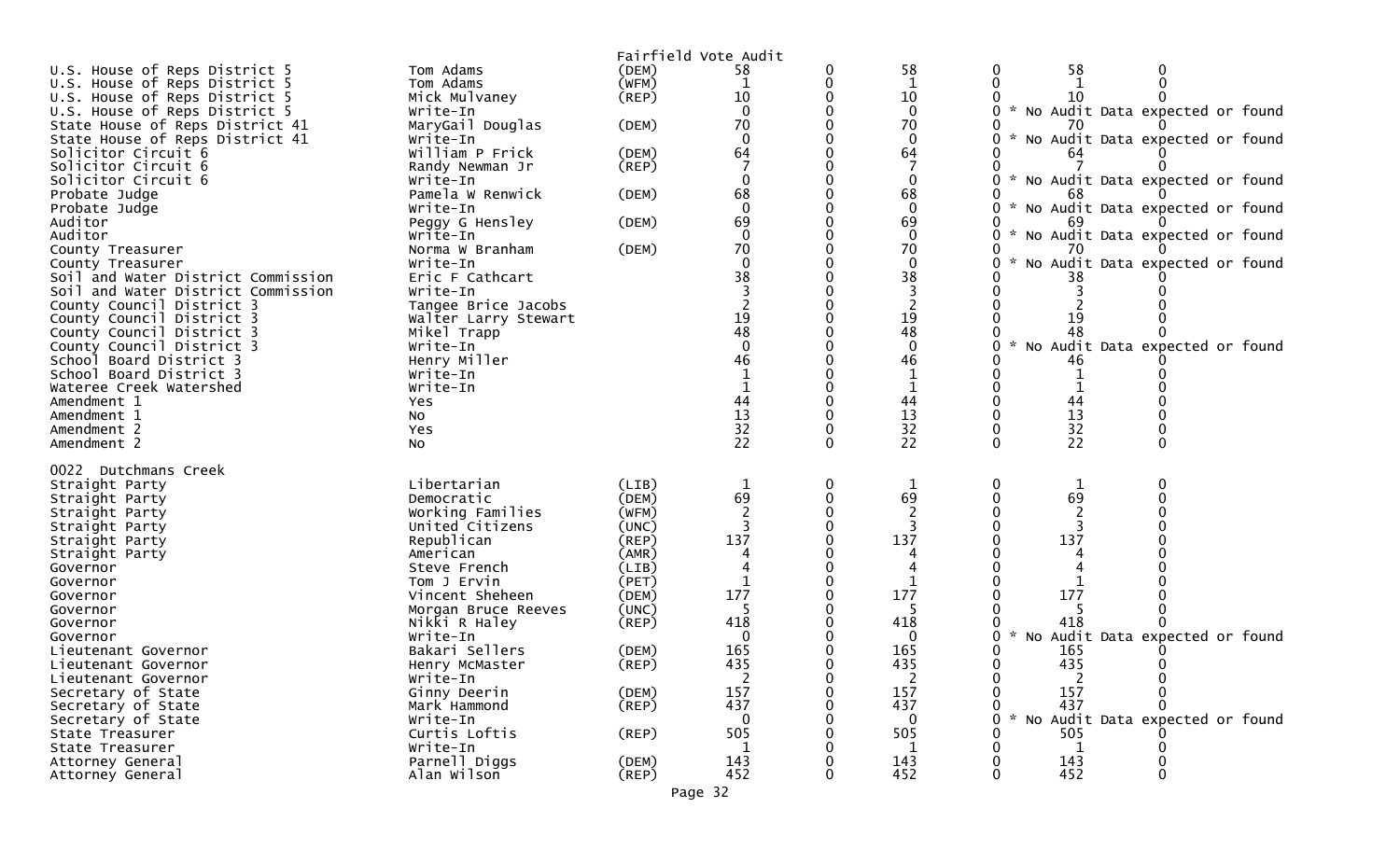|                                    |                         |             | Fairfield Vote Audit |   |              |                                           |
|------------------------------------|-------------------------|-------------|----------------------|---|--------------|-------------------------------------------|
| Attorney General                   | Write-In                |             | $\Omega$             | 0 | $\mathbf{0}$ | No Audit Data expected or found<br>0      |
| Comptroller General                | Kyle Herbert            | (DEM)       | 159                  | 0 | 159          | 159<br>0                                  |
| Comptroller General                | Richard Eckstrom        | $($ REP $)$ | 440                  |   | 440          | 440<br>0                                  |
| Comptroller General                | Write-In                |             |                      |   | 1            |                                           |
| State Superintendent of Education  | Tom Thompson            | (DEM)       | 136                  |   | 136          | 136                                       |
| State Superintendent of Education  | Molly Mitchell Spearman | (REP)       | 425                  |   | 425          | 425                                       |
| State Superintendent of Education  | Ed Murray               | (AMR)       | 37                   |   | 37           | 37                                        |
| State Superintendent of Education  | Write-In                |             | $\Omega$             |   | $\Omega$     | No Audit Data expected or found           |
| Adjutant General                   | Bob Livingston          | (REP)       | 506                  |   | 506          | 506                                       |
| Adjutant General                   | Write-In                |             |                      |   | 1            | 0<br>1                                    |
| Commissioner of Agriculture        | David Edmond            | (UNC)       | 45                   |   | 45           | 45                                        |
| Commissioner of Agriculture        | Hugh E Weathers         | (REP)       | 442                  |   | 442          | 442                                       |
| Commissioner of Agriculture        | Emile DeFelice          | (AMR)       | 48                   |   | 48           | 48                                        |
| Commissioner of Agriculture        | Write-In                |             |                      |   |              |                                           |
| U.S. Senate                        | Victor Kocher           | (LIB)       |                      |   | 8            |                                           |
| U.S. Senate                        | Thomas Ravenel          | (PET)       | 11                   |   | 11           | 11                                        |
| U.S. Senate                        | Brad Hutto              | (DEM)       | 149                  |   | 149          | 149                                       |
| U.S. Senate                        | Brad Hutto              | (WFM)       | 8                    |   | 8            |                                           |
| U.S. Senate                        | Lindsey Graham          | $($ REP $)$ | 423                  |   | 423          | 423                                       |
| U.S. Senate                        | Write-In                |             | $\Omega$             |   | $\Omega$     | No Audit Data expected or found           |
| U.S. Senate (Unexpired Term)       | Joyce Dickerson         | (DEM)       | 138                  |   | 138          | 138                                       |
| U.S. Senate (Unexpired Term)       | Tim Scott               | (REP)       | 437                  |   | 437          | 437                                       |
| U.S. Senate (Unexpired Term)       | Jill Bossi              | (AMR)       | 25                   |   | 25           | 25                                        |
| U.S. Senate (Unexpired Term)       | Write-In                |             | $\Omega$             |   | $\mathbf{0}$ | No Audit Data expected or found           |
| U.S. House of Reps District 5      | Tom Adams               | (DEM)       | 151                  |   | 151          | 151                                       |
| U.S. House of Reps District 5      | Tom Adams               | (WFM)       | 11                   |   | 11           | 11                                        |
| U.S. House of Reps District 5      | Mick Mulvaney           | (REP)       | 438                  |   | 438          | 438                                       |
| U.S. House of Reps District 5      | Write-In                |             | $\mathbf{0}$         |   | 0            | $\sim$<br>No Audit Data expected or found |
| State House of Reps District 41    | MaryGail Douglas        | (DEM)       | 405                  |   | 405          | 405                                       |
| State House of Reps District 41    | Write-In                |             | 8                    |   | 8            | 8                                         |
| Solicitor Circuit 6                | William P Frick         | (DEM)       | 203                  |   | 203          | 203                                       |
| Solicitor Circuit 6                | Randy Newman Jr         | $($ REP $)$ | 387                  |   | 387          | 387                                       |
| Solicitor Circuit 6                | Write-In                |             | $\Omega$             |   | 0            | Audit Data expected or found<br><b>NO</b> |
| Probate Judge                      | Pamela W Renwick        | (DEM)       | 417                  |   | 417          | 417                                       |
| Probate Judge                      | Write-In                |             |                      |   | q            | 9                                         |
| Auditor                            | Peggy G Hensley         | (DEM)       | 410                  |   | 410          | 410                                       |
| Auditor                            | Write-In                |             |                      |   |              |                                           |
| County Treasurer                   | Norma W Branham         | (DEM)       | 453                  |   | 453          | 453                                       |
| County Treasurer                   | Write-In                |             |                      |   |              |                                           |
| Soil and Water District Commission | Eric F Cathcart         |             | 356                  |   | 356          | 356                                       |
| Soil and Water District Commission | Write-In                |             | 18                   |   | 18           | 18                                        |
| County Council District 1          | Dwayne Perry            |             |                      |   | 9            | 9                                         |
| County Council District 1          | Dan Ruff                |             | 17                   |   | 17           | 17                                        |
| County Council District 1          | Michael Squirewell      |             |                      |   |              |                                           |
| County Council District 1          | Write-In                |             |                      |   |              | 0 * No Audit Data expected or found       |
| County Council District 7          | David Brandenburg       |             |                      |   |              | 0 * No Audit Data expected or found       |
| County Council District 7          | Clyde Sanders           |             |                      |   |              |                                           |
| County Council District 7          | Billy Smith             |             |                      |   |              |                                           |
| County Council District 7          | Write-In                |             |                      |   | 0            | No Audit Data expected or found           |
| School Board District 1            | Andrea Resa Harrison    |             | 19                   |   | 19           | 19                                        |
| School Board District 1            | Marvin Robertson        |             | 13                   |   | 13           | 13                                        |
| School Board District 1            | Write-In                |             | 1                    |   | 1            | 1                                         |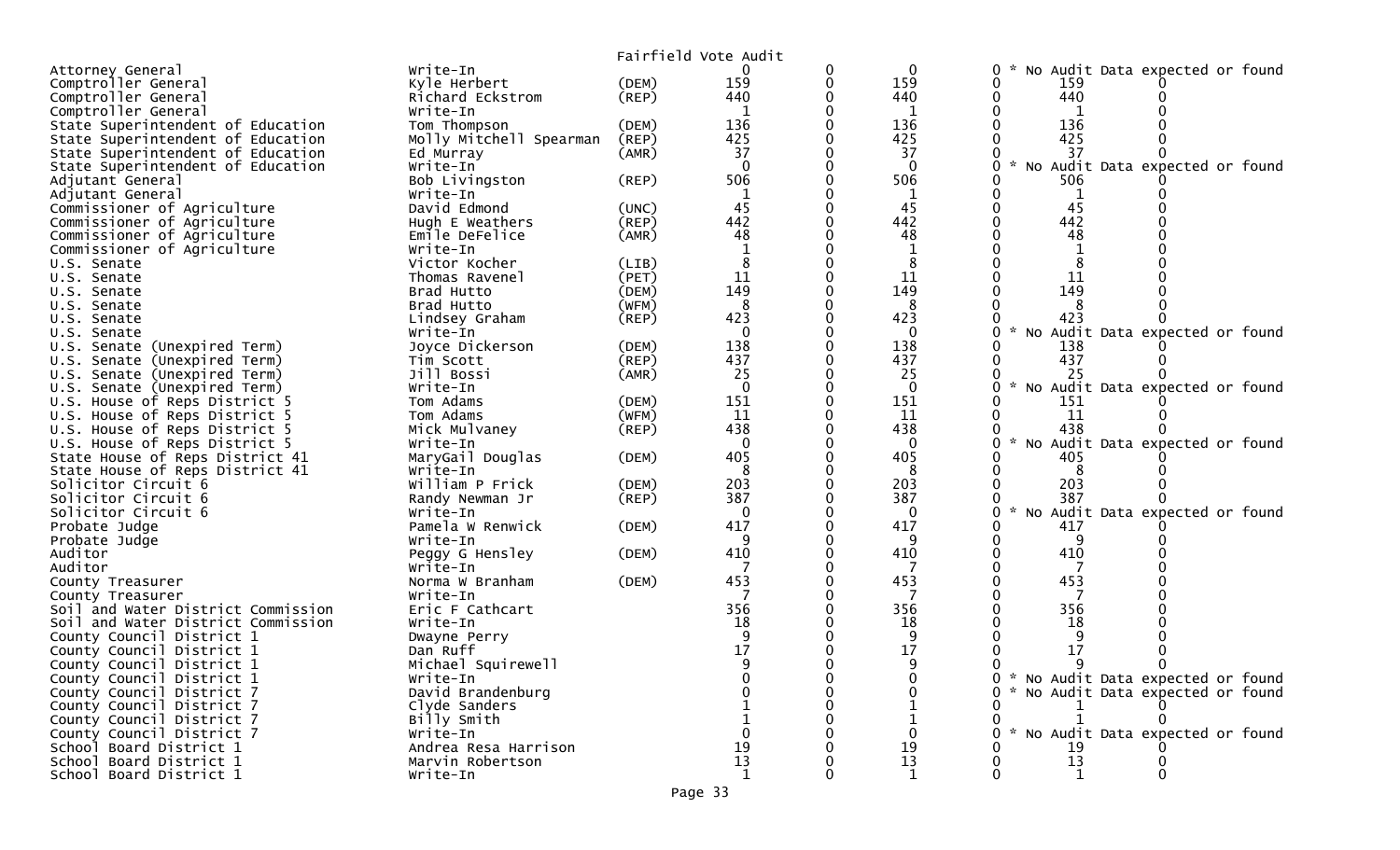|                                                                                                                                                                                                                                                                                                                                          |                                                                                                                                                                                                                                                                                              |                                                                                                                                     | Fairfield Vote Audit                                                                                                              |                                                                                                                |                                                                                              |                                                                                                                                                                                                                                                                                                                                                                                                                                                                                                    |
|------------------------------------------------------------------------------------------------------------------------------------------------------------------------------------------------------------------------------------------------------------------------------------------------------------------------------------------|----------------------------------------------------------------------------------------------------------------------------------------------------------------------------------------------------------------------------------------------------------------------------------------------|-------------------------------------------------------------------------------------------------------------------------------------|-----------------------------------------------------------------------------------------------------------------------------------|----------------------------------------------------------------------------------------------------------------|----------------------------------------------------------------------------------------------|----------------------------------------------------------------------------------------------------------------------------------------------------------------------------------------------------------------------------------------------------------------------------------------------------------------------------------------------------------------------------------------------------------------------------------------------------------------------------------------------------|
| School Board District 7<br>School Board District 7<br>Amendment 1<br>Amendment 1<br>Amendment 2<br>Amendment 2                                                                                                                                                                                                                           | Elizabeth R Reid<br>Write-In<br>Yes<br>NO.<br>Yes<br>NO.                                                                                                                                                                                                                                     |                                                                                                                                     | $\mathbf 0$<br>494<br>97<br>351<br>236                                                                                            | 0<br>0<br>0                                                                                                    | 2<br>$\mathbf 0$<br>494<br>97<br>351<br>236                                                  | $\sim$<br>No Audit Data expected or found<br>0<br>494<br>0<br>97<br>0<br>0<br>$\boldsymbol{0}$<br>0<br>351<br>236<br>$\mathbf{0}$<br>0                                                                                                                                                                                                                                                                                                                                                             |
| 0750 Absentee<br>Straight Party<br>Straight Party<br>Straight Party<br>Straight Party<br>Straight Party<br>Straight Party<br>Governor<br>Governor<br>Governor<br>Governor<br>Governor<br>Governor<br>Lieutenant Governor<br>Lieutenant Governor<br>Lieutenant Governor<br>Secretary of State<br>Secretary of State<br>Secretary of State | Libertarian<br>Democratic<br>Working Families<br>United Citizens<br>Republican<br>American<br>Steve French<br>Tom J Ervin<br>Vincent Sheheen<br>Morgan Bruce Reeves<br>Nikki R Haley<br>Write-In<br>Bakari Sellers<br>Henry McMaster<br>Write-In<br>Ginny Deerin<br>Mark Hammond<br>Write-In | (LIB)<br>(DEM)<br>(WFM)<br>(UNC)<br>(REP)<br>(AMR)<br>(LIB)<br>(PET)<br>(DEM)<br>(UNC)<br>(REP)<br>(DEM)<br>(REP)<br>(DEM)<br>(REP) | <sup>2</sup><br>366<br>105<br>6<br>4<br>23<br>594<br>11<br>420<br>$\overline{0}$<br>559<br>488<br>-0<br>558<br>471<br>$\mathbf 1$ | 1<br>64<br>2<br>$\mathbf{0}$<br>38<br>3<br>2<br>11<br>119<br>130<br>-0<br>106<br>155<br>- 0<br>110<br>149<br>1 | 302<br>67<br>12<br>475<br>10<br>290<br>$\Omega$<br>453<br>333<br>0<br>448<br>322<br>$\Omega$ | 0<br>0<br>1<br>$\pmb{0}$<br>0<br>302<br>$\begin{smallmatrix}0\\0\end{smallmatrix}$<br>0<br>0<br>$\mathbf 0$<br>67<br>0<br>$\begin{matrix} 0 \\ 0 \end{matrix}$<br>0<br>0<br>12<br>0<br>$\mathbf 0$<br>475<br>0<br>10<br>0<br>290<br>0<br>No Audit Data expected or found<br>0<br>$\mathcal{H}$<br>453<br>0<br>333<br>0<br>* No Audit Data expected or found<br>0<br>0<br>448<br>322<br>0<br>0 * All votes cast for this candidate<br>in this precicnt are optical.<br>* No Audit Data for optical. |
| State Treasurer<br>State Treasurer<br>Attorney General<br>Attorney General<br>Attorney General                                                                                                                                                                                                                                           | Curtis Loftis<br>Write-In<br>Parnell Diggs<br>Alan Wilson<br>Write-In                                                                                                                                                                                                                        | (REP)<br>(DEM)<br>(REP)                                                                                                             | 579<br>22<br>547<br>495<br>1                                                                                                      | 168<br>13<br>107<br>153<br>1                                                                                   | 411<br>-9<br>440<br>342<br>$\Omega$                                                          | 411<br>0<br>9<br>$\mathbf 0$<br>0<br>0<br>440<br>0<br>342<br>0<br>0 * All votes cast for this candidate<br>* in this precicnt are optical.<br>* No Audit Data for optical.                                                                                                                                                                                                                                                                                                                         |
| Comptroller General<br>Comptroller General<br>Comptroller General                                                                                                                                                                                                                                                                        | Kyle Herbert<br>Richard Eckstrom<br>Write-In                                                                                                                                                                                                                                                 | (DEM)<br>(REP)                                                                                                                      | 549<br>479                                                                                                                        | 106<br>148<br>1                                                                                                | 443<br>331<br>$\Omega$                                                                       | 443<br>$\mathbf 0$<br>0<br>331<br>0<br>0 * All votes cast for this candidate<br>* in this precicnt are optical.<br>* No Audit Data for optical.                                                                                                                                                                                                                                                                                                                                                    |
| State Superintendent of Education<br>State Superintendent of Education<br>State Superintendent of Education<br>State Superintendent of Education<br>Adjutant General<br>Adjutant General<br>Commissioner of Agriculture<br>Commissioner of Agriculture<br>Commissioner of Agriculture                                                    | Tom Thompson<br>Molly Mitchell Spearman<br>Ed Murray<br>Write-In<br>Bob Livingston<br>Write-In<br>David Edmond<br>Hugh E Weathers<br>Emile DeFelice                                                                                                                                          | (DEM)<br>(REP)<br>(AMR)<br>(REP)<br>(UNC)<br>(REP)<br>(AMR)                                                                         | 558<br>453<br>28<br>584<br>22<br>130<br>516<br>68                                                                                 | 105<br>142<br>11<br>1<br>170<br>13<br>19<br>155<br>25                                                          | 453<br>311<br>17<br>414<br>-9<br>111<br>361<br>43                                            | 453<br>$\mathbf{0}$<br>$\Omega$<br>311<br>0<br>$\mathbf 0$<br>17<br>$\mathbf 0$<br>0<br>0<br>0<br>414<br>$\mathbf 0$<br>0<br>$\mathbf 0$<br>-9<br>0<br>$\mathbf 0$<br>0<br>111<br>361<br>$\mathbf 0$<br>0<br>$\mathbf{0}$<br>43                                                                                                                                                                                                                                                                    |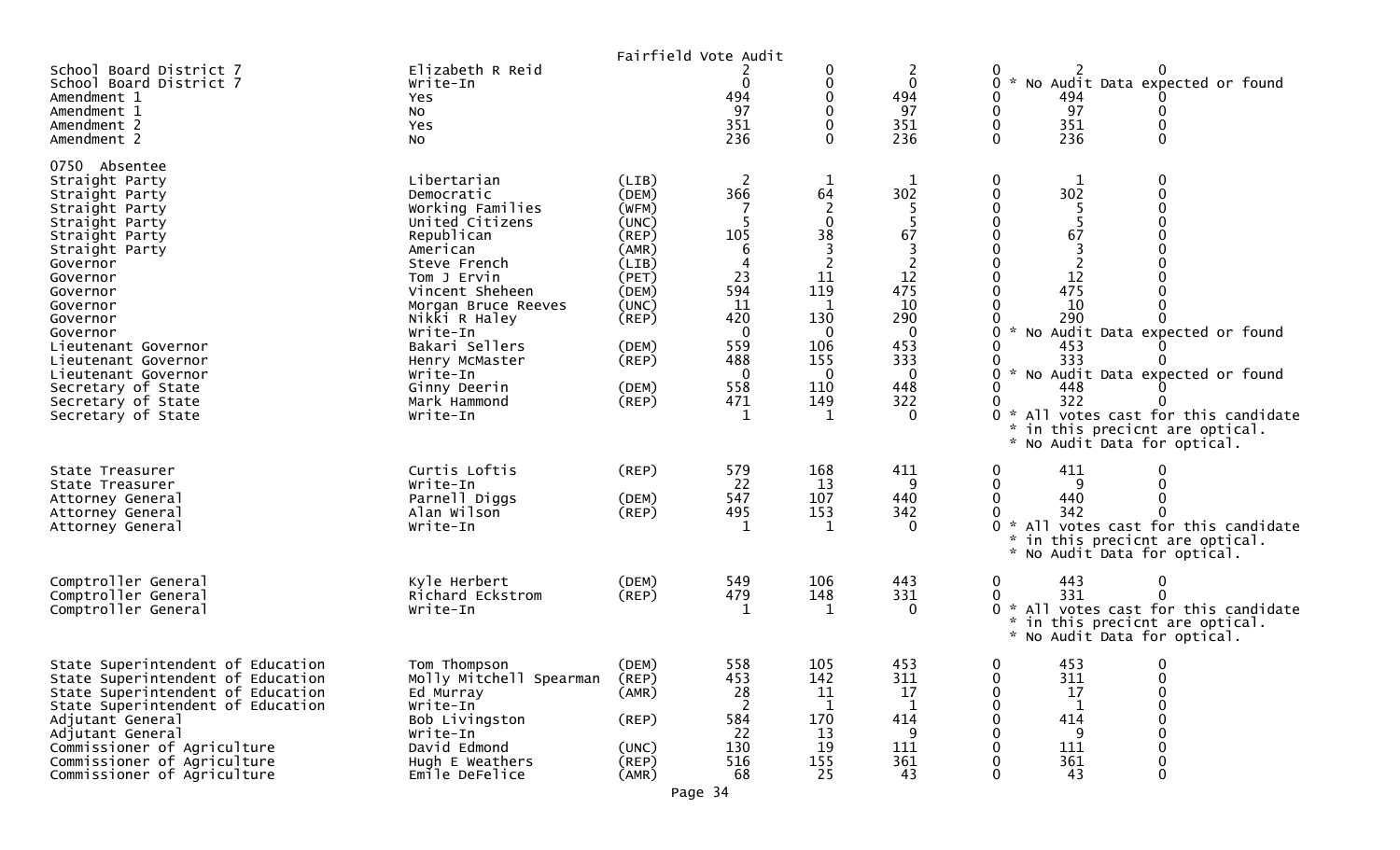|                                    |                      |             | Fairfield Vote Audit |                |                |                                                       |
|------------------------------------|----------------------|-------------|----------------------|----------------|----------------|-------------------------------------------------------|
| Commissioner of Agriculture        | Write-In             |             |                      |                |                | 0                                                     |
| U.S. Senate                        | Victor Kocher        | (LIB)       | 13                   |                |                | 0                                                     |
| U.S. Senate                        | Thomas Ravenel       | (PET)       | 41                   | 10             | 31             | 31                                                    |
| U.S. Senate                        | Brad Hutto           | (DEM)       | 523                  | 105            | 418            | 418                                                   |
| U.S. Senate                        | Brad Hutto           | (WFM)       | 16                   | 3              | 13             | 13                                                    |
|                                    |                      |             | 447                  | 139            | 308            | 308                                                   |
| U.S. Senate                        | Lindsey Graham       | $($ REP $)$ |                      |                |                |                                                       |
| U.S. Senate                        | Write-In             |             | $\Omega$             | -0             | $\mathbf 0$    | * No Audit Data expected or found<br>0                |
| U.S. Senate (Unexpired Term)       | Joyce Dickerson      | (DEM)       | 545                  | 103            | 442            | 0<br>442                                              |
| U.S. Senate (Unexpired Term)       | Tim Scott            | $($ REP $)$ | 462                  | 145            | 317            | 317<br>0                                              |
| U.S. Senate (Unexpired Term)       | Jill Bossi           | (AMR)       | 27                   | 10             | 17             | 17<br>0                                               |
| U.S. Senate (Unexpired Term)       | Write-In             |             | $\mathbf{0}$         | $\mathbf 0$    | $\overline{0}$ | 0<br>* No Audit Data expected or found                |
| U.S. House of Reps District 5      | Tom Adams            | (DEM)       | 552                  | 113            | 439            | 439                                                   |
| U.S. House of Reps District 5      | Tom Adams            | (WFM)       | 32                   | 9              | 23             | 23                                                    |
| U.S. House of Reps District 5      | Mick Mulvaney        | $($ REP $)$ | 449                  | 139            | 310            | 310                                                   |
| U.S. House of Reps District 5      | Write-In             |             | $\Omega$             | 0              |                | * No Audit Data expected or found<br>0                |
| State House of Reps District 41    | MaryGail Douglas     | (DEM)       | 900                  | 199            | 701            | 701                                                   |
|                                    | Write-In             |             | 15                   |                | 8              | $\Omega$<br>8                                         |
| State House of Reps District 41    |                      |             |                      |                |                |                                                       |
| Solicitor Circuit 6                | William P Frick      | (DEM)       | 711                  | 142            | 569            | 569<br>0                                              |
| Solicitor Circuit 6                | Randy Newman Jr      | (REP)       | 323                  | 117            | 206            | 206                                                   |
| Solicitor Circuit 6                | Write-In             |             | $\mathbf{1}$         | 1              | $\Omega$       | * All votes cast for this candidate                   |
|                                    |                      |             |                      |                |                | in this precicnt are optical.                         |
|                                    |                      |             |                      |                |                | $\mathcal{H}$<br>No Audit Data for optical.           |
|                                    |                      |             |                      |                |                |                                                       |
| Probate Judge                      | Pamela W Renwick     | (DEM)       | 916                  | 203            | 713            | 713<br>0                                              |
| Probate Judge                      | Write-In             |             | 10                   | q              | 1              | 0<br>1                                                |
| Auditor                            | Peggy G Hensley      | (DEM)       | 910                  | 206            | 704            | $\mathbf 0$<br>704                                    |
| Auditor                            | Write-In             |             | 10                   | 8              |                | $\Omega$                                              |
| County Treasurer                   | Norma W Branham      | (DEM)       | 938                  | 214            | 724            | 724<br>0                                              |
| County Treasurer                   | Write-In             |             | 9                    | 6              | 3              | 0<br>-3                                               |
| Soil and Water District Commission | Eric F Cathcart      |             | 639                  | 155            | 484            | $\Omega$<br>484                                       |
|                                    |                      |             | 27                   | 14             | 13             | 13                                                    |
| Soil and Water District Commission | Write-In             |             |                      |                |                |                                                       |
| County Council District 1          | Dwayne Perry         |             | 57                   | 14             | 43             | 43                                                    |
| County Council District 1          | Dan Ruff             |             | 67                   | 24             | 43             | 43                                                    |
| County Council District 1          | Michael Squirewell   |             | 48                   | 19             | 29             | 29                                                    |
| County Council District 1          | Write-In             |             | $\Omega$             | $\mathbf 0$    | $\Omega$       | $\mathcal{H}$<br>No Audit Data expected or found<br>0 |
| County Council District 3          | Tangee Brice Jacobs  |             | 11                   | 3              | 8              |                                                       |
| County Council District 3          | Walter Larry Stewart |             | 49                   | 16             | 33             | 0<br>33                                               |
| County Council District 3          | Mikel Trapp          |             | 36                   | $\overline{4}$ | 32             | 32                                                    |
| County Council District 3          | Write-In             |             | $\Omega$             | $\mathbf 0$    | $\mathbf{0}$   | * No Audit Data expected or found<br>0                |
| County Council District 5          | David L Ferguson Sr  |             | 29                   | 3              | 26             | 26                                                    |
| County Council District 5          | Eugene Holmes        |             | 26                   | $\overline{4}$ | 22             | 22                                                    |
| County Council District 5          | Marion Robinson      |             | 76                   | 21             | 55             | 55                                                    |
|                                    |                      |             |                      |                |                |                                                       |
| County Council District 5          | Write-In             |             | $\mathbf{0}$         | $\mathbf 0$    | 0              | * No Audit Data expected or found                     |
| County Council District 7          | David Brandenburg    |             | 14                   |                | 12             | 0<br>12                                               |
| County Council District 7          | Clyde Sanders        |             | 38                   |                | 33             | 33                                                    |
| County Council District 7          | Billy Smith          |             | 97                   | 9              | 88             | 88<br>0                                               |
| County Council District 7          | Write-In             |             |                      |                |                | 0                                                     |
| School Board District 1            | Andrea Resa Harrison |             | 75                   | 25             | 50             | 0<br>50                                               |
| School Board District 1            | Marvin Robertson     |             | 77                   | 26             | 51             | 51                                                    |
| School Board District 1            | Write-In             |             | $\Omega$             | $\Omega$       | 0              | 0 * No Audit Data expected or found                   |
| School Board District 3            | Henry Miller         |             | 71                   | 18             | 53             | 53                                                    |
| School Board District 3            | Write-In             |             | $\Omega$             | $\mathbf 0$    | $\Omega$       | 0 * No Audit Data expected or found                   |
|                                    |                      |             |                      |                |                |                                                       |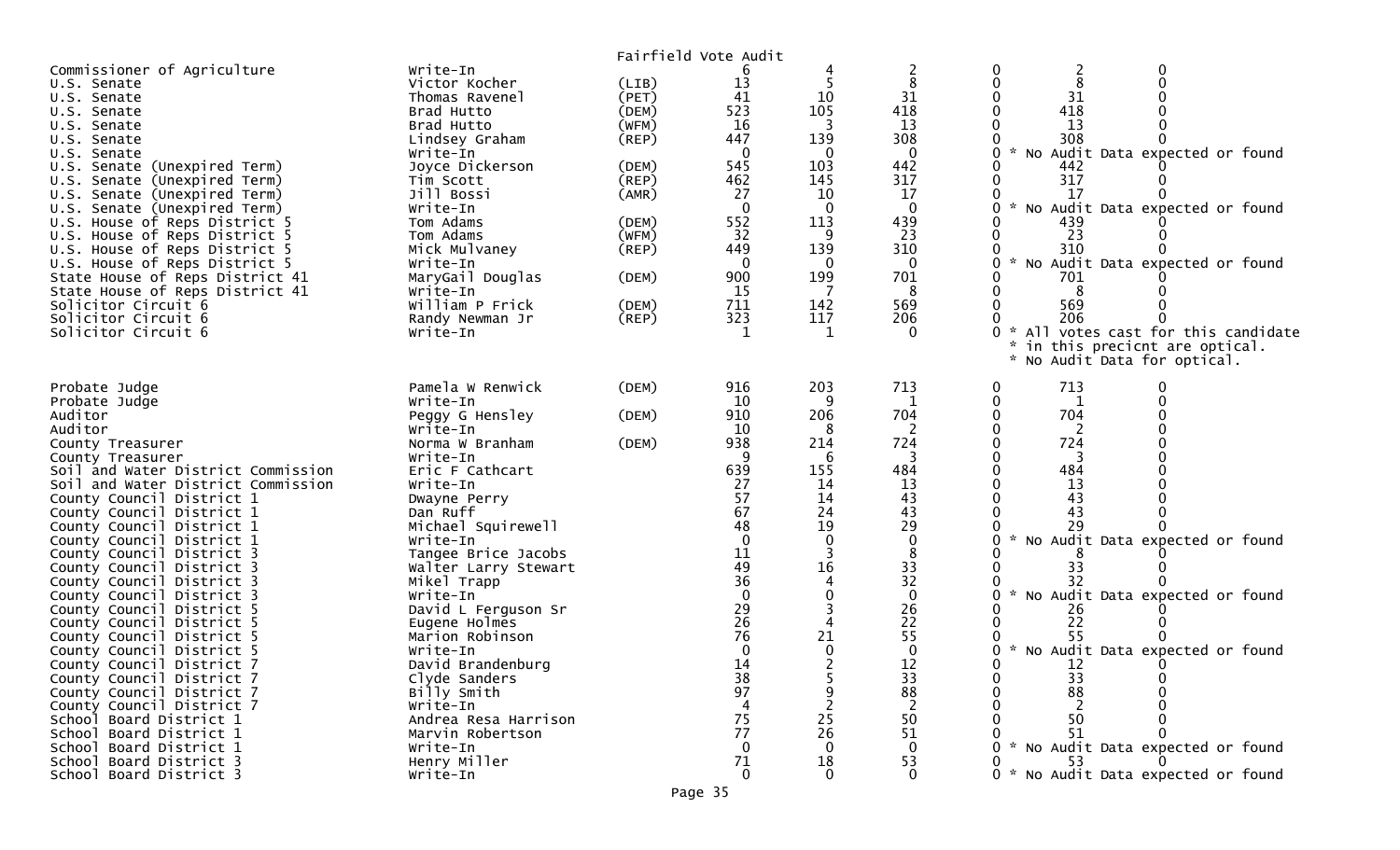|                                                                                                                                                                                                                                                                                                            |                                                                                                                                                                     |                                                             | Fairfield Vote Audit                                            |                                                                                                                                                |                                                                                                           |                                                                                                                                                                                                                                                                                                                                                    |
|------------------------------------------------------------------------------------------------------------------------------------------------------------------------------------------------------------------------------------------------------------------------------------------------------------|---------------------------------------------------------------------------------------------------------------------------------------------------------------------|-------------------------------------------------------------|-----------------------------------------------------------------|------------------------------------------------------------------------------------------------------------------------------------------------|-----------------------------------------------------------------------------------------------------------|----------------------------------------------------------------------------------------------------------------------------------------------------------------------------------------------------------------------------------------------------------------------------------------------------------------------------------------------------|
| School Board District 5<br>School Board District 5<br>School Board District 7<br>School Board District 7<br>Jackson Mill Creek Watershed<br>Rocky Creek Watershed<br>Rocky Creek Watershed<br>Rocky Creek Watershed<br>Wateree Creek Watershed<br>Amendment 1<br>Amendment 1<br>Amendment 2<br>Amendment 2 | Carl E Jackson Jr<br>Write-In<br>Elizabeth R Reid<br>Write-In<br>Write-In<br>Claudia F Dean<br>William F Wishert<br>Write-In<br>Write-In<br>Yes.<br>No<br>Yes<br>No |                                                             | 113<br>3<br>128<br>$\mathbf{0}$<br>754<br>207<br>499<br>473     | 23<br>$\overline{2}$<br>13<br>$\overline{2}$<br>5<br>$\overline{2}$<br>$\overline{3}$<br>$\mathbf 0$<br>$\mathbf 0$<br>189<br>51<br>112<br>125 | 90<br>$\mathbf 1$<br>115<br>1<br>$\overline{2}$<br>$\mathbf 0$<br>$\mathbf 0$<br>565<br>156<br>387<br>348 | 90<br>0<br>0<br>$\mathbf 0$<br>0<br>1<br>0<br>115<br>0<br>0<br>0<br>0<br>0<br>0<br>No Audit Data expected or found<br>*<br>0<br>No Audit Data expected or found<br>0<br>565<br>$\mathbf 0$<br>156<br>0<br>$\mathbf 0$<br>387<br>0<br>$\mathbf{0}$<br>348<br>0                                                                                      |
| 0800 Emergency<br>Straight Party<br>Straight Party                                                                                                                                                                                                                                                         | Libertarian<br>Democratic                                                                                                                                           | (LIB)<br>(DEM)                                              | $\frac{0}{2}$                                                   | $\frac{0}{2}$                                                                                                                                  | 0<br>$\mathbf 0$                                                                                          | 0 * No Audit Data expected or found<br>0 * All votes cast for this candidate<br>* in this precicnt are optical.<br>* No Audit Data for optical.                                                                                                                                                                                                    |
| Straight Party<br>Straight Party<br>Straight Party<br>Straight Party<br>Governor<br>Governor<br>Governor                                                                                                                                                                                                   | Working Families<br>United Citizens<br>Republican<br>American<br>Steve French<br>Tom J Ervin<br>Vincent Sheheen                                                     | (WFM)<br>(UNC)<br>(REP)<br>(AMR)<br>(LIB)<br>(PET)<br>(DEM) | 0<br>$\pmb{0}$<br>$\mathbf 0$<br>$\Omega$<br>0<br>$\bf{0}$<br>2 | $\mathbf 0$<br>$\pmb{0}$<br>$\pmb{0}$<br>$\mathbf 0$<br>$\pmb{0}$<br>$\boldsymbol{0}$<br>$\overline{2}$                                        | 0<br>$\Omega$                                                                                             | 0 * No Audit Data expected or found<br>0 * No Audit Data expected or found<br>0 * No Audit Data expected or found<br>0 * No Audit Data expected or found<br>0 * No Audit Data expected or found<br>0 * No Audit Data expected or found<br>0 * All votes cast for this candidate<br>* in this precicnt are optical.<br>* No Audit Data for optical. |
| Governor<br>Governor                                                                                                                                                                                                                                                                                       | Morgan Bruce Reeves<br>Nikki R Haley                                                                                                                                | (UNC)<br>$($ REP $)$                                        | 0<br>$\overline{2}$                                             | $\mathbf 0$<br>$\overline{2}$                                                                                                                  | 0<br>$\mathbf 0$                                                                                          | 0 * No Audit Data expected or found<br>0 * All votes cast for this candidate<br>* in this precicnt are optical.<br>* No Audit Data for optical.                                                                                                                                                                                                    |
| Governor<br>Lieutenant Governor                                                                                                                                                                                                                                                                            | Write-In<br>Bakari Sellers                                                                                                                                          | (DEM)                                                       | $\bf{0}$<br>$\overline{2}$                                      | $\frac{0}{2}$                                                                                                                                  | 0<br>$\mathbf 0$                                                                                          | 0 * No Audit Data expected or found<br>0 * All votes cast for this candidate<br>* in this precicnt are optical.<br>* No Audit Data for optical.                                                                                                                                                                                                    |
| Lieutenant Governor                                                                                                                                                                                                                                                                                        | Henry McMaster                                                                                                                                                      | $($ REP $)$                                                 | $\overline{2}$                                                  | $\overline{2}$                                                                                                                                 | $\mathbf 0$                                                                                               | 0 * All votes cast for this candidate<br>* in this precicnt are optical.<br>* No Audit Data for optical.                                                                                                                                                                                                                                           |
| Lieutenant Governor<br>Secretary of State                                                                                                                                                                                                                                                                  | Write-In<br>Ginny Deerin                                                                                                                                            | (DEM)                                                       | 0<br>$\overline{2}$                                             | $\mathbf 0$<br>2                                                                                                                               | $\boldsymbol{0}$<br>$\mathbf 0$                                                                           | 0 * No Audit Data expected or found<br>0 * All votes cast for this candidate<br>* in this precicnt are optical.<br>* No Audit Data for optical.                                                                                                                                                                                                    |
| Secretary of State                                                                                                                                                                                                                                                                                         | Mark Hammond                                                                                                                                                        | (REP)                                                       | $\mathbf{2}$                                                    | $\overline{2}$                                                                                                                                 | $\mathbf 0$                                                                                               | 0 * All votes cast for this candidate<br>* in this precicnt are optical.<br>* No Audit Data for optical.                                                                                                                                                                                                                                           |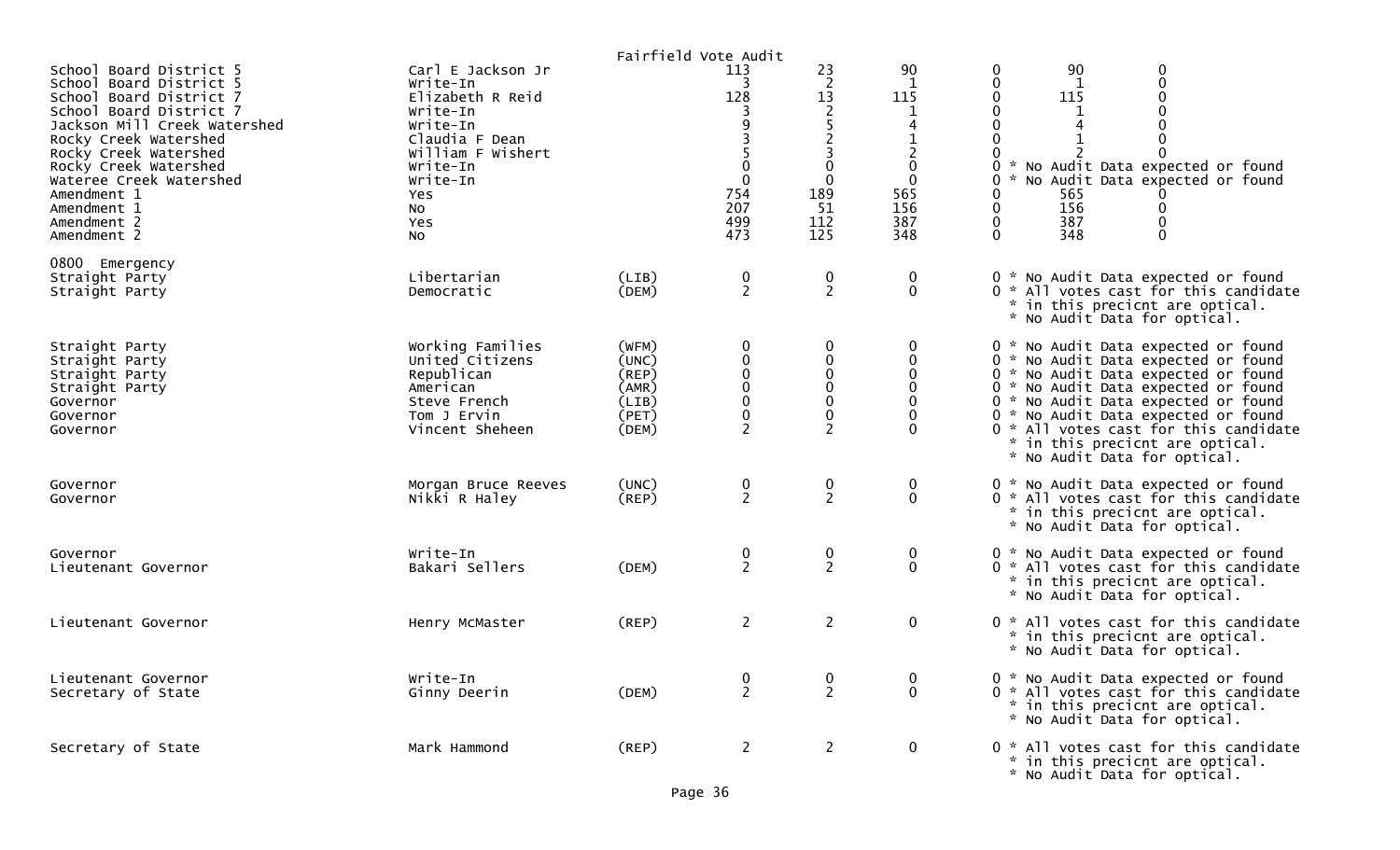## Fairfield Vote AuditSecretary of State Write-In 0 0 0 0 \* No Audit Data expected or found  $0 * All$  votes cast for this candidate \* in this precicnt are optical. \* No Audit Data for optical. State Treasurer Write-In 0 0 0 0 \* No Audit Data expected or found Attorney General 2 2 0 2 0 \* All votes cast for this candidate \* in this precicnt are optical. \* No Audit Data for optical. Attorney General 2 2 alan Wilson (REP) 2 2 0 0 \* All votes cast for this candidate \* in this precicnt are optical. \* No Audit Data for optical. Attorney General Write-In 0 0 0 0 \* No Audit Data expected or found  $0 *$  All votes cast for this candidate \* in this precicnt are optical. \* No Audit Data for optical. Comptroller General 2 2 0 0 \* All votes cast for this candidate \* in this precicnt are optical. \* No Audit Data for optical. Comptroller General Write-In 0 0 0 0 \* No Audit Data expected or found  $0 * All votes cast for this candidate$  \* in this precicnt are optical. \* No Audit Data for optical. State Superintendent of Education and Molly Mitchell Spearman (REP)  $1$  1 0 0 \* All votes cast for this candidate \* in this precicnt are optical. \* No Audit Data for optical. State Superintendent of Education Ed Murray (AMR) 0 0 0 0 \* No Audit Data expected or found State Superintendent of Education Write-In 0 0 0 0 \* No Audit Data expected or found Adjutant General 2 2 Deb Livingston (REP) 2 2 0 0  $\ast$  All votes cast for this candidate \* in this precicnt are optical. \* No Audit Data for optical. Adjutant General Write-In 0 0 0 0 \* No Audit Data expected or found Commissioner of Agriculture David Edmond (UNC) 0 0 0 0 \* No Audit Data expected or found  $0 * All$  votes cast for this candidate \* in this precicnt are optical. \* No Audit Data for optical. Commissioner of Agriculture Emile DeFelice (AMR) 0 0 0 0 \* No Audit Data expected or found Commissioner of Agriculture Write-In 0 0 0 0 \* No Audit Data expected or found U.S. Senate Victor Kocher (LIB) 0 0 0 0 \* No Audit Data expected or found  $0$  \* All votes cast for this candidate \* in this precicnt are optical.

\* No Audit Data for optical.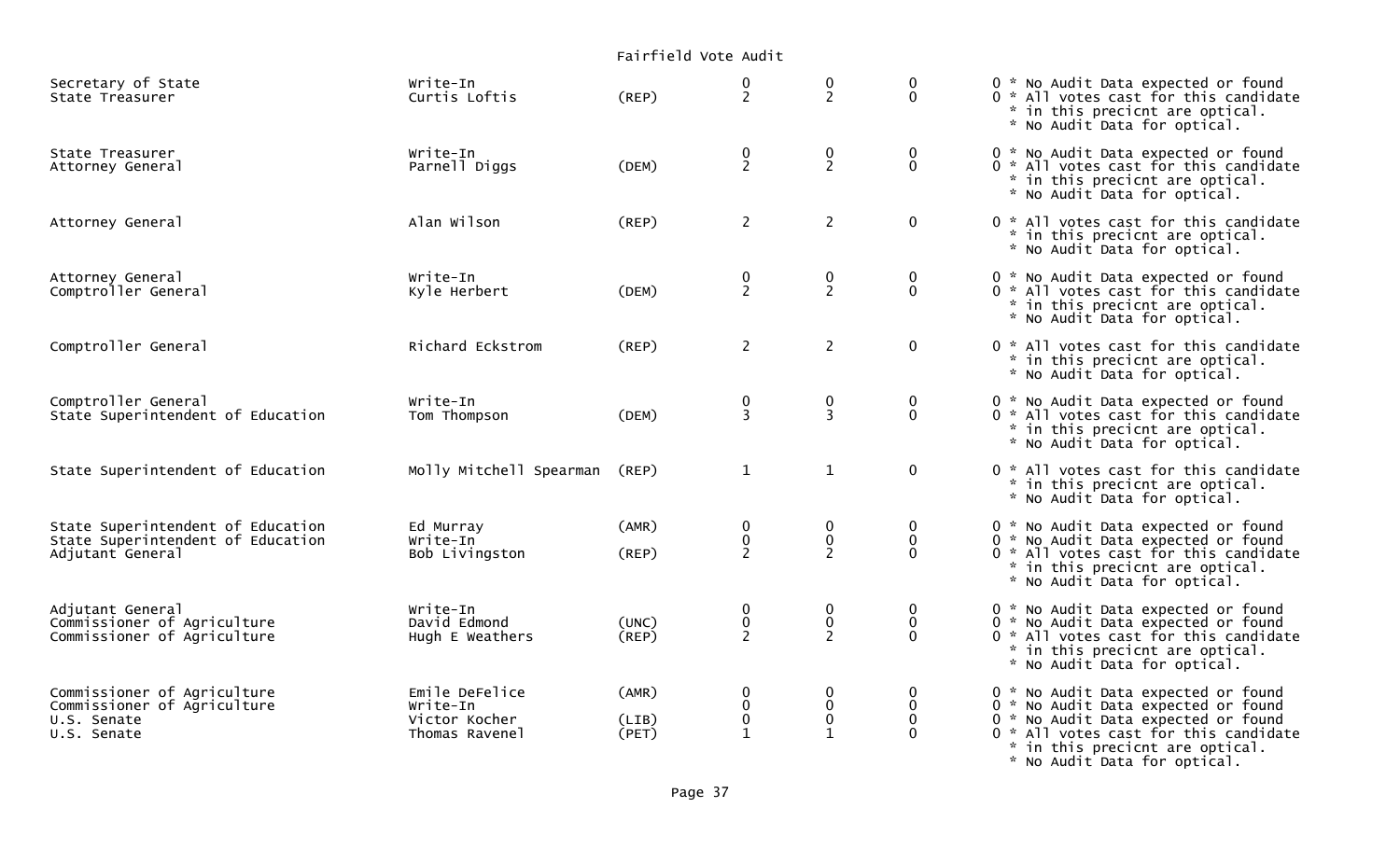|                                                                                               |                                     | Fairfield Vote Audit |                                               |                                    |                                 |                                                                                                                                                                                        |
|-----------------------------------------------------------------------------------------------|-------------------------------------|----------------------|-----------------------------------------------|------------------------------------|---------------------------------|----------------------------------------------------------------------------------------------------------------------------------------------------------------------------------------|
| U.S. Senate                                                                                   | Brad Hutto                          | (DEM)                | 2                                             | $\overline{2}$                     | $\mathbf 0$                     | 0 * All votes cast for this candidate<br>* in this precicnt are optical.<br>* No Audit Data for optical.                                                                               |
| U.S. Senate<br>U.S. Senate                                                                    | Brad Hutto<br>Lindsey Graham        | (WFM)<br>(REP)       | $\begin{smallmatrix} 0 \ 1 \end{smallmatrix}$ | $\mathbf 0$<br>$\mathbf{1}$        | $\overline{0}$<br>$\mathbf 0$   | 0 * No Audit Data expected or found<br>0 * All votes cast for this candidate<br>* in this precicnt are optical.<br>* No Audit Data for optical.                                        |
| U.S. Senate<br>U.S. Senate (Unexpired Term)                                                   | Write-In<br>Joyce Dickerson         | (DEM)                | $\frac{0}{2}$                                 | 0<br>$\overline{2}$                | 0<br>$\overline{0}$             | 0 * No Audit Data expected or found<br>0 * All votes cast for this candidate<br>* in this precicnt are optical.<br>* No Audit Data for optical.                                        |
| U.S. Senate (Unexpired Term)                                                                  | Tim Scott                           | (REP)                | $\overline{2}$                                | $\overline{2}$                     | $\mathbf 0$                     | 0 * All votes cast for this candidate<br>* in this precicnt are optical.<br>* No Audit Data for optical.                                                                               |
| U.S. Senate (Unexpired Term)<br>U.S. Senate (Unexpired Term)<br>U.S. House of Reps District 5 | Jill Bossi<br>Write-In<br>Tom Adams | (AMR)<br>(DEM)       | 0<br>$\pmb{0}$<br>$\overline{2}$              | 0<br>$\mathbf 0$<br>$\overline{2}$ | 0<br>$\mathbf 0$<br>0           | 0 * No Audit Data expected or found<br>0 * No Audit Data expected or found<br>0 * All votes cast for this candidate<br>* in this precicnt are optical.<br>* No Audit Data for optical. |
| U.S. House of Reps District 5<br>U.S. House of Reps District 5                                | Tom Adams<br>Mick Mulvaney          | (WFM)<br>(REP)       | $\frac{0}{2}$                                 | $\boldsymbol{0}$<br>$\overline{2}$ | $\boldsymbol{0}$<br>$\mathbf 0$ | 0 * No Audit Data expected or found<br>0 * All votes cast for this candidate<br>* in this precicnt are optical.<br>* No Audit Data for optical.                                        |
| U.S. House of Reps District 5<br>State House of Reps District 41                              | Write-In<br>MaryGail Douglas        | (DEM)                | 0<br>$\overline{3}$                           | 0<br>$\overline{3}$                | 0<br>$\mathbf 0$                | 0 * No Audit Data expected or found<br>0 * All votes cast for this candidate<br>* in this precicnt are optical.<br>* No Audit Data for optical.                                        |
| State House of Reps District 41<br>Solicitor Circuit 6                                        | Write-In<br>William P Frick         | (DEM)                | $\frac{0}{3}$                                 | $\boldsymbol{0}$<br>$\overline{3}$ | $\mathbf 0$<br>$\mathbf 0$      | 0 * No Audit Data expected or found<br>0 * All votes cast for this candidate<br>* in this precicnt are optical.<br>* No Audit Data for optical.                                        |
| Solicitor Circuit 6                                                                           | Randy Newman Jr                     | (REP)                | $\mathbf{1}$                                  | $\mathbf{1}$                       | $\overline{0}$                  | 0 * All votes cast for this candidate<br>* in this precicnt are optical.<br>* No Audit Data for optical.                                                                               |
| Solicitor Circuit 6<br>Probate Judge                                                          | Write-In<br>Pamela W Renwick        | (DEM)                | $\mathbf 0$<br>3                              | $\mathbf 0$<br>3                   | $\overline{0}$<br>$\mathbf 0$   | 0 * No Audit Data expected or found<br>0 * All votes cast for this candidate<br>* in this precicnt are optical.<br>* No Audit Data for optical.                                        |
| Probate Judge<br>Auditor                                                                      | Write-In<br>Peggy G Hensley         | (DEM)                | 0<br>$\overline{3}$                           | 0<br>3                             | $\boldsymbol{0}$<br>$\mathbf 0$ | 0 * No Audit Data expected or found<br>0 * All votes cast for this candidate<br>* in this precicnt are optical.<br>* No Audit Data for optical.                                        |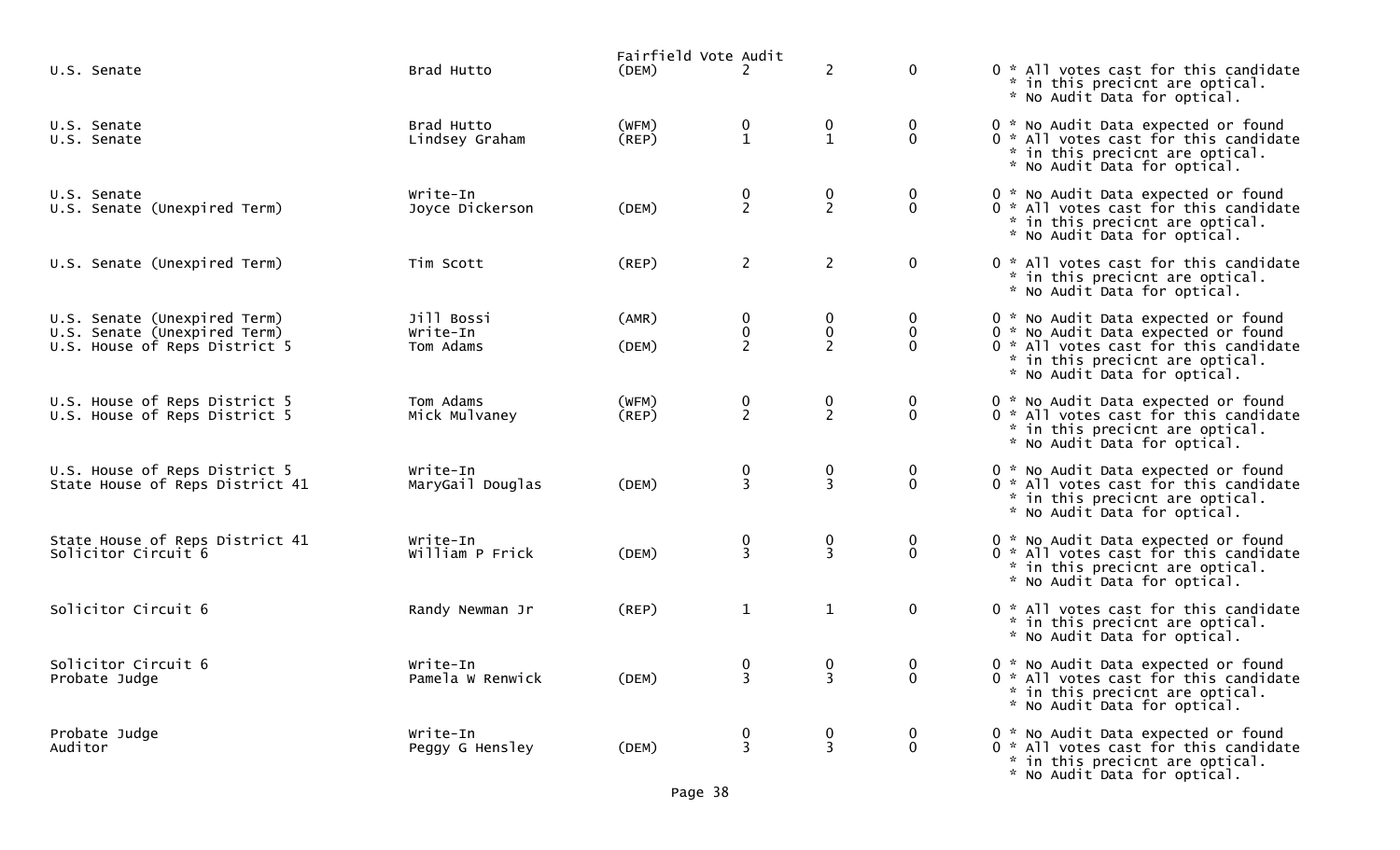|                                                                                                                                                                                                                                                                                                                                                                                                            |                                                                                                                                                                                                                                         | Fairfield Vote Audit |                                                                |                                                                               |                   |                                                                                                                                                                                                                                                                                                                                                                                                                                                                                                                                                                                                                                     |
|------------------------------------------------------------------------------------------------------------------------------------------------------------------------------------------------------------------------------------------------------------------------------------------------------------------------------------------------------------------------------------------------------------|-----------------------------------------------------------------------------------------------------------------------------------------------------------------------------------------------------------------------------------------|----------------------|----------------------------------------------------------------|-------------------------------------------------------------------------------|-------------------|-------------------------------------------------------------------------------------------------------------------------------------------------------------------------------------------------------------------------------------------------------------------------------------------------------------------------------------------------------------------------------------------------------------------------------------------------------------------------------------------------------------------------------------------------------------------------------------------------------------------------------------|
| Auditor<br>County Treasurer                                                                                                                                                                                                                                                                                                                                                                                | Write-In<br>Norma W Branham                                                                                                                                                                                                             | (DEM)                | 0<br>3                                                         | 0<br>3                                                                        | 0<br>$\Omega$     | 0 * No Audit Data expected or found<br>0 * All votes cast for this candidate<br>* in this precicnt are optical.<br>* No Audit Data for optical.                                                                                                                                                                                                                                                                                                                                                                                                                                                                                     |
| County Treasurer<br>Soil and Water District Commission                                                                                                                                                                                                                                                                                                                                                     | Write-In<br>Eric F Cathcart                                                                                                                                                                                                             |                      | 0<br>$\mathbf 1$                                               | 0<br>$\mathbf{1}$                                                             | 0<br>$\mathbf{0}$ | 0 * No Audit Data expected or found<br>0 * All votes cast for this candidate<br>* in this precicnt are optical.<br>* No Audit Data for optical.                                                                                                                                                                                                                                                                                                                                                                                                                                                                                     |
| Soil and Water District Commission<br>County Council District 1<br>County Council District 1                                                                                                                                                                                                                                                                                                               | Write-In<br>Dwayne Perry<br>Dan Ruff                                                                                                                                                                                                    |                      | 0<br>0<br>$\mathbf{1}$                                         | 0<br>$\mathbf 0$<br>$\mathbf{1}$                                              | 0<br>0            | 0 * No Audit Data expected or found<br>0 * No Audit Data expected or found<br>0 * All votes cast for this candidate<br>* in this precicnt are optical.<br>* No Audit Data for optical.                                                                                                                                                                                                                                                                                                                                                                                                                                              |
| County Council District 1<br>County Council District 1<br>County Council District 3<br>County Council District 3                                                                                                                                                                                                                                                                                           | Michael Squirewell<br>Write-In<br>Tangee Brice Jacobs<br>Walter Larry Stewart                                                                                                                                                           |                      | 0<br>0<br>0                                                    | 0<br>0<br>0<br>$\mathbf{1}$                                                   |                   | 0 * No Audit Data expected or found<br>0 * No Audit Data expected or found<br>0 * No Audit Data expected or found<br>0 * All votes cast for this candidate<br>* in this precicnt are optical.<br>* No Audit Data for optical.                                                                                                                                                                                                                                                                                                                                                                                                       |
| County Council District 3<br>County Council District 3<br>County Council District 5<br>County Council District 5<br>County Council District 5<br>County Council District 5<br>County Council District 7<br>County Council District 7<br>County Council District 7<br>County Council District 7<br>School Board District 1<br>School Board District 1<br>School Board District 1<br>School Board District 3 | Mikel Trapp<br>Write-In<br>David L Ferguson Sr<br>Eugene Holmes<br>Marion Robinson<br>Write-In<br>David Brandenburg<br>Clyde Sanders<br>Billy Smith<br>Write-In<br>Andrea Resa Harrison<br>Marvin Robertson<br>Write-In<br>Henry Miller |                      | 0<br>0<br>0<br>0<br>0<br>0<br>0<br>0<br>0<br>0<br>$\mathbf{1}$ | 0<br>0<br>$\mathbf 0$<br>0<br>0<br>0<br>0<br>0<br>0<br>0<br>0<br>$\mathbf{1}$ | 0                 | 0 * No Audit Data expected or found<br>0 * No Audit Data expected or found<br>0 * No Audit Data expected or found<br>0 * No Audit Data expected or found<br>0 * No Audit Data expected or found<br>0 * No Audit Data expected or found<br>0 * No Audit Data expected or found<br>0 * No Audit Data expected or found<br>0 * No Audit Data expected or found<br>0 * No Audit Data expected or found<br>0 * No Audit Data expected or found<br>0 * No Audit Data expected or found<br>0 * No Audit Data expected or found<br>0 * All votes cast for this candidate<br>* in this precicnt are optical.<br>* No Audit Data for optical. |
| School Board District 3<br>School Board District 5<br>School Board District 5<br>School Board District 7<br>School Board District 7<br>Jackson Mill Creek Watershed<br>Rocky Creek Watershed<br>Rocky Creek Watershed<br>Rocky Creek Watershed<br>Wateree Creek Watershed<br>Amendment 1                                                                                                                   | Write-In<br>Carl E Jackson Jr<br>Write-In<br>Elizabeth R Reid<br>Write-In<br>Write-In<br>Claudia F Dean<br>William F Wishert<br>Write-In<br>Write-In<br>Yes                                                                             |                      | 0<br>0<br>U<br>0                                               | 0<br>0<br>$\Omega$<br>0<br>0<br>0<br>0<br>0<br>0                              |                   | 0 * No Audit Data expected or found<br>0 * No Audit Data expected or found<br>0 * No Audit Data expected or found<br>0 * No Audit Data expected or found<br>0 * No Audit Data expected or found<br>0 * No Audit Data expected or found<br>0 * No Audit Data expected or found<br>0 * No Audit Data expected or found<br>0 * No Audit Data expected or found<br>0 * No Audit Data expected or found<br>0 * All votes cast for this candidate                                                                                                                                                                                         |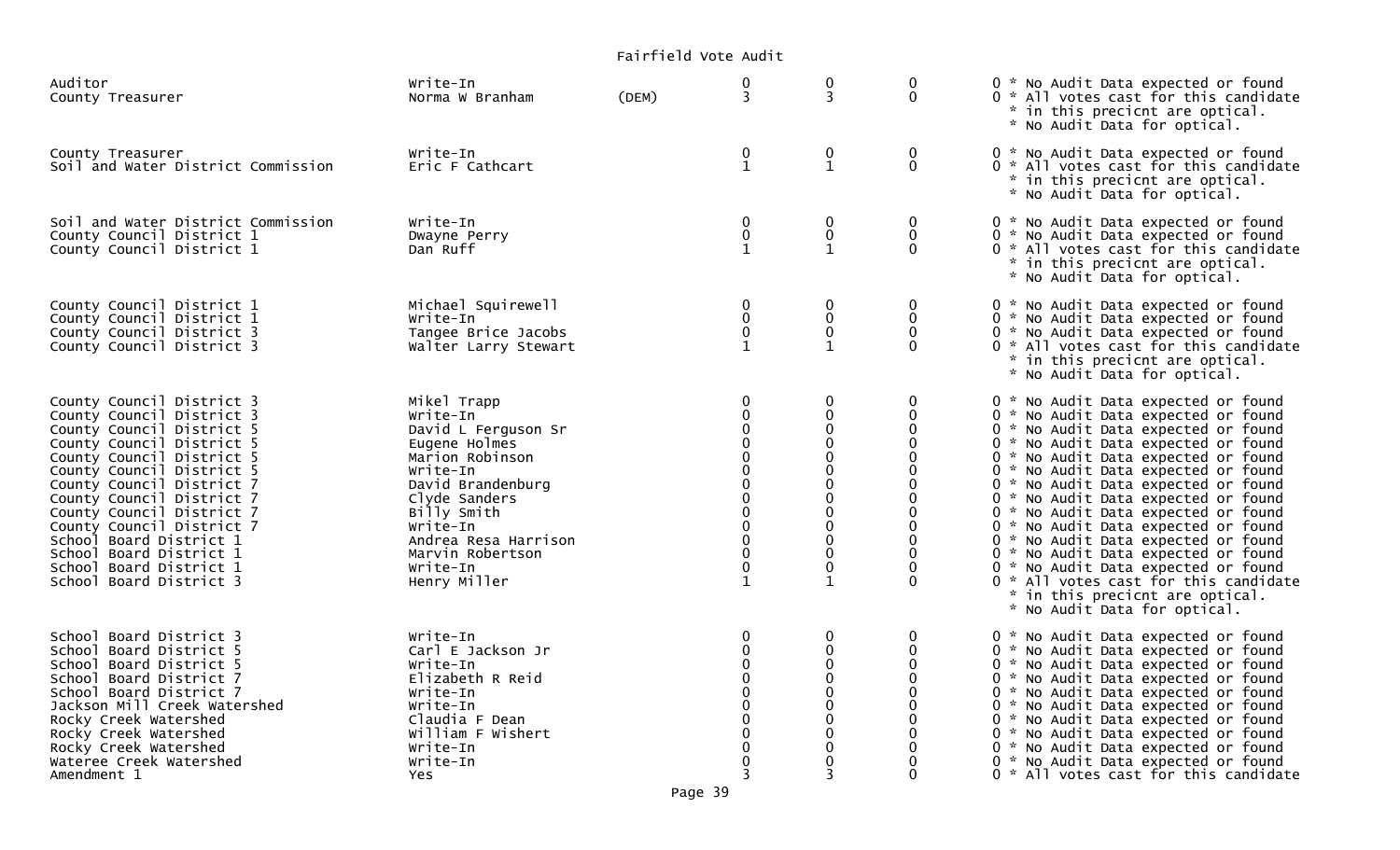\* in this precicnt are optical. \* No Audit Data for optical.

| Amendment 1<br>Amendment 2<br>Amendment 2 | No<br>Yes<br>NO.        |       | ∩<br>$\mathbf 0$                       | $\Omega$<br>0<br>3 | 0<br>$\mathbf{0}$<br>∩ | 0 * No Audit Data expected or found<br>0 * No Audit Data expected or found<br>0 * All votes cast for this candidate<br>in this precicnt are optical.<br>$\mathcal{H}$<br>* No Audit Data for optical. |
|-------------------------------------------|-------------------------|-------|----------------------------------------|--------------------|------------------------|-------------------------------------------------------------------------------------------------------------------------------------------------------------------------------------------------------|
| 0850 Failsafe                             |                         |       |                                        |                    |                        |                                                                                                                                                                                                       |
| Straight Party                            | Libertarian             | (LIB) | 0                                      | 0                  | $\Omega$               | 0 * No Audit Data expected or found                                                                                                                                                                   |
| Straight Party                            | Democratic              | (DEM) | 10                                     | 0                  | 10                     | O<br>10                                                                                                                                                                                               |
| Straight Party                            | Working Families        | (WFM) | $\mathbf{0}$                           | $\Omega$           | $\Omega$               | 0 * No Audit Data expected or found                                                                                                                                                                   |
| Straight Party                            | United Citizens         | (UNC) | $\mathbf 0$                            | $\Omega$           | $\mathbf 0$            | 0 * No Audit Data expected or found                                                                                                                                                                   |
| Straight Party                            | Republican              | (REP) | $\overline{0}$                         | $\Omega$           | $\Omega$               | 0 * No Audit Data expected or found                                                                                                                                                                   |
| Straight Party                            | American                | (AMR) | $\boldsymbol{0}$                       | $\Omega$           | 0                      | 0 * No Audit Data expected or found                                                                                                                                                                   |
| Governor                                  | Steve French            | (LIB) | $\mathbf 0$                            |                    | $\Omega$               | 0 * No Audit Data expected or found                                                                                                                                                                   |
| Governor                                  | Tom J Ervin             | (PET) | $\pmb{0}$                              |                    | $\Omega$               | 0 * No Audit Data expected or found                                                                                                                                                                   |
| Governor                                  | Vincent Sheheen         | (DEM) | 17                                     |                    | 17                     |                                                                                                                                                                                                       |
| Governor                                  | Morgan Bruce Reeves     | (UNC) | $\mathbf 0$                            |                    | $\Omega$               | * No Audit Data expected or found<br>0                                                                                                                                                                |
| Governor                                  | Nikki R Haley           | (REP) | 3                                      |                    |                        |                                                                                                                                                                                                       |
| Governor                                  | Write-In                |       | $\mathbf 0$                            |                    | $\mathbf{0}$           | * No Audit Data expected or found<br>0                                                                                                                                                                |
| Lieutenant Governor                       | Bakari Sellers          | (DEM) | 18                                     |                    | 18                     |                                                                                                                                                                                                       |
| Lieutenant Governor                       | Henry McMaster          | (REP) | $\overline{2}$                         |                    | $\overline{c}$         |                                                                                                                                                                                                       |
| Lieutenant Governor                       | Write-In                |       | $\boldsymbol{0}$                       |                    | $\mathbf{0}$           | * No Audit Data expected or found                                                                                                                                                                     |
| Secretary of State                        | Ginny Deerin            | (DEM) | 17                                     | 0                  | 17                     |                                                                                                                                                                                                       |
| Secretary of State                        | Mark Hammond            | (REP) |                                        |                    |                        |                                                                                                                                                                                                       |
| Secretary of State                        | Write-In                |       | $\Omega$                               |                    | 0                      | * No Audit Data expected or found<br>0                                                                                                                                                                |
| State Treasurer                           | Curtis Loftis           | (REP) |                                        | $\Omega$           |                        |                                                                                                                                                                                                       |
| State Treasurer                           | Write-In                |       | $\mathbf 0$                            | $\Omega$           | $\mathbf{0}$           | * No Audit Data expected or found<br>0                                                                                                                                                                |
| Attorney General                          | Parnell Diggs           | (DEM) | $\begin{array}{c} 18 \\ 2 \end{array}$ | $\Omega$           | 18                     | 18                                                                                                                                                                                                    |
| Attorney General                          | Alan Wilson             | (REP) |                                        | $\Omega$           | $\overline{c}$         |                                                                                                                                                                                                       |
| Attorney General                          | Write-In                |       | $\mathbf 0$                            | $\Omega$           | $\mathbf 0$            | * No Audit Data expected or found<br>0                                                                                                                                                                |
| Comptroller General                       | Kvle Herbert            | (DEM) | 17                                     | $\Omega$           | 17                     | 17                                                                                                                                                                                                    |
| Comptroller General                       | Richard Eckstrom        | (REP) | $\overline{3}$                         | $\Omega$           | 3                      | U                                                                                                                                                                                                     |
| Comptroller General                       | Write-In                |       | $\mathbf{0}$                           | $\Omega$           | $\mathbf 0$            | * No Audit Data expected or found<br>0                                                                                                                                                                |
| State Superintendent of Education         | Tom Thompson            | (DEM) | 17                                     | $\Omega$           | 17                     |                                                                                                                                                                                                       |
| State Superintendent of Education         | Molly Mitchell Spearman | (REP) | $\overline{3}$                         | $\Omega$           | 3                      |                                                                                                                                                                                                       |
| State Superintendent of Education         | Ed Murray               | (AMR) | $\overline{0}$                         | ∩                  | $\Omega$               | * No Audit Data expected or found<br>0.                                                                                                                                                               |
| State Superintendent of Education         | Write-In                |       | $\Omega$                               | ∩                  | $\Omega$               | 0<br>* No Audit Data expected or found                                                                                                                                                                |
| Adjutant General                          | Bob Livingston          | (REP) |                                        |                    |                        | U                                                                                                                                                                                                     |
| Adjutant General                          | Write-In                |       |                                        |                    |                        | * No Audit Data expected or found                                                                                                                                                                     |
| Commissioner of Agriculture               | David Edmond            | (UNC) |                                        |                    |                        |                                                                                                                                                                                                       |
| Commissioner of Agriculture               | Hugh E Weathers         | (REP) |                                        |                    |                        |                                                                                                                                                                                                       |
| Commissioner of Agriculture               | Emile DeFelice          | (AMR) |                                        |                    | 0                      | 0<br>* No Audit Data expected or found                                                                                                                                                                |
| Commissioner of Agriculture               | Write-In                |       |                                        |                    | $\Omega$               | 0<br>* No Audit Data expected or found                                                                                                                                                                |
| U.S. Senate                               | Victor Kocher           | (LIB) |                                        |                    |                        |                                                                                                                                                                                                       |
| U.S. Senate                               | Thomas Ravenel          | (PET) | 1                                      |                    |                        |                                                                                                                                                                                                       |
| U.S. Senate                               | Brad Hutto              | (DEM) | 16                                     |                    | 16                     | 16                                                                                                                                                                                                    |
| U.S. Senate                               | Brad Hutto              | (WFM) | $\mathbf 0$                            |                    | 0                      | No Audit Data expected or found<br>$\mathcal{L}$<br>O.                                                                                                                                                |
| U.S. Senate                               | Lindsey Graham          | (REP) | $\overline{\phantom{a}}$               | $\Omega$           |                        |                                                                                                                                                                                                       |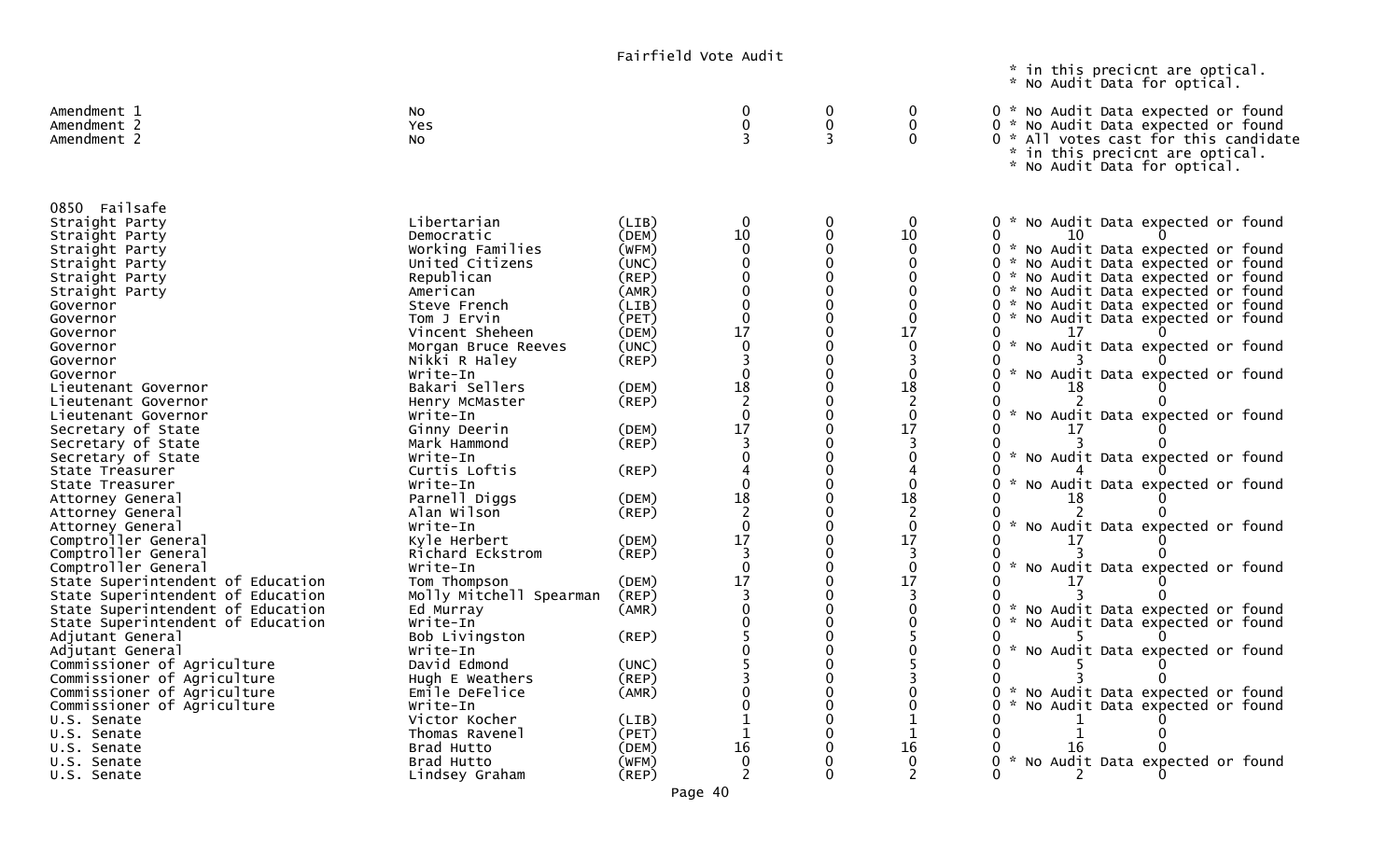|                                                        |                               |             | Fairfield Vote Audit |   |              |                                                             |
|--------------------------------------------------------|-------------------------------|-------------|----------------------|---|--------------|-------------------------------------------------------------|
| U.S. Senate                                            | Write-In                      |             |                      | 0 | 0            | No Audit Data expected or found<br>- 22                     |
| U.S. Senate (Unexpired Term)                           | Joyce Dickerson               | (DEM)       | 17                   |   | 17           |                                                             |
| U.S. Senate (Unexpired Term)                           | Tim Scott                     | $($ REP $)$ |                      |   |              |                                                             |
| U.S. Senate (Unexpired Term)                           | Jill Bossi                    | (AMR)       |                      |   | $\mathbf{0}$ | 0 * No Audit Data expected or found                         |
| U.S. Senate (Unexpired Term)                           | Write-In                      |             |                      |   |              | No Audit Data expected or found                             |
| U.S. House of Reps District 5                          | Tom Adams                     | (DEM)       | 17                   |   | 17           |                                                             |
| U.S. House of Reps District 5                          | Tom Adams                     | (WFM)       |                      |   | $\Omega$     | * No Audit Data expected or found                           |
| U.S. House of Reps District 5                          | Mick Mulvaney                 | $($ REP $)$ |                      |   |              |                                                             |
| U.S. House of Reps District 5                          | Write-In                      |             |                      |   | $\Omega$     | * No Audit Data expected or found                           |
| State House of Reps District 41                        | MaryGail Douglas              | (DEM)       | 19                   |   | 19           |                                                             |
| State House of Reps District 41                        | Write-In                      |             |                      |   | $\Omega$     | $\mathcal{H}$<br>No Audit Data expected or found            |
| Solicitor Circuit 6                                    | William P Frick               | (DEM)       | 20                   |   | 20           |                                                             |
| Solicitor Circuit 6                                    | Randy Newman Jr               | $($ REP $)$ | $\Omega$             |   | $\mathbf{0}$ | No Audit Data expected or found<br>- *                      |
| Solicitor Circuit 6                                    | Write-In                      |             |                      |   | $\Omega$     | No Audit Data expected or found                             |
| Probate Judge                                          | Pamela W Renwick              | (DEM)       | 19                   |   | 19           |                                                             |
| Probate Judge                                          | Write-In                      |             | $\Omega$             |   | $\Omega$     | $\sim$<br>No Audit Data expected or found                   |
| Auditor                                                | Peggy G Hensley               | (DEM)       | 19                   |   | 19           |                                                             |
| Auditor                                                | Write-In                      |             | $\Omega$             |   | $\Omega$     | * No Audit Data expected or found<br>0.                     |
| County Treasurer                                       | Norma W Branham               | (DEM)       | 20                   |   | 20           |                                                             |
| County Treasurer                                       | Write-In                      |             |                      |   | $\Omega$     | No Audit Data expected or found                             |
| Soil and Water District Commission                     | Eric F Cathcart               |             |                      |   |              |                                                             |
| Soil and Water District Commission                     | Write-In                      |             |                      |   |              | $\mathcal{H}$<br>No Audit Data expected or found            |
| County Council District 1                              | Dwayne Perry                  |             |                      |   |              |                                                             |
| County Council District 1                              | Dan Ruff                      |             |                      |   |              |                                                             |
| County Council District 1                              | Michael Squirewell            |             |                      |   |              | 0 * No Audit Data expected or found                         |
| County Council District 1                              | Write-In                      |             |                      |   |              | 0 * No Audit Data expected or found                         |
| County Council District 3                              | Tangee Brice Jacobs           |             |                      |   |              | 0 * No Audit Data expected or found                         |
| County Council District 3                              | Walter Larry Stewart          |             |                      |   |              | 0 * No Audit Data expected or found                         |
| County Council District 3                              | Mikel Trapp                   |             |                      |   |              |                                                             |
| County Council District 3                              | Write-In                      |             |                      |   |              | 0 * No Audit Data expected or found                         |
| County Council District 5                              | David L Ferguson Sr           |             |                      |   |              |                                                             |
| County Council District 5                              | Eugene Holmes                 |             |                      |   |              | No Audit Data expected or found                             |
| County Council District 5                              | Marion Robinson               |             |                      |   |              | $\sim$                                                      |
| County Council District 5<br>County Council District 7 | Write-In<br>David Brandenburg |             |                      |   |              | No Audit Data expected or found                             |
| County Council District 7                              | Clyde Sanders                 |             |                      |   |              | 0 * No Audit Data expected or found                         |
| County Council District 7                              | Billy Smith                   |             |                      |   |              |                                                             |
| County Council District 7                              | Write-In                      |             |                      |   |              | No Audit Data expected or found                             |
| School Board District 1                                | Andrea Resa Harrison          |             |                      |   |              |                                                             |
| School Board District 1                                | Marvin Robertson              |             |                      |   |              | No Audit Data expected or found<br>₩.                       |
| Board District 1<br>School                             | Write-In                      |             |                      |   |              | No Audit Data expected or found                             |
| School Board District 3                                | Henry Miller                  |             |                      |   |              |                                                             |
| School Board District 3                                | Write-In                      |             |                      |   |              | No Audit Data expected or found<br>$\mathcal{H}_\mathrm{c}$ |
| School Board District 5                                | Carl E Jackson Jr             |             |                      |   |              |                                                             |
| School Board District 5                                | Write-In                      |             |                      |   |              | 0 * No Audit Data expected or found                         |
| School Board District 7                                | Elizabeth R Reid              |             |                      |   |              | 0                                                           |
| School Board District 7                                | Write-In                      |             |                      |   |              | 0 * No Audit Data expected or found                         |
| Jackson Mill Creek Watershed                           | Write-In                      |             |                      |   |              | 0 * No Audit Data expected or found                         |
| Rocky Creek Watershed                                  | Claudia F Dean                |             |                      |   |              | 0 * No Audit Data expected or found                         |
| Rocky Creek Watershed                                  | William F Wishert             |             |                      |   |              | 0 * No Audit Data expected or found                         |
| Rocky Creek Watershed                                  | Write-In                      |             |                      |   | 0            | 0 * No Audit Data expected or found                         |
| Wateree Creek Watershed                                | Write-In                      |             | 0                    | 0 | 0            | 0 * No Audit Data expected or found                         |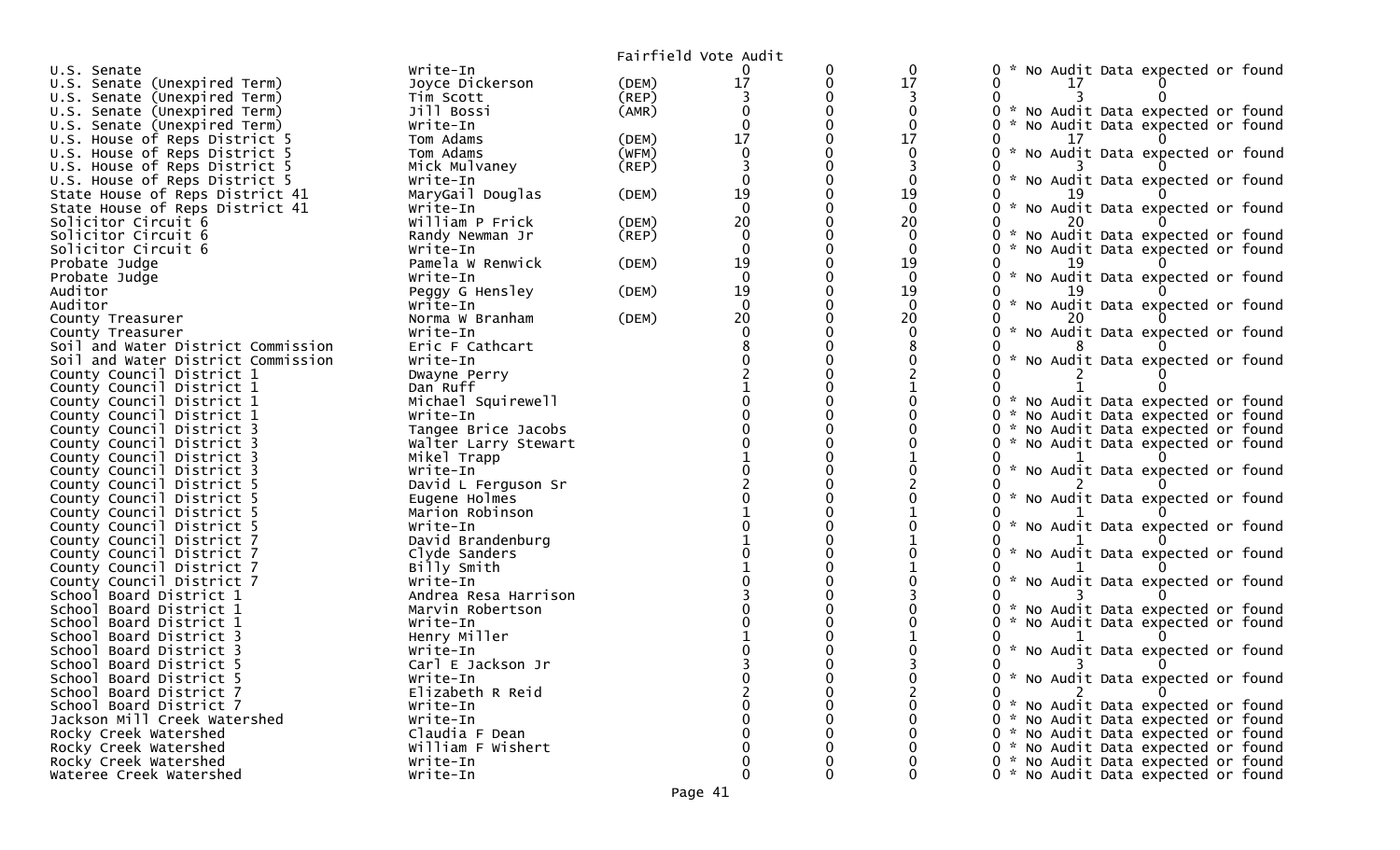|                                    |                         |             | Fairfield Vote Audit |   |    |   |    |                                     |  |
|------------------------------------|-------------------------|-------------|----------------------|---|----|---|----|-------------------------------------|--|
| Amendment 1                        | Yes                     |             | 14                   | 0 | 14 | 0 | 14 | 0                                   |  |
| Amendment 1                        | No                      |             | 3                    | 0 | 3  | 0 | 3  | 0                                   |  |
| Amendment 2                        | Yes                     |             | 10                   |   | 10 | 0 | 10 |                                     |  |
| Amendment 2                        | NO.                     |             | 8                    | 0 | 8  | 0 | 8  | $\Omega$                            |  |
|                                    |                         |             |                      |   |    |   |    |                                     |  |
| 0900 Provisional<br>Straight Party | Libertarian             | (LIB)       |                      | 0 | 0  |   |    | 0 * No Audit Data expected or found |  |
| Straight Party                     | Democratic              | (DEM)       |                      |   | 0  |   |    | 0 * No Audit Data expected or found |  |
| Straight Party                     | Working Families        | (WFM)       |                      |   | 0  |   |    | 0 * No Audit Data expected or found |  |
| Straight Party                     | United Citizens         | (UNC)       |                      |   | 0  |   |    | 0 * No Audit Data expected or found |  |
| Straight Party                     | Republican              | $($ REP $)$ |                      |   |    |   |    | 0 * No Audit Data expected or found |  |
| Straight Party                     | American                | (AMR)       |                      |   |    |   |    | 0 * No Audit Data expected or found |  |
| Governor                           | Steve French            | (LIB)       |                      |   |    |   |    | 0 * No Audit Data expected or found |  |
| Governor                           | Tom J Ervin             | (PET)       |                      |   |    |   |    | 0 * No Audit Data expected or found |  |
| Governor                           | Vincent Sheheen         | (DEM)       |                      | 0 | 0  |   |    | 0 * No Audit Data expected or found |  |
| Governor                           | Morgan Bruce Reeves     | (UNC)       |                      |   |    |   |    | 0 * No Audit Data expected or found |  |
| Governor                           | Nikki R Haley           | $($ REP $)$ |                      |   |    |   |    | 0 * No Audit Data expected or found |  |
| Governor                           | Write-In                |             |                      |   |    |   |    | 0 * No Audit Data expected or found |  |
| Lieutenant Governor                | Bakari Sellers          | (DEM)       |                      |   |    |   |    | 0 * No Audit Data expected or found |  |
| Lieutenant Governor                | Henry McMaster          | (REP)       |                      |   |    |   |    | 0 * No Audit Data expected or found |  |
| Lieutenant Governor                | Write-In                |             |                      |   |    |   |    | 0 * No Audit Data expected or found |  |
| Secretary of State                 | Ginny Deerin            | (DEM)       |                      |   |    |   |    | 0 * No Audit Data expected or found |  |
| Secretary of State                 | Mark Hammond            | (REP)       |                      |   |    |   |    | 0 * No Audit Data expected or found |  |
| Secretary of State                 | Write-In                |             |                      |   |    |   |    | 0 * No Audit Data expected or found |  |
| State Treasurer                    | Curtis Loftis           | (REP)       |                      |   |    |   |    | 0 * No Audit Data expected or found |  |
| State Treasurer                    | Write-In                |             |                      |   |    |   |    | 0 * No Audit Data expected or found |  |
| Attorney General                   | Parnell Diggs           | (DEM)       |                      |   |    |   |    | 0 * No Audit Data expected or found |  |
| Attorney General                   | Alan Wilson             | (REP)       |                      |   |    |   |    | 0 * No Audit Data expected or found |  |
| Attorney General                   | Write-In                |             |                      |   |    |   |    | 0 * No Audit Data expected or found |  |
| Comptroller General                | Kyle Herbert            | (DEM)       |                      |   |    |   |    | 0 * No Audit Data expected or found |  |
| Comptroller General                | Richard Eckstrom        | (REP)       |                      |   |    |   |    | 0 * No Audit Data expected or found |  |
| Comptroller General                | Write-In                |             |                      |   |    |   |    | 0 * No Audit Data expected or found |  |
| State Superintendent of Education  | Tom Thompson            | (DEM)       |                      |   |    |   |    | 0 * No Audit Data expected or found |  |
| State Superintendent of Education  | Molly Mitchell Spearman | (REP)       |                      |   |    |   |    | 0 * No Audit Data expected or found |  |
| State Superintendent of Education  | Ed Murray               | (AMR)       |                      |   |    |   |    | 0 * No Audit Data expected or found |  |
| State Superintendent of Education  | Write-In                |             |                      |   |    |   |    | 0 * No Audit Data expected or found |  |
| Adjutant General                   | Bob Livingston          | (REP)       |                      |   |    |   |    | 0 * No Audit Data expected or found |  |
| Adjutant General                   | Write-In                |             |                      |   |    |   |    | 0 * No Audit Data expected or found |  |
| Commissioner of Agriculture        | David Edmond            | (UNC)       |                      |   |    |   |    | 0 * No Audit Data expected or found |  |
| Commissioner of Agriculture        | Hugh E Weathers         | (REP)       |                      |   |    |   |    | 0 * No Audit Data expected or found |  |
| Commissioner of Agriculture        | Emile DeFelice          | (AMR)       |                      |   |    |   |    | 0 * No Audit Data expected or found |  |
| Commissioner of Agriculture        | Write-In                |             |                      |   |    |   |    | 0 * No Audit Data expected or found |  |
| U.S. Senate                        | Victor Kocher           | (LIB)       |                      |   |    |   |    | 0 * No Audit Data expected or found |  |
| U.S. Senate                        | Thomas Ravenel          | (PET)       |                      |   | U  |   |    | 0 * No Audit Data expected or found |  |
| U.S. Senate                        | Brad Hutto              | (DEM)       |                      |   | 0  |   |    | 0 * No Audit Data expected or found |  |
| U.S. Senate                        | Brad Hutto              | (WFM)       |                      |   | 0  |   |    | 0 * No Audit Data expected or found |  |
| U.S. Senate                        | Lindsey Graham          | (REP)       |                      |   | 0  |   |    | 0 * No Audit Data expected or found |  |
| U.S. Senate                        | Write-In                |             |                      |   | 0  |   |    | 0 * No Audit Data expected or found |  |
| U.S. Senate (Unexpired Term)       | Joyce Dickerson         | (DEM)       |                      |   |    |   |    | 0 * No Audit Data expected or found |  |
| U.S. Senate (Unexpired Term)       | Tim Scott               | (REP)       |                      |   |    |   |    | 0 * No Audit Data expected or found |  |
| U.S. Senate (Unexpired Term)       | Jill Bossi              | (AMR)       |                      |   | 0  |   |    | 0 * No Audit Data expected or found |  |
| U.S. Senate (Unexpired Term)       | Write-In                |             | $\Omega$             | 0 | 0  |   |    | 0 * No Audit Data expected or found |  |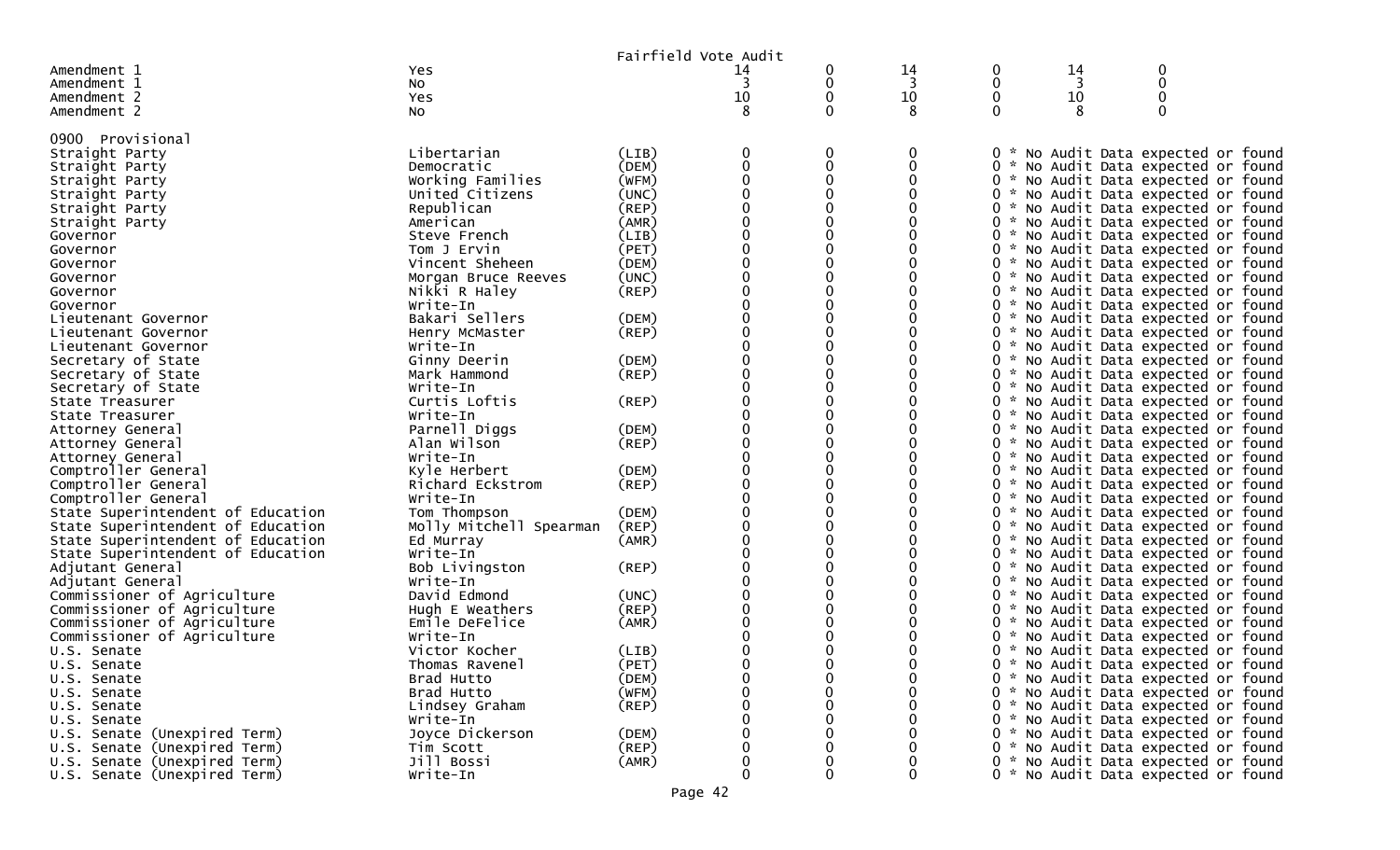|                                    |                      | Fairfield Vote Audit |          |   |   |                                     |
|------------------------------------|----------------------|----------------------|----------|---|---|-------------------------------------|
| U.S. House of Reps District 5      | Tom Adams            | (DEM)                | 0        | 0 | 0 | 0 * No Audit Data expected or found |
| U.S. House of Reps District 5      | Tom Adams            | (WFM)                | $\Omega$ | 0 | 0 | 0 * No Audit Data expected or found |
| U.S. House of Reps District 5      | Mick Mulvaney        | $($ REP $)$          | ∩        | 0 | 0 | 0 * No Audit Data expected or found |
| U.S. House of Reps District 5      | Write-In             |                      |          | 0 | 0 | 0 * No Audit Data expected or found |
| State House of Reps District 41    | MaryGail Douglas     | (DEM)                |          | 0 | 0 | 0 * No Audit Data expected or found |
| State House of Reps District 41    | Write-In             |                      |          |   |   | 0 * No Audit Data expected or found |
| Solicitor Circuit 6                | William P Frick      | (DEM)                |          | 0 | 0 | 0 * No Audit Data expected or found |
| Solicitor Circuit 6                | Randy Newman Jr      | (REP)                |          | 0 | 0 | 0 * No Audit Data expected or found |
| Solicitor Circuit 6                | Write-In             |                      |          | 0 | 0 | 0 * No Audit Data expected or found |
| Probate Judge                      | Pamela W Renwick     | (DEM)                |          |   | 0 | 0 * No Audit Data expected or found |
| Probate Judge                      | Write-In             |                      |          | 0 | O | 0 * No Audit Data expected or found |
| Auditor                            | Peggy G Hensley      | (DEM)                |          |   | 0 | 0 * No Audit Data expected or found |
| Auditor                            | Write-In             |                      |          |   |   | 0 * No Audit Data expected or found |
| County Treasurer                   | Norma W Branham      | (DEM)                |          |   | 0 | 0 * No Audit Data expected or found |
| County Treasurer                   | Write-In             |                      |          |   | 0 | 0 * No Audit Data expected or found |
| Soil and Water District Commission | Eric F Cathcart      |                      |          |   | 0 | 0 * No Audit Data expected or found |
| Soil and Water District Commission | Write-In             |                      |          |   | 0 | 0 * No Audit Data expected or found |
| County Council District 1          | Dwayne Perry         |                      |          |   | O | 0 * No Audit Data expected or found |
| County Council District 1          | Dan Ruff             |                      |          |   | O | 0 * No Audit Data expected or found |
| County Council District 1          | Michael Squirewell   |                      |          |   |   | 0 * No Audit Data expected or found |
| County Council District 1          | Write-In             |                      |          |   | 0 | 0 * No Audit Data expected or found |
| County Council District 3          | Tangee Brice Jacobs  |                      |          |   | 0 | 0 * No Audit Data expected or found |
| County Council District 3          | Walter Larry Stewart |                      |          |   | 0 | 0 * No Audit Data expected or found |
| County Council District 3          | Mikel Trapp          |                      |          |   | 0 | 0 * No Audit Data expected or found |
| County Council District 3          | Write-In             |                      |          |   | 0 | 0 * No Audit Data expected or found |
| County Council District 5          | David L Ferguson Sr  |                      | $\Omega$ |   | 0 | 0 * No Audit Data expected or found |
| County Council District 5          | Eugene Holmes        |                      |          |   | 0 | 0 * No Audit Data expected or found |
| County Council District 5          | Marion Robinson      |                      |          |   | 0 | 0 * No Audit Data expected or found |
| County Council District 5          | Write-In             |                      |          |   |   | 0 * No Audit Data expected or found |
| County Council District 7          | David Brandenburg    |                      | ∩        |   | 0 | 0 * No Audit Data expected or found |
| County Council District 7          | Clyde Sanders        |                      |          |   |   | 0 * No Audit Data expected or found |
| County Council District 7          | Billy Smith          |                      |          |   |   | 0 * No Audit Data expected or found |
| County Council District 7          | Write-In             |                      | $\Omega$ |   | ∩ | 0 * No Audit Data expected or found |
| School Board District 1            | Andrea Resa Harrison |                      |          |   | O | 0 * No Audit Data expected or found |
| School Board District 1            | Marvin Robertson     |                      |          |   | 0 | 0 * No Audit Data expected or found |
| School Board District 1            | Write-In             |                      |          |   |   | 0 * No Audit Data expected or found |
| School Board District 3            | Henry Miller         |                      |          |   | O | 0 * No Audit Data expected or found |
| School Board District 3            | Write-In             |                      |          |   |   | 0 * No Audit Data expected or found |
| School Board District 5            | Carl E Jackson Jr    |                      |          |   |   | 0 * No Audit Data expected or found |
| School Board District 5            | Write-In             |                      |          |   | 0 | 0 * No Audit Data expected or found |
| School Board District 7            | Elizabeth R Reid     |                      |          |   |   | 0 * No Audit Data expected or found |
| School Board District 7            | Write-In             |                      |          |   | 0 | 0 * No Audit Data expected or found |
| Jackson Mill Creek Watershed       | Write-In             |                      |          |   |   | 0 * No Audit Data expected or found |
| Rocky Creek Watershed              | Claudia F Dean       |                      |          |   |   | 0 * No Audit Data expected or found |
| Rocky Creek Watershed              | William F Wishert    |                      |          |   |   | 0 * No Audit Data expected or found |
| Rocky Creek Watershed              | Write-In             |                      |          |   | 0 | 0 * No Audit Data expected or found |
| Wateree Creek Watershed            | Write-In             |                      |          |   | 0 | 0 * No Audit Data expected or found |
| Amendment 1                        | Yes                  |                      |          |   |   | 0 * No Audit Data expected or found |
| Amendment 1                        | NO.                  |                      |          |   |   | 0 * No Audit Data expected or found |
| Amendment 2                        | Yes                  |                      |          |   |   | 0 * No Audit Data expected or found |
| Amendment 2                        | <b>NO</b>            |                      | ∩        | ∩ | 0 | 0 * No Audit Data expected or found |
|                                    |                      |                      |          |   |   |                                     |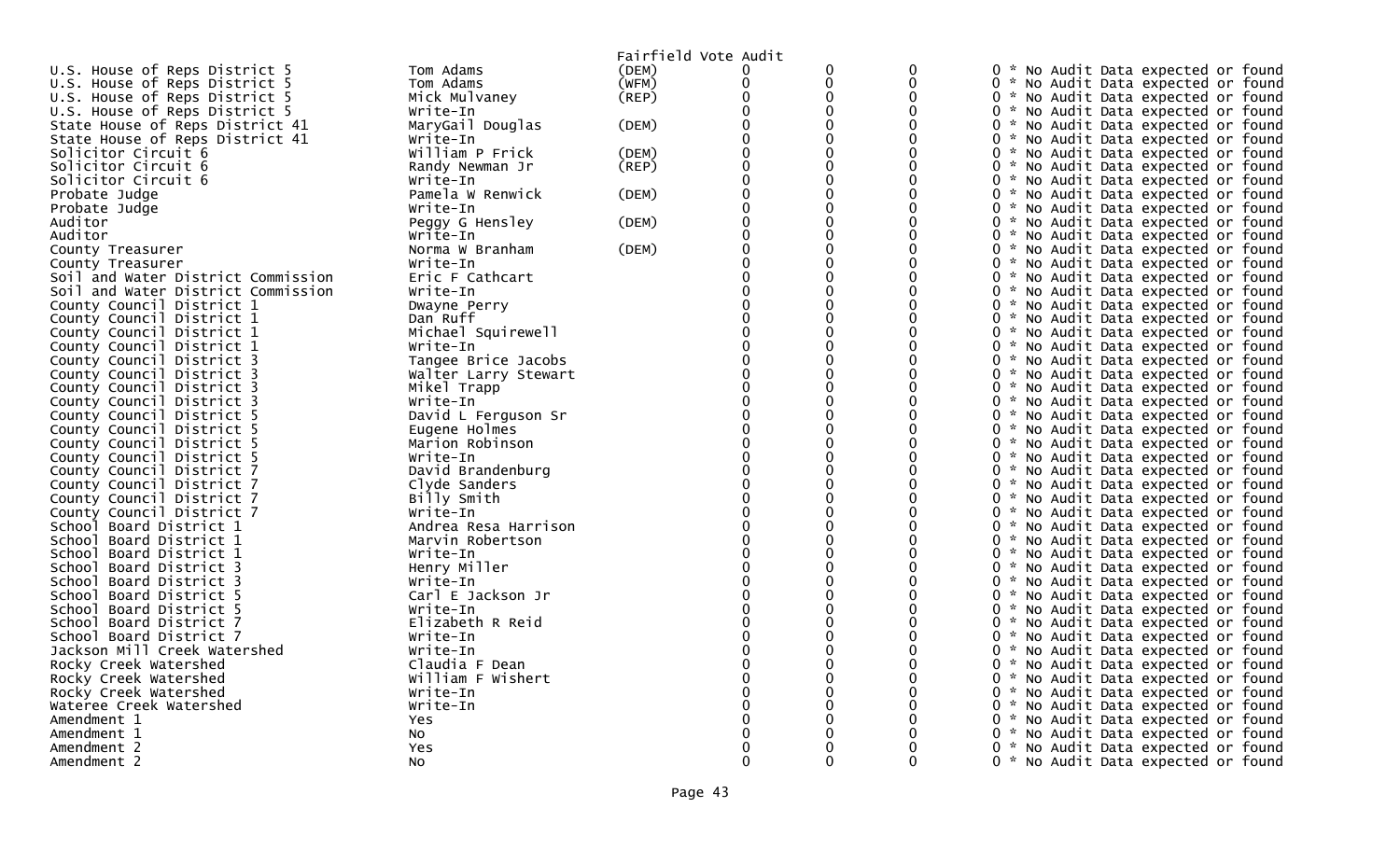| 0950 Failsafe Provisional         |                         |       |             |          |          |                                     |
|-----------------------------------|-------------------------|-------|-------------|----------|----------|-------------------------------------|
| Straight Party                    | Libertarian             | (LIB) | 0           | 0        | 0        | 0 * No Audit Data expected or found |
| Straight Party                    | Democratic              | (DEM) | $\Omega$    | 0        | $\Omega$ | 0 * No Audit Data expected or found |
| Straight Party                    | Working Families        | (WFM) | $\mathbf 0$ | 0        | 0        | 0 * No Audit Data expected or found |
| Straight Party                    | United Citizens         | (UNC) |             |          |          | 0 * No Audit Data expected or found |
| Straight Party                    | Republican              | (REP) |             |          |          | 0 * No Audit Data expected or found |
| Straight Party                    | American                | (AMR) |             |          |          | 0 * No Audit Data expected or found |
| Governor                          | Steve French            | (LIB) |             | 0        | 0        | 0 * No Audit Data expected or found |
| Governor                          | Tom J Ervin             | (PET) |             |          | 0        | 0 * No Audit Data expected or found |
| Governor                          | Vincent Sheheen         | (DEM) |             |          | 0        | 0 * No Audit Data expected or found |
|                                   | Morgan Bruce Reeves     | (UNC) | $\Omega$    | $\Omega$ | 0        |                                     |
| Governor                          |                         |       |             |          |          | 0 * No Audit Data expected or found |
| Governor                          | Nikki R Haley           | (REP) |             |          | U        | 0 * No Audit Data expected or found |
| Governor                          | Write-In                |       |             |          |          | 0 * No Audit Data expected or found |
| Lieutenant Governor               | Bakari Sellers          | (DEM) |             |          | 0        | 0 * No Audit Data expected or found |
| Lieutenant Governor               | Henry McMaster          | (REP) |             | 0        | 0        | 0 * No Audit Data expected or found |
| Lieutenant Governor               | Write-In                |       |             |          |          | 0 * No Audit Data expected or found |
| Secretary of State                | Ginny Deerin            | (DEM) |             |          | 0        | 0 * No Audit Data expected or found |
| Secretary of State                | Mark Hammond            | (REP) |             | 0        | 0        | 0 * No Audit Data expected or found |
| Secretary of State                | Write-In                |       |             |          |          | 0 * No Audit Data expected or found |
| State Treasurer                   | Curtis Loftis           | (REP) |             |          | 0        | 0 * No Audit Data expected or found |
| State Treasurer                   | Write-In                |       |             |          |          | 0 * No Audit Data expected or found |
| Attorney General                  | Parnell Diggs           | (DEM) |             | 0        | 0        | 0 * No Audit Data expected or found |
| Attorney General                  | Alan Wilson             | (REP) |             |          | ∩        | 0 * No Audit Data expected or found |
| Attorney General                  | Write-In                |       |             |          | 0        | 0 * No Audit Data expected or found |
| Comptroller General               | Kyle Herbert            | (DEM) |             | $\Omega$ | 0        | 0 * No Audit Data expected or found |
| Comptroller General               | Richard Eckstrom        | (REP) |             |          |          | 0 * No Audit Data expected or found |
| Comptroller General               | Write-In                |       |             |          | 0        | 0 * No Audit Data expected or found |
| State Superintendent of Education | Tom Thompson            | (DEM) |             |          |          | 0 * No Audit Data expected or found |
| State Superintendent of Education | Molly Mitchell Spearman | (REP) |             | 0        | 0        | 0 * No Audit Data expected or found |
| State Superintendent of Education | Ed Murray               | (AMR) |             |          | ∩        | 0 * No Audit Data expected or found |
| State Superintendent of Education | Write-In                |       |             |          | 0        | 0 * No Audit Data expected or found |
| Adjutant General                  | Bob Livingston          | (REP) |             | $\Omega$ | 0        | 0 * No Audit Data expected or found |
| Adjutant General                  | Write-In                |       |             |          |          | 0 * No Audit Data expected or found |
| Commissioner of Agriculture       | David Edmond            | (UNC) |             |          | 0        | 0 * No Audit Data expected or found |
| Commissioner of Agriculture       | Hugh E Weathers         | (REP) |             |          |          | 0 * No Audit Data expected or found |
| Commissioner of Agriculture       | Emile DeFelice          | (AMR) |             | 0        | 0        | 0 * No Audit Data expected or found |
| Commissioner of Agriculture       | Write-In                |       |             |          | ∩        | 0 * No Audit Data expected or found |
| U.S. Senate                       | Victor Kocher           | (LIB) |             |          | 0        | 0 * No Audit Data expected or found |
| U.S. Senate                       | Thomas Ravenel          | (PET) |             | $\Omega$ | 0        | 0 * No Audit Data expected or found |
| U.S. Senate                       | Brad Hutto              | (DEM) |             |          |          | 0 * No Audit Data expected or found |
| U.S. Senate                       | Brad Hutto              | (WFM) | $\Omega$    | $\Omega$ | 0        | 0 * No Audit Data expected or found |
| U.S. Senate                       | Lindsey Graham          | (REP) |             |          |          | 0 * No Audit Data expected or found |
| U.S. Senate                       | Write-In                |       |             | 0        | 0        | 0 * No Audit Data expected or found |
| U.S. Senate (Unexpired Term)      | Joyce Dickerson         | (DEM) |             |          | ∩        | 0 * No Audit Data expected or found |
| U.S. Senate (Unexpired Term)      | Tim Scott               | (REF) |             |          | 0        | 0 * No Audit Data expected or found |
| U.S. Senate (Unexpired Term)      | Jill Bossi              | (AMR) |             |          | ∩        | 0 * No Audit Data expected or found |
| U.S. Senate (Unexpired Term)      | Write-In                |       |             |          |          | 0 * No Audit Data expected or found |
| U.S. House of Reps District 5     | Tom Adams               | (DEM) |             | 0        |          | 0 * No Audit Data expected or found |
| U.S. House of Reps District 5     | Tom Adams               | (WFM) |             |          |          | 0 * No Audit Data expected or found |
| U.S. House of Reps District 5     | Mick Mulvaney           | (REP) |             | 0        |          | 0 * No Audit Data expected or found |
| U.S. House of Reps District 5     | Write-In                |       |             |          |          | 0 * No Audit Data expected or found |
| State House of Reps District 41   | MaryGail Douglas        | (DEM) | $\Omega$    | $\Omega$ | $\Omega$ | 0 * No Audit Data expected or found |
|                                   |                         |       |             |          |          |                                     |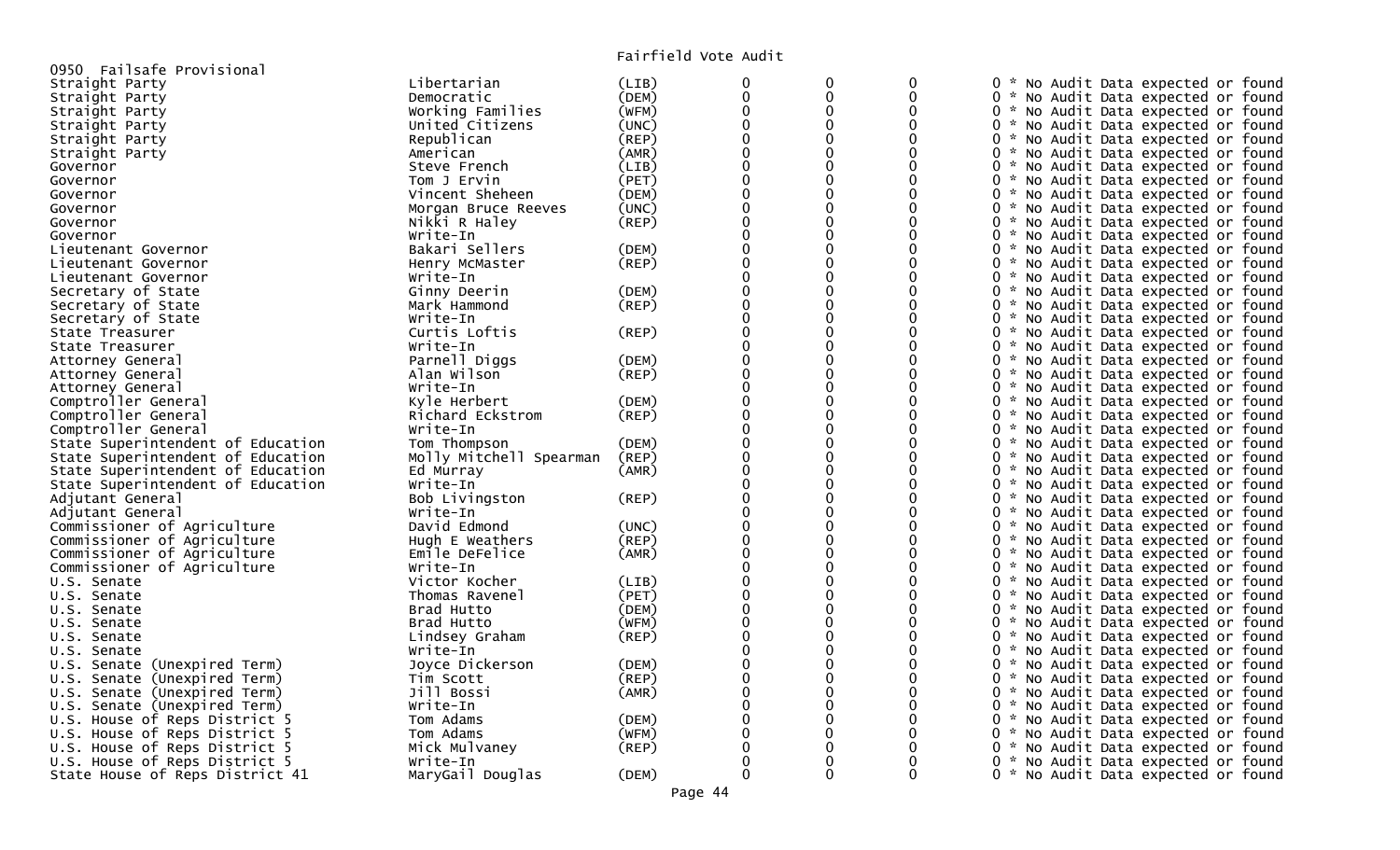|                                    |                  |       | Fairfield Vote Audit |  |                                     |
|------------------------------------|------------------|-------|----------------------|--|-------------------------------------|
| State House of Reps District 41    | Write-In         |       |                      |  | 0 * No Audit Data expected or found |
| Solicitor Circuit 6                | William P Frick  | (DEM) |                      |  | 0 * No Audit Data expected or found |
| Solicitor Circuit 6                | Randy Newman Jr  | (REP) |                      |  | 0 * No Audit Data expected or found |
| Solicitor Circuit 6                | Write-In         |       |                      |  | 0 * No Audit Data expected or found |
| Probate Judge                      | Pamela W Renwick | (DEM) |                      |  | 0 * No Audit Data expected or found |
| Probate Judge                      | Write-In         |       |                      |  | 0 * No Audit Data expected or found |
| Auditor                            | Peggy G Hensley  | (DEM) |                      |  | 0 * No Audit Data expected or found |
| Auditor                            | Write-In         |       |                      |  | 0 * No Audit Data expected or found |
| County Treasurer                   | Norma W Branham  | (DEM) |                      |  | 0 * No Audit Data expected or found |
| County Treasurer                   | Write-In         |       |                      |  | 0 * No Audit Data expected or found |
| Soil and Water District Commission | Eric F Cathcart  |       |                      |  | 0 * No Audit Data expected or found |
| Soil and Water District Commission | Write-In         |       |                      |  | 0 * No Audit Data expected or found |
| Amendment 1                        | Yes              |       |                      |  | 0 * No Audit Data expected or found |
| Amendment 1                        | No.              |       |                      |  | 0 * No Audit Data expected or found |
| Amendment 2                        | Yes              |       |                      |  | 0 * No Audit Data expected or found |
| Amendment 2                        | NO.              |       |                      |  | 0 * No Audit Data expected or found |
| There was no unmatched audit data  |                  |       |                      |  |                                     |

How to read this report.

This is the vote level report. It compares the number of votes cast for each candidate in the tabulation report with the number of ballots cast in the audit data for each candidates in each precinct.

The tabulated values as read from the EL30A report are reported in four categories; Total, Optical (Opt), iVotronic (iVo) and Flash. None of these values on each line are calculated but parsed from the actual report. In the EL30A report all Write-in votes are added together and reported as one candidate name - Write-in. The EL30A does not report individual Write-in candidates.

The Opt totals are the total number of votes cast on paper ballots that were scanned into the optical scanner and transferred to the tabulation computer via memory stick or ZipDisk (depending on the type of device, M100 or M650 used to scan the ballots.) Optical totals should exist only in some but not all of the Virtual Precincts at the bottom of the table.

The iVo totals are the results gathered from the PEBs (Personal Electronic Ballot) which are used to open and close an iVotronic voting machine and, after the polls have closed, gather the ballots cast for transmission to the tabulation system.

The Flash totals are the totals that are read from the flash cards in the rare event that the ballots cannot be copied from the machine to the PEB or from the PEB to the tabulating machine.

The values on the Audit side come from the iVotronic audit data that is read from the flash cards as part of the audit process. That process combines the individual machine data into a master audit file, the EL155 Vote image log.

The EL155 contains a record of all the votes cast on a ballot. The vote images indicate the machine 0counting the number of times a candidate name for a contest appears in a precint we get the number of votes cast in that precinct for that candidates. That number should always match the number of votes cast for that candidate in that contest in the iVo column on the EL30A side of the report.

Optical ballots do not have electonically readable audit files. So if the audit data iVotronic total votes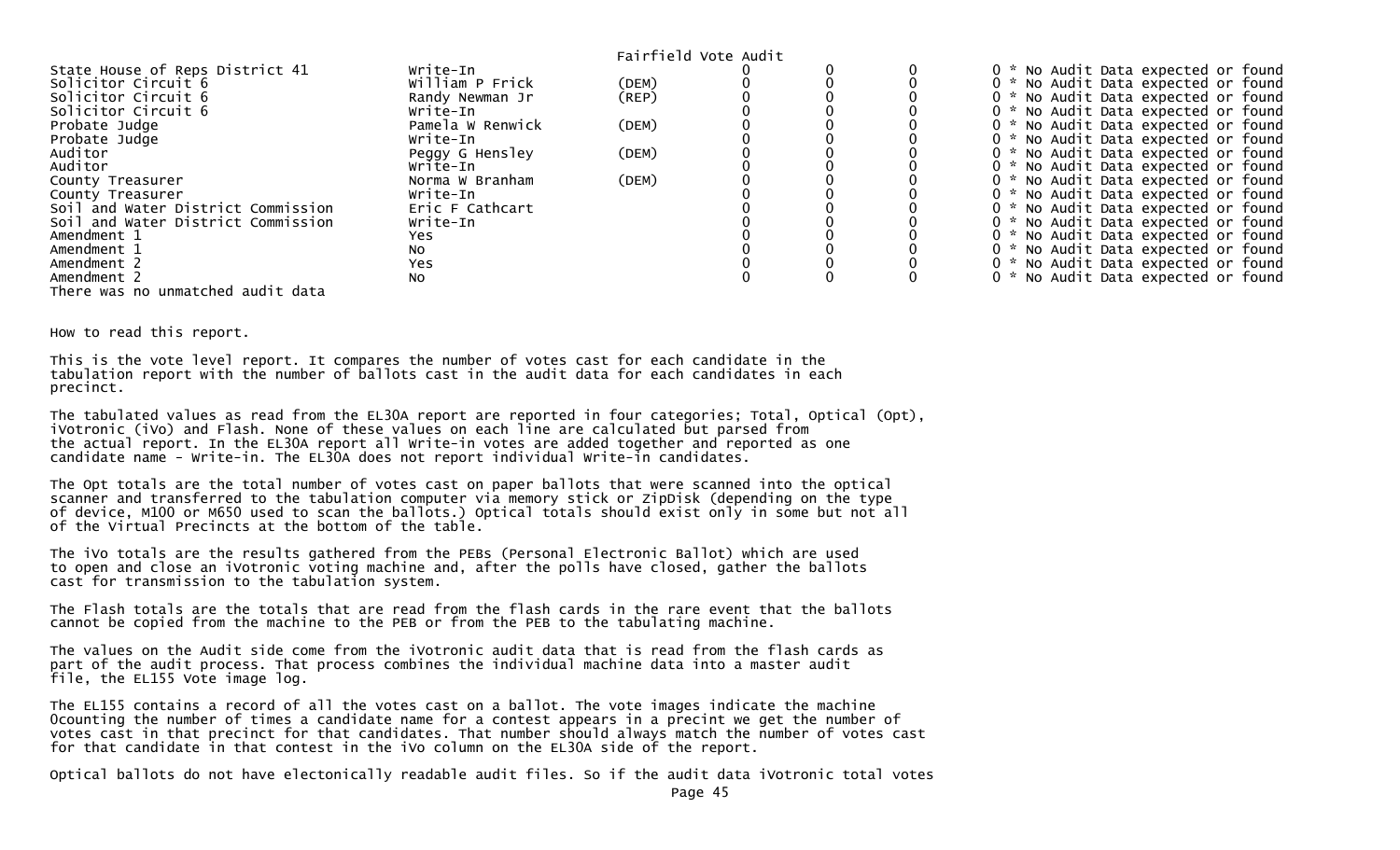does not match the EL30A iVo value one of two things will occur. The first is if the iVotronic tabulated is zero and the Total tabulated votes match the tabulated Optical votes the following comment is made in the Audit side of the report; All votes cast for this candidate in this precicnt are optical No Audit Data for optical, or secondly, if the iVotronic total is not zero, a notation indicating which data Audit data In the event a candidate or the combined Write-in candidates did not receive any votes in a precinct the EL30A will report a zero vote count. If there are no votes for this candidate in a precinct in the audit data, the following comment will be placed into the audit report by the auditing software; No Audit Data expected or found.

Finaly the audit software will search the audit data for any votes that were not found on the EL30A report. If it finds some, it will report those vote totals by contest, candidate name and precinct. if it does not find any unmatched audit data it will report; There was no unmatched audit data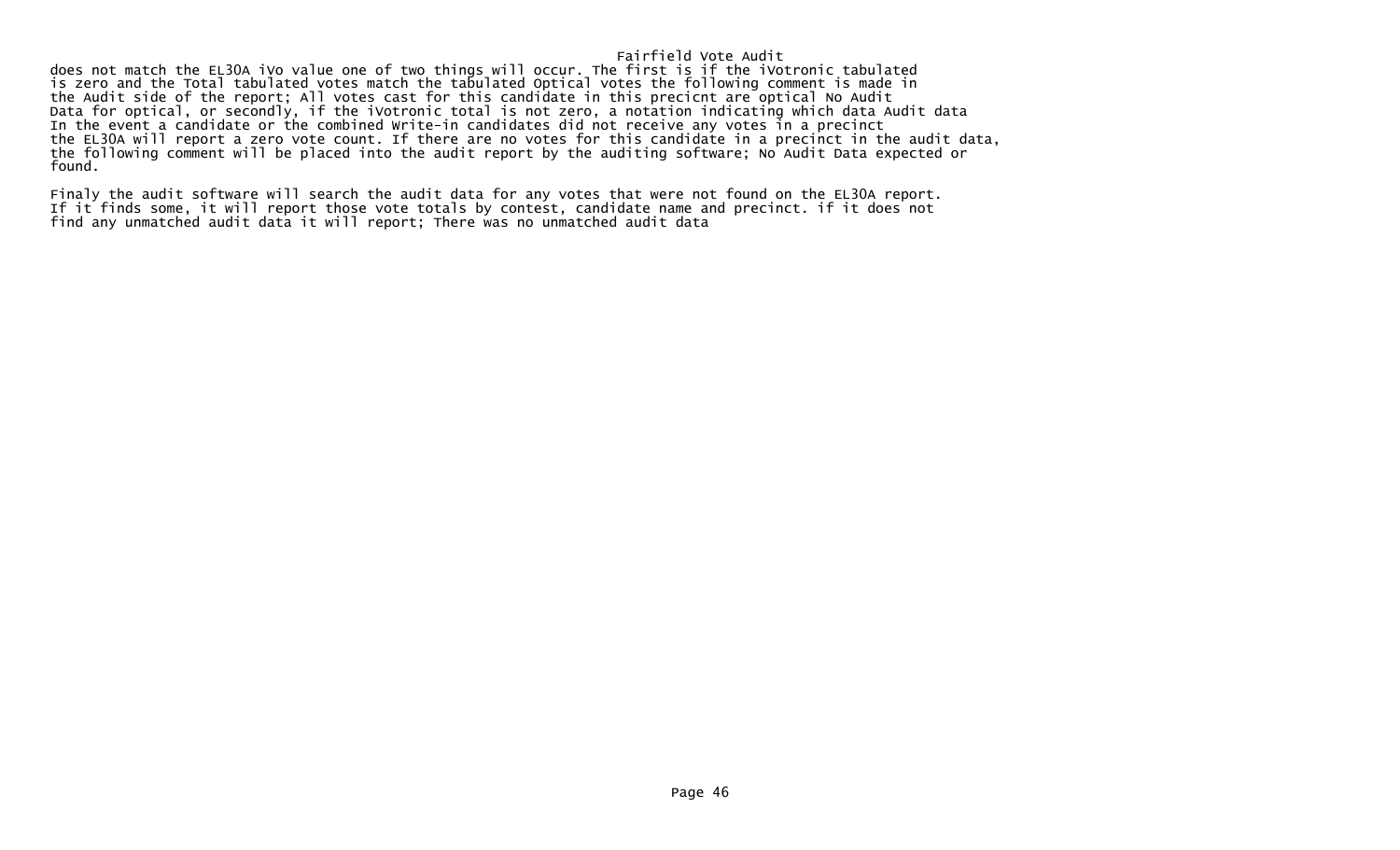# Fairfield EL30A45A Comparison Report Election: 2014 General Election Audit Date: 10:8:29, Mon Nov 10, 2014

|                                                                                                                                                  |                                                                                                    |                                                    |                                      | -EL30A--                                                       |                                      |                                                                           |                                       |                                          | EL45A                                 |          |                                                                                 |
|--------------------------------------------------------------------------------------------------------------------------------------------------|----------------------------------------------------------------------------------------------------|----------------------------------------------------|--------------------------------------|----------------------------------------------------------------|--------------------------------------|---------------------------------------------------------------------------|---------------------------------------|------------------------------------------|---------------------------------------|----------|---------------------------------------------------------------------------------|
| Office                                                                                                                                           | Candi date                                                                                         | Party                                              | Tot                                  | Opt                                                            | i Vo                                 | FI ash                                                                    | Tot                                   | Opt                                      | i Vo                                  | FI ash   | Del ta                                                                          |
| Straight Party<br>Straight Party<br>Straight Party<br>Straight Party<br>Straight Party<br>Straight Party                                         | Li bertari an<br>Democratic<br>Working Families<br>Uni ted Ci ti zens<br>Republ i can<br>American  | (LIB)<br>(DEM)<br>(WFM)<br>(UNC)<br>(REP)<br>(AMR) | -33<br>3409<br>51<br>73<br>759<br>47 | 66<br>$\Omega$<br>38                                           | 32<br>3343<br>49<br>73<br>721<br>44  | 0<br>$\Omega$<br>$\Omega$<br>$\Omega$<br>$\mathbf 0$<br>$\Omega$          | -33<br>3409<br>51<br>73<br>759<br>47  | -1<br>66<br>2<br>$\Omega$<br>38<br>3     | 32<br>3343<br>49<br>73<br>721<br>44   | $\Omega$ | $\Omega$<br>0<br>$\Omega$<br>0<br>0<br>$\Omega$<br>0<br>0<br>0<br>$\Omega$<br>0 |
| Governor<br>Governor<br>Governor<br>Governor<br>Governor<br>Governor                                                                             | Steve French<br>Tom J Ervin<br>Vincent Sheheen<br>Morgan Bruce Reeves<br>Nikki R Haley<br>Write-In | (LIB)<br>(PET)<br>(DEM)<br>(UNC)<br>(REP)          | 55<br>64<br>5057<br>122<br>2896<br>2 | -2<br>11<br>121<br>$\overline{\phantom{1}}$<br>132<br>$\Omega$ | 53<br>53<br>4936<br>121<br>2764<br>2 | $\mathbf 0$<br>$\mathbf 0$<br>$\overline{0}$<br>$\Omega$<br>0<br>$\Omega$ | 55<br>64<br>5057<br>-122<br>2896<br>2 | 2<br>11<br>121<br>- 1<br>132<br>$\Omega$ | 53<br>53<br>4936<br>-121<br>2764<br>2 | $\Omega$ | $\mathbf 0$<br>0<br>0<br>0<br>$\Omega$<br>$\Omega$<br>0<br>0<br>$\Omega$<br>0   |
| Li eutenant Governor<br>Li eutenant Governor<br>Li eutenant Governor                                                                             | Bakari Sellers<br>Henry McMaster<br>Write-In                                                       | (DEM)<br>(REP)                                     | 4997<br>3115<br>5                    | 108<br>157<br>$\Omega$                                         | 4889<br>2958<br>.5                   | 0<br>0<br>$\Omega$                                                        | 4997<br>3115<br>.5                    | 108<br>157<br>$\Omega$                   | 4889<br>2958<br>5                     |          | $\Omega$<br>0<br>0<br>$\Omega$<br>0                                             |
| Secretary of State<br>Secretary of State<br>Secretary of State                                                                                   | Ginny Deerin<br>Mark Hammond<br>Write-In                                                           | (DEM)<br>(REP)                                     | 4912<br>3096<br>4                    | 112<br>151<br>$\overline{1}$                                   | 4800<br>2945<br>3                    | $\mathbf 0$<br>$\mathbf 0$<br>$\Omega$                                    | 4912<br>3096<br>4                     | 112<br>151<br>-1                         | 4800<br>2945<br>3                     |          | $\Omega$<br>0<br>$\Omega$<br>0<br>0<br>$\Omega$                                 |
| State Treasurer<br>State Treasurer                                                                                                               | Curtis Loftis<br>Write-In                                                                          | (REP)                                              | 4191<br>58                           | 170<br>13                                                      | 4021<br>-45                          | $\mathbf 0$<br>$\mathbf 0$                                                | 4191<br>58                            | 170<br>13                                | 4021<br>45                            |          | 0<br>0<br>$\Omega$<br>0                                                         |
| Attorney General<br>Attorney General<br>Attorney General                                                                                         | Parnel   Diggs<br>Al an Wilson<br>Write-In                                                         | (DEM)<br>(REP)                                     | 4822<br>3213<br>3                    | 109<br>155<br>- 1                                              | 4713<br>3058<br>2                    | $\mathbf 0$<br>0<br>$\Omega$                                              | 4822<br>3213<br>3                     | 109<br>155<br>-1                         | 4713<br>3058<br>2                     |          | $\Omega$<br>0<br>0<br>0<br>0<br>$\Omega$                                        |
| Comptroller General<br>Comptroller General<br>Comptroller General                                                                                | Kyle Herbert<br>Richard Eckstrom<br>Write-In                                                       | (DEM)<br>(REP)                                     | 4860<br>3151<br>3                    | 108<br>150<br>$\overline{1}$                                   | 4752<br>3001<br>2                    | $\mathbf 0$<br>$\Omega$<br>$\mathbf 0$                                    | 4860<br>3151<br>3                     | 108<br>150<br>-1                         | 4752<br>3001<br>2                     |          | $\Omega$<br>0<br>0<br>$\Omega$<br>0<br>$\Omega$                                 |
| State Superintendent of Education<br>State Superintendent of Education<br>State Superintendent of Education<br>State Superintendent of Education | Tom Thompson<br>Molly Mitchell Spearman<br>Ed Murray<br>Write-In                                   | (DEM)<br>(REF)<br>(AMR)                            | 4853<br>2966<br>244<br>q             | 108<br>143<br>11<br>$\overline{1}$                             | 4745<br>2823<br>233<br>8             | $\mathbf 0$<br>$\mathbf 0$<br>0<br>$\Omega$                               | 4853<br>2966<br>244<br>9              | 108<br>143<br>11<br>-1                   | 4745<br>2823<br>233<br>8              |          | 0<br>0<br>$\Omega$<br>0<br>0<br>0<br>$\Omega$<br>$\Omega$                       |
| Adjutant General<br>Adjutant General                                                                                                             | Bob Livingston<br>Write-In                                                                         | (REP)                                              | 4280<br>51                           | 172<br>-13                                                     | 4108<br>38                           | $\mathbf 0$<br>$\Omega$                                                   | 4280<br>-51                           | 172<br>13                                | 4108<br>38                            |          | 0<br>0<br>0<br>$\Omega$                                                         |
| Commissioner of Agriculture<br>Commissioner of Agriculture<br>Commissioner of Agriculture                                                        | David Edmond<br>Hugh E Weathers<br>Emile DeFelice                                                  | (UNC)<br>(REP)<br>(AMR)                            | 1282<br>3347<br>588                  | -19<br>157<br>25                                               | 1263<br>3190<br>563                  | $\mathbf 0$<br>0<br>$\Omega$                                              | 1282<br>3347<br>588                   | 19<br>157<br>25                          | 1263<br>3190<br>563                   |          | $\Omega$<br>0<br>0<br>0<br>$\Omega$<br>0                                        |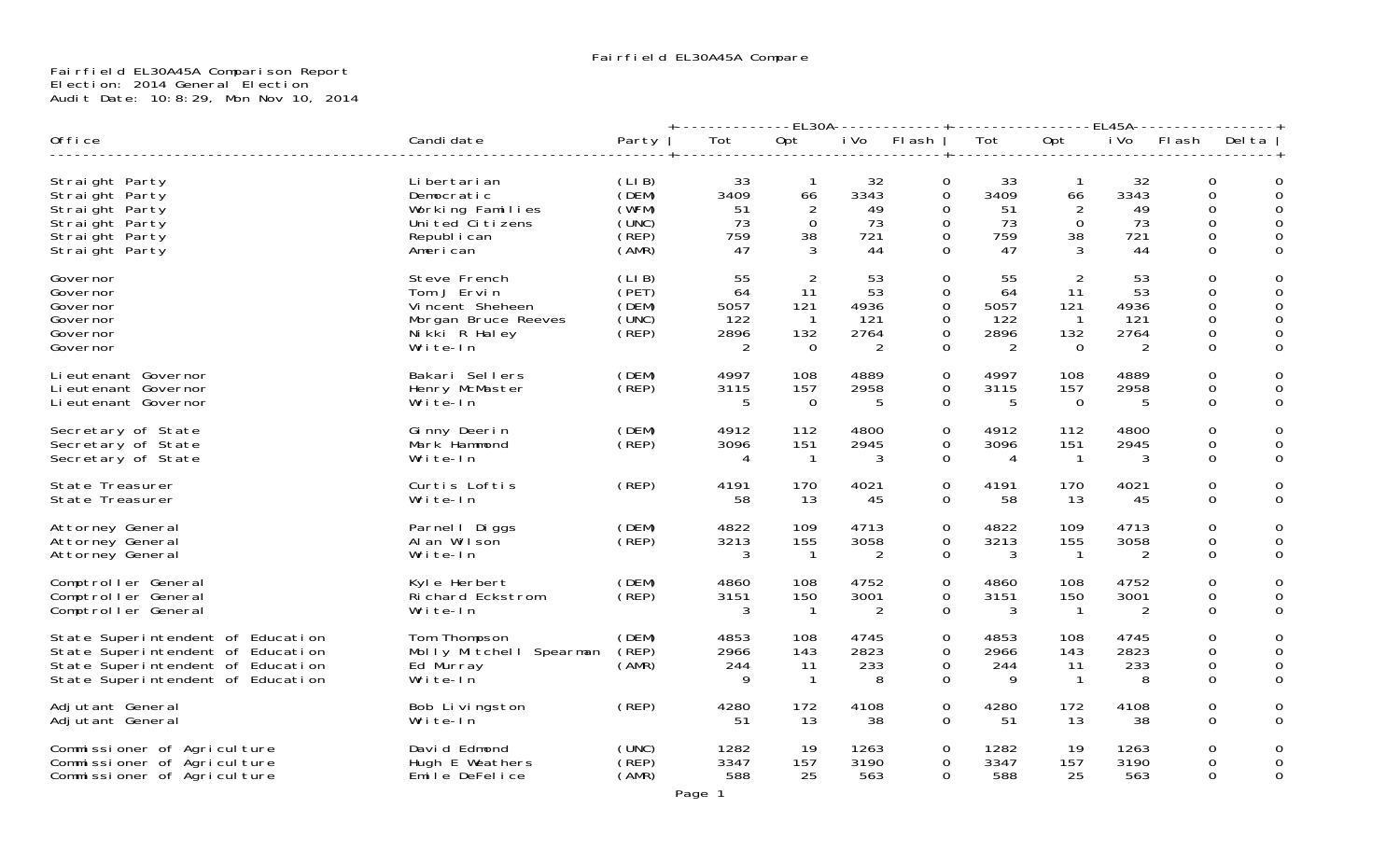| Fairfield EL30A45A Compare                                                                                                               |                                                                                           |                                           |                                        |                                               |                                        |                                                         |                                        |                                              |                                        |                                                                              |                                      |
|------------------------------------------------------------------------------------------------------------------------------------------|-------------------------------------------------------------------------------------------|-------------------------------------------|----------------------------------------|-----------------------------------------------|----------------------------------------|---------------------------------------------------------|----------------------------------------|----------------------------------------------|----------------------------------------|------------------------------------------------------------------------------|--------------------------------------|
| Commissioner of Agriculture                                                                                                              | Write-In                                                                                  |                                           | 17                                     | 4                                             | 13                                     | 0                                                       | 17                                     | 4                                            | 13                                     | 0                                                                            |                                      |
| U.S.<br>Senate<br>U.S.<br>Senate<br>U.S. Senate<br>U.S. Senate<br>U.S. Senate<br>U.S.<br>Senate                                          | Victor Kocher<br>Thomas Ravenel<br>Brad Hutto<br>Brad Hutto<br>Lindsey Graham<br>Write-In | (LIB)<br>(PET)<br>(DEM)<br>(WFM)<br>(REP) | 119<br>232<br>4681<br>156<br>2943<br>4 | 5<br>-11<br>107<br>3<br>140<br>$\overline{0}$ | 114<br>221<br>4574<br>153<br>2803<br>4 | 0<br>$\mathsf{O}$<br>$\mathsf{O}$<br>0<br>$\Omega$<br>0 | 119<br>232<br>4681<br>156<br>2943<br>4 | 5<br>11<br>107<br>3<br>140<br>$\overline{0}$ | 114<br>221<br>4574<br>153<br>2803<br>4 | $\Omega$<br>$\mathsf{O}$<br>$\mathbf 0$<br>0<br>$\mathsf{O}$<br>$\mathsf{O}$ | $\Omega$<br>0<br>0<br>0<br>0         |
| Senate (Unexpired Term)<br>U.S.<br>U.S.<br>Senate (Unexpired Term)<br>Senate (Unexpired Term)<br>U.S.<br>Senate (Unexpired Term)<br>U.S. | Joyce Dickerson<br>Tim Scott<br>Jill Bossi<br>Write-In                                    | (DEM)<br>(REP)<br>(AMR)                   | 4777<br>3151<br>154                    | 105<br>147<br>10<br>$\Omega$                  | 4672<br>3004<br>144<br>$\overline{1}$  | $\Omega$<br>0<br>0<br>$\mathbf 0$                       | 4777<br>3151<br>154<br>-1              | 105<br>147<br>10<br>$\Omega$                 | 4672<br>3004<br>144<br>$\mathbf{1}$    | $\Omega$<br>$\mathsf{O}$<br>0<br>$\Omega$                                    | $\Omega$<br>$\mathbf{O}$<br>0<br>0   |
| House of Reps District 5<br>U.S.<br>U.S. House of Reps District 5<br>U.S. House of Reps District 5<br>U.S. House of Reps District 5      | Tom Adams<br>Tom Adams<br>Mick Mulvaney<br>Write-In                                       | (DEM)<br>(WFM)<br>$($ REP $)$             | 4856<br>221<br>2969<br>2               | 115<br>9<br>141<br>$\overline{0}$             | 4741<br>212<br>2828<br>2               | $\mathbf 0$<br>0<br>$\Omega$<br>$\mathsf{O}$            | 4856<br>221<br>2969<br>2               | 115<br>9<br>141<br>$\mathbf{0}$              | 4741<br>212<br>2828<br>2               | $\mathbf 0$<br>0<br>0<br>$\mathsf{O}$                                        | 0<br>0<br>0<br>$\mathbf 0$           |
| State House of Reps District 41<br>State House of Reps District 41                                                                       | MaryGail Douglas<br>Write-In                                                              | (DEM)                                     | 7138<br>57                             | 202<br>$\overline{7}$                         | 6936<br>50                             | $\mathbf 0$<br>$\Omega$                                 | 7138<br>57                             | 202<br>$\overline{7}$                        | 6936<br>50                             | 0<br>0                                                                       | 0<br>$\mathbf 0$                     |
| Solicitor Circuit 6<br>Solicitor Circuit 6<br>Solicitor Circuit 6                                                                        | William P Frick<br>Randy Newman Jr<br>Write-In                                            | (DEM)<br>(REF)                            | 5805<br>2226<br>4                      | 145<br>118<br>$\overline{1}$                  | 5660<br>2108<br>3                      | $\Omega$<br>$\overline{0}$<br>$\overline{0}$            | 5805<br>2226<br>$\overline{4}$         | 145<br>118<br>$\mathbf{1}$                   | 5660<br>2108<br>3                      | $\Omega$<br>0<br>$\mathsf{O}$                                                | 0<br>0<br>$\mathbf 0$                |
| Probate Judge<br>Probate Judge                                                                                                           | Pamel a W Renwick<br>Write-In                                                             | (DEM)                                     | 7231<br>33                             | 206<br>9                                      | 7025<br>24                             | $\mathbf 0$<br>$\mathbf{0}$                             | 7231<br>33                             | 206<br>9                                     | 7025<br>24                             | $\mathsf{O}$<br>0                                                            | 0<br>$\mathbf 0$                     |
| Audi tor<br>Audi tor                                                                                                                     | Peggy G Hensley<br>Write-In                                                               | (DEM)                                     | 7159<br>29                             | 209<br>8                                      | 6950<br>21                             | 0<br>$\overline{0}$                                     | 7159<br>29                             | 209<br>8                                     | 6950<br>21                             | 0<br>0                                                                       | 0<br>$\mathbf 0$                     |
| County Treasurer<br>County Treasurer                                                                                                     | Norma W Branham<br>Write-In                                                               | (DEM)                                     | 7430<br>25                             | 217<br>6                                      | 7213<br>19                             | $\Omega$<br>$\mathbf 0$                                 | 7430<br>25                             | 217<br>6                                     | 7213<br>19                             | 0<br>0                                                                       | 0<br>$\Omega$                        |
| Soil and Water District Commission<br>Soil and Water District Commission                                                                 | Eric F Cathcart<br>Write-In                                                               |                                           | 4739<br>179                            | 156<br>14                                     | 4583<br>165                            | $\mathbf 0$<br>$\Omega$                                 | 4739<br>179                            | 156<br>14                                    | 4583<br>165                            | $\mathbf{O}$<br>$\mathsf{O}$                                                 | 0<br>0                               |
| County Council District 3<br>County Council District 3<br>County Council District 3<br>County Council District 3                         | Tangee Brice Jacobs<br>Walter Larry Stewart<br>Mikel Trapp<br>Write-In                    |                                           | 147<br>485<br>489<br>2                 | 3<br>17<br>4<br>$\Omega$                      | 144<br>468<br>485<br>2                 | 0<br>$\overline{0}$<br>0<br>0                           | 147<br>485<br>489<br>2                 | 3<br>17<br>4<br>$\Omega$                     | 144<br>468<br>485<br>2                 | 0<br>$\mathsf{O}$<br>0<br>0                                                  | 0<br>$\mathbf 0$<br>0<br>$\mathbf 0$ |
| School Board District 3<br>School Board District 3                                                                                       | Henry Miller<br>Write-In                                                                  |                                           | 798                                    | 19<br>$\Omega$                                | 779<br>7                               | $\mathbf 0$<br>$\overline{0}$                           | 798<br>7                               | 19<br>$\Omega$                               | 779<br>7                               | $\mathsf{O}$<br>$\Omega$                                                     | 0<br>0                               |
| Rocky Creek Watershed<br>Rocky Creek Watershed<br>Rocky Creek Watershed                                                                  | Claudia F Dean<br>William F Wishert<br>Write-In                                           |                                           | 42<br>46<br>$\Omega$                   | $\overline{2}$<br>3<br>$\Omega$               | 40<br>43<br>$\Omega$                   | $\mathbf 0$<br>0<br>$\Omega$                            | 42<br>46<br>$\Omega$                   | $\overline{2}$<br>3<br>$\Omega$              | 40<br>43<br>$\Omega$                   | $\Omega$<br>0<br>$\Omega$                                                    | $\mathbf 0$<br>0<br>0                |
| Wateree Creek Watershed                                                                                                                  | Write-In                                                                                  |                                           | 5                                      | $\mathbf 0$                                   | 5                                      | $\mathbf 0$                                             | 5                                      | $\mathbf 0$                                  | 5                                      | $\mathsf{O}$                                                                 | $\mathbf 0$                          |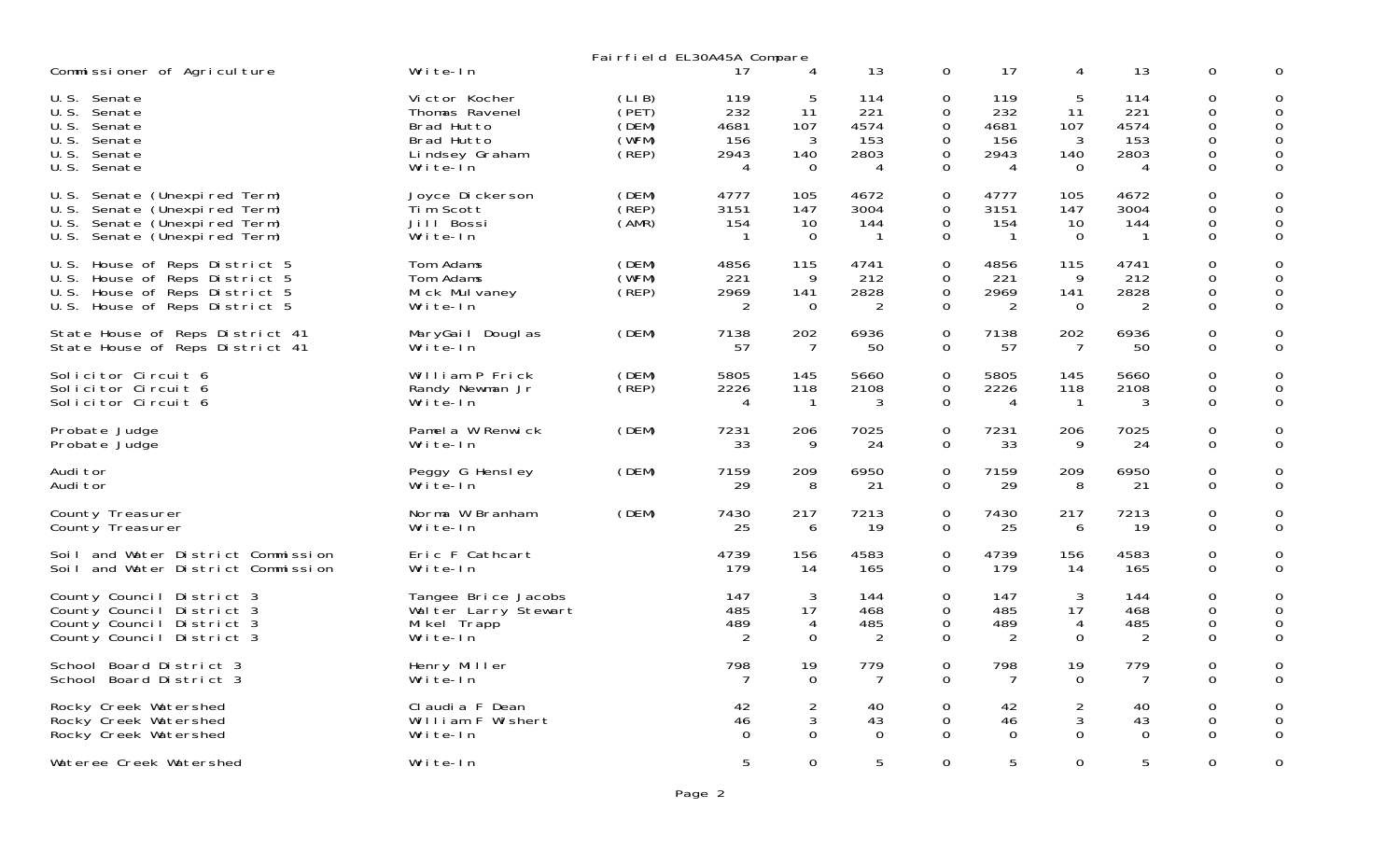| Fairfield EL30A45A Compare                                                                                       |                                                                       |                               |                                          |                               |                                                 |                               |                               |                               |                                                        |                                                                  |
|------------------------------------------------------------------------------------------------------------------|-----------------------------------------------------------------------|-------------------------------|------------------------------------------|-------------------------------|-------------------------------------------------|-------------------------------|-------------------------------|-------------------------------|--------------------------------------------------------|------------------------------------------------------------------|
| Amendment 1<br>Amendment 1                                                                                       | Yes<br>No                                                             | 5888<br>1627                  | 192<br>51                                | 5696<br>1576                  | 0<br>$\Omega$                                   | 5888<br>1627                  | 192<br>51                     | 5696<br>1576                  | $\mathbf 0$<br>$\mathbf 0$                             | $\mathbf{O}$                                                     |
| Amendment 2<br>Amendment 2                                                                                       | Yes<br>No                                                             | 4031<br>3576                  | 112<br>128                               | 3919<br>3448                  | 0<br>$\overline{0}$                             | 4031<br>3576                  | 112<br>128                    | 3919<br>3448                  | 0<br>$\mathbf{O}$                                      | 0<br>$\mathbf{O}$                                                |
| County Council District 1<br>County Council District 1<br>County Council District 1<br>County Council District 1 | Dwayne Perry<br>Dan Ruff<br>Michael Squirewell<br>Write-In            | 366<br>469<br>305<br>$\Omega$ | 14<br>25<br>19<br>$\mathbf 0$            | 352<br>444<br>286<br>$\Omega$ | 0<br>$\mathbf 0$<br>$\mathbf 0$<br>$\mathbf 0$  | 366<br>469<br>305<br>$\Omega$ | 14<br>25<br>19<br>$\mathbf 0$ | 352<br>444<br>286<br>$\Omega$ | 0<br>$\mathbf 0$<br>$\mathsf{O}\xspace$<br>$\mathbf 0$ | 0<br>$\mathbf 0$<br>$\mathsf{O}\xspace$<br>$\mathbf{O}$          |
| School Board District 1<br>School Board District 1<br>School Board District 1                                    | Andrea Resa Harrison<br>Marvin Robertson<br>Write-In                  | 535<br>468                    | 25<br>26<br>$\Omega$                     | 510<br>442<br>$\overline{2}$  | $\mathbf 0$<br>$\overline{O}$<br>$\Omega$       | 535<br>468<br>2               | 25<br>26<br>$\mathbf 0$       | 510<br>442<br>$\overline{2}$  | $\mathbf 0$<br>$\mathsf{O}\xspace$<br>$\mathbf 0$      | 0<br>$\mathsf{O}$<br>$\mathbf{O}$                                |
| County Council District 5<br>County Council District 5<br>County Council District 5<br>County Council District 5 | David L Ferguson Sr<br>Eugene Holmes<br>Mari on Robi nson<br>Write-In | 302<br>207<br>471<br>2        | 3<br>$\overline{4}$<br>21<br>$\mathbf 0$ | 299<br>203<br>450<br>2        | $\mathbf 0$<br>$\mathbf 0$<br>0<br>$\mathsf{O}$ | 302<br>207<br>471<br>2        | 3<br>4<br>21<br>$\mathbf 0$   | 299<br>203<br>450<br>2        | 0<br>$\mathbf 0$<br>$\mathsf{O}\xspace$<br>$\mathbf 0$ | 0<br>0<br>$\mathsf{O}\xspace$<br>$\mathbf{O}$                    |
| School Board District 5<br>School Board District 5                                                               | Carl E Jackson Jr<br>Write-In                                         | 843                           | 23<br>$\overline{2}$                     | 820<br>5                      | $\mathbf 0$<br>$\overline{0}$                   | 843                           | 23<br>2                       | 820<br>5                      | $\mathbf 0$<br>$\mathbf 0$                             | 0<br>$\mathbf{O}$                                                |
| Jackson Mill Creek Watershed                                                                                     | Write-In                                                              | 40                            | 5                                        | 35                            | $\overline{0}$                                  | 40                            | 5                             | 35                            | $\overline{0}$                                         | $\mathsf{O}$                                                     |
| County Council District 7<br>County Council District 7<br>County Council District 7<br>County Council District 7 | David Brandenburg<br>CI yde Sanders<br>Billy Smith<br>Write-In        | 173<br>204<br>590<br>6        | 2<br>5<br>9<br>$\overline{2}$            | 171<br>199<br>581<br>4        | 0<br>$\mathbf 0$<br>$\mathbf 0$<br>$\Omega$     | 173<br>204<br>590<br>6        | $\overline{2}$<br>5<br>9<br>2 | 171<br>199<br>581             | 0<br>0<br>$\mathsf{O}\xspace$<br>$\Omega$              | 0<br>$\begin{smallmatrix}0\0\0\end{smallmatrix}$<br>$\mathbf{O}$ |
| School Board District 7<br>School Board District 7                                                               | Elizabeth R Reid<br>Write-In                                          | 793<br>9                      | 13<br>$\overline{2}$                     | 780                           | $\mathbf 0$<br>$\overline{0}$                   | 793<br>9                      | 13<br>2                       | 780                           | $\mathbf 0$<br>$\mathbf 0$                             | 0<br>$\mathbf{O}$                                                |

#### How to read this report.

This is EL30A EL45A Crosscheck Report. It sums each candidates vote totals in each precinct in the EL30A Precinct Detail Report and compares it to the EL45A Election Summary Report that contains the tabulated total for each candidate in the county.

The values read from the EL30A report are reported in four categories; Total, Optical (Opt), iVotronic (iVo) and Flash. None of these values on each line are calculated but parsed from the actual report. The total lines are the calculated sums of the individual precince line values.

The Opt totals are the total number of votes cast on paper ballots that were scanned into the optical scanner and transferred to the tabulation computer via memory stick or ZipDisk (depending on the type of device, M100 or M650 used to scan the ballots.) Optical totals should exist only in some but not all of the Virtual Precincts at the bottom of the table.

The iVo totals are the results gathered from the PEBs (Personal Electronic Ballot) which are used to open and close an iVotronic voting machine and, after the polls have closed, gather the ballots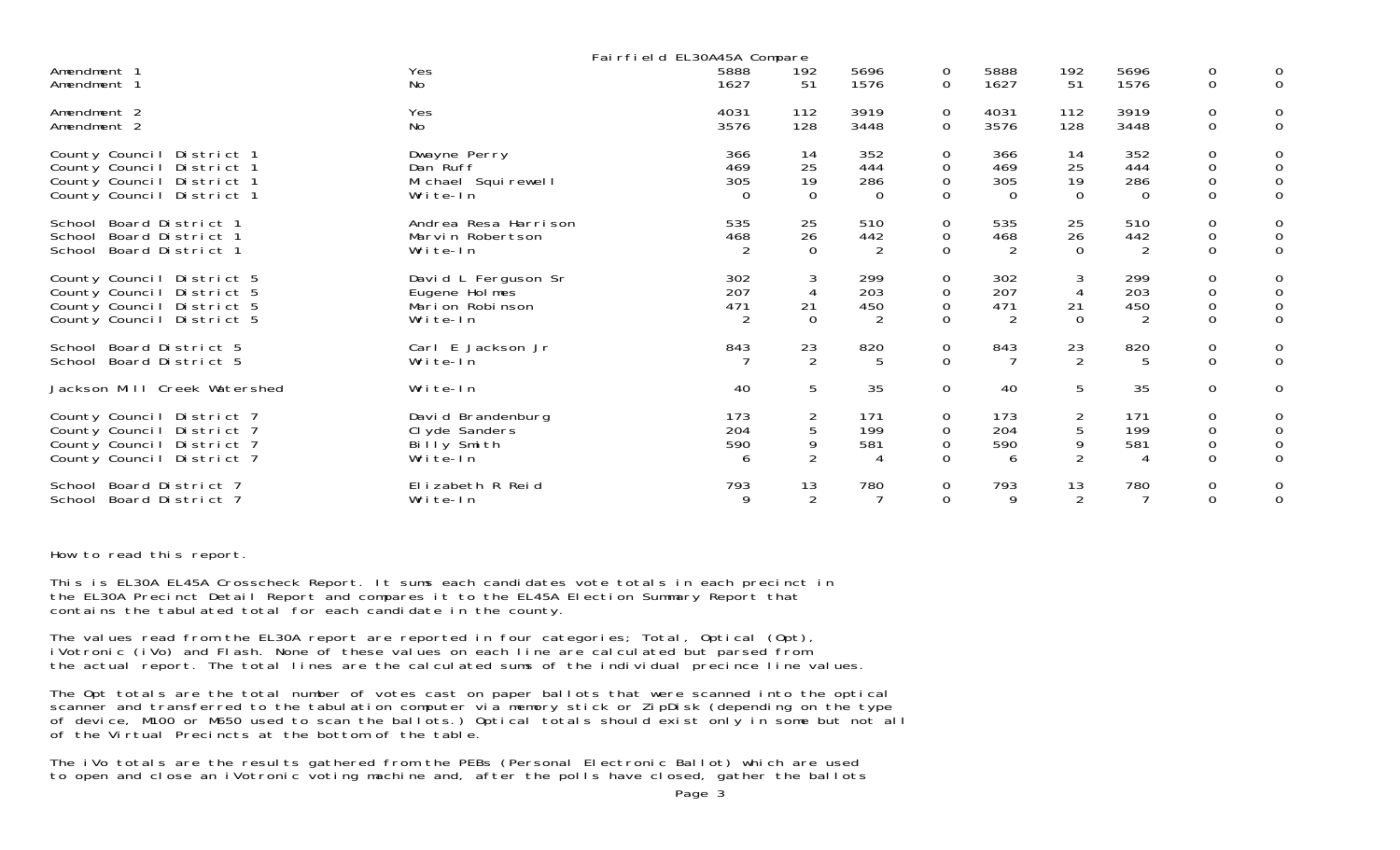cast for transmission to the tabulation system.

The Flash totals are the totals that are read from the flash cards in the rare event that the ballotscannot be copied from the machine to the PEB or from the PEB to the tabulating machine.

The values read from the EL45A report are reported in same four categories; Total, Optical (Opt), iVotronic (iVo) and Flash as the EL30A. Like the EL30A they are parsed from the actual EL45A report. The summary candidate totals are compared against the calculated sums for each candidate from, the EL30A report. Each of the values in each line on the EL30A side must match the same value on the EL45A side and the Delta value must be zero.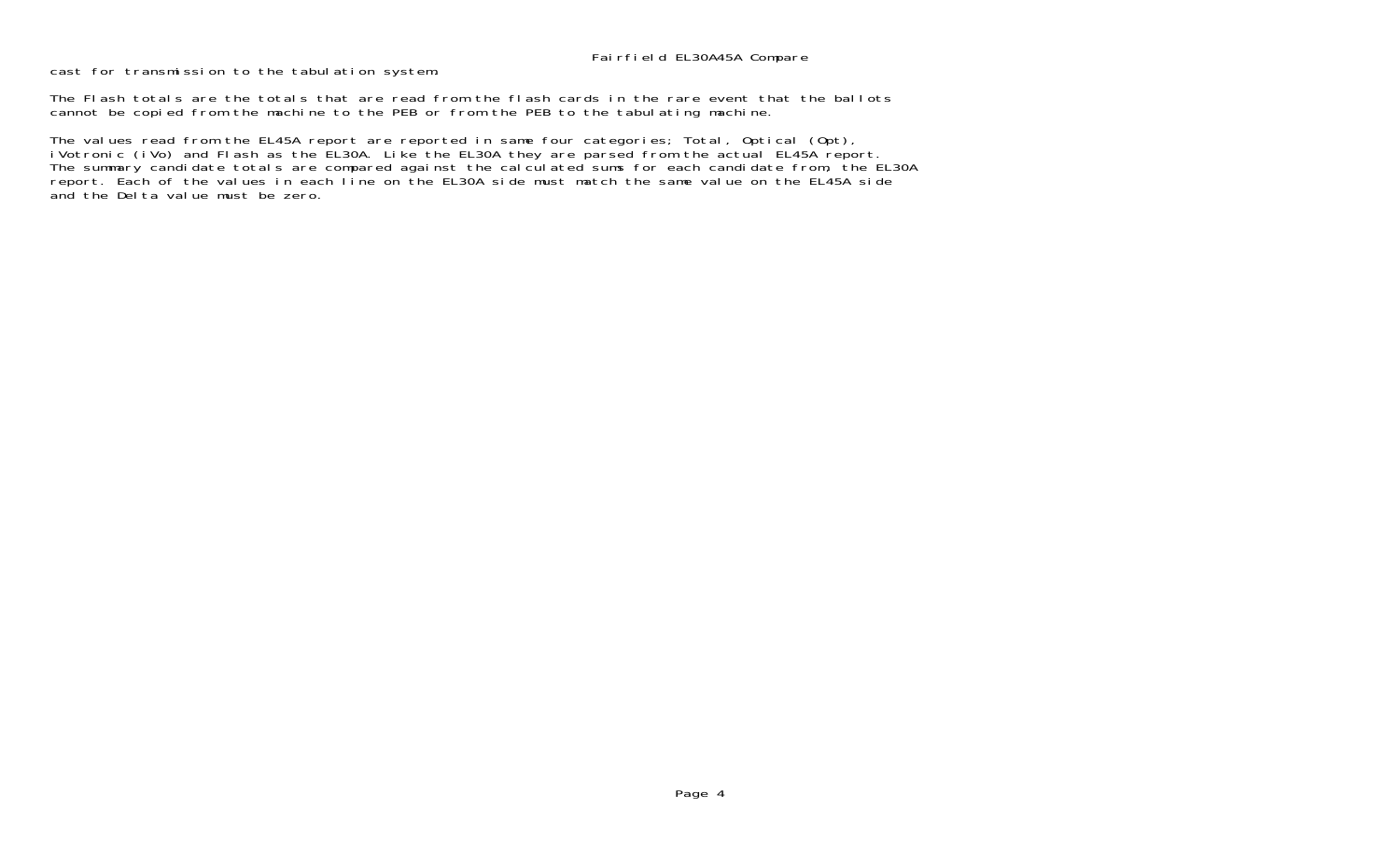Comments

Fairfield PEB Use Report Election: 2014 General ElectionAudit Date: 10:3:10, Mon Nov 10, 2014

| Preci nct                                                                                                                                                                                                                           | PEBs Used                                                                                                                                                    |
|-------------------------------------------------------------------------------------------------------------------------------------------------------------------------------------------------------------------------------------|--------------------------------------------------------------------------------------------------------------------------------------------------------------|
| BI ackstock<br>BI ai rs<br>Centerville<br>Feasterville<br>Greenbrier<br>GI adden Grove<br>Jenkinsville<br>Horeb-GI enn<br>Hi ckory Ridge<br>Lebanon<br>Mitford<br>Monticello<br>New Hope<br>Ri dgeway<br>Simpson<br>South Winnsboro | 143868<br>154720<br>229473<br>229474<br>243616<br>154876<br>145216<br>153758<br>154698<br>229471<br>147668<br>229475<br>145471<br>155003<br>154753<br>145454 |
| Winnsboro Mills                                                                                                                                                                                                                     | 154252<br>136778                                                                                                                                             |
| Winnsboro No 1<br>Winnsboro No 2                                                                                                                                                                                                    | 150601                                                                                                                                                       |
| White Oak<br>Woodward                                                                                                                                                                                                               | 154673<br>153858                                                                                                                                             |
| Dutchmans Creek<br>Absentee                                                                                                                                                                                                         | 153536<br>154748                                                                                                                                             |
| Failsafe                                                                                                                                                                                                                            | 154748                                                                                                                                                       |

### 24 precincts processed

The following precinct(s) have no ballots cast in them: Provisional, Failsafe Provisional Note: if there are no ballots cast in a precinct the machines in that precinct cannot be identified so these precinct(s) will not appear in this report.

How to read this report.

This is the PEB Used report. It lists the precints found in the Audit data and lists all the PEBs that were used by the poll workers to open and close the iVotronic machines in that. precinct.

If more than one PEB is used to open and close all the iVotronic machines in a precinct, then the County Election Commission must read ALL the PEBs used in that precinct to assure that they have collected all the ballots from that precinct. A county whose report shows a precinct that has machines open or closed by more than one PEB should double check the Ballot Audit Report against the iVotronic paper tapes and the Poll Book to make sure that all the ballots have been collected and tabulated.